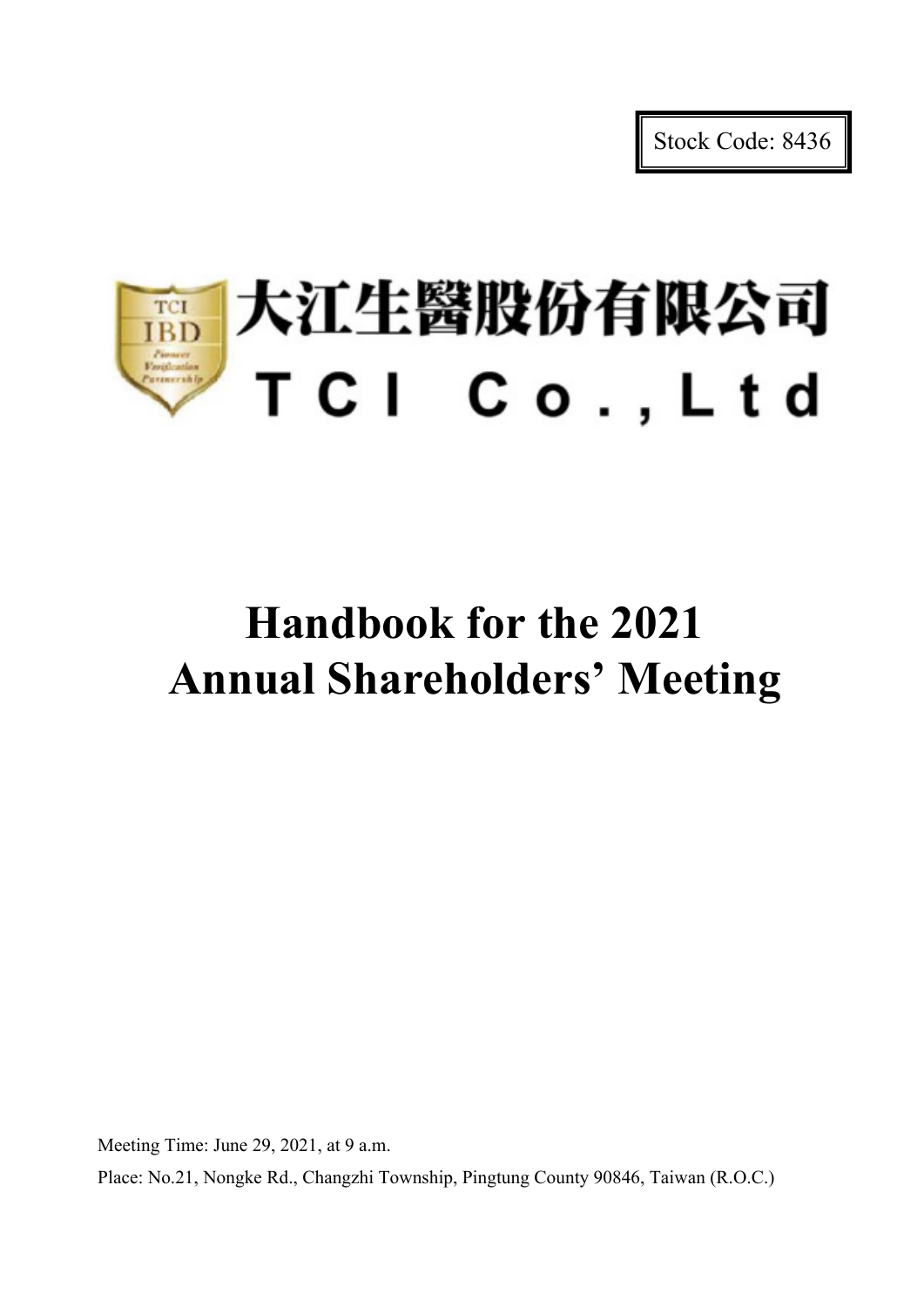# **Table of Contents**

|    |                                                                                    | Page           |
|----|------------------------------------------------------------------------------------|----------------|
| I. |                                                                                    |                |
| П. |                                                                                    | 2              |
|    |                                                                                    | 3              |
|    |                                                                                    | 3              |
|    |                                                                                    | 3              |
|    | 3. 2020 Directors' Compensation and Employee Profit Sharing Plans                  | $\overline{3}$ |
|    | 4. Review Report on the 2nd Issuance of Unsecured Convertible Bonds                | 3              |
|    |                                                                                    | $\overline{4}$ |
|    |                                                                                    | 5              |
|    |                                                                                    | 5              |
|    |                                                                                    | 5              |
| V. |                                                                                    | 6              |
|    |                                                                                    | 6              |
|    | 2. Amendments to the Operational Procedures for Acquisition or Disposal of Assets  | 6              |
|    | 3. Removal of Non-Competition Restrictions for Directors and Their Representatives | 6              |
|    |                                                                                    | 6              |
|    |                                                                                    | 7              |
|    |                                                                                    | 7              |
|    |                                                                                    | 9              |
|    | 3. 2020 Independent Auditors' Report, Financial Statements, and Consolidated       | -10            |
|    |                                                                                    |                |
|    | 5. Table for Comparison of Amendments to the Articles of Incorporation with the    | 37             |
|    | 6. Table for Comparison of Amendments to the Operational Procedures for            | 40             |
|    |                                                                                    | 44             |
|    |                                                                                    | 44             |
|    |                                                                                    |                |
|    |                                                                                    | 59             |
|    | 4. Shareholding of Directors and the Minimum Shareholding Requirments              | 81             |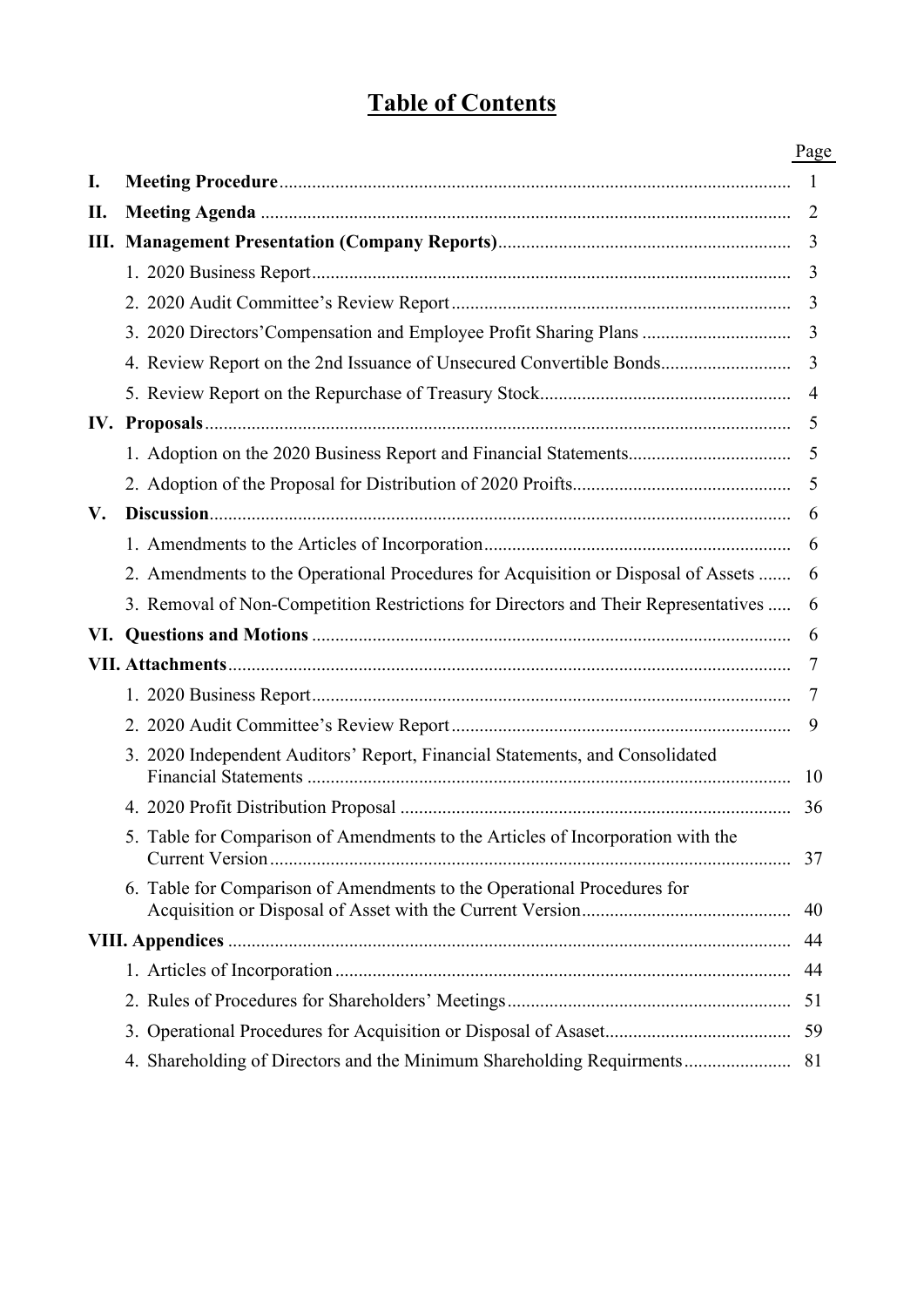# **I. Meeting Procedure**

# **TCI Co., Ltd.**

# **The 2021 Annual Shareholders' Meeting**

- 1. Call the Meeting to Order
- 2. Chairman Remarks
- 3. Management Presentation (Company Reports)
- 4. Proposals
- 5. Discussion
- 6. Questions and Other Motions
- 7. Closing of the Meeting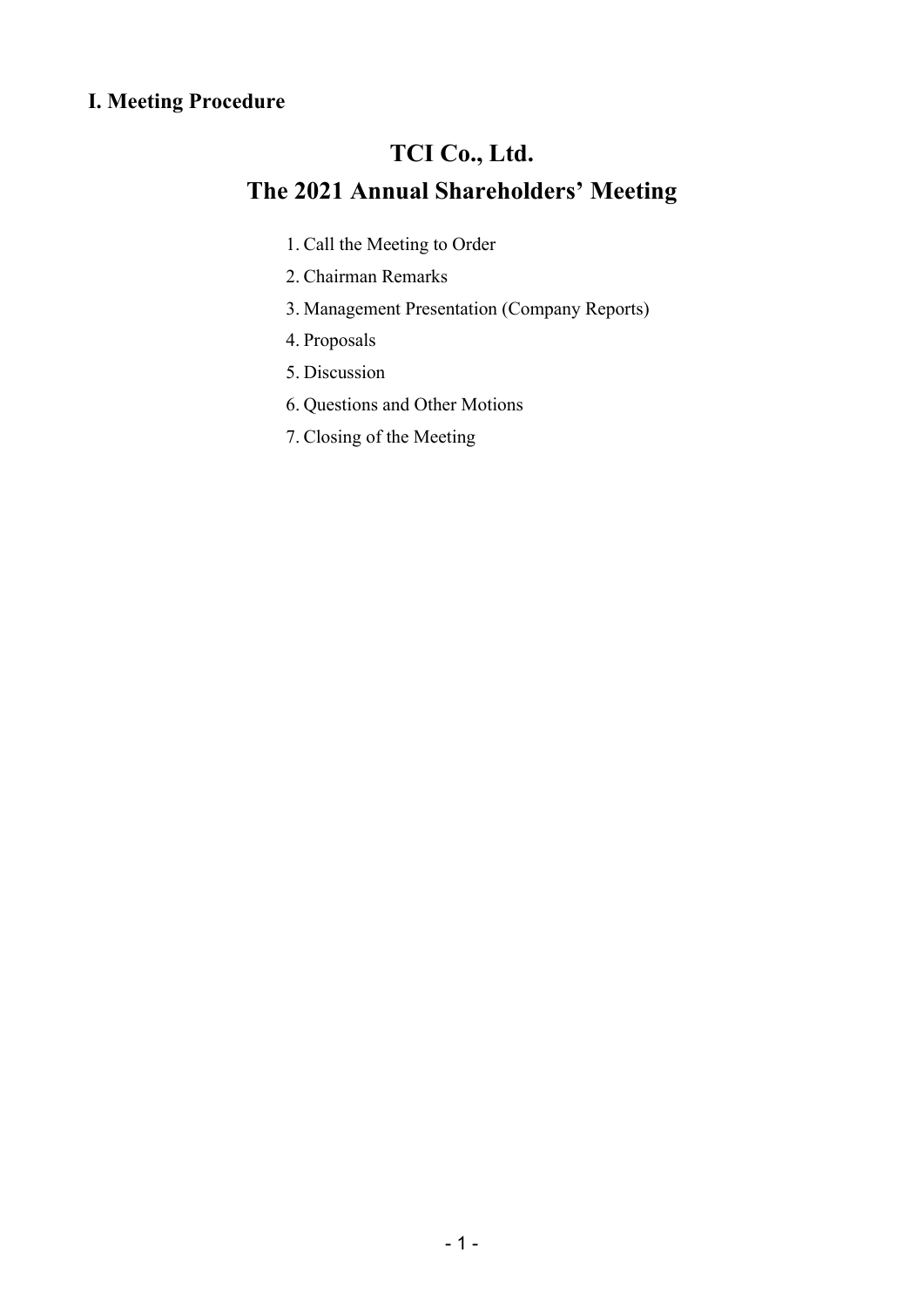# **II. Meeting Agenda**

# **TCI Co., Ltd. The 2021 Annual Shareholder's Meeting**

Time: 9 a.m. on Tuesday, June 29, 2021

Place: No.21, Nongke Rd., Changzhi Township, Pingtung County 90846, Taiwan (R.O.C.)

Chairperson: Yung-Hsiang Lin

- I. Call the Meeting to Order
- II. Chairman Remarks
- III. Management Presentation
	- 1. 2020 Business Report
	- 2. 2020 Audit Committee's Review Report
	- 3. 2020 Directors'Compensation and Employee Profit Sharing Plans
	- 4. Review Report on the 2nd Issuance of Unsecured Convertible Bonds
	- 5. Review Report on the Repurchase of Treasury Stock

#### IV. Proposals

- 1. Adoption on the 2020 Business Report and Financial Statements
- 2. Adoption of the Proposal for Distribution of 2020 Profis
- V. Discussion
	- 1. Amendments to the Articles of Incorporation
	- 2. Amendments to the Operational Procedures for Acquisition or Disposal of Assets
	- 3. Removal of Non-Competition Restrictions for Directors and Their Representatives
- VI. Questions and Motions
- VII. Closing of the Meeting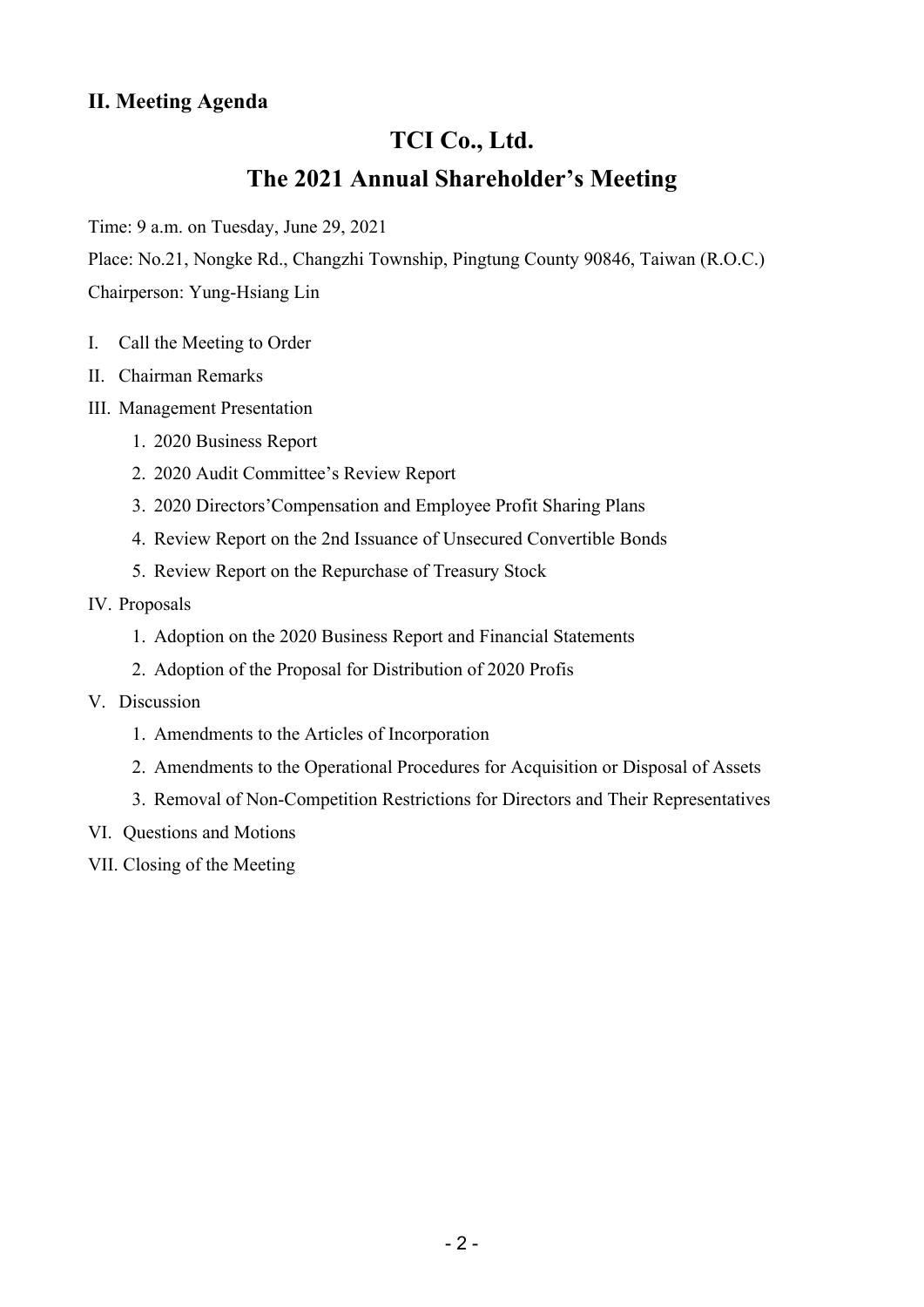# **III. Management Presentation (Company Reports)**

#### **Report No.1**

2020 Business Report

Explanation: The 2020 Business Report is attached as pp. 7-8, Attachment 1.

# **Report No.2**

2020 Audit Committee's Review Report

Explanation: The 2020 Audit Committee's Review Report is attached as pp. 9, Attachment 2.

# **Report No.3**

Directors' Compensation and Employee Profit Sharing Plans

Explanation:

- (1) In accordance with Article 18 of the Articles of Incorporation of TCI Co., Ltd., after TCI Co., Ltd. offsets its losses in previous years, TCI Co., Ltd. shall set aside not more than 3% of its annual profits as compensation to its directors, and not less than 5% and not more than 15% as profit sharing bonuses to its employees. The annual profits are defined as its annual profit before tax.
- (2) The Directors' Compensation and Employee Profit Sharing Plans have been approved at the meeting of the Board of Directors on March 8, 2021. The amount of 2020 directors' compensation is NT\$ 4,200,000, and the amount of 2020 employees' profit sharing bonus is NT\$163,401,000. The compensation and the profit sharing bonus will be distributed by cash, and shall be distributed through one or several payments.

# **Report No. 4**

Review Report on the 2nd Issuance of Unsecured Convertible Bonds

Explanation:

- (1) The 2nd issuance of unsecured convertible bonds which value NT\$1.2 billion has been approved at the 2nd meeting of the Board of Directors in 2018. The issuance date is June 8, 2018. It has a validity of 3 years.
- (2) Until the printing day date of this handbook, there are 2,102,840 shares have been converted to common shares in this issuance.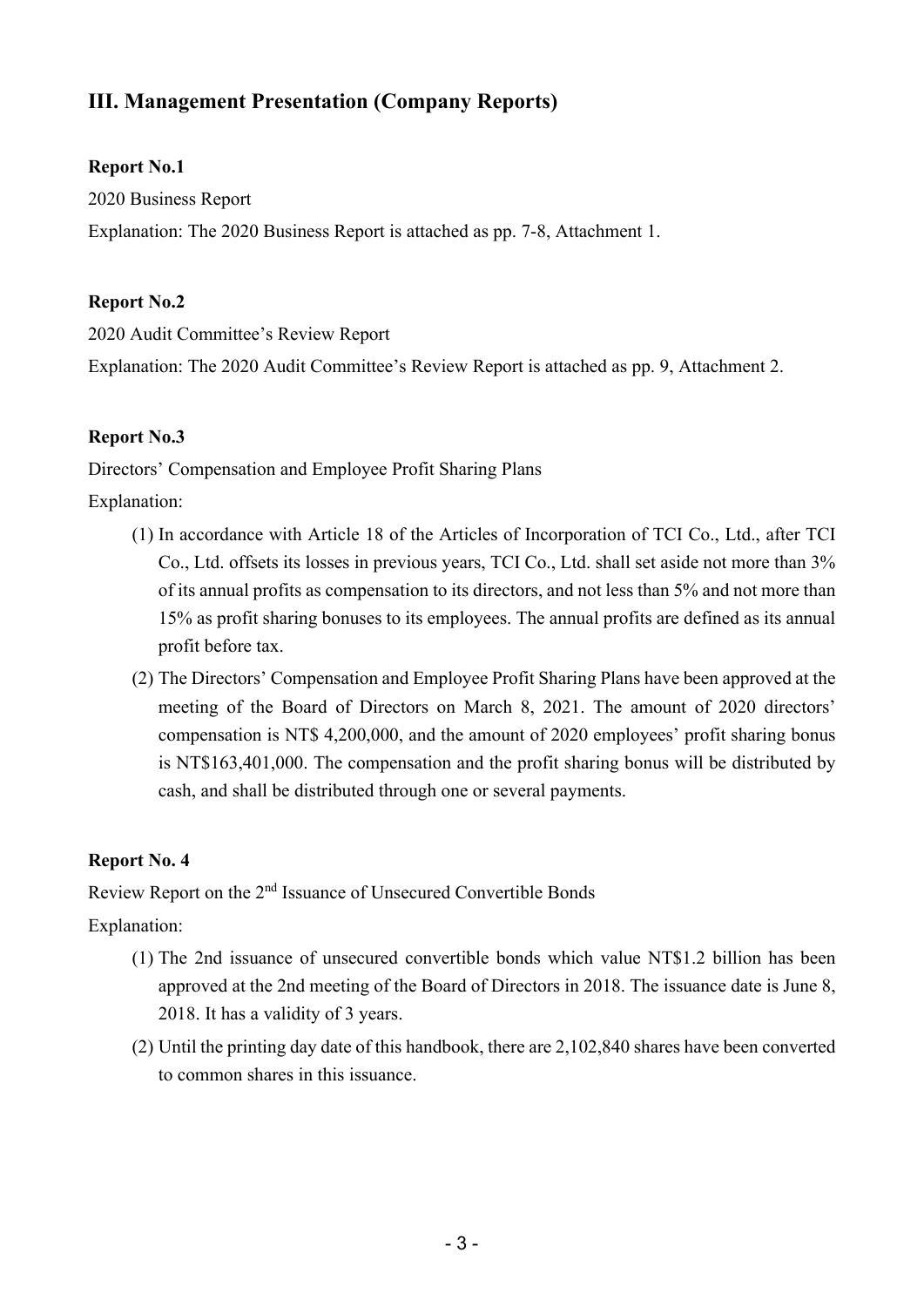### **Report No. 5**

Review Report on the Repurchases of Treasury Stock

(1) TCI's Repurchase of Shares (Executed)

May 1, 2021

| Serial Number of Repurchase                                                                  |                                                                               |
|----------------------------------------------------------------------------------------------|-------------------------------------------------------------------------------|
| Purpose of repurchase                                                                        | Maintenance of the<br>Company's creditability and<br>the shareholders' rights |
| Repurchase period                                                                            | 2020/02/07-2020/04/06                                                         |
| Repurchase price range                                                                       | NT\$148.75-406.59                                                             |
| Type and number of repurchased shares                                                        | $2,000,000$ common shares                                                     |
| Total price of repurchased shares                                                            | NT\$ 438,143,659                                                              |
| Number of purchased shares as a percentage of<br>number of shares to be repurchased $(\% )$  | $100\%$                                                                       |
| Number of shares cancelled or transferred                                                    | 2,000,000 shares                                                              |
| Accumulated number of shares held by TCI                                                     | 0 shares                                                                      |
| Accumulated number of shares held by TCI as a<br>percentage of total number of issued shares | $0\%$                                                                         |

(2) TCI's Repurchase of Shares (Executed)

May 1, 2021

| Serial Number of Repurchase                                                                  | $\mathcal{D}_{\mathcal{L}}$   |
|----------------------------------------------------------------------------------------------|-------------------------------|
| Purpose of repurchase                                                                        | For the transfer to employees |
| Repurchase period                                                                            | 2020/03/24-2020/05/22         |
| Repurchase price range                                                                       | 108.5-319.5                   |
| Type and number of repurchased shares                                                        | $1,016,000$ common shares     |
| Total price of repurchased shares                                                            | NT\$ 227,419,497              |
| Number of purchased shares as a percentage of<br>number of shares to be repurchased $(\%)$   | 33.87%                        |
| Number of shares cancelled or transferred                                                    | 0 shares                      |
| Accumulated number of shares held by TCI                                                     | 1,016,000 shares              |
| Accumulated number of shares held by TCI as a<br>percentage of total number of issued shares | 0.86%                         |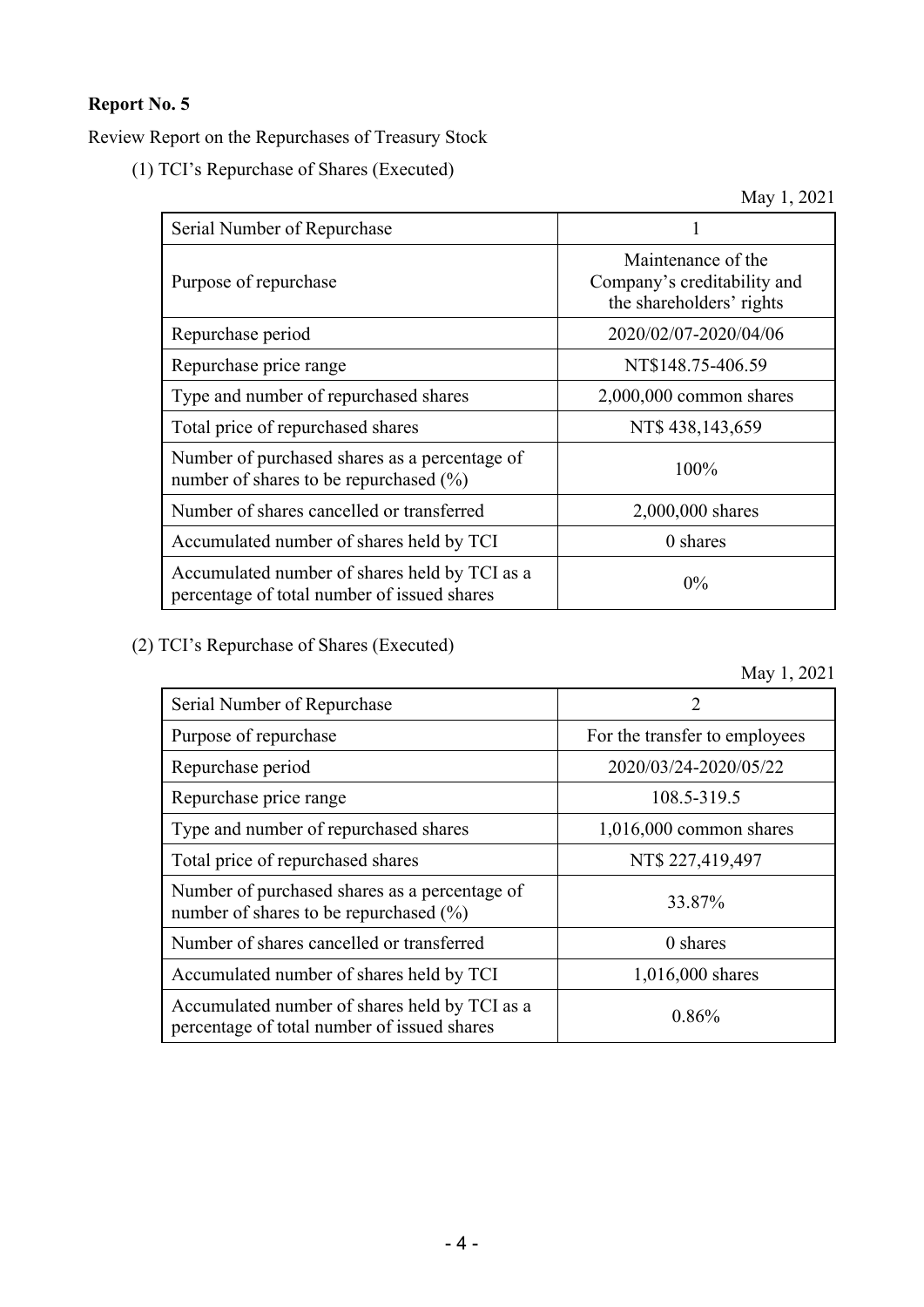# **IV. Proposals**

#### **1. Proposed by the Board**

Proposal: Adoption of the 2020 Business Report and Financial Statements

Explanation:

- (1) TCI Co., Ltd.'s Financial Statements, including Consolidated Financial Statements, and Business Report, were audited by independent auditors, Ming-Chuan Hsu and Ping-Chun Chih of PwC Taiwan. Also, Financial Statements and Consolidated Financial Statements have been approved by the Boards of Directors and examined by the Audit Committee on March 8, 2021.
- (2) The 2020 Business Report, Independent Auditors' Report, Financial Statements, and Consolidated Financial Statements are attached as pp. 8-9, Attachment 1, and pp. 10-35, Attachment 3.
- (3) Please resolve.

Resolution:

#### **2. Proposed by the Board**

Proposal: Adoption of the Proposal for Distribution of 2020 Profits

Explanation:

- (1) The Board has adopted the proposal of for distribution of 2020 Profits on March 8, 2021. The 2020 Profit Distribution Proposal is attached as pp.36, Attachment 4.
- (2) The distribution of 2020 profits is calculated based on the total number of issued shares (118,220,169 shares). The cash dividend payment is NT\$8.88 per share, and the total amount of cash dividend is NT\$1,040,755,261. The amount of cash dividend payment per share is rounded down to the nearest whole number. The amount of the remaining cash dividend which cannot be distributed (less than NT\$1 per share) will be disturbed in accordance with the percentage of current shareholding to meet the total amount of distribution of 2020 profits.
- (3) In the event that, after this meeting, the proposed profit distribution is affected by any changes in equity like convertible bonds or the execution of employee stock options, it is proposed that the Board of Directors will be authorized to adjust each shareholder's percentages of the cash dividend and the stock dividend.
- (4) The amount of dividend is distributed to shareholders on the basis of the shareholding recorded in the shareholders list on the ex-dividend date. Upon the approval of the Annual Shareholders' Meeting and the competent authority, it is proposed that the Board of Directors will be authorized to resolve the ex-dividend date and other relevant issues.
- (5) Please resolve.

Resolution: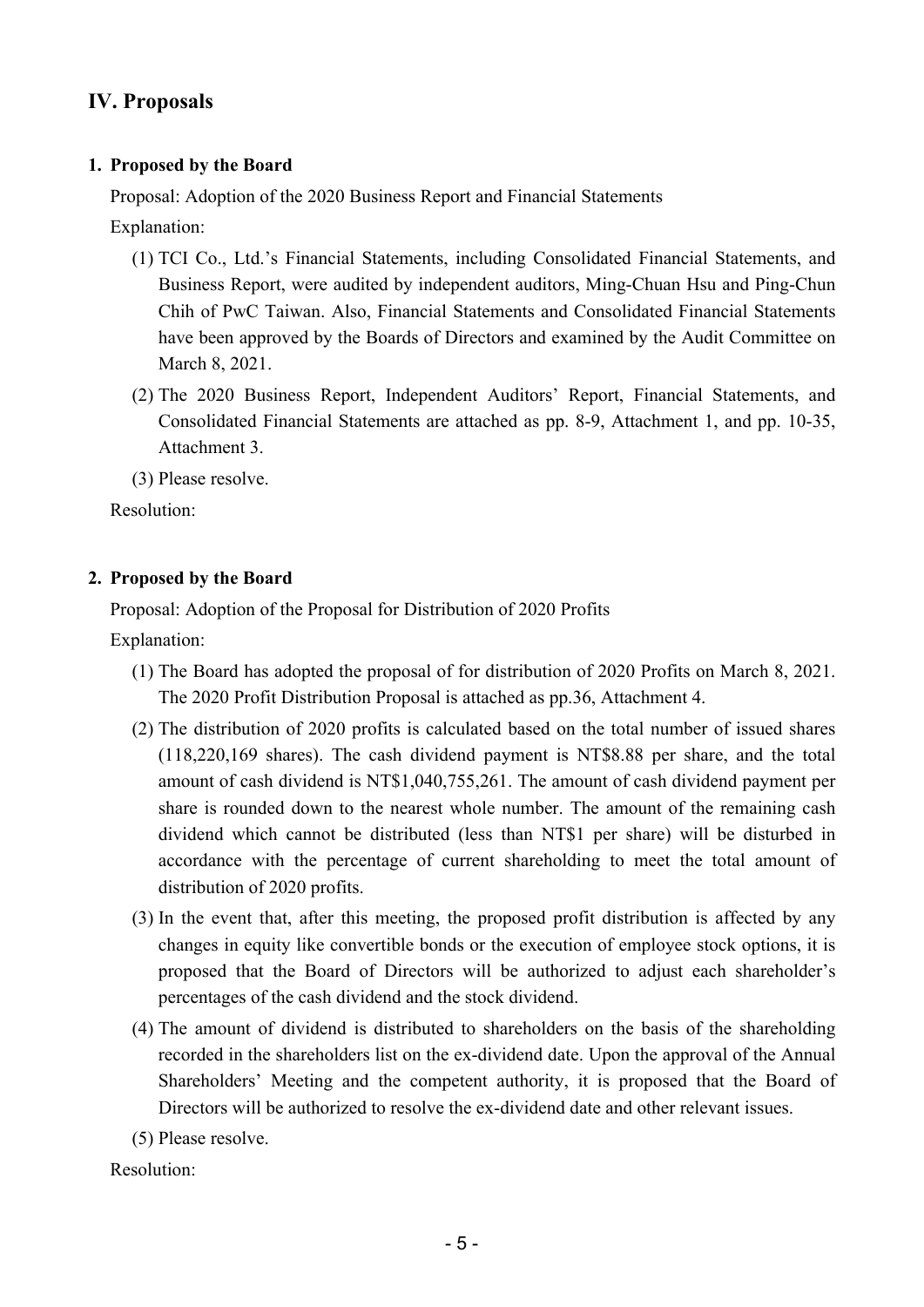# **V. Discussion**

#### **1. Proposed by the Board**

Proposal: Proposal for the amendments to the Articles of Incorporation

Explanation:

- (1) In order to meet the operational requirements, it is proposed to amend some provisions of the Articles of Incorporation of TCI. For the Table for Comparisonof Amendments to the Articles of Incorporation with the Current Version, please refer to pp.37-39 Attachment 5.
- (2) Please discuss.

Resolution:

#### **2. Proposed by the Board**

Proposal: Proposal for the amendments to the Operational Procedures for Acquisition or Disposal of Assets

Explanation:

(1) In order to meet the operational requirements, it is proposed to amend some provisions of the Operational Procedures for Acquisition or Disposal of Assets. For the Table for Comparison of Amendments to the Operational Procedures for Acquisition or Disposal of Assets with the Current Version, please refer to pp. 40-43, Attachment 6.

(2) Please discuss.

Resolution:

#### **3. Proposed by the Board**

Proposal: Proposal for the removal of non-competition restrictions for directors and their representatives.

Explanation:

- (1) The removal is proposed in accordance with Article 209 of Company Act that "a director who does anything for himself or on behalf of another person that is within the scope of the company's business, shall explain to the meeting of shareholders the essential contents of such an act and secure its approval."
- (2) In view of the fact that the Directors may happen to concurrently serve as directors of companies with the same or similar business scope as TCI, it is proposed, according to Article 209 of Company Act, that the non-competition restrictions for the Directors shall be removed on the premise that TCI's interests will not be jeopardized.
- (3) Please discuss.

# **VI. Questions and Motions**

**VII. Closing of the Meeting**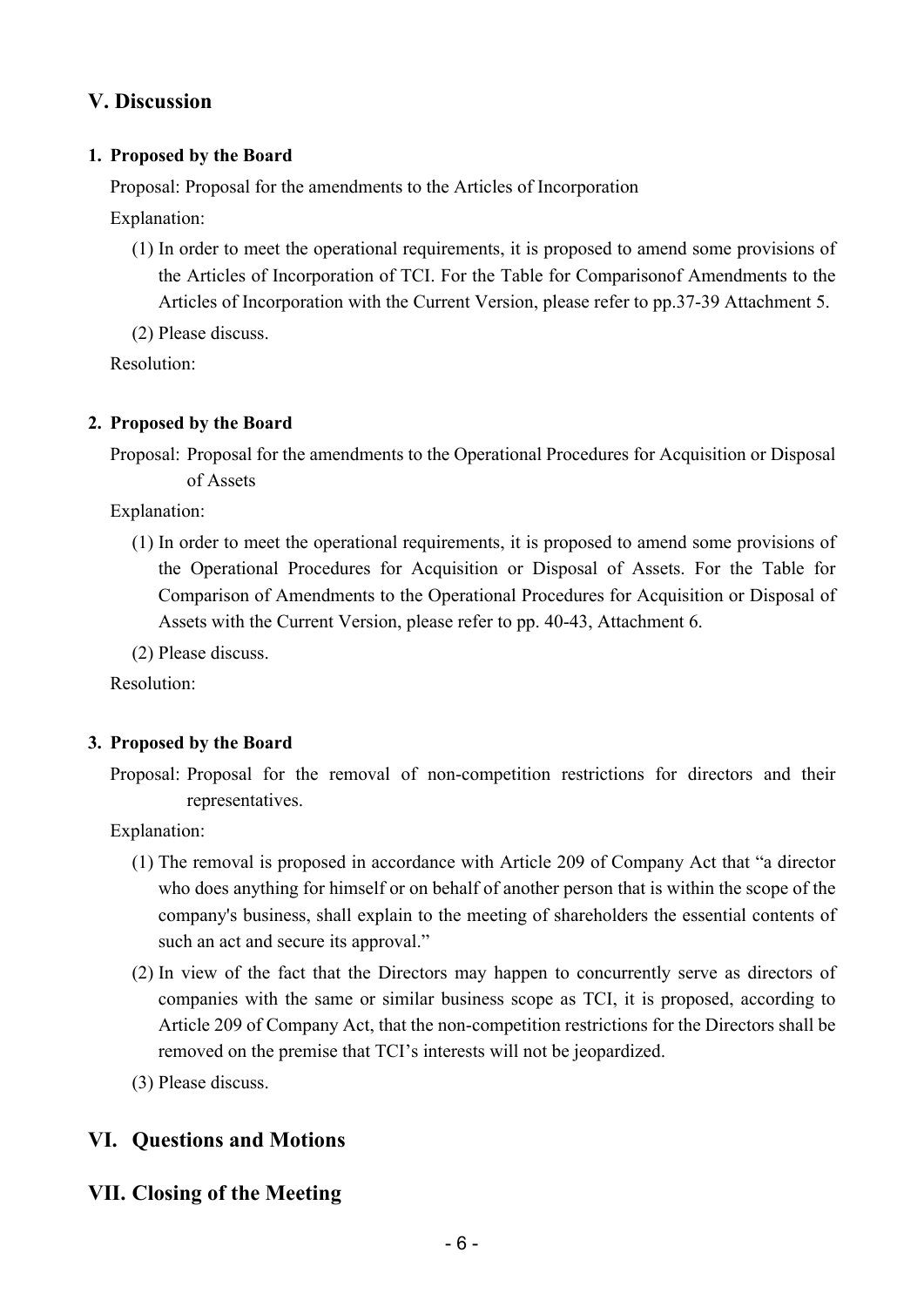#### **Attachment 1**

# **TCI Co., Ltd. Business Report**

Dear Shareholders,

Affected by the pandemic in 2020, TCI suffered its first business recession in more than a decade, which made us accelerate our examination of our shortcomings, improve our technical capabilities and lean management, and achieve the highest gross profit margin, 45.5%, in the third quarter of 2020 and reached 55th place among all listed companies in terms of the operating net profit margin. Furthermore, TCI is looking to the future, accelerating its global deployment, and moving towards the goal of 2023- a global bioscience design trading company.

#### **The operating plan adopted by the Company in 2021 is as follows:**

1. Make good products, bring the world to the customer, and bring the customer to the world.

Continuing the strategy for 2020, TCI takes customers as the core, is committed to serving large global customers, and also helping brand customers sell products globally, and focuses on the development of high-efficacy products with the advantages of R&D and global procurement strength, and make good differentiated products that are easy to market, efficient and cost-effective so as to bring the world to the customer, and bring the customer to the world!

2. Precise iManufacturing

TCI is continuously optimizing the production process, and its supply chain management is becoming more refined. In 2021, it will develop and import intelligent software by itself, and use the data-assisted decision making approach of the 3U strategy (ultra-automation, unlimited connection, ubiquitousness) to achieve "precise imanufacturing": on-time production, less loss, fast shipping, low inventory!

3. A good working environment

In response to the pandemic, TCI will set up Virtual Global Offices (VGOs) all over the world in 2020 to use global talents to expand its business. While recruiting outstanding talents, it must also create a friendly and good working environment. In 2021, TCI will strive for recognition as Asia's Best Employer by Forbes and continue to promote corporate social responsibility, and for the glory of the first place, create ubiquitous administrative services for employees in virtual or real working environments, and create sustainable development opportunities for the environment!

TCI will continue to work hard to become the world's No. 1 global bioscience design trading company with revenue of more than NT\$ 200 billion.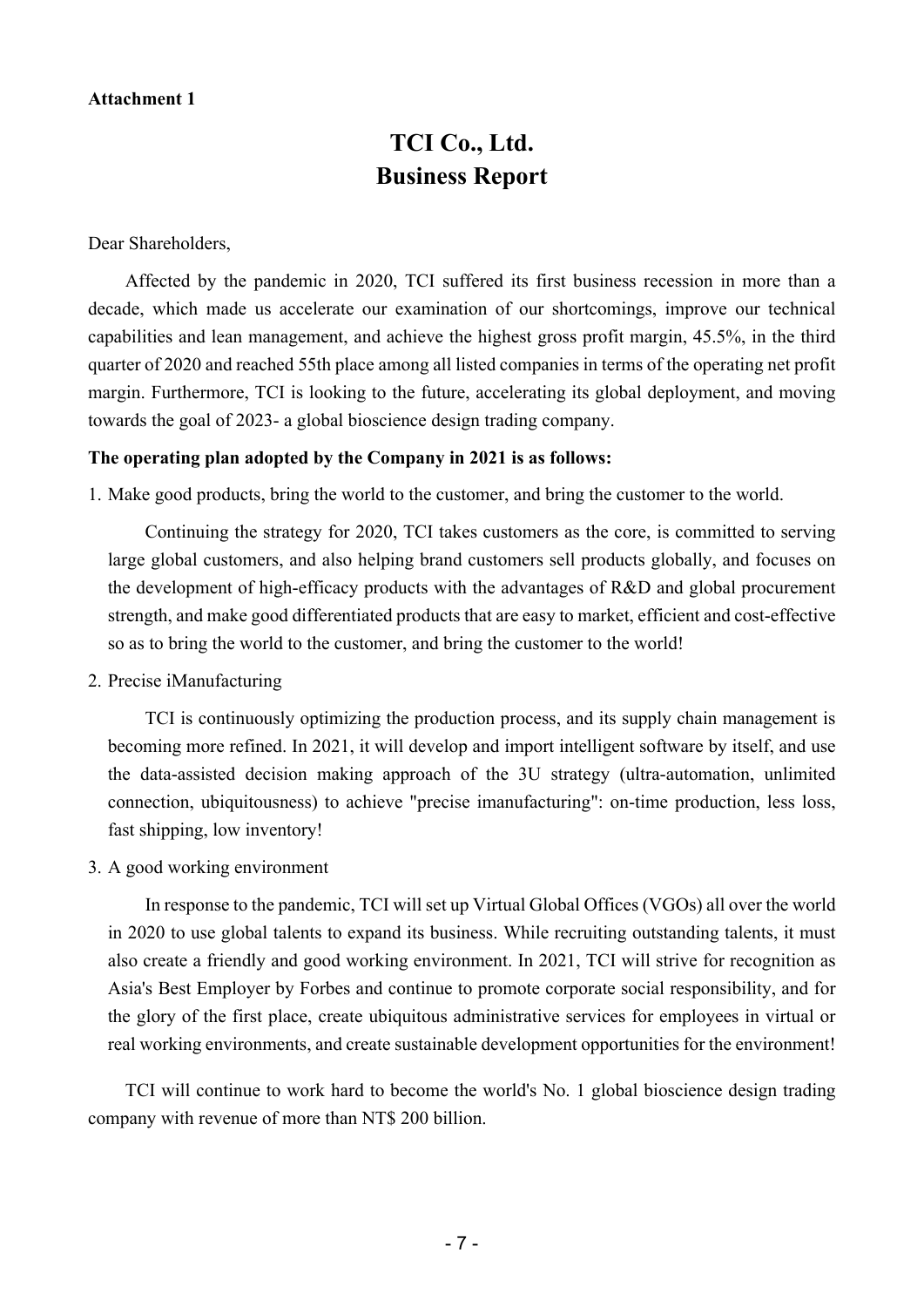#### **2020 Financial Performance**

1. Operational Results

Unit: NT\$ thousands

| TCI Co., Ltd.                                       |               |               |             |         |  |  |  |  |  |  |  |  |
|-----------------------------------------------------|---------------|---------------|-------------|---------|--|--|--|--|--|--|--|--|
| <b>Consolidated Income Statement</b>                |               |               |             |         |  |  |  |  |  |  |  |  |
| Difference<br>$\frac{0}{0}$<br>2020<br>2019<br>Item |               |               |             |         |  |  |  |  |  |  |  |  |
| Net Revenue                                         | 8,223,851     | 9,566,132     | (1,342,281) | $-14%$  |  |  |  |  |  |  |  |  |
| Cost of Revenue                                     | (4, 634, 123) | (5,550,645)   | 916,522     | $-17%$  |  |  |  |  |  |  |  |  |
| Gross Profit                                        | 3,589,728     | 4,015,487     | (425, 759)  | $-11\%$ |  |  |  |  |  |  |  |  |
| <b>Operating Expenses</b>                           | (1,571,923)   | (1, 813, 170) | 241,247     | $-13%$  |  |  |  |  |  |  |  |  |
| Income from Operations                              | 2,017,805     | 2,202,317     | (184, 512)  | $-8\%$  |  |  |  |  |  |  |  |  |
| Other Operating Income and<br><b>Expenses</b>       | 180,416       | 202,914       | (22, 498)   | $-11\%$ |  |  |  |  |  |  |  |  |
| Income before Income Tax                            | 2,198,221     | 2,405,231     | (207,010)   | $-9\%$  |  |  |  |  |  |  |  |  |
| <b>Income Tax Expenses</b>                          | (345, 483)    | (367, 265)    | 21,782      | $-6\%$  |  |  |  |  |  |  |  |  |
| Net Income                                          | 1,852,738     | 2,037,966     | (185, 228)  | $-9%$   |  |  |  |  |  |  |  |  |

2. Analysis of Financial Performance

- (1) In 2020, TCI's net revenue totaled NT\$ 8.223851 billion, a decrease of 14 percent compared with the NT\$ 9.566132 billion in 2019; the income from operations totaled NT\$ 2.017805 billion, a decrease of 8 percent compared with the NT\$ 2.202317 in 2019; the net income totaled NT\$ 1.852738, a decrease of 9 percent compared with the NT\$ 2.037966 in 2019.
- (2) In 2020, the gross profit margin was  $43.65\%$ , up  $1.67\%$  compared with the  $41.98\%$  in 2019; the operating income margin was 24.54%, up 1.52% compared with the 24.54% in 2019; the profit margin was 22.53%, up 1.23% compared with the 21.30% in 2019.
- (3) In 2020, the earnings per share was NT\$ 15.69, down 7.8% compared with the NT\$ 17.02 in 2019.

TCI sincerely thanks you again for your support. As you read this Report, you will be assured of the correctness of investing in TCI! Please continue to believe in TCI and hold your shares for a lon term. For more information, you can refer to TCI's official website or scan the QR codes below. In 2021, TCI will work as hard as before in 2021 but in a better and smarter way to "join and delight consumer's life"!





Chairman: Yung-Hsiang Lin CEO: Yung-Hsiang Lin Accounting Manager: Chen-Chen Fu

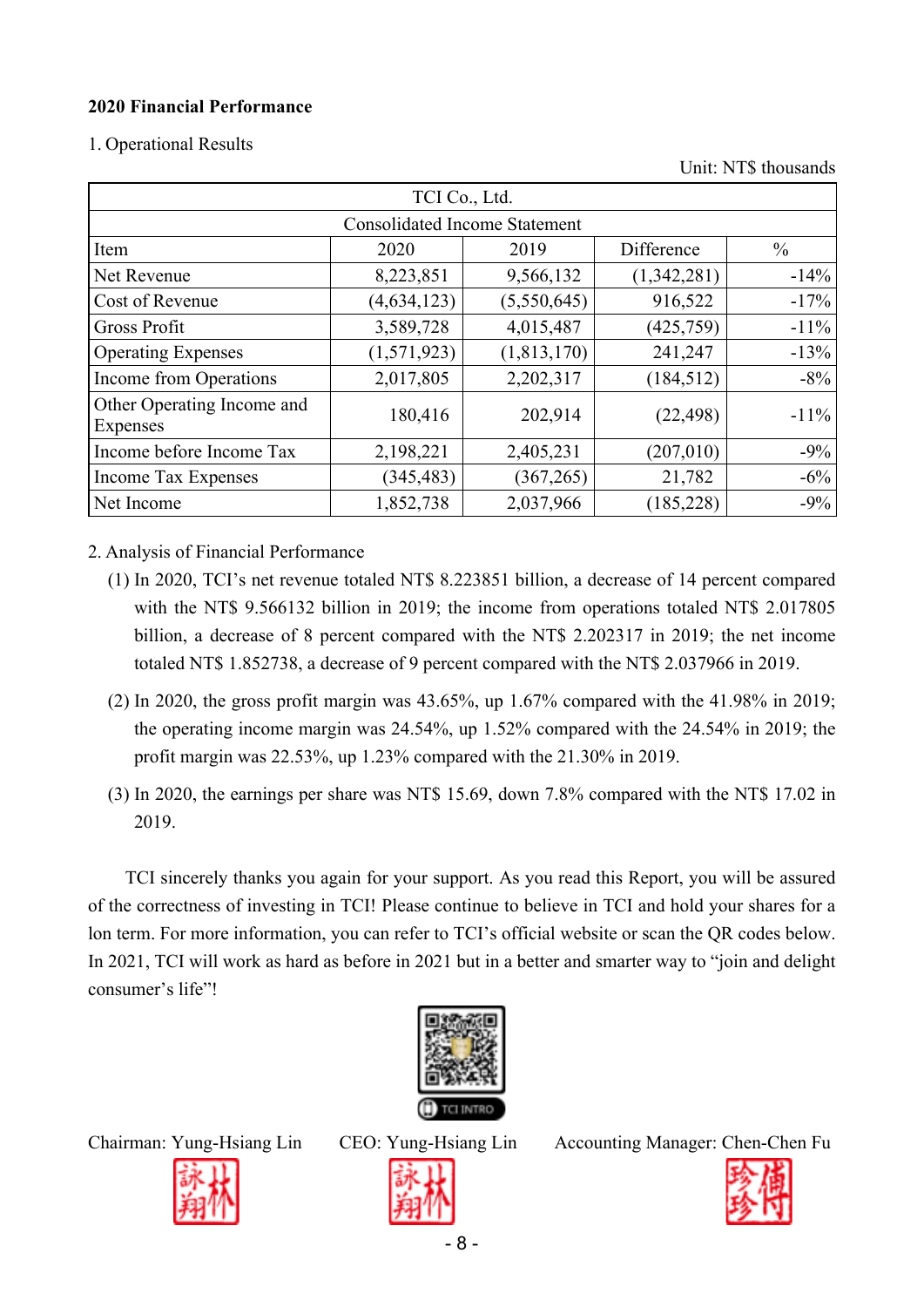#### **Attachment 2**

# **2021 Audit Committee's Review Report**

The Board of Directors has prepared the Company's 2020 Financial Statements. The CPAs of PwC Taiwan, Ming-Chuan Hsu and Ping-Chun Chih, were retained to audit TCI's Financial Statements.The Business Report, Financial Statements, and earning allocation proposal have been reviewed and determined to be correct and accurate by the Audit Committee members of TCI Co., Ltd. According to relevant requirements of Article 14-4 of the Securities and Exchange Act and Article 219 of the Company Act, we herby submit this report.

To

2021 Annual Shareholders' Meeting of TCI Co., Ltd.

TCI Co., Ltd.

Chairman of the Audit Committee Sung-Yuan Liao

March 8, 2021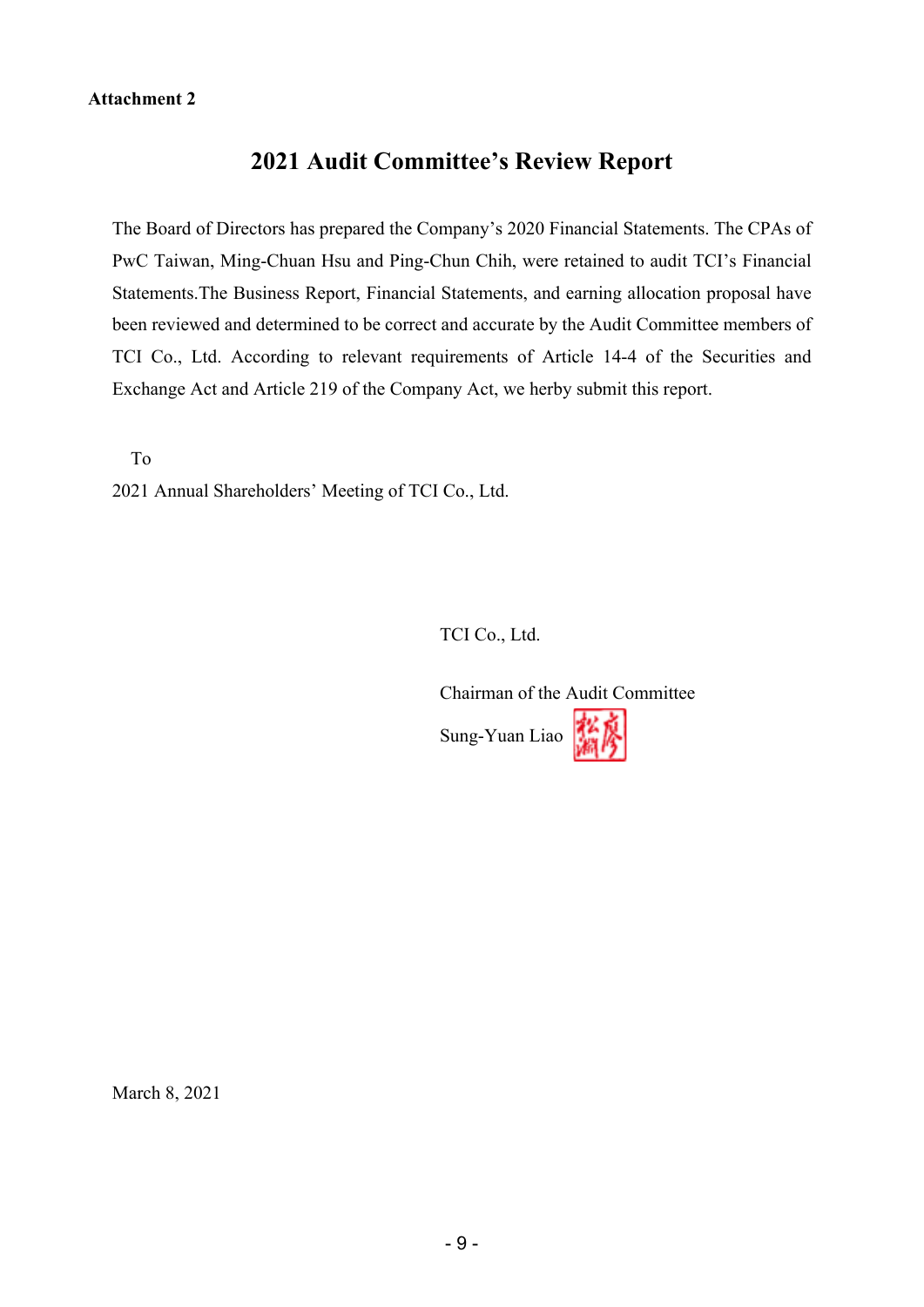**Attachment 3** 

#### INDEPENDENT AUDITORS' REPORT TRANSLATED FROM CHINESE

To the Board of Directors and Shareholders of TCI Co., Ltd.

### *Opinion*

We have audited the accompanying parent company only balance sheets of TCI Co., Ltd. (the "Company") as at December 31, 2020 and 2019, and the related parent company only statements of comprehensive income, of changes in equity and of cash flows for the years then ended, and notes to the parent company only financial statements, including a summary of significant accounting policies.

In our opinion, the accompanying parent company only financial statements present fairly, in all material respects, the parent company only financial position of TCI Co., Ltd as at December 31, 2020 and 2019, and its parent company only financial performance and its parent company only cash flows for the years then ended in accordance with the Regulations Governing the Preparation of Financial Reports by Securities Issuers.

# *Basis for opinion*

We conducted our audits in accordance with the Regulations Governing Auditing and Attestation of Financial Statements by Certified Public Accountants and generally accepted auditing standards in the Republic of China. Our responsibilities under those standards are further described in the *Auditors' responsibilities for the audit of the parent company only financial statements* section of our report. We are independent of the Company in accordance with the Norm of Professional Ethics for Certified Public Accountant of the Republic of China, and we have fulfilled our other ethical responsibilities in accordance with these requirements. We believe that the audit evidence we have obtained is sufficient and appropriate to provide a basis for our opinion.

# *Key audit matters*

Key audit matters are those matters that, in our professional judgment, were of most significance in our audit of the Company's 2020 parent company only financial statements. These matters were addressed in the context of our audit of the parent company only financial statements as a whole and, in forming our opinion thereon, we do not provide a separate opinion on these matters.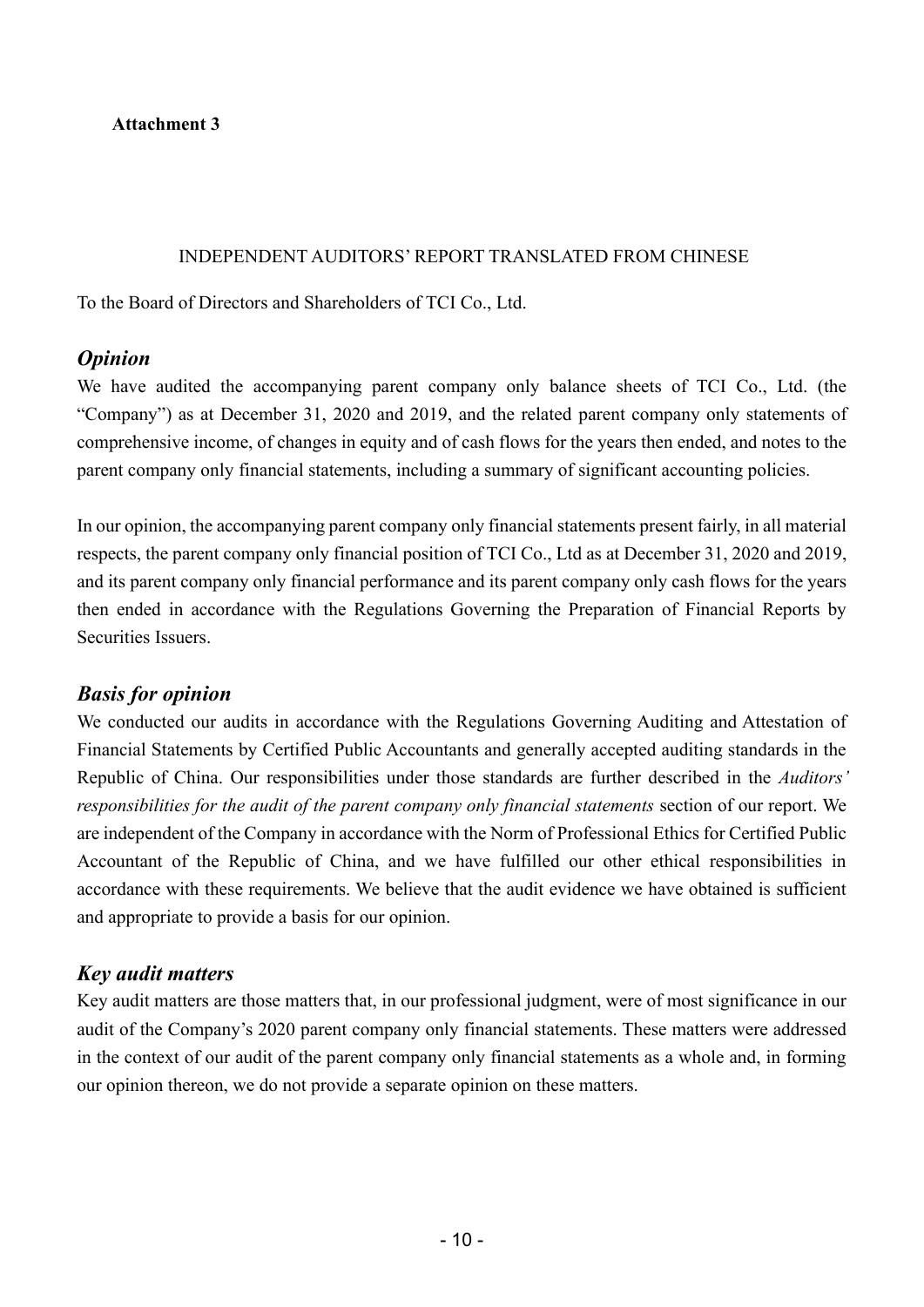Key audit matters for the Company's 2020 parent company only financial statements are stated as follows:

#### **Existence and occurrence of top ten customers**

#### Description

The Company's and its subsidiaries' (listed as investments accounted for under equity method) sales revenue arise mainly from manufacturing and sales of health foods and cosmetics. Customers are mostly direct marketing companies in Europe and Asia and cosmetic companies.

With the expansion of direct marketing companies in Europe and Asia, the sales revenue from top ten customers has increased significantly and became a significant portion of operating income to the parent company only financial statements. Because of the rapid development in the internet sales market, more time and resources were required in performing the audit procedures. Thus, we consider the existence and occurrence of top ten customers as a key audit matter.

Please refer to Note 4(29) for accounting policies on revenue recognition and Note 6(20) for details of sales revenue and Note 6(5) for details of investments accounted for under equity method.

#### How our audit addressed the matter

Our audit procedures in respect of the above key audit matter included:

- Understanding and testing the internal control procedures of the top ten customers and testing the effectiveness of internal control related to sales revenue.
- Selecting samples from sales transactions of the top ten customers and comparing against orders and delivery bills to confirm whether the sales transactions did occur.
- Examining sales returns and discounts from the top ten customers after the balance sheet date to confirm the existence of sales revenue.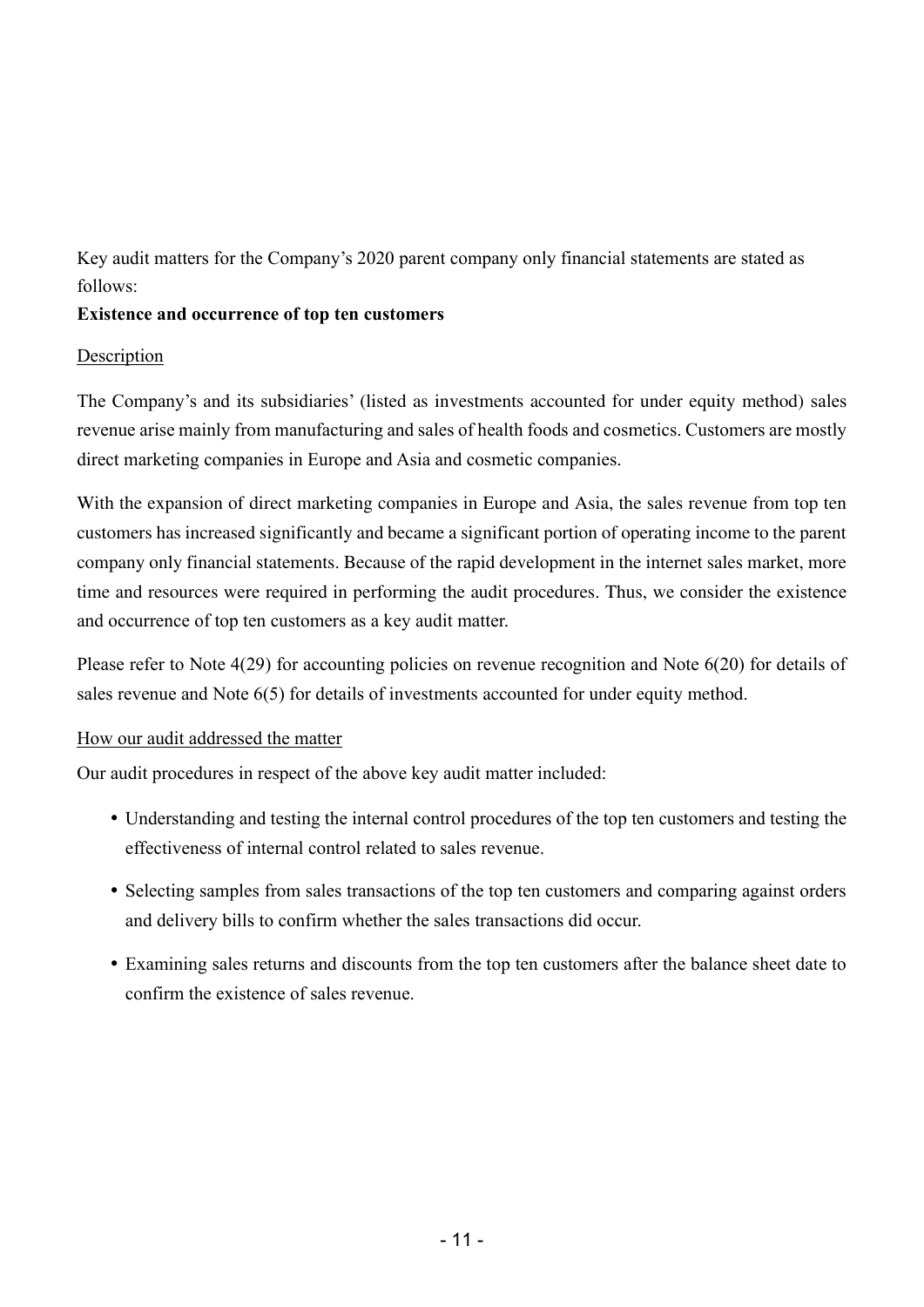#### **Allowance for inventory valuation losses**

#### Description

The Company and its subsidiaries (listed as investments accounted for under equity method) are primarily engaged in developing, manufacturing and sales of health foods and cosmetics. As these kinds of products are substituted easily and have a highly competitive nature in the market, there is higher risk of incurring inventory valuation losses or obsolescence. The Company and its subsidiaries recognise inventories at the lower of cost and net realisable value. For those inventory with ages over a certain period and individually recognised as obsolete inventories, the net realisable value is calculated based on the inventory closeout and historical data of discounts.

Considering that the market demand has changed, the Company and its subsidiaries reinvents its products quickly. As the determination of the net realisable value used in the valuation of obsolete inventories involves subjective judgement and uncertainty, and considering the allowance for inventory valuation losses is material to the financial statements, we consider the allowance for inventory valuation losses as a key audit matter.

Please refer to Note 4(12) for accounting policy on inventory valuation and Note 6(4) for details of allowance for inventory valuation losses and Note 6(5) for details of investments accounted for under equity method.

#### How our audit addressed the matter

Our audit procedures in respect of the above key audit matter included:

- Understanding the operations and industry of the Company and its subsidiaries to assess the reasonableness of policies and procedures on allowance for inventory valuation losses, including inventory classification, the degree of inventory closeout and historical data source of price discounts, and the reasonableness of the guidelines for obsolete and slow-moving inventory.
- Understanding the inventory management process, participating and examining annual physical counts to assess the effectiveness of management's classification and controls over obsolete and slow-moving inventory, and verifying whether it was in agreement with obsolete inventory lists.
- Evaluating the reasonableness of the logic of inventory aging statements used in valuation to confirm whether the information on such statements is in agreement with its policies.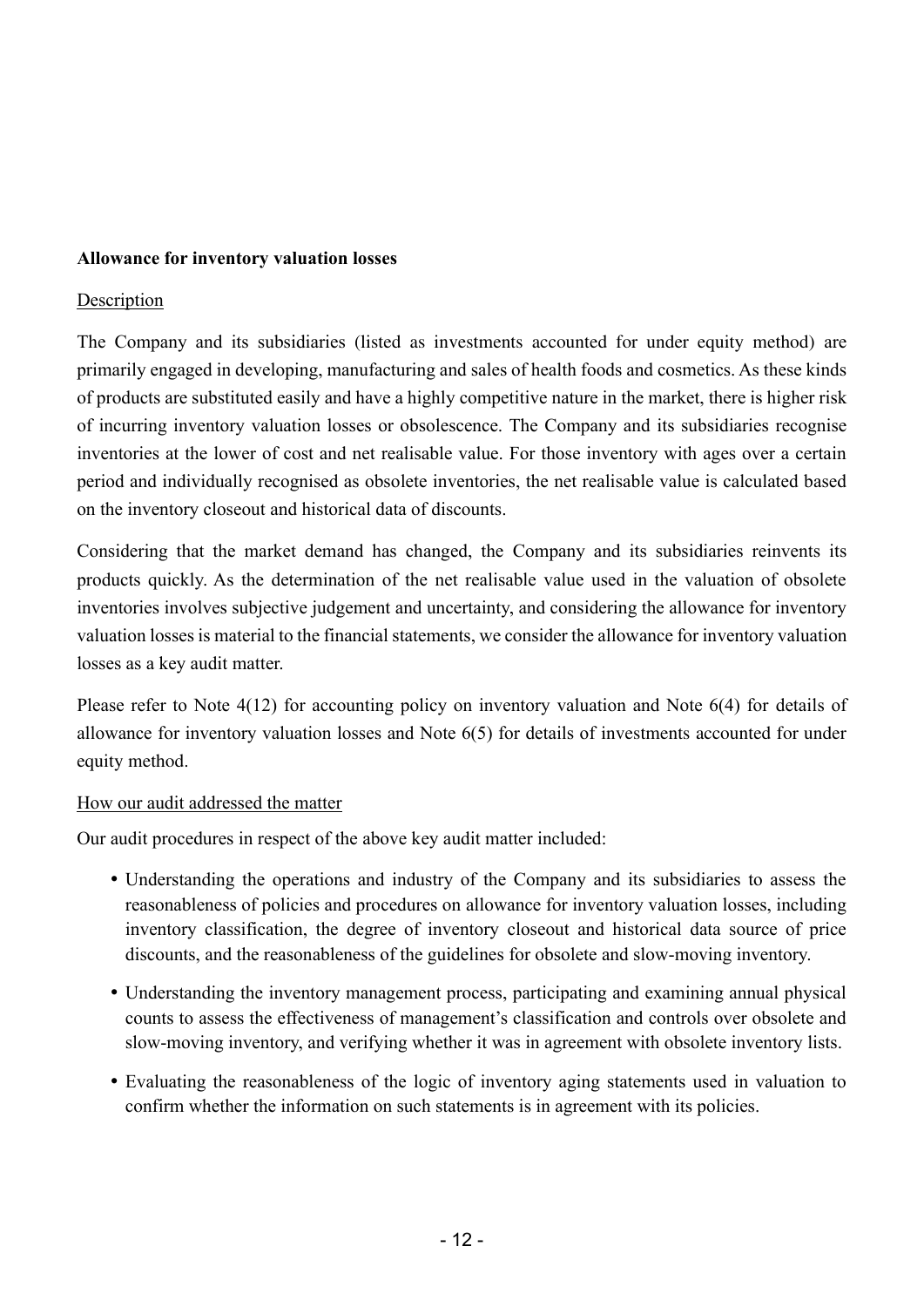Interviewing management and reviewing sales after balance sheet date to assess the reasonableness of allowance for inventory valuation losses.

# *Responsibilities of management and those charged with governance for the parent company only financial statements*

Management is responsible for the preparation and fair presentation of the parent company only financial statements in accordance with the Regulations Governing the Preparation of Financial Reports by Securities Issuers and for such internal control as management determines is necessary to enable the preparation of parent company only financial statements that are free from material misstatement, whether due to fraud or error.

In preparing the parent company only financial statements, management is responsible for assessing the Company's ability to continue as a going concern, disclosing, as applicable, matters related to going concern and using the going concern basis of accounting unless management either intends to liquidate the Company or to cease operations, or has no realistic alternative but to do so.

Those charged with governance, including audit committee, are responsible for overseeing the Company's financial reporting process.

# *Auditors' responsibilities for the audit of the parent company only financial statements*

Our objectives are to obtain reasonable assurance about whether the parent company only financial statements as a whole are free from material misstatement, whether due to fraud or error, and to issue an auditors' report that includes our opinion. Reasonable assurance is a high level of assurance, but is not a guarantee that an audit conducted in accordance with the generally accepted auditing standards in the Republic of China will always detect a material misstatement when it exists. Misstatements can arise from fraud or error and are considered material if, individually or in the aggregate, they could reasonably be expected to influence the economic decisions of users taken on the basis of these parent company only financial statements.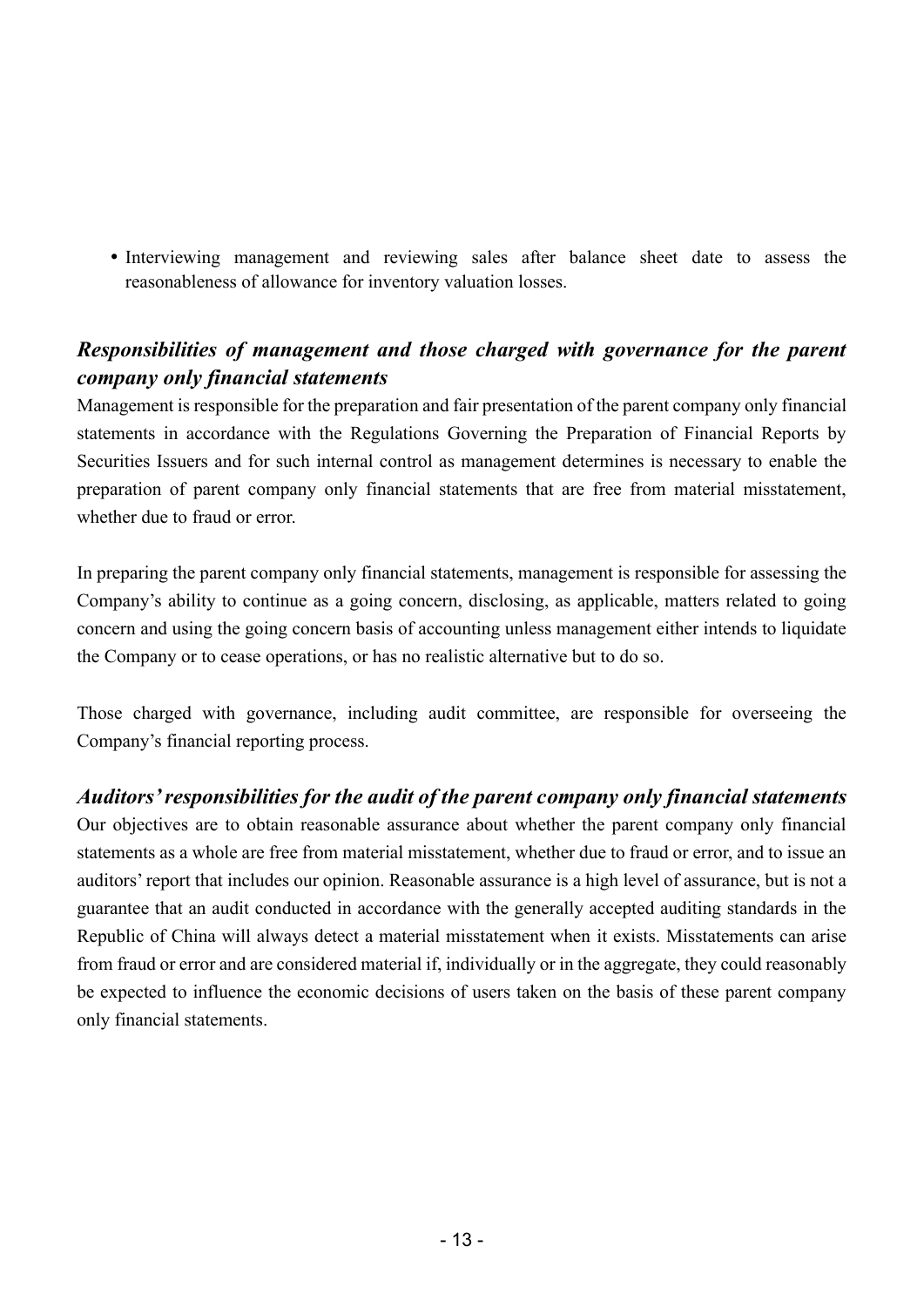As part of an audit in accordance with the generally accepted auditing standards in the Republic of China , we exercise professional judgment and maintain professional skepticism throughout the audit. We also:

- 1. Identify and assess the risks of material misstatement of the parent company only financial statements, whether due to fraud or error, design and perform audit procedures responsive to those risks, and obtain audit evidence that is sufficient and appropriate to provide a basis for our opinion. The risk of not detecting a material misstatement resulting from fraud is higher than for one resulting from error, as fraud may involve collusion, forgery, intentional omissions, misrepresentations, or the override of internal control.
- 2. Obtain an understanding of internal control relevant to the audit in order to design audit procedures that are appropriate in the circumstances, but not for the purpose of expressing an opinion on the effectiveness of the Company's internal control.
- 3. Evaluate the appropriateness of accounting policies used and the reasonableness of accounting estimates and related disclosures made by management.
- 4. Conclude on the appropriateness of management's use of the going concern basis of accounting and, based on the audit evidence obtained, whether a material uncertainty exists related to events or conditions that may cast significant doubt on the Company's ability to continue as a going concern. If we conclude that a material uncertainty exists, we are required to draw attention in our auditors' report to the related disclosures in the parent company only financial statements or, if such disclosures are inadequate, to modify our opinion. Our conclusions are based on the audit evidence obtained up to the date of our auditors' report. However, future events or conditions may cause the Company to cease to continue as a going concern.
- 5. Evaluate the overall presentation, structure and content of the parent company only financial statements, including the disclosures, and whether the parent company only financial statements represent the underlying transactions and events in a manner that achieves fair presentation.
- 6. Obtain sufficient appropriate audit evidence regarding the financial information of the entities or business activities within the Company to express an opinion on the parent company only financial statements. We are responsible for the direction, supervision and performance of the parent company audit. We remain solely responsible for our audit opinion.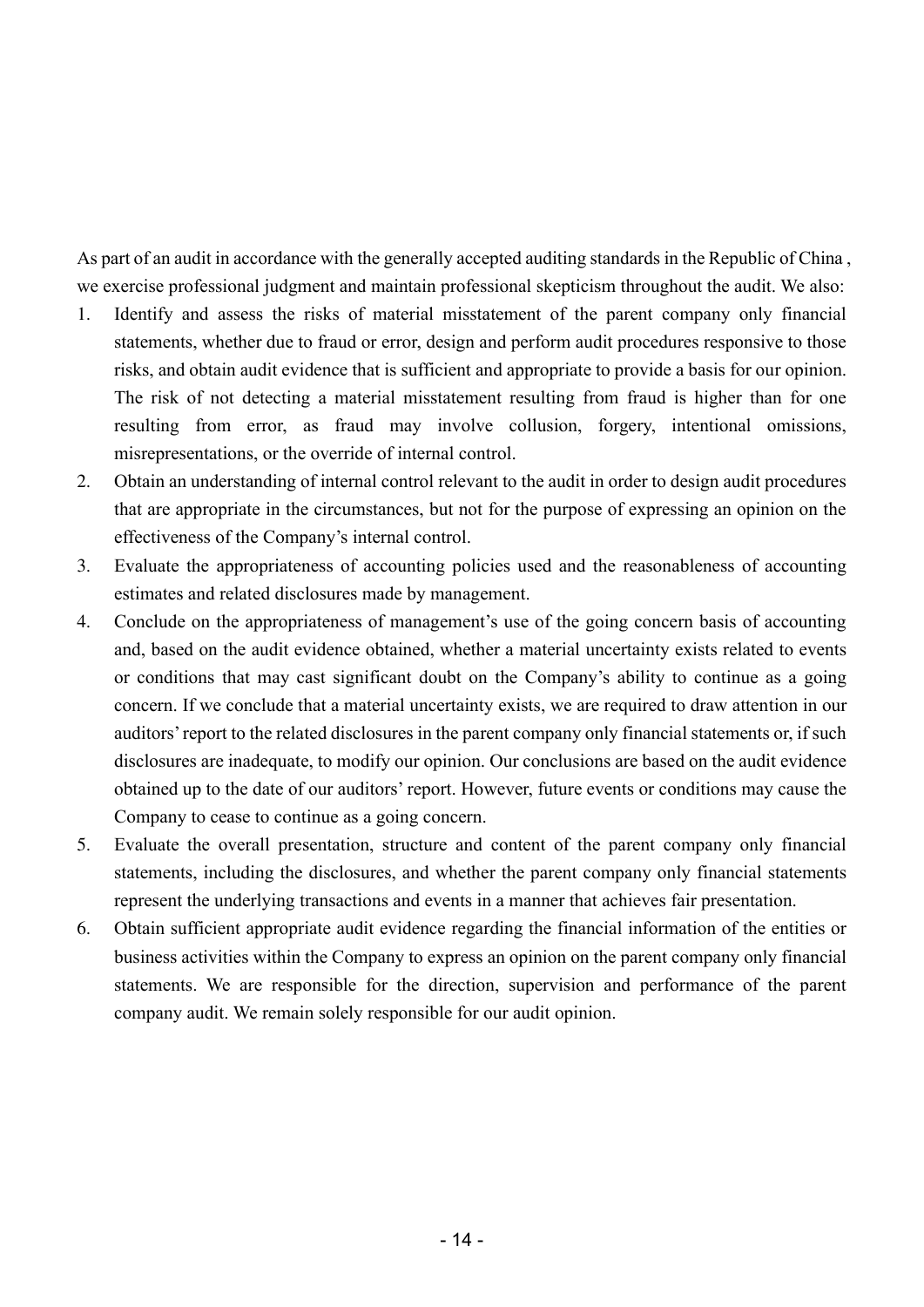We communicate with those charged with governance regarding, among other matters, the planned scope and timing of the audit and significant audit findings, including any significant deficiencies in internal control that we identify during our audit.

We also provide those charged with governance with a statement that we have complied with relevant ethical requirements regarding independence, and to communicate with them all relationships and other matters that may reasonably be thought to bear on our independence, and where applicable, related safeguards.

From the matters communicated with those charged with governance, we determine those matters that were of most significance in the audit of the parent company only financial statements of the current period and are therefore the key audit matters. We describe these matters in our auditors' report unless law or regulation precludes public disclosure about the matter or when, in extremely rare circumstances, we determine that a matter should not be communicated in our report because the adverse consequences of doing so would reasonably be expected to outweigh the public interest benefits of such communication.

Hsu, Ming-Chuan Chih, Ping-Chiun For and on behalf of PricewaterhouseCoopers, Taiwan March 8, 2021

<sup>----------------------------------------------------------------------------------------------------------------------------- --------------------</sup> The accompanying parent company only financial statements are not intended to present the financial position and results of operations and cash flows in accordance with accounting principles generally accepted in countries and jurisdictions other than the Republic of China. The standards, procedures and practices in the Republic of China governing the audit of such financial statements may differ from those generally accepted in countries and jurisdictions other than the Republic of China. Accordingly, the accompanying parent company only financial statements and report of independent accountants are not intended for use by those who are not informed about the accounting principles or auditing standards generally accepted in the Republic of China, and their applications in practice.

As the financial statements are the responsibility of the management, PricewaterhouseCoopers cannot accept any liability for the use of, or reliance on, the English translation or for any errors or misunderstandings that may derive from the translation.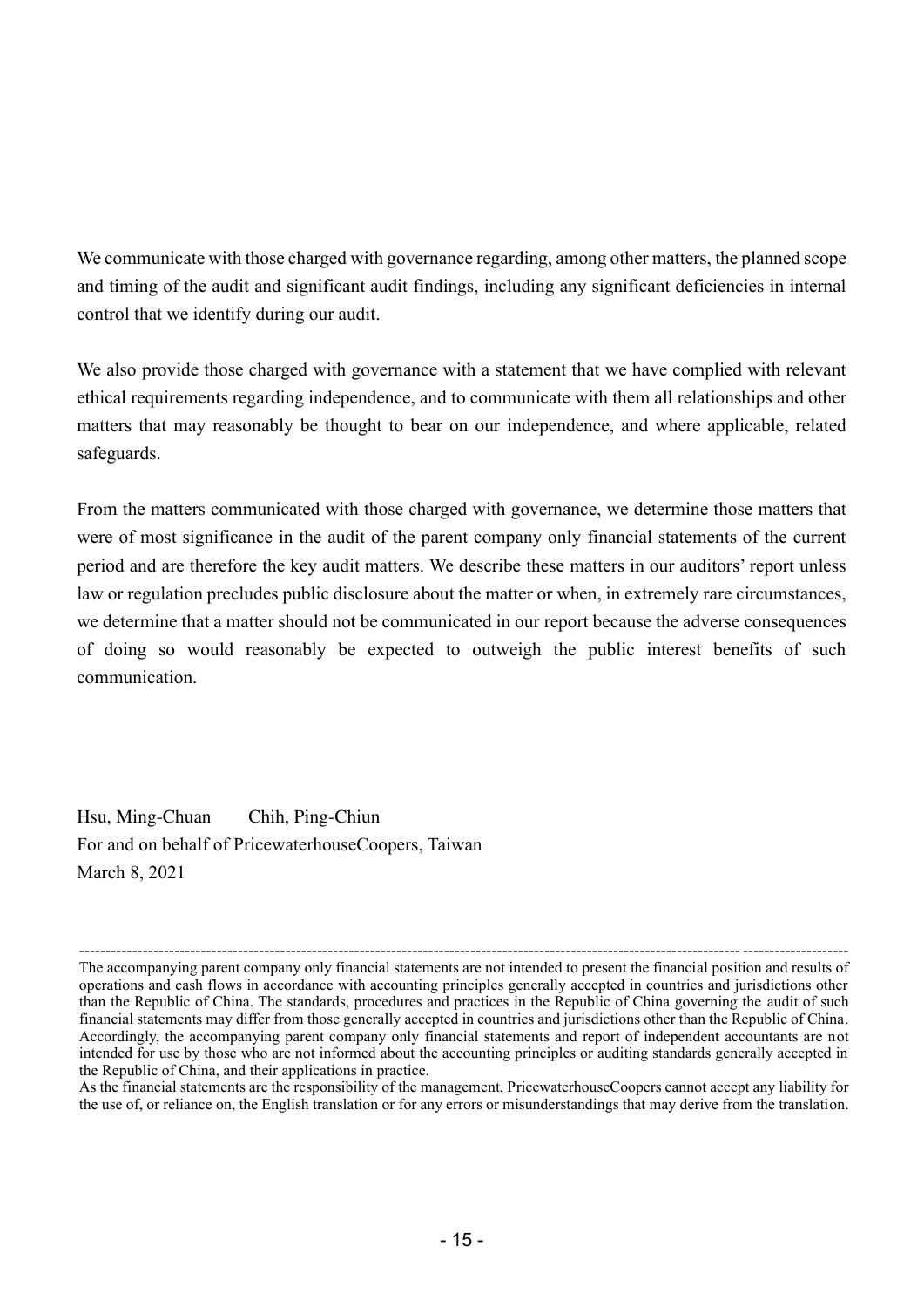|             |                                          |              | December 31, 2020 |                          | December 31, 2019 |                          |  |  |  |
|-------------|------------------------------------------|--------------|-------------------|--------------------------|-------------------|--------------------------|--|--|--|
|             | Assets                                   | <b>Notes</b> | <b>AMOUNT</b>     | $\overline{\frac{0}{0}}$ | <b>AMOUNT</b>     | $\frac{0}{6}$            |  |  |  |
|             | <b>Current assets</b>                    |              |                   |                          |                   |                          |  |  |  |
| 1100        | Cash and cash equivalents                | 6(1)         | \$<br>507,239     | 5                        | \$<br>1,025,245   | 10                       |  |  |  |
| 1110        | Financial assets at fair value through   | 6(10)        |                   |                          |                   |                          |  |  |  |
|             | profit or loss - current                 |              | 135,402           | 1                        |                   |                          |  |  |  |
| 1136        | Current financial assets at amortised    | $6(1)$ and 8 |                   |                          |                   |                          |  |  |  |
|             | cost                                     |              | 176,953           | 2                        |                   |                          |  |  |  |
| 1150        | Notes receivable, net                    | 6(3)         | 15,653            |                          | 2,940             |                          |  |  |  |
| 1170        | Accounts receivable, net                 | 6(3)         | 207,976           | 2                        | 221,091           | 2                        |  |  |  |
| 1180        | Accounts receivable - related parties, 7 |              |                   |                          |                   |                          |  |  |  |
|             | net                                      |              | 539,233           | 5                        | 403,315           | 4                        |  |  |  |
| 1200        | Other receivables                        |              | 21,316            |                          | 12,871            |                          |  |  |  |
| 1210        | Other receivables - related parties      | 7            | 8,103             |                          | 67,373            | 1                        |  |  |  |
| 1220        | Current income tax assets                | 6(27)        |                   |                          | 2,229             |                          |  |  |  |
| 130X        | Inventories                              | 6(4)         | 361,986           | 3                        | 670,441           | 7                        |  |  |  |
| 1410        | Prepayments                              |              | 105,402           | 1                        | 221,953           | $\mathbf{2}$             |  |  |  |
| 1470        | Other current assets                     |              | 27,228            |                          | 27,872            | $\overline{\phantom{a}}$ |  |  |  |
| 11XX        | <b>Total current assets</b>              |              | 2,106,491         | 19                       | 2,655,330         | 26                       |  |  |  |
|             | Non-current assets                       |              |                   |                          |                   |                          |  |  |  |
| 1517        | Non-current financial assets at fair     | 6(2)         |                   |                          |                   |                          |  |  |  |
|             | value through other comprehensive        |              |                   |                          |                   |                          |  |  |  |
|             | income                                   |              | 23,568            |                          | 23,568            |                          |  |  |  |
| 1550        | Investments accounted for using          | 6(5)         |                   |                          |                   |                          |  |  |  |
|             | equity method                            |              | 4,698,485         | 43                       | 4,039,995         | 39                       |  |  |  |
| 1600        | Property, plant and equipment            | 6(6)         | 2,985,462         | 27                       | 1,883,457         | 18                       |  |  |  |
| 1755        | Right-of-use assets                      | 6(7)         | 26,621            |                          | 41,651            | 1                        |  |  |  |
| 1780        | Intangible assets                        | 6(8)         | 13,477            |                          | 19,532            |                          |  |  |  |
| 1840        | Deferred income tax assets               | 6(27)        | 59,758            | 1                        | 34,199            |                          |  |  |  |
| 1900        | Other non-current assets                 | 6(9)         | 1,036,403         | 10                       | 1,678,305         | 16                       |  |  |  |
| 15XX        | <b>Total non-current assets</b>          |              | 8,843,774         | 81                       | 7,720,707         | 74                       |  |  |  |
| $1\rm{XXX}$ | <b>Total assets</b>                      |              | \$<br>10,950,265  | 100                      | \$<br>10,376,037  | 100                      |  |  |  |
|             |                                          |              |                   |                          |                   |                          |  |  |  |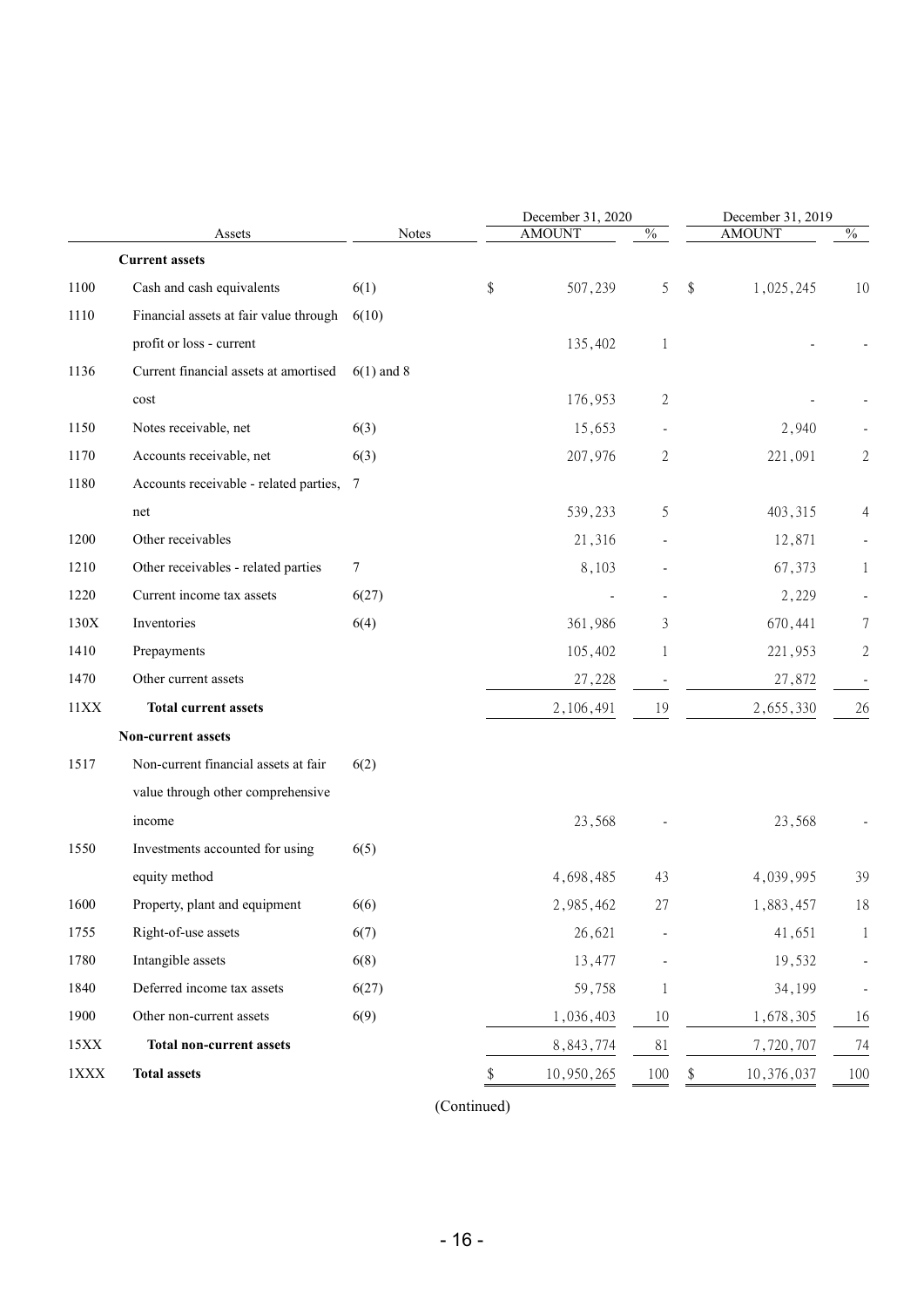|              | Liabilities and Equity                         | Notes |    | December 31, 2020<br><b>AMOUNT</b> | $\frac{0}{6}$ | December 31, 2019<br><b>AMOUNT</b> | $\%$             |
|--------------|------------------------------------------------|-------|----|------------------------------------|---------------|------------------------------------|------------------|
|              | <b>Current liabilities</b>                     |       |    |                                    |               |                                    |                  |
| 2100         | Short-term borrowings                          | 6(13) | \$ | 1,076,334                          | 10            | \$<br>200,000                      | 2                |
| 2130         | Current contract liabilities                   | 6(20) |    | 144,143                            | 1             | 698,191                            | 7                |
| 2150         | Notes payable                                  |       |    | 1,350                              |               | 2,520                              |                  |
| 2170         | Accounts payable                               |       |    | 534,154                            | 5             | 711,117                            | 7                |
| 2180         | Accounts payable - related parties             | 7     |    | 127,685                            | 1             | 144,742                            | 1                |
| 2200         | Other payables                                 | 6(11) |    | 628,469                            | 6             | 788,401                            | 8                |
| 2220         | Other payables - related parties               | 7     |    | 13,321                             |               | 23,948                             |                  |
| 2230         | Current income tax liabilities                 | 6(27) |    | 409,022                            | 4             | 167,235                            | 2                |
| 2280         | Current lease liabilities                      |       |    | 10,533                             |               | 14,009                             |                  |
| 2320         | Long-term liabilities, current portion $6(12)$ |       |    | 434,268                            | 4             |                                    |                  |
| 2399         | Other current liabilities, others              |       |    | 49,365                             | 1             | 31,332                             |                  |
| 21XX         | <b>Total current liabilities</b>               |       |    | 3,428,644                          | 32            | 2,781,495                          | 27               |
|              | <b>Non-current liabilities</b>                 |       |    |                                    |               |                                    |                  |
| 2530         | Corporate bonds payable                        | 6(12) |    |                                    |               | 431,389                            | 4                |
| 2540         | Long-term borrowings                           |       |    | 3,980                              |               |                                    |                  |
| 2570         | Deferred income tax liabilities                | 6(27) |    |                                    |               | 2,149                              |                  |
| 2580         | Non-current lease liabilities                  |       |    | 16,479                             |               | 27,929                             |                  |
| 2600         | Other non-current liabilities                  | 6(5)  |    | 1,126                              |               |                                    |                  |
| 25XX         | <b>Total non-current liabilities</b>           |       |    | 21,585                             |               | 461,467                            | 4                |
| 2XXX         | <b>Total liabilities</b>                       |       |    | 3,450,229                          | 32            | 3, 242, 962                        | 31               |
|              | <b>Equity</b>                                  |       |    |                                    |               |                                    |                  |
|              | Share capital                                  | 6(16) |    |                                    |               |                                    |                  |
| 3110         | Share capital - common stock                   |       |    | 1,182,202                          | 11            | 1,196,172                          | 11               |
|              | Capital surplus                                | 6(17) |    |                                    |               |                                    |                  |
| 3200         | Capital surplus                                |       |    | 2,618,432                          | 23            | 2,600,733                          | 25               |
|              | Retained earnings                              | 6(18) |    |                                    |               |                                    |                  |
| 3310         | Legal reserve                                  |       |    | 598,016                            | 5             | 396,403                            | 4                |
| 3320         | Special reserve                                |       |    | 325,709                            | 3             | 168,346                            | $\boldsymbol{2}$ |
| 3350         | Unappropriated retained earnings               |       |    | 3,259,603                          | 30            | 3, 192, 547                        | 31               |
|              | Other equity interest                          | 6(19) |    |                                    |               |                                    |                  |
| 3400         | Other equity interest                          |       | €  | $257,069$ (                        | $2)$ (        | 421,126)(                          | 4)               |
| 3500         | Treasury shares                                | 6(16) |    | 226,857)(                          | 2)            |                                    |                  |
| $3{\rm XXX}$ | <b>Total equity</b>                            |       |    | 7,500,036                          | 68            | 7,133,075                          | 69               |
| $3X2X$       | <b>Total liabilities and equity</b>            |       | \$ | 10,950,265                         | 100           | 10,376,037<br>\$                   | 100              |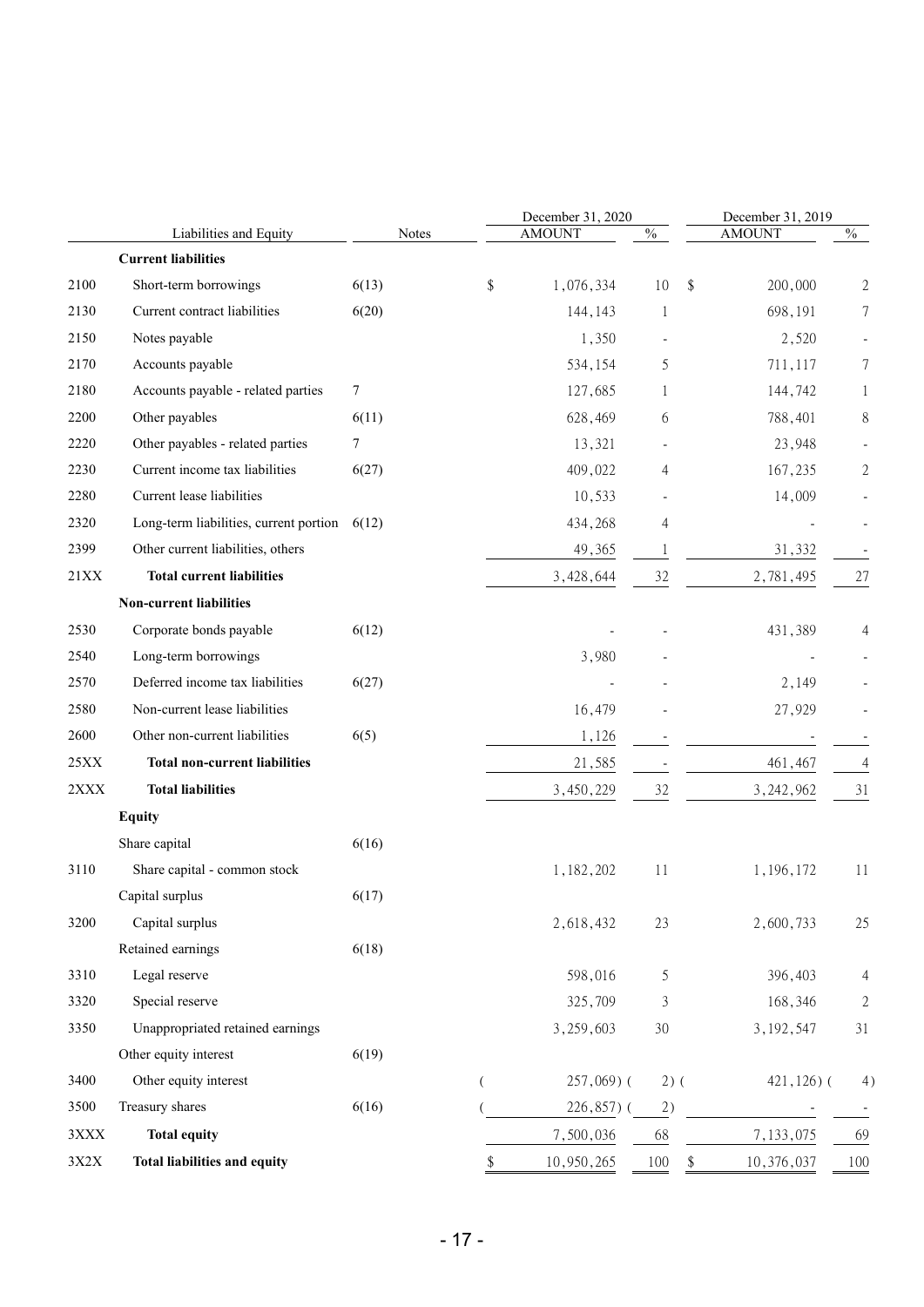|      |                                   |                  | Years ended December 31, |                 |                 |               |                |                   |  |  |  |  |  |  |  |
|------|-----------------------------------|------------------|--------------------------|-----------------|-----------------|---------------|----------------|-------------------|--|--|--|--|--|--|--|
|      |                                   |                  |                          | 2020            |                 |               | 2019           |                   |  |  |  |  |  |  |  |
|      | Items                             | Notes            |                          | <b>AMOUNT</b>   | $\frac{0}{0}$   |               | <b>AMOUNT</b>  | $\frac{0}{0}$     |  |  |  |  |  |  |  |
| 4000 | Sales revenue                     | $6(20)$ and 7    | \$                       | 6,068,526       | 100             | \$            | 6,332,067      | 100               |  |  |  |  |  |  |  |
| 5000 | Operating costs                   | 6(4)(14)(25)(26) |                          |                 |                 |               |                |                   |  |  |  |  |  |  |  |
|      |                                   | and 7            |                          | $3,439,476$ ) ( | 57)             |               | $4,134,552$ )( | 66)               |  |  |  |  |  |  |  |
| 5900 | Net operating margin              |                  |                          | 2,629,050       | 43              |               | 2, 197, 515    | 34                |  |  |  |  |  |  |  |
| 5910 | Unrealized profit from sales      | 6(5)             |                          | $264, 433$ ) (  | $4)$ (          |               | $136,040$ ) (  | 2)                |  |  |  |  |  |  |  |
| 5920 | Realized profit on from sales     | 6(5)             |                          | 136,040         | $\overline{2}$  |               | 185,417        | $\overline{3}$    |  |  |  |  |  |  |  |
| 5950 | Net operating margin              |                  |                          | 2,500,657       | 41              |               | 2,246,892      | 35                |  |  |  |  |  |  |  |
|      | Operating expenses                | 6(14)(25)(26)    |                          |                 |                 |               |                |                   |  |  |  |  |  |  |  |
| 6100 | Selling expenses                  |                  |                          | $270, 179$ ) (  | $4)$ (          |               | $317,406$ ) (  | 5)                |  |  |  |  |  |  |  |
| 6200 | General and administrative        |                  |                          |                 |                 |               |                |                   |  |  |  |  |  |  |  |
|      | expenses                          |                  |                          | $515,748$ ) (   | $8)$ (          |               | 547,548)(      | 9)                |  |  |  |  |  |  |  |
| 6300 | Research and development          |                  |                          |                 |                 |               |                |                   |  |  |  |  |  |  |  |
|      | expenses                          |                  |                          | 397,896)(       | $7)$ (          |               | $402,466$ ) (  | 6)                |  |  |  |  |  |  |  |
| 6000 | Total operating expenses          |                  |                          | $,183,823)$ (   | 19 <sup>0</sup> |               | , 267, 420) (  | 20)               |  |  |  |  |  |  |  |
| 6900 | Operating profit                  |                  |                          | 1,316,834       | 22              |               | 979,472        | 15                |  |  |  |  |  |  |  |
|      | Non-operating income and          |                  |                          |                 |                 |               |                |                   |  |  |  |  |  |  |  |
|      | expenses                          |                  |                          |                 |                 |               |                |                   |  |  |  |  |  |  |  |
| 7100 | Interest income                   | 6(21)            |                          | 374             |                 |               | 3,484          |                   |  |  |  |  |  |  |  |
| 7010 | Other income                      | $6(22)$ and 7    |                          | 104,047         |                 |               | 238,862        | 4                 |  |  |  |  |  |  |  |
| 7020 | Other gains and losses            | 6(23)            |                          | 586)            |                 |               | 8,643)         |                   |  |  |  |  |  |  |  |
| 7050 | Finance costs                     | 6(24)            |                          | 13,009)         |                 |               | 4,060)         |                   |  |  |  |  |  |  |  |
| 7070 | Share of profit of associates and | 6(5)             |                          |                 |                 |               |                |                   |  |  |  |  |  |  |  |
|      | joint ventures accounted for      |                  |                          |                 |                 |               |                |                   |  |  |  |  |  |  |  |
|      | using equity method, net          |                  |                          | 669,481         | 11              |               | 1,015,670      | 16                |  |  |  |  |  |  |  |
| 7000 | Total non-operating income        |                  |                          |                 |                 |               |                |                   |  |  |  |  |  |  |  |
|      | and expenses                      |                  |                          | 760,307         | 12              |               | 1,245,313      | 20                |  |  |  |  |  |  |  |
| 7900 | Profit before income tax          |                  |                          | 2,077,141       | 34              |               | 2, 224, 785    | 35                |  |  |  |  |  |  |  |
| 7950 | Income tax expense                | 6(27)            |                          | $238,349$ )     | 4)              |               | $208,656$ )    | 3)                |  |  |  |  |  |  |  |
| 8200 | Profit for the year               |                  |                          | ,838,792        | 30              | \$            | 2,016,129      | 32                |  |  |  |  |  |  |  |
|      | Other comprehensive income        |                  |                          |                 |                 |               |                |                   |  |  |  |  |  |  |  |
|      | (loss)                            |                  |                          |                 |                 |               |                |                   |  |  |  |  |  |  |  |
|      | <b>Components of other</b>        |                  |                          |                 |                 |               |                |                   |  |  |  |  |  |  |  |
|      | comprehensive income that will    |                  |                          |                 |                 |               |                |                   |  |  |  |  |  |  |  |
|      | be reclassified to profit or loss |                  |                          |                 |                 |               |                |                   |  |  |  |  |  |  |  |
| 8361 | Financial statements translation  | 6(5)(19)         |                          |                 |                 |               |                |                   |  |  |  |  |  |  |  |
|      | differences of foreign operations |                  | \$                       | 81,009          | 2               | $($ \$        | $157,363$ )    | $\underline{3}$ ) |  |  |  |  |  |  |  |
| 8300 | Other comprehensive income        |                  |                          |                 |                 |               |                |                   |  |  |  |  |  |  |  |
|      | (loss) for the year               |                  | \$                       | 81,009          | $\overline{2}$  | $\frac{1}{2}$ | $157,363$ )(   | $\overline{3})$   |  |  |  |  |  |  |  |
| 8500 | Total comprehensive income for    |                  |                          |                 |                 |               |                |                   |  |  |  |  |  |  |  |
|      | the year                          |                  | \$                       | 1,919,801       | 32              | $\frac{1}{2}$ | 1,858,766      | <u>29</u>         |  |  |  |  |  |  |  |
|      |                                   |                  |                          |                 |                 |               |                |                   |  |  |  |  |  |  |  |
|      | Earnings per share (In dollars)   |                  |                          |                 |                 |               |                |                   |  |  |  |  |  |  |  |
| 9750 | Basic earnings per share          | 6(28)            |                          |                 | 15.69           | \$            |                | 17.02             |  |  |  |  |  |  |  |
|      |                                   |                  |                          |                 |                 |               |                |                   |  |  |  |  |  |  |  |
| 9850 | Diluted earnings per share        | 6(28)            |                          |                 | 15.37           | \$            |                | 16.63             |  |  |  |  |  |  |  |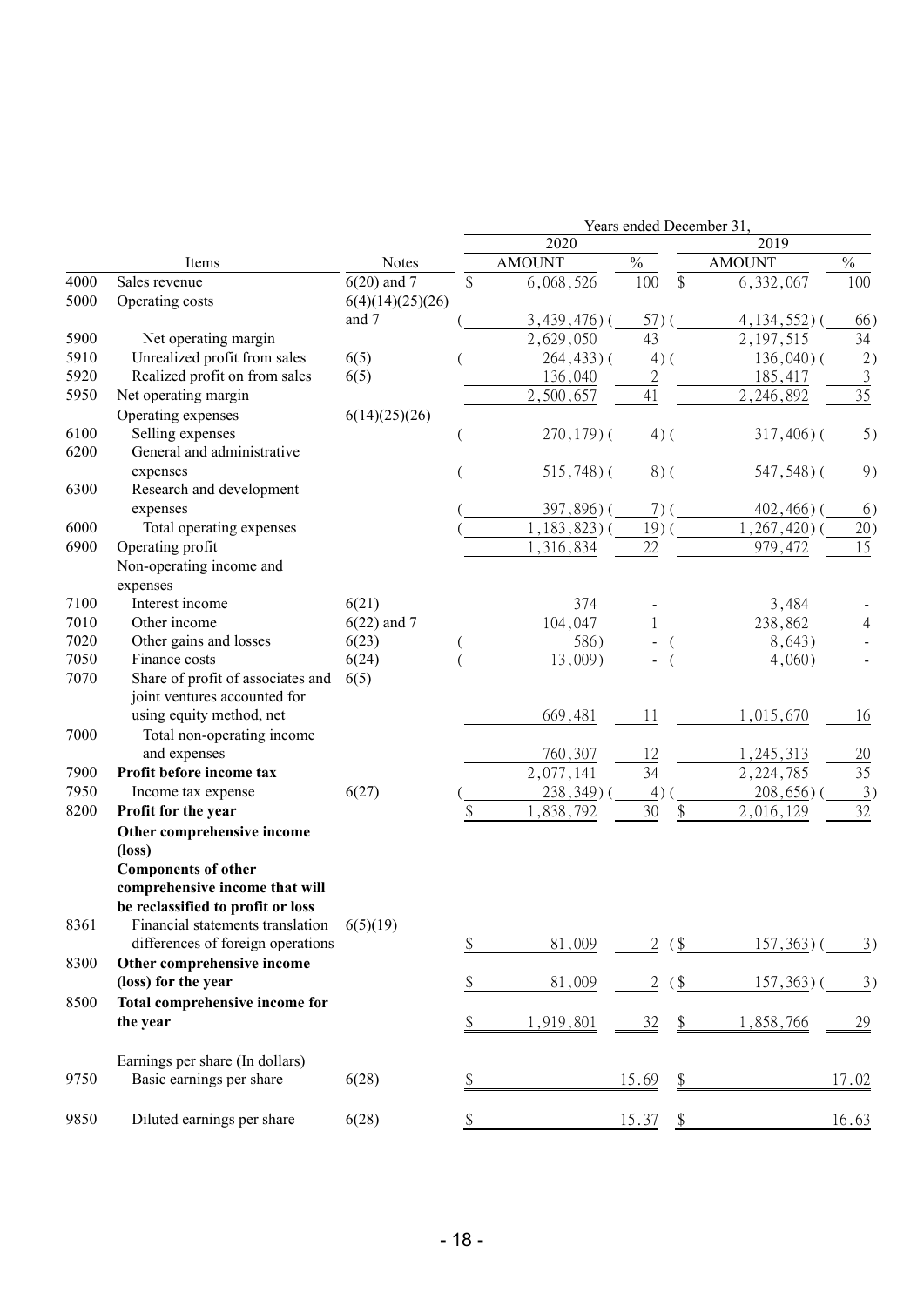| For the year ended December 31,<br>$\frac{2019}{ }$             |           |                          |                          |                          |         |                          |             |   |                          |                          |                          |                          |                        |
|-----------------------------------------------------------------|-----------|--------------------------|--------------------------|--------------------------|---------|--------------------------|-------------|---|--------------------------|--------------------------|--------------------------|--------------------------|------------------------|
| Balance at January 1, 2019                                      |           | \$1,022,321              | 3,755                    | \$2,256,871              | 216,913 | 120,366                  | \$2,276,431 | Ъ | 156                      | 1,576                    | 4,425                    |                          | \$5,723,886            |
| Profit for the year                                             |           |                          |                          |                          |         |                          | 2,016,129   |   |                          |                          |                          |                          | 2,016,129              |
| Other comprehensive loss for the $6(19)$                        |           |                          |                          |                          |         |                          |             |   |                          |                          |                          |                          |                        |
| year                                                            |           |                          |                          |                          |         |                          |             |   | 157,363)                 |                          |                          |                          | 157,363)               |
| Total comprehensive income (loss)                               |           |                          |                          |                          |         |                          | 2,016,129   |   | 157,363                  |                          |                          |                          | $\overline{1,858,766}$ |
| Appropriations of 2018 earnings                                 |           |                          |                          |                          |         |                          |             |   |                          |                          |                          |                          |                        |
| Legal reserve                                                   |           |                          |                          | $\sim$                   | 179,490 |                          | 179,490)    |   |                          |                          |                          |                          |                        |
| Special reserve                                                 |           | $\overline{\phantom{0}}$ | $\overline{\phantom{a}}$ | $\overline{\phantom{a}}$ | $\sim$  | 47,980                   | 47,980      |   |                          | $\overline{\phantom{a}}$ | $\sim$                   |                          |                        |
| Stock dividends                                                 |           | 153,911                  |                          | $\overline{\phantom{a}}$ |         | $\overline{\phantom{0}}$ | 153,911     |   |                          | $\overline{\phantom{a}}$ | $\overline{\phantom{a}}$ |                          |                        |
| Cash dividends                                                  |           | $\overline{\phantom{0}}$ |                          | $\overline{\phantom{a}}$ | $\sim$  | $\sim$                   | 718,253)    |   | $\overline{\phantom{a}}$ | $\overline{\phantom{a}}$ | $\sim$                   | $\sim$                   | 718,253)               |
| Exercise of employee stock<br>purchase plans                    | 6(16)(17) | 5,890                    | 420                      | 31,180                   |         |                          |             |   |                          |                          |                          |                          | 36,650                 |
| Conversion of convertible bonds                                 | 6(12)(16) |                          |                          |                          |         |                          |             |   |                          |                          |                          |                          |                        |
| into shares                                                     |           | 5,180                    | 3,335)                   | 64,207                   |         |                          |             |   |                          |                          |                          | $\overline{\phantom{a}}$ | 66,052                 |
| Share-based payments                                            | 6(16)(19) |                          |                          |                          |         |                          |             |   |                          |                          |                          |                          |                        |
| 26)                                                             |           | 8,870                    | $\overline{\phantom{0}}$ | 248,475                  |         |                          |             |   |                          | $-$                      | 90,992)                  | $\overline{a}$           | 166,353                |
| 6(5)<br>Adjustment not proportionately to<br>shareholding ratio |           |                          |                          |                          |         |                          | 379         |   |                          |                          |                          |                          | 379                    |
| Balance at December 31, 2019                                    |           | \$1,196,172              |                          | \$2,600,733              | 396,403 | 168,346                  | \$3,192,547 |   | 314<br>133               | 11,576<br>(\$            | 95,417                   |                          | \$7,133,075            |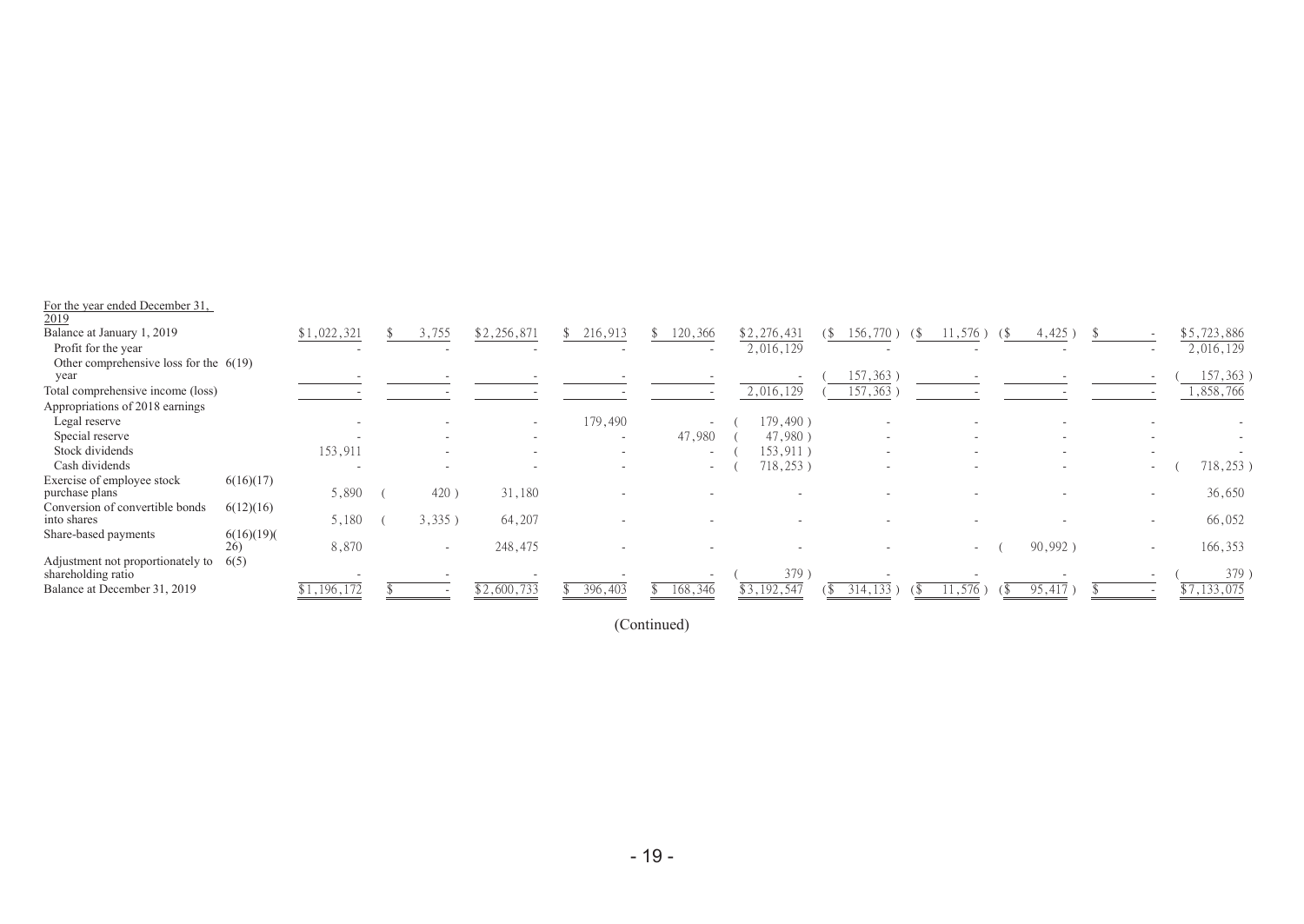| For the year ended December 31,<br>2020 |           |             |                |                          |         |         |                          |             |                          |        |                          |                          |         |             |
|-----------------------------------------|-----------|-------------|----------------|--------------------------|---------|---------|--------------------------|-------------|--------------------------|--------|--------------------------|--------------------------|---------|-------------|
| Balance at January 1, 2020              |           | \$1,196,172 |                | \$2,600,733              | 396,403 | 168,346 |                          | \$3,192,547 | 314, 133                 | 11,576 |                          | 95,417                   |         | \$7,133,075 |
| Profit for the year                     |           |             |                |                          |         |         |                          | ,838,792    |                          |        |                          |                          |         | ,838,792    |
| Other comprehensive income for $6(19)$  |           |             |                |                          |         |         |                          |             |                          |        |                          |                          |         |             |
| the year                                |           |             |                |                          |         |         |                          |             | 81,009                   |        |                          |                          |         | 81,009      |
| Total comprehensive income              |           |             |                |                          |         |         |                          | 1,838,792   | 81,009                   |        |                          |                          |         | 1,919,801   |
| Appropriations of 2019 earnings         |           |             |                |                          |         |         |                          |             |                          |        |                          |                          |         |             |
| Legal reserve                           |           |             |                | $\overline{\phantom{0}}$ | 201,613 |         | $\overline{\phantom{0}}$ | 201,613)    |                          |        |                          |                          |         |             |
| Special reserve                         |           |             | $\overline{a}$ | $\overline{\phantom{a}}$ |         | 157,363 |                          | 157,363     | $\overline{\phantom{0}}$ |        |                          | $\overline{\phantom{a}}$ |         |             |
| Cash dividends                          |           |             |                |                          |         |         | $\sim$                   | ,040,622)   |                          |        |                          |                          | $\sim$  | ,040,622)   |
| Exercise of employee stock              | 6(15)(16) |             |                |                          |         |         |                          |             |                          |        |                          |                          |         |             |
| purchase plans                          |           | 6,250       |                | 29,856                   |         |         |                          |             |                          |        |                          |                          |         | 36,106      |
| Share-based payments                    | 6(15)(19) |             |                |                          |         |         |                          |             |                          |        |                          |                          |         |             |
|                                         | 26)       |             |                | 33,743                   |         |         |                          |             |                          |        | $\overline{\phantom{0}}$ | 83,048                   | $\sim$  | 116,791     |
| Proceeds from capital reduction of      | 6(16)     |             |                |                          |         |         |                          |             |                          |        |                          |                          |         |             |
| restricted stocks to employees          |           | 220)        |                | $\overline{\phantom{a}}$ |         |         |                          |             |                          |        |                          |                          |         | 220)        |
| Purchase of treasury shares             | 6(16)     |             |                |                          |         |         |                          |             |                          |        |                          | $\overline{\phantom{a}}$ | 664,895 | 664,895)    |
| Retirement of treasury shares           | 6(16)     | 20,000      |                | 45,900                   |         |         |                          | 372,138     |                          |        |                          |                          | 438,038 |             |
| Balance at December 31, 2020            |           | \$1,182,202 |                | \$2,618,432              | 598,016 | 325,709 |                          | \$3,259,603 |                          |        |                          | 369                      | 226,857 | \$7,500,036 |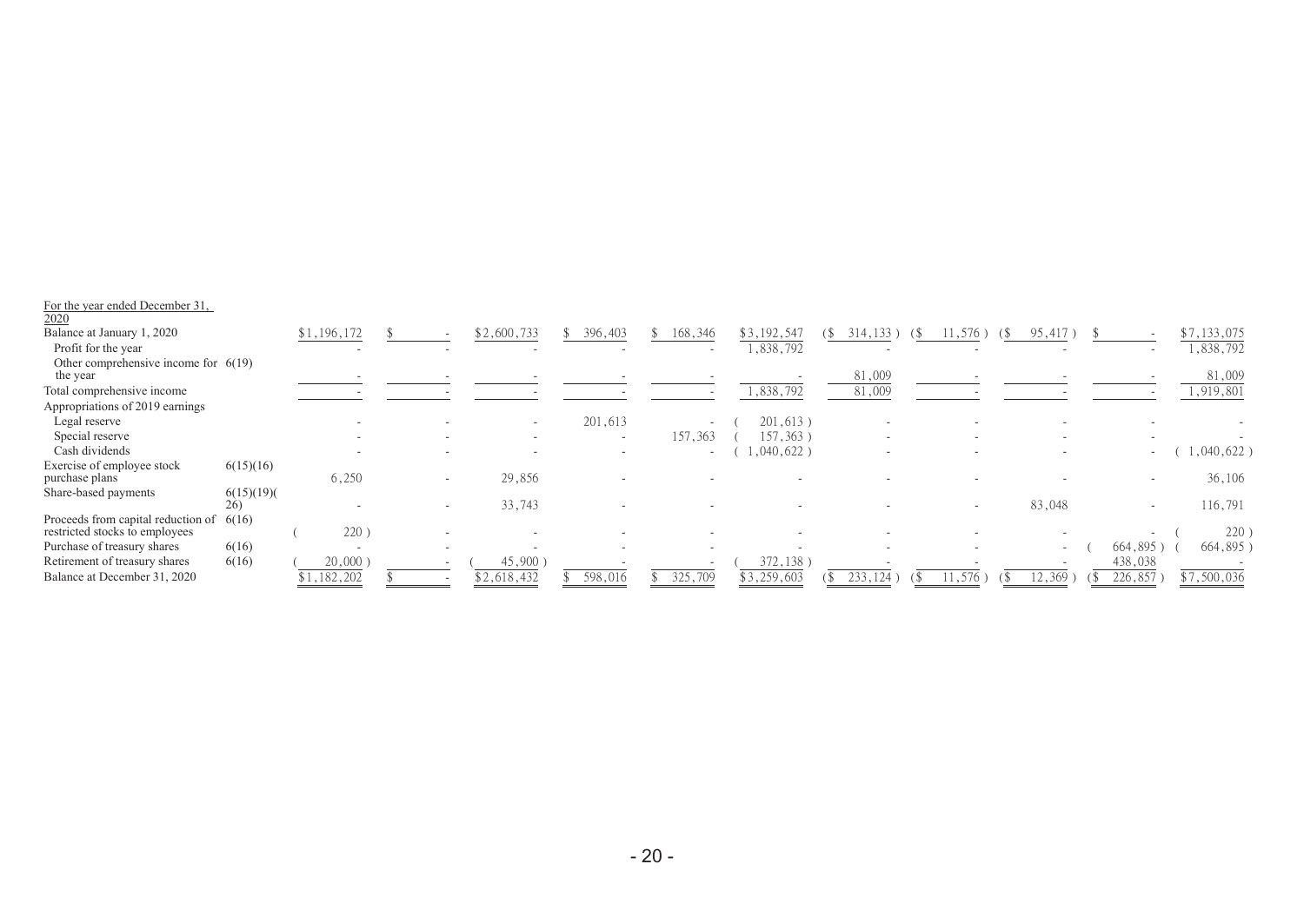| <u>CASH FLOWS FROM OPERATING ACTIVITIES</u>        |             |    |               |          |             |
|----------------------------------------------------|-------------|----|---------------|----------|-------------|
| Profit before tax                                  |             | \$ | 2,077,141     | \$       | 2, 224, 785 |
| Adjustments                                        |             |    |               |          |             |
| Adjustments to reconcile profit (loss)             |             |    |               |          |             |
| Net gain on financial assets at fair value through | 6(10)(23)   |    |               |          |             |
| profit or loss                                     |             | (  | $509$ ) (     |          | 125)        |
| Gain on disposal of property, plant and            | 6(23)       |    |               |          |             |
| equipment                                          |             |    | 180)          |          |             |
| Share of profit of subsidiaries accounted for      | 6(5)        |    |               |          |             |
| under equity method                                |             | (  | 669,481)      |          | 1,015,670)  |
| Unrealized profit from sales                       | 6(5)        |    | 128,393       | $\left($ | 49,377)     |
| Depreciation                                       | 6(6)(7)(25) |    | 227,203       |          | 176,572     |
| Amortisation                                       | 6(8)(25)    |    | 13,911        |          | 11,575      |
| Interest income                                    | 6(21)       |    | 374) (        |          | 3,484)      |
| Dividend income                                    | 6(22)       |    | $149$ ) (     |          | 242)        |
| Interest expense                                   | 6(24)       |    | 13,009        |          | 4,060       |
| Compensation cost arising from employee stock      | 6(15)(26)   |    |               |          |             |
| options                                            |             |    | 116,791       |          | 157,483     |
| Profit from lease modifications                    | 6(23)       | (  | 42)           |          |             |
| Changes in operating assets and liabilities        |             |    |               |          |             |
| Changes in operating assets                        |             |    |               |          |             |
| Notes receivable                                   |             | (  | 12,713)       |          | 40          |
| Accounts receivable                                |             |    | 13,115        | $\left($ | 29,473)     |
| Accounts receivable - related parties              |             |    | 135,918)      |          | 310,147     |
| Other receivables                                  |             |    | 8,445)        |          | 15,501      |
| Other receivables - related parties                |             |    | 59,270        |          | 46,869)     |
| Inventories                                        |             |    | 308,455       |          | 150, 192)   |
| Prepayments                                        |             |    | 116,551       |          | 69,014)     |
| Other current assets                               |             |    | 644           |          | 4,742)      |
| Changes in operating liabilities                   |             |    |               |          |             |
| Contract liabilities - current                     |             |    | 554,048)      |          | 581,799     |
| Notes payable                                      |             |    | $1,170$ ) (   |          | 249,798)    |
| Accounts payable                                   |             |    | $176,963$ ) ( |          | 380,969)    |
| Accounts payable - related parties                 |             |    | $17,057$ )    |          | 52,824      |
| Other payables                                     |             |    | 78,203)       |          | 156,909     |
| Other current liabilities                          |             |    | 18,033        |          | 27,032)     |
| Other payables - related parties                   |             |    | 10,627)       |          | $8,309$ )   |
| Cash inflow generated from operations              |             |    | 1,426,637     |          | 1,656,399   |
| Interest received                                  |             |    | 374           |          | 3,682       |
| Dividends received                                 |             |    | 149           |          | 242         |
| Interest paid                                      |             |    | 9,557)        | $\left($ | 331)        |
| Income tax paid                                    |             |    | 22,041)       |          | 171,272)    |
| Net cash flows from operating activities           |             |    | 395,562       |          | 488<br>720  |
|                                                    |             |    |               |          |             |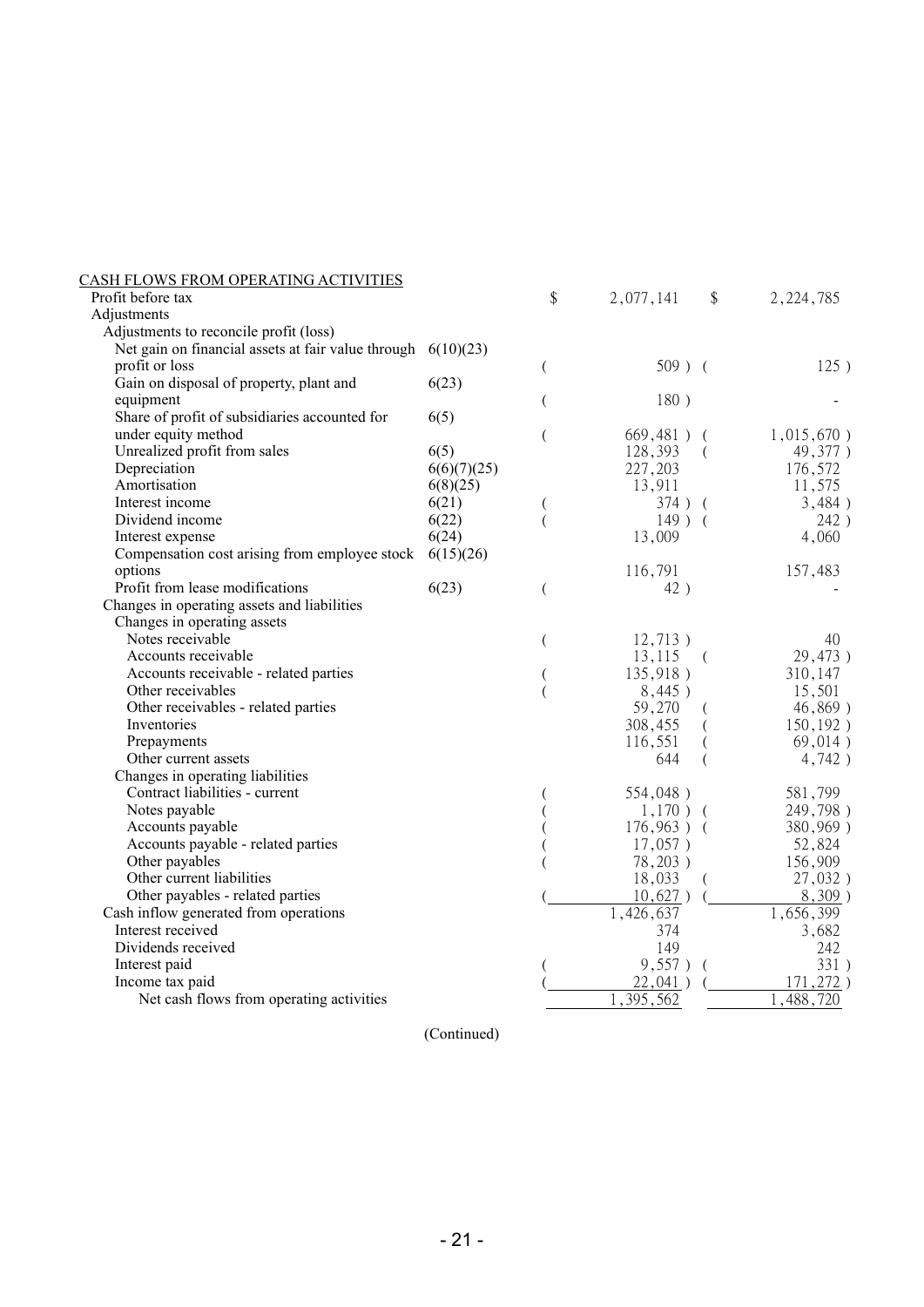| Increase in investments accounted for under equity    | 6(5)  |        |                  |                           |               |
|-------------------------------------------------------|-------|--------|------------------|---------------------------|---------------|
| method                                                |       | $($ \$ | $35,267$ ) $(\$$ |                           | 15,626)       |
| Acquisition of property, plant and equipment          | 6(29) |        | $100,807$ ) (    |                           | 251,401)      |
| Proceeds from disposal of property, plant and         |       |        |                  |                           |               |
| equipment                                             |       |        | 416              |                           |               |
| Acquisition of intangible assets                      | 6(8)  |        | $7,856$ ) (      |                           | 15, 153)      |
| Acquisition of financial assets at fair value through | 6(10) |        |                  |                           |               |
| profit or loss                                        |       |        | 134,893)         |                           |               |
| Increase in financial assets at amortised cost        | 6(1)  |        | 176,953)         |                           |               |
| Increase in prepayments for purchase of equipment     |       |        | $653,842$ ) (    |                           | $1,137,961$ ) |
| Increase in refundable deposits                       |       |        | $1,472$ ) (      |                           | 5,408)        |
| (Increase) decrease in other non-current assets       |       |        | 217)             |                           | 24,026        |
| Net cash flows used in investing activities           |       |        | 1,110,891)       |                           | $1,401,523$ ) |
| CASH FLOWS FROM FINANCING ACTIVITIES                  |       |        |                  |                           |               |
| Repayments of short-term borrowings                   |       |        | $3,111,636$ ) (  |                           | 450,000)      |
| Proceeds from short-term borrowings                   |       |        | 3,987,970        |                           | 650,000       |
| Lease liabilities paid                                | 6(7)  |        | $13,360$ ) (     |                           | 13,542)       |
| Proceeds from long-term borrowings                    |       |        | 3,980            |                           |               |
| Cash dividends paid                                   |       |        | $1,040,622$ ) (  |                           | 718,253)      |
| Employee stock options                                |       |        | 36,106           |                           | 36,650        |
| Proceeds from issuance of restricted stock            | 6(15) |        |                  |                           | 8,870         |
| Acquisition of treasury shares                        | 6(16) |        | 664,895)         |                           |               |
| Unvested redeemed stocks from restricted stocks to    | 6(16) |        |                  |                           |               |
| employees                                             |       |        | 220)             |                           |               |
| Net cash flows used in financing activities           |       |        | 802,677)         |                           | 486,275)      |
| Net decrease in cash and cash equivalents             |       |        | $518,006$ )      |                           | 399,078)      |
| Cash and cash equivalents at beginning of year        | 6(1)  |        | 1,025,245        |                           | 1,424,323     |
| Cash and cash equivalents at end of year              | 6(1)  | \$     | 507,239          | $\boldsymbol{\mathsf{S}}$ | 1,025,245     |

CASH FLOWS FROM INVESTING ACTIVITIES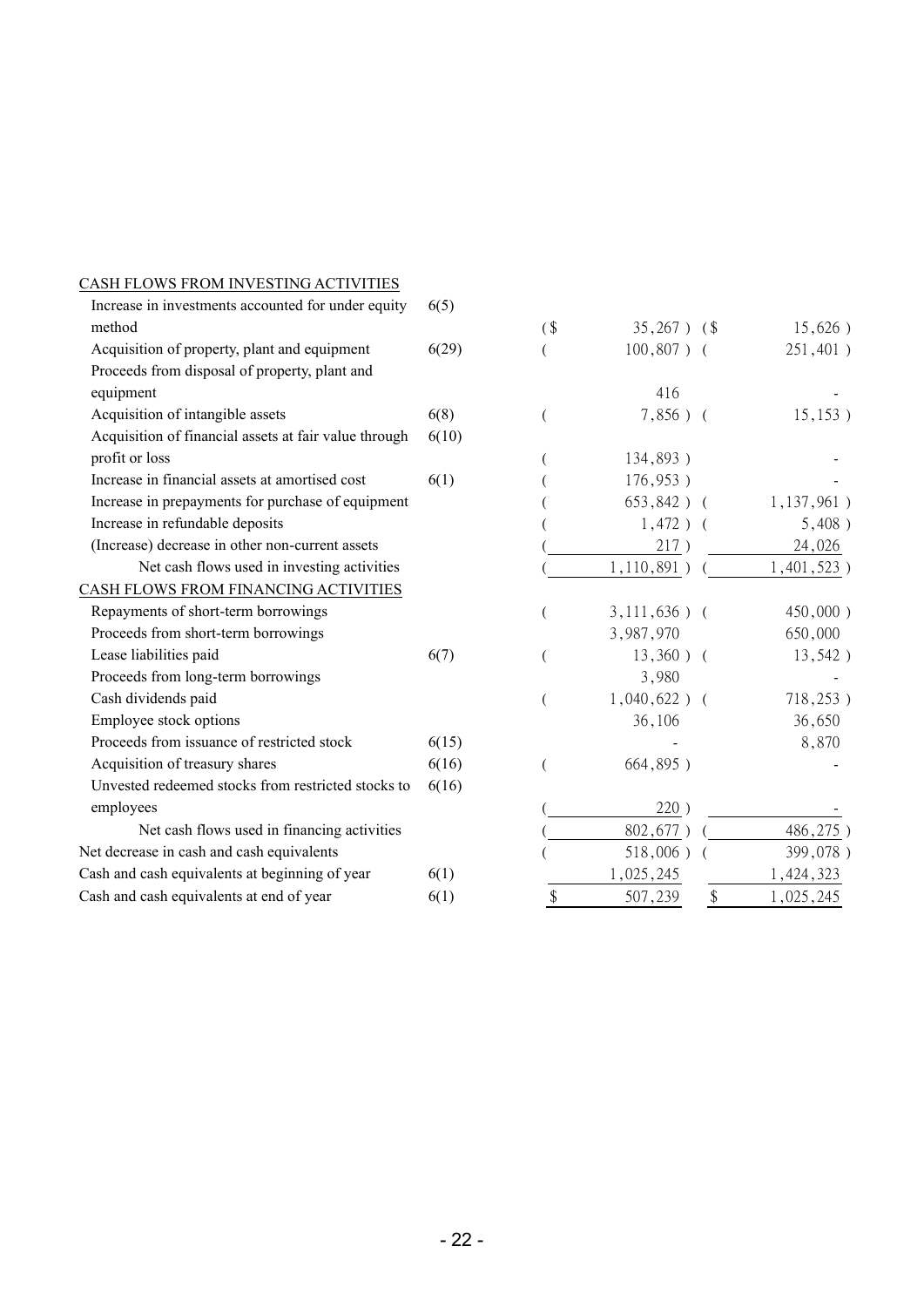#### INDEPENDENT AUDITORS' REPORT TRANSLATED FROM CHINESE

To the Board of Directors and Shareholders of TCI CO., LTD.

# *Opinion*

We have audited the accompanying consolidated balance sheets of TCI CO., LTD. and subsidiaries (the "Group") as at December 31, 2020 and 2019, and the related consolidated statements of comprehensive income, of changes in equity and of cash flows for the years then ended, and notes to the consolidated financial statements, including a summary of significant accounting policies.

In our opinion, the accompanying consolidated financial statements present fairly, in all material respects, the consolidated financial position of the Group as at December 31, 2020 and 2019, and its consolidated financial performance and its consolidated cash flows for the years then ended in accordance with the Regulations Governing the Preparation of Financial Reports by Securities Issuers and the International Financial Reporting Standards, International Accounting Standards, IFRIC Interpretations, and SIC Interpretations as endorsed by the Financial Supervisory Commission.

# *Basis for opinion*

We conducted our audits in accordance with the Regulations Governing Auditing and Attestation of Financial Statements by Certified Public Accountants and generally accepted auditing standards in the Republic of China. Our responsibilities under those standards are further described in the *Auditors' responsibilities for the audit of the consolidated financial statements* section of our report. We are independent of the Group in accordance with the Norm of Professional Ethics for Certified Public Accountant of the Republic of China, and we have fulfilled our other ethical responsibilities in accordance with these requirements. We believe that the audit evidence we have obtained is sufficient and appropriate to provide a basis for our opinion.

# *Key audit matters*

Key audit matters are those matters that, in our professional judgment, were of most significance in our audit of the Group's 2020 consolidated financial statements. These matters were addressed in the context of our audit of the consolidated financial statements as a whole and, in forming our opinion thereon, we do not provide a separate opinion on these matters.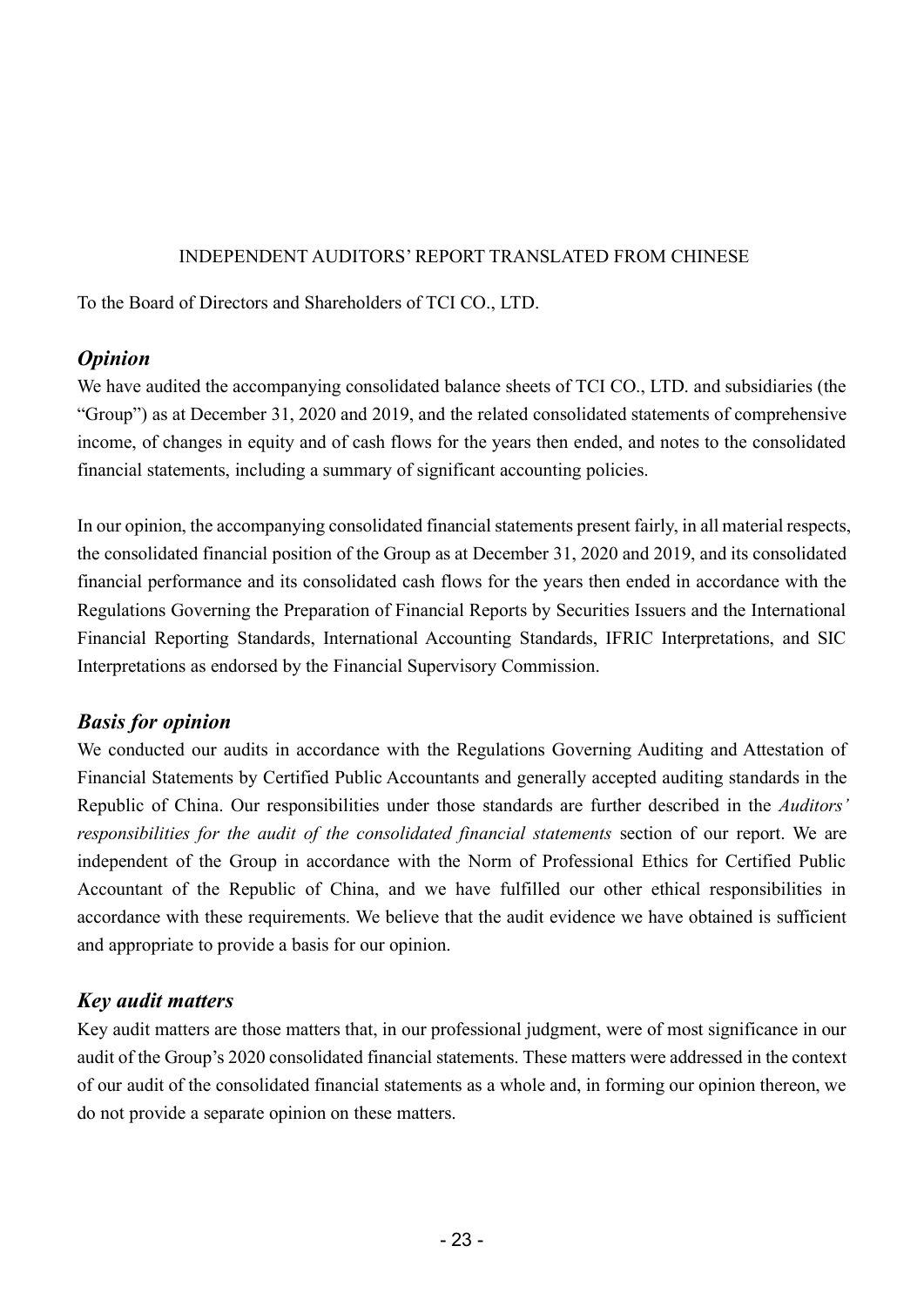Key audit matters for the Group's 2020 consolidated financial statements are stated as follows:

#### **Existence and occurrence of top ten customers**

#### **Description**

The Group's sales revenue arises mainly from manufacturing and sales of health foods and cosmetics. Customers are mostly direct marketing companies in Europe and Asia and cosmetic companies.

With the expansion of direct marketing companies in Europe and Asia, the sales revenue arising from such transactions has become a major operating item of the Group. And the sales revenue from top ten customers represents a significant portion of operating income to the consolidated financial statements. Because of the rapid development in the internet sales market, more time and resources were required in performing the audit procedures. Thus, we consider the existence and occurrence of top ten customers as a key audit matter.

Please refer to Note 4(30) for accounting policies on revenue recognition and Note 6(21) for details of sales revenue.

How our audit addressed the matter

Our audit procedures in respect of the above key audit matter included:

- 1. Understanding and testing the internal control procedures of the top ten customers and testing the effectiveness of internal control related to sales revenue.
- 2. Selecting samples from sales transactions of the top ten customers and comparing against orders and delivery bills to confirm whether the sales transactions did occur.
- 3. Examining sales returns and discounts from the top ten customers after the balance sheet date to confirm the existence of sales revenue.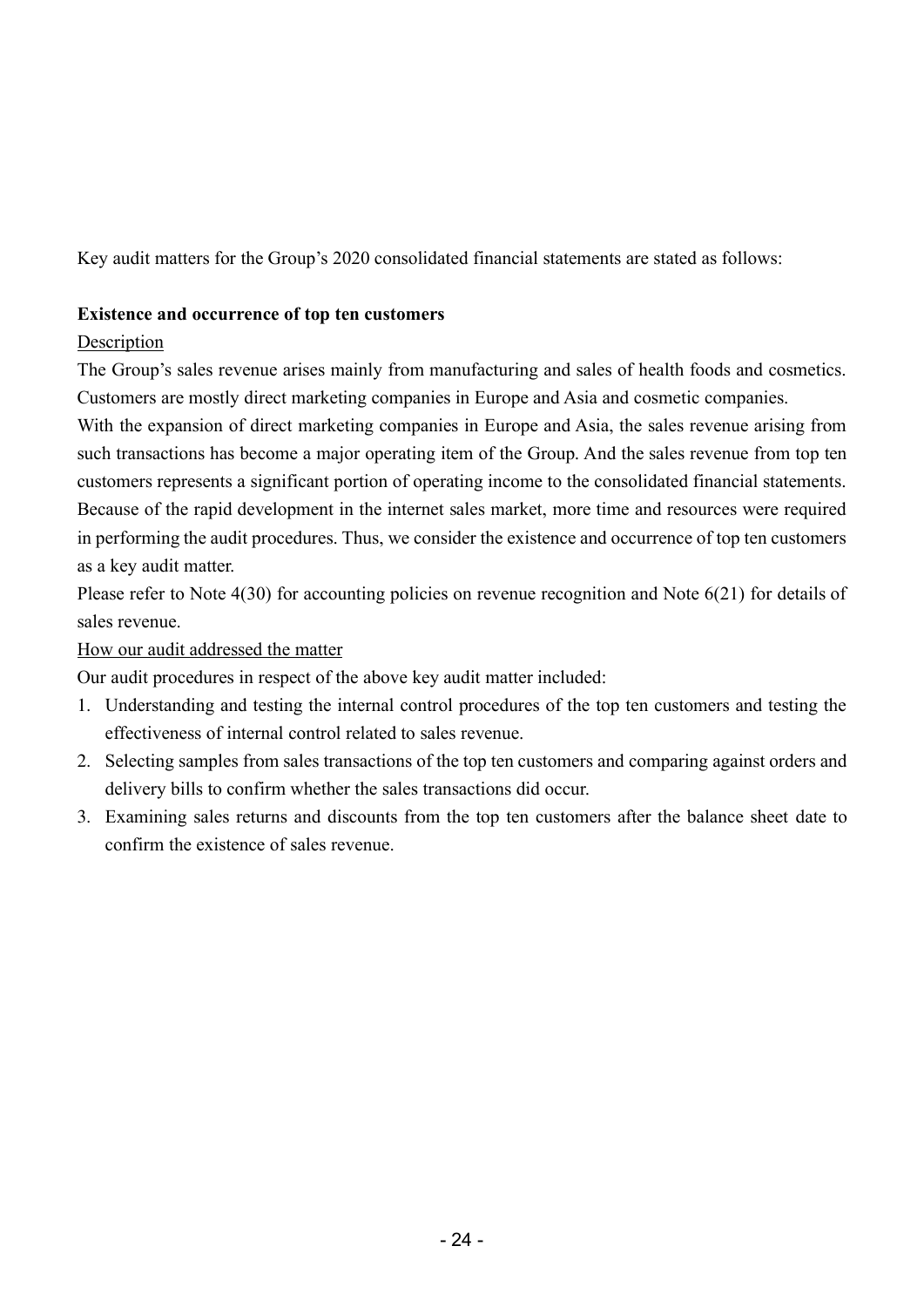#### **Allowance for inventory valuation losses**

#### Description

The Group is primarily engaged in developing, manufacturing and sales of health foods and cosmetics. As these kinds of products are substituted easily and have a highly competitive nature in the market, there is higher risk of incurring inventory valuation losses or obsolescence. The Group recognises inventories at the lower of cost and net realisable value. For those inventory with ages over a certain period and individually recognised as obsolete inventories, the net realisable value is calculated based on the inventory closeout and historical data of discounts.

Considering that the market demand has changed, the Group rapidly reinvents its products. As the determination of the net realisable value used in the valuation of obsolete inventories involves subjective judgement and uncertainty, and considering the allowance for inventory valuation losses is material to the financial statements, we consider the allowance for inventory valuation losses a key audit matter. Please refer to Note 4(13) for accounting policy on inventory valuation and Note 6(4) for details of

allowance for inventory valuation losses.

#### How our audit addressed the matter

Our audit procedures in respect of the above key audit matter included:

- 1. Understanding the operations and industry of the Group to assess the reasonableness of policies and procedures on allowance for inventory valuation losses, including inventory classification, the degree of inventory closeout and historical data source of price discounts, and the reasonableness of the guidelines for obsolete and slow-moving inventory.
- 2. Understanding the inventory management process, participating and examining annual physical counts to assess the effectiveness of management's classification and controls over obsolete and slow-moving inventory, and verifying whether it was in agreement with obsolete inventory lists.
- 3. Evaluating the reasonableness of the logic of inventory aging statements used in valuation to confirm whether the information on such statements is in agreement with its policies.
- 4. Interviewing management and reviewing sales after balance sheet date to assess the reasonableness of allowance for inventory valuation losses.

# *Other matter – Parent company only financial reports*

We have audited and expressed an unqualified opinion on the parent company only financial statements of TCI CO., LTD. as at and for the years ended December 31, 2020 and 2019.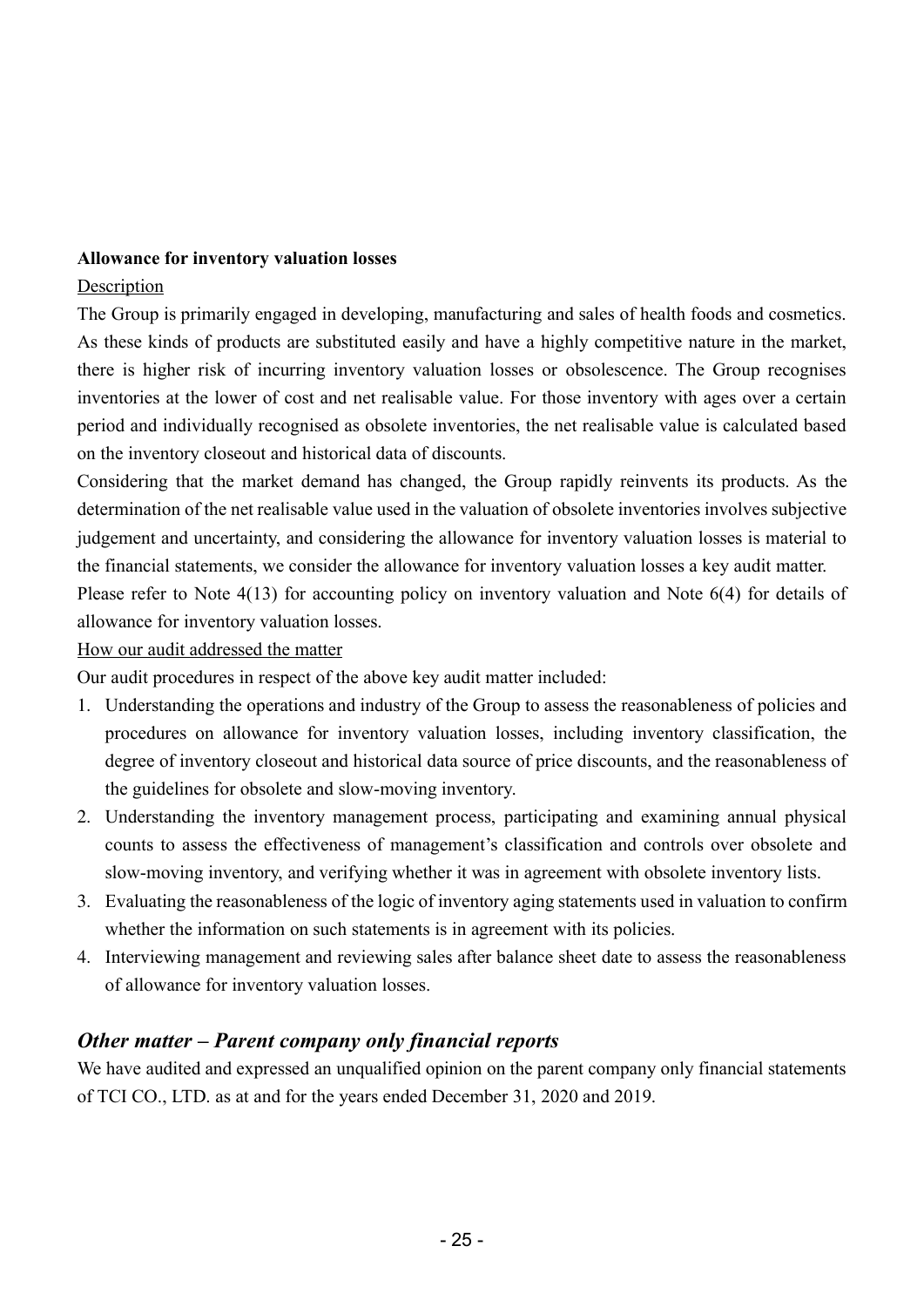# *Responsibilities of management and those charged with governance for the consolidated financial statements*

Management is responsible for the preparation and fair presentation of the consolidated financial statements in accordance with the Regulations Governing the Preparation of Financial Reports by Securities Issuers and the International Financial Reporting Standards, International Accounting Standards, IFRIC Interpretations, and SIC Interpretations as endorsed by the Financial Supervisory Commission, and for such internal control as management determines is necessary to enable the preparation of consolidated financial statements that are free from material misstatement, whether due to fraud or error.

In preparing the consolidated financial statements, management is responsible for assessing the Group's ability to continue as a going concern, disclosing, as applicable, matters related to going concern and using the going concern basis of accounting unless management either intends to liquidate the Group or to cease operations, or has no realistic alternative but to do so.

Those charged with governance, including audit committee, are responsible for overseeing the Group's financial reporting process.

#### *Auditors' responsibilities for the audit of the consolidated financial statements*

Our objectives are to obtain reasonable assurance about whether the consolidated financial statements as a whole are free from material misstatement, whether due to fraud or error, and to issue an auditors' report that includes our opinion. Reasonable assurance is a high level of assurance, but is not a guarantee that an audit conducted in accordance with the generally accepted auditing standards in the Republic of China will always detect a material misstatement when it exists. Misstatements can arise from fraud or error and are considered material if, individually or in the aggregate, they could reasonably be expected to influence the economic decisions of users taken on the basis of these consolidated financial statements.

As part of an audit in accordance with the generally accepted auditing standards in the Republic of China, we exercise professional judgment and maintain professional skepticism throughout the audit. We also:

1. Identify and assess the risks of material misstatement of the consolidated financial statements, whether due to fraud or error, design and perform audit procedures responsive to those risks, and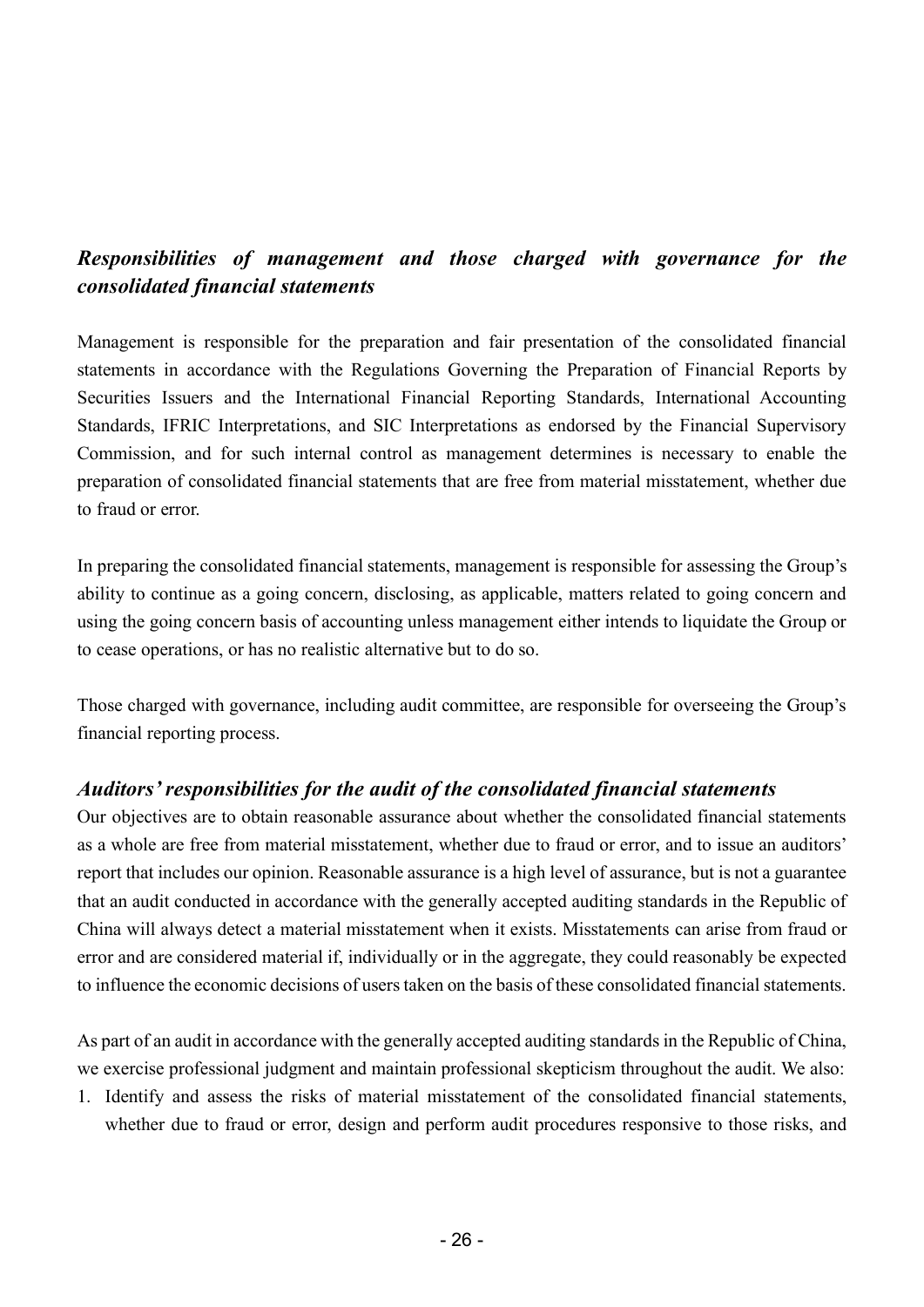obtain audit evidence that is sufficient and appropriate to provide a basis for our opinion. The risk of not detecting a material misstatement resulting from fraud is higher than for one resulting from error, as fraud may involve collusion, forgery, intentional omissions, misrepresentations, or the override of internal control.

- 2. Obtain an understanding of internal control relevant to the audit in order to design audit procedures that are appropriate in the circumstances, but not for the purpose of expressing an opinion on the effectiveness of the Group's internal control.
- 3. Evaluate the appropriateness of accounting policies used and the reasonableness of accounting estimates and related disclosures made by management.
- 4. Conclude on the appropriateness of management's use of the going concern basis of accounting and, based on the audit evidence obtained, whether a material uncertainty exists related to events or conditions that may cast significant doubt on the Group's ability to continue as a going concern. If we conclude that a material uncertainty exists, we are required to draw attention in our auditors' report to the related disclosures in the consolidated financial statements or, if such disclosures are inadequate, to modify our opinion. Our conclusions are based on the audit evidence obtained up to the date of our auditors' report. However, future events or conditions may cause the Group to cease to continue as a going concern.
- 5. Evaluate the overall presentation, structure and content of the consolidated financial statements, including the disclosures, and whether the consolidated financial statements represent the underlying transactions and events in a manner that achieves fair presentation.
- 6. Obtain sufficient appropriate audit evidence regarding the financial information of the entities or business activities within the Group to express an opinion on the consolidated financial statements. We are responsible for the direction, supervision and performance of the group audit. We remain solely responsible for our audit opinion on the consolidated financial statements.

We communicate with those charged with governance regarding, among other matters, the planned scope and timing of the audit and significant audit findings, including any significant deficiencies in internal control that we identify during our audit.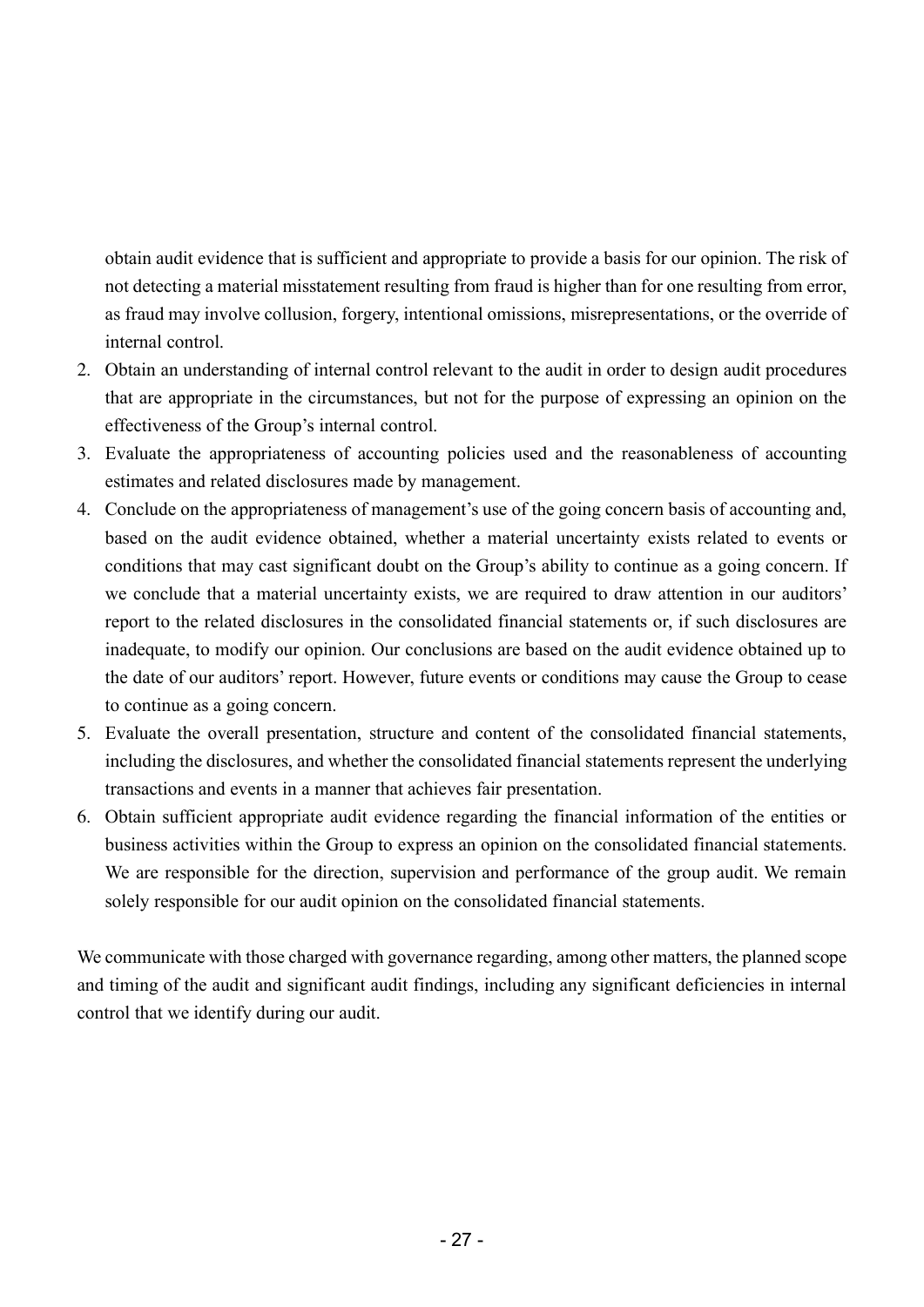We also provide those charged with governance with a statement that we have complied with relevant ethical requirements regarding independence, and to communicate with them all relationships and other matters that may reasonably be thought to bear on our independence, and where applicable, related safeguards.

From the matters communicated with those charged with governance, we determine those matters that were of most significance in the audit of the consolidated financial statements of the current period and are therefore the key audit matters. We describe these matters in our auditors' report unless law or regulation precludes public disclosure about the matter or when, in extremely rare circumstances, we determine that a matter should not be communicated in our report because the adverse consequences of doing so would reasonably be expected to outweigh the public interest benefits of such communication.

Hsu, Ming-Chuan Chih, Ping-Chiun

For and on behalf of PricewaterhouseCoopers, Taiwan

#### March 8, 2021

As the financial statements are the responsibility of the management, PricewaterhouseCoopers cannot accept any liability for the use of, or reliance on, the English translation or for any errors or misunderstandings that may derive from the translation.

<sup>-------------------------------------------------------------------------------------------------------------------------------------------------</sup> The accompanying consolidated financial statements are not intended to present the financial position and results of operations and cash flows in accordance with accounting principles generally accepted in countries and jurisdictions other than the Republic of China. The standards, procedures and practices in the Republic of China governing the audit of such financial statements may differ from those generally accepted in countries and jurisdictions other than the Republic of China. Accordingly, the accompanying consolidated financial statements and independent auditors' report are not intended for use by those who are not informed about the accounting principles or auditing standards generally accepted in the Republic of China, and their applications in practice.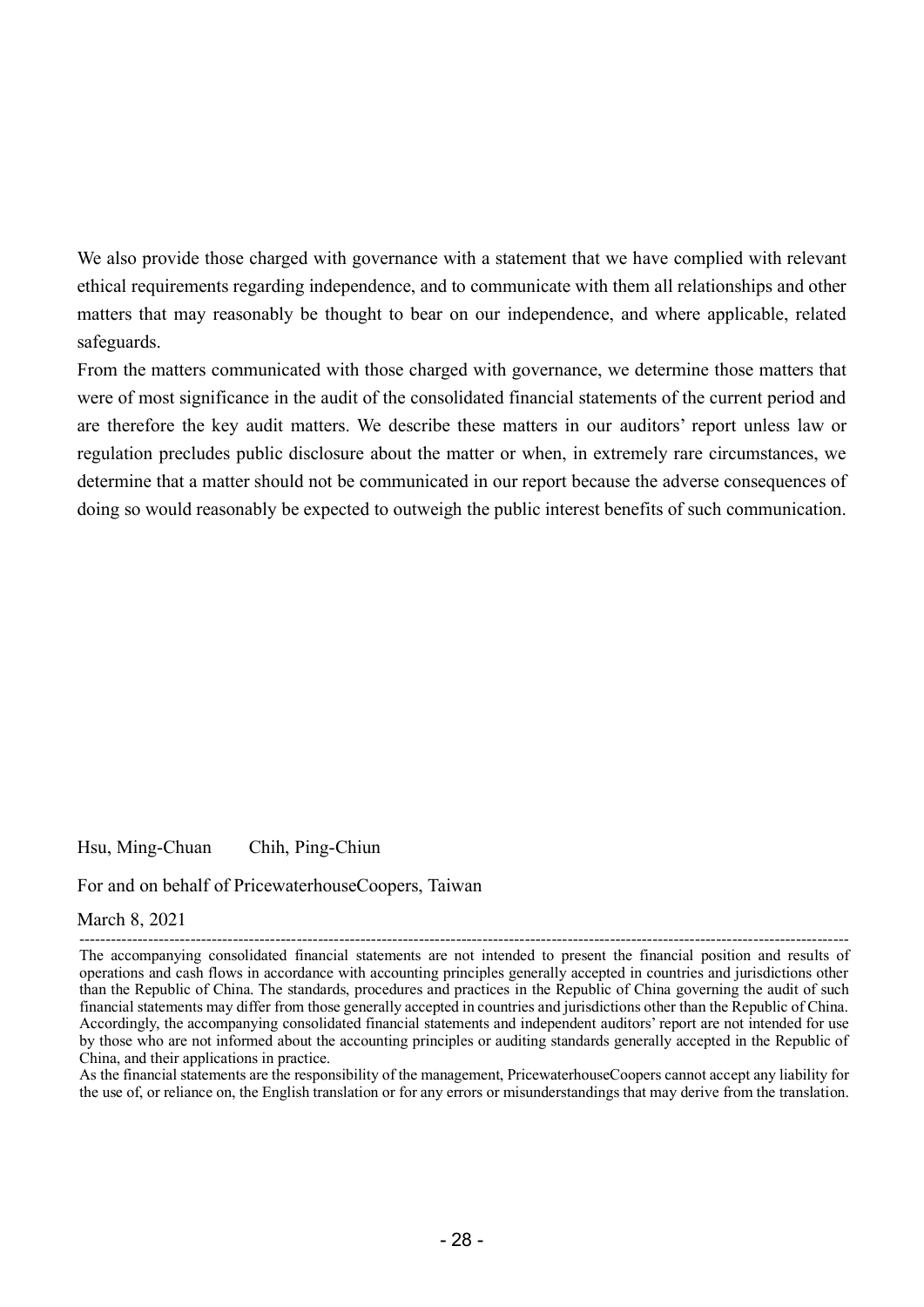|             |                                        |               | December 31, 2020 |               |    | December 31, 2019 |              |
|-------------|----------------------------------------|---------------|-------------------|---------------|----|-------------------|--------------|
|             | Assets                                 | <b>Notes</b>  | <b>AMOUNT</b>     | $\frac{0}{0}$ |    | <b>AMOUNT</b>     | $\%$         |
|             | <b>Current assets</b>                  |               |                   |               |    |                   |              |
| 1100        | Cash and cash equivalents              | 6(1)          | \$<br>4,856,361   | 41            | \$ | 3,848,194         | 36           |
| 1110        | Financial assets at fair value through | 6(12)         |                   |               |    |                   |              |
|             | profit or loss - current               |               | 135,402           | 1             |    |                   |              |
| 1136        | Current financial assets at amortised  | $6(1)$ and 8  |                   |               |    |                   |              |
|             | $\mathop{\text{cost}}$                 |               | 395,803           | 3             |    | 433,490           |              |
| 1150        | Notes receivable, net                  | 6(3)          | 15,669            |               |    | 5,840             |              |
| 1170        | Accounts receivable, net               | 6(3)          | 619,844           | 5             |    | 601,553           | 6            |
| 1180        | Accounts receivable - related parties  | $\tau$        | 2,605             |               |    | 1,610             |              |
| 1200        | Other receivables                      |               | 56,952            | 1             |    | 18,500            |              |
| 1220        | Current income tax assets              | 6(28)         | 2,281             |               |    | 3,807             |              |
| 130X        | Inventories                            | 6(4)          | 649,244           | 5             |    | 1,084,323         | 10           |
| 1410        | Prepayments                            | 6(5)          | 174,754           | 2             |    | 273,066           | $\sqrt{2}$   |
| 1470        | Other current assets                   |               | 35,940            |               |    | 29,972            |              |
| 11XX        | <b>Total current assets</b>            |               | 6,944,855         | 58            |    | 6,300,355         | 58           |
|             | Non-current assets                     |               |                   |               |    |                   |              |
| 1517        | Non-current financial assets at fair   | 6(2)          |                   |               |    |                   |              |
|             | value through other comprehensive      |               |                   |               |    |                   |              |
|             | income                                 |               | 25,848            |               |    | 25,848            |              |
| 1550        | Investments accounted for using        | 6(6)          |                   |               |    |                   |              |
|             | equity method                          |               | 1,900             |               |    |                   |              |
| 1600        | Property, plant and equipment          | 6(7)          | 3,714,190         | 31            |    | 2,488,439         | 23           |
| 1755        | Right-of-use assets                    | 6(8)          | 113,026           | $\mathbf{1}$  |    | 110,857           | $\mathbf{1}$ |
| 1780        | Intangible assets                      | 6(9)          | 22,239            |               |    | 31,196            |              |
| 1840        | Deferred income tax assets             | 6(28)         | 59,758            | 1             |    | 34,199            | 1            |
| 1900        | Other non-current assets               | $6(10)$ and 8 | 1,083,042         | 9             |    | 1,837,724         | 17           |
| 15XX        | <b>Total non-current assets</b>        |               | 5,020,003         | 42            |    | 4,528,263         | 42           |
| $1\rm{XXX}$ | <b>Total assets</b>                    |               | 11,964,858        | 100           | \$ | 10,828,618        | 100          |
|             |                                        |               |                   |               |    |                   |              |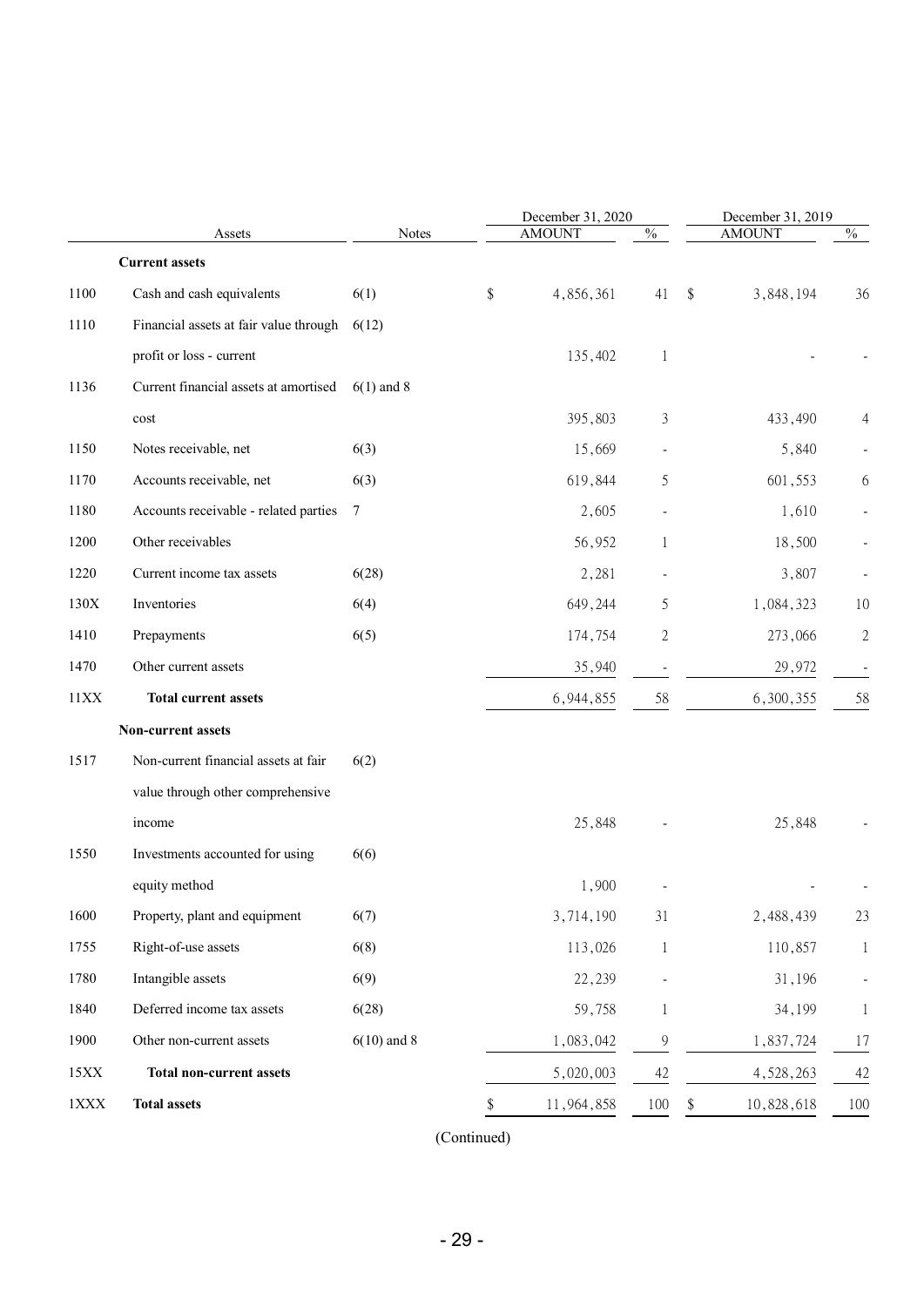| $\%$<br><b>AMOUNT</b><br><b>AMOUNT</b><br>$\%$<br>Liabilities and Equity<br>Notes<br><b>Current liabilities</b><br>\$<br>Short-term borrowings<br>\$<br>6(11)<br>1,076,334<br>9<br>200,000<br>$\mathfrak{2}$<br>5<br>Current contract liabilities<br>6(21)<br>653,708<br>5<br>579,789<br>Notes payable<br>1,944<br>3,115<br>9<br>Accounts payable<br>728,508<br>6<br>920,869<br>Accounts payable - related parties<br>7<br>12,309<br>29,278<br>Other payables<br>855,157<br>1,083,081<br>6(13)<br>7<br>10<br>Current income tax liabilities<br>6(28)<br>456,175<br>238,430<br>$\sqrt{2}$<br>4<br>Current lease liabilities<br>30,635<br>38,499<br>1<br>Long-term liabilities, current portion<br>434,268<br>4<br>6(14)<br>Other current liabilities, others<br>56,458<br>37,071<br>1<br><b>Total current liabilities</b><br>4,305,496<br>36<br>3,130,132<br>29<br><b>Non-current liabilities</b><br>Corporate bonds payable<br>6(14)<br>431,389<br>4<br>Long-term borrowings<br>3,980<br>Deferred income tax liabilities<br>6(28)<br>441<br>3,030<br>Non-current lease liabilities<br>54,666<br>44,888<br>1<br>Other non-current liabilities<br>11,872<br>11,678<br><b>Total non-current liabilities</b><br>70,959<br>490,985<br>$\overline{4}$<br>1<br><b>Total liabilities</b><br>37<br>33<br>4,376,455<br>3,621,117<br>Equity attributable to owners of<br>parent<br>Share capital<br>6(17)<br>Share capital - common stock<br>10<br>11<br>1,182,202<br>1,196,172<br>Capital surplus<br>6(18)<br>Capital surplus<br>2,618,432<br>21<br>2,600,733<br>24<br>Retained earnings<br>6(19)<br>Legal reserve<br>598,016<br>5<br>396,403<br>4<br>Special reserve<br>325,709<br>3<br>168,346<br>2<br>Unappropriated retained earnings<br>3,259,603<br>29<br>27<br>3, 192, 547<br>Other equity interest<br>6(20)<br>Other equity interest<br>$257,069$ (<br>$2)$ (<br>$421,126$ ) (<br>4)<br>Treasury shares<br>6(17)<br>226,857) (<br>2)<br>Equity attributable to owners of<br>7,500,036<br>62<br>7,133,075<br>the parent<br>66<br>Non-controlling interest<br>88,367<br>74,426<br>1<br>$\mathbf{1}$<br><b>Total equity</b><br>63<br>7,588,403<br>7,207,501<br>67<br>Significant contingent liabilities and<br>9<br>unrecognised contract commitments<br>Significant events after the balance<br>11 |      |  | December 31, 2020 | December 31, 2019 |  |  |  |
|------------------------------------------------------------------------------------------------------------------------------------------------------------------------------------------------------------------------------------------------------------------------------------------------------------------------------------------------------------------------------------------------------------------------------------------------------------------------------------------------------------------------------------------------------------------------------------------------------------------------------------------------------------------------------------------------------------------------------------------------------------------------------------------------------------------------------------------------------------------------------------------------------------------------------------------------------------------------------------------------------------------------------------------------------------------------------------------------------------------------------------------------------------------------------------------------------------------------------------------------------------------------------------------------------------------------------------------------------------------------------------------------------------------------------------------------------------------------------------------------------------------------------------------------------------------------------------------------------------------------------------------------------------------------------------------------------------------------------------------------------------------------------------------------------------------------------------------------------------------------------------------------------------------------------------------------------------------------------------------------------------------------------------------------------------------------------------------------------------------------------------------------------------------------------------------------------------------------------------------------------------------------------------------------|------|--|-------------------|-------------------|--|--|--|
|                                                                                                                                                                                                                                                                                                                                                                                                                                                                                                                                                                                                                                                                                                                                                                                                                                                                                                                                                                                                                                                                                                                                                                                                                                                                                                                                                                                                                                                                                                                                                                                                                                                                                                                                                                                                                                                                                                                                                                                                                                                                                                                                                                                                                                                                                                |      |  |                   |                   |  |  |  |
|                                                                                                                                                                                                                                                                                                                                                                                                                                                                                                                                                                                                                                                                                                                                                                                                                                                                                                                                                                                                                                                                                                                                                                                                                                                                                                                                                                                                                                                                                                                                                                                                                                                                                                                                                                                                                                                                                                                                                                                                                                                                                                                                                                                                                                                                                                |      |  |                   |                   |  |  |  |
|                                                                                                                                                                                                                                                                                                                                                                                                                                                                                                                                                                                                                                                                                                                                                                                                                                                                                                                                                                                                                                                                                                                                                                                                                                                                                                                                                                                                                                                                                                                                                                                                                                                                                                                                                                                                                                                                                                                                                                                                                                                                                                                                                                                                                                                                                                | 2100 |  |                   |                   |  |  |  |
|                                                                                                                                                                                                                                                                                                                                                                                                                                                                                                                                                                                                                                                                                                                                                                                                                                                                                                                                                                                                                                                                                                                                                                                                                                                                                                                                                                                                                                                                                                                                                                                                                                                                                                                                                                                                                                                                                                                                                                                                                                                                                                                                                                                                                                                                                                | 2130 |  |                   |                   |  |  |  |
|                                                                                                                                                                                                                                                                                                                                                                                                                                                                                                                                                                                                                                                                                                                                                                                                                                                                                                                                                                                                                                                                                                                                                                                                                                                                                                                                                                                                                                                                                                                                                                                                                                                                                                                                                                                                                                                                                                                                                                                                                                                                                                                                                                                                                                                                                                | 2150 |  |                   |                   |  |  |  |
|                                                                                                                                                                                                                                                                                                                                                                                                                                                                                                                                                                                                                                                                                                                                                                                                                                                                                                                                                                                                                                                                                                                                                                                                                                                                                                                                                                                                                                                                                                                                                                                                                                                                                                                                                                                                                                                                                                                                                                                                                                                                                                                                                                                                                                                                                                | 2170 |  |                   |                   |  |  |  |
|                                                                                                                                                                                                                                                                                                                                                                                                                                                                                                                                                                                                                                                                                                                                                                                                                                                                                                                                                                                                                                                                                                                                                                                                                                                                                                                                                                                                                                                                                                                                                                                                                                                                                                                                                                                                                                                                                                                                                                                                                                                                                                                                                                                                                                                                                                | 2180 |  |                   |                   |  |  |  |
|                                                                                                                                                                                                                                                                                                                                                                                                                                                                                                                                                                                                                                                                                                                                                                                                                                                                                                                                                                                                                                                                                                                                                                                                                                                                                                                                                                                                                                                                                                                                                                                                                                                                                                                                                                                                                                                                                                                                                                                                                                                                                                                                                                                                                                                                                                | 2200 |  |                   |                   |  |  |  |
|                                                                                                                                                                                                                                                                                                                                                                                                                                                                                                                                                                                                                                                                                                                                                                                                                                                                                                                                                                                                                                                                                                                                                                                                                                                                                                                                                                                                                                                                                                                                                                                                                                                                                                                                                                                                                                                                                                                                                                                                                                                                                                                                                                                                                                                                                                | 2230 |  |                   |                   |  |  |  |
|                                                                                                                                                                                                                                                                                                                                                                                                                                                                                                                                                                                                                                                                                                                                                                                                                                                                                                                                                                                                                                                                                                                                                                                                                                                                                                                                                                                                                                                                                                                                                                                                                                                                                                                                                                                                                                                                                                                                                                                                                                                                                                                                                                                                                                                                                                | 2280 |  |                   |                   |  |  |  |
|                                                                                                                                                                                                                                                                                                                                                                                                                                                                                                                                                                                                                                                                                                                                                                                                                                                                                                                                                                                                                                                                                                                                                                                                                                                                                                                                                                                                                                                                                                                                                                                                                                                                                                                                                                                                                                                                                                                                                                                                                                                                                                                                                                                                                                                                                                | 2320 |  |                   |                   |  |  |  |
|                                                                                                                                                                                                                                                                                                                                                                                                                                                                                                                                                                                                                                                                                                                                                                                                                                                                                                                                                                                                                                                                                                                                                                                                                                                                                                                                                                                                                                                                                                                                                                                                                                                                                                                                                                                                                                                                                                                                                                                                                                                                                                                                                                                                                                                                                                | 2399 |  |                   |                   |  |  |  |
|                                                                                                                                                                                                                                                                                                                                                                                                                                                                                                                                                                                                                                                                                                                                                                                                                                                                                                                                                                                                                                                                                                                                                                                                                                                                                                                                                                                                                                                                                                                                                                                                                                                                                                                                                                                                                                                                                                                                                                                                                                                                                                                                                                                                                                                                                                | 21XX |  |                   |                   |  |  |  |
|                                                                                                                                                                                                                                                                                                                                                                                                                                                                                                                                                                                                                                                                                                                                                                                                                                                                                                                                                                                                                                                                                                                                                                                                                                                                                                                                                                                                                                                                                                                                                                                                                                                                                                                                                                                                                                                                                                                                                                                                                                                                                                                                                                                                                                                                                                |      |  |                   |                   |  |  |  |
|                                                                                                                                                                                                                                                                                                                                                                                                                                                                                                                                                                                                                                                                                                                                                                                                                                                                                                                                                                                                                                                                                                                                                                                                                                                                                                                                                                                                                                                                                                                                                                                                                                                                                                                                                                                                                                                                                                                                                                                                                                                                                                                                                                                                                                                                                                | 2530 |  |                   |                   |  |  |  |
|                                                                                                                                                                                                                                                                                                                                                                                                                                                                                                                                                                                                                                                                                                                                                                                                                                                                                                                                                                                                                                                                                                                                                                                                                                                                                                                                                                                                                                                                                                                                                                                                                                                                                                                                                                                                                                                                                                                                                                                                                                                                                                                                                                                                                                                                                                | 2540 |  |                   |                   |  |  |  |
|                                                                                                                                                                                                                                                                                                                                                                                                                                                                                                                                                                                                                                                                                                                                                                                                                                                                                                                                                                                                                                                                                                                                                                                                                                                                                                                                                                                                                                                                                                                                                                                                                                                                                                                                                                                                                                                                                                                                                                                                                                                                                                                                                                                                                                                                                                | 2570 |  |                   |                   |  |  |  |
|                                                                                                                                                                                                                                                                                                                                                                                                                                                                                                                                                                                                                                                                                                                                                                                                                                                                                                                                                                                                                                                                                                                                                                                                                                                                                                                                                                                                                                                                                                                                                                                                                                                                                                                                                                                                                                                                                                                                                                                                                                                                                                                                                                                                                                                                                                | 2580 |  |                   |                   |  |  |  |
|                                                                                                                                                                                                                                                                                                                                                                                                                                                                                                                                                                                                                                                                                                                                                                                                                                                                                                                                                                                                                                                                                                                                                                                                                                                                                                                                                                                                                                                                                                                                                                                                                                                                                                                                                                                                                                                                                                                                                                                                                                                                                                                                                                                                                                                                                                | 2600 |  |                   |                   |  |  |  |
|                                                                                                                                                                                                                                                                                                                                                                                                                                                                                                                                                                                                                                                                                                                                                                                                                                                                                                                                                                                                                                                                                                                                                                                                                                                                                                                                                                                                                                                                                                                                                                                                                                                                                                                                                                                                                                                                                                                                                                                                                                                                                                                                                                                                                                                                                                | 25XX |  |                   |                   |  |  |  |
|                                                                                                                                                                                                                                                                                                                                                                                                                                                                                                                                                                                                                                                                                                                                                                                                                                                                                                                                                                                                                                                                                                                                                                                                                                                                                                                                                                                                                                                                                                                                                                                                                                                                                                                                                                                                                                                                                                                                                                                                                                                                                                                                                                                                                                                                                                | 2XXX |  |                   |                   |  |  |  |
|                                                                                                                                                                                                                                                                                                                                                                                                                                                                                                                                                                                                                                                                                                                                                                                                                                                                                                                                                                                                                                                                                                                                                                                                                                                                                                                                                                                                                                                                                                                                                                                                                                                                                                                                                                                                                                                                                                                                                                                                                                                                                                                                                                                                                                                                                                |      |  |                   |                   |  |  |  |
|                                                                                                                                                                                                                                                                                                                                                                                                                                                                                                                                                                                                                                                                                                                                                                                                                                                                                                                                                                                                                                                                                                                                                                                                                                                                                                                                                                                                                                                                                                                                                                                                                                                                                                                                                                                                                                                                                                                                                                                                                                                                                                                                                                                                                                                                                                |      |  |                   |                   |  |  |  |
|                                                                                                                                                                                                                                                                                                                                                                                                                                                                                                                                                                                                                                                                                                                                                                                                                                                                                                                                                                                                                                                                                                                                                                                                                                                                                                                                                                                                                                                                                                                                                                                                                                                                                                                                                                                                                                                                                                                                                                                                                                                                                                                                                                                                                                                                                                |      |  |                   |                   |  |  |  |
|                                                                                                                                                                                                                                                                                                                                                                                                                                                                                                                                                                                                                                                                                                                                                                                                                                                                                                                                                                                                                                                                                                                                                                                                                                                                                                                                                                                                                                                                                                                                                                                                                                                                                                                                                                                                                                                                                                                                                                                                                                                                                                                                                                                                                                                                                                | 3110 |  |                   |                   |  |  |  |
|                                                                                                                                                                                                                                                                                                                                                                                                                                                                                                                                                                                                                                                                                                                                                                                                                                                                                                                                                                                                                                                                                                                                                                                                                                                                                                                                                                                                                                                                                                                                                                                                                                                                                                                                                                                                                                                                                                                                                                                                                                                                                                                                                                                                                                                                                                |      |  |                   |                   |  |  |  |
|                                                                                                                                                                                                                                                                                                                                                                                                                                                                                                                                                                                                                                                                                                                                                                                                                                                                                                                                                                                                                                                                                                                                                                                                                                                                                                                                                                                                                                                                                                                                                                                                                                                                                                                                                                                                                                                                                                                                                                                                                                                                                                                                                                                                                                                                                                | 3200 |  |                   |                   |  |  |  |
|                                                                                                                                                                                                                                                                                                                                                                                                                                                                                                                                                                                                                                                                                                                                                                                                                                                                                                                                                                                                                                                                                                                                                                                                                                                                                                                                                                                                                                                                                                                                                                                                                                                                                                                                                                                                                                                                                                                                                                                                                                                                                                                                                                                                                                                                                                |      |  |                   |                   |  |  |  |
|                                                                                                                                                                                                                                                                                                                                                                                                                                                                                                                                                                                                                                                                                                                                                                                                                                                                                                                                                                                                                                                                                                                                                                                                                                                                                                                                                                                                                                                                                                                                                                                                                                                                                                                                                                                                                                                                                                                                                                                                                                                                                                                                                                                                                                                                                                | 3310 |  |                   |                   |  |  |  |
|                                                                                                                                                                                                                                                                                                                                                                                                                                                                                                                                                                                                                                                                                                                                                                                                                                                                                                                                                                                                                                                                                                                                                                                                                                                                                                                                                                                                                                                                                                                                                                                                                                                                                                                                                                                                                                                                                                                                                                                                                                                                                                                                                                                                                                                                                                | 3320 |  |                   |                   |  |  |  |
|                                                                                                                                                                                                                                                                                                                                                                                                                                                                                                                                                                                                                                                                                                                                                                                                                                                                                                                                                                                                                                                                                                                                                                                                                                                                                                                                                                                                                                                                                                                                                                                                                                                                                                                                                                                                                                                                                                                                                                                                                                                                                                                                                                                                                                                                                                | 3350 |  |                   |                   |  |  |  |
|                                                                                                                                                                                                                                                                                                                                                                                                                                                                                                                                                                                                                                                                                                                                                                                                                                                                                                                                                                                                                                                                                                                                                                                                                                                                                                                                                                                                                                                                                                                                                                                                                                                                                                                                                                                                                                                                                                                                                                                                                                                                                                                                                                                                                                                                                                |      |  |                   |                   |  |  |  |
|                                                                                                                                                                                                                                                                                                                                                                                                                                                                                                                                                                                                                                                                                                                                                                                                                                                                                                                                                                                                                                                                                                                                                                                                                                                                                                                                                                                                                                                                                                                                                                                                                                                                                                                                                                                                                                                                                                                                                                                                                                                                                                                                                                                                                                                                                                | 3400 |  |                   |                   |  |  |  |
|                                                                                                                                                                                                                                                                                                                                                                                                                                                                                                                                                                                                                                                                                                                                                                                                                                                                                                                                                                                                                                                                                                                                                                                                                                                                                                                                                                                                                                                                                                                                                                                                                                                                                                                                                                                                                                                                                                                                                                                                                                                                                                                                                                                                                                                                                                | 3500 |  |                   |                   |  |  |  |
|                                                                                                                                                                                                                                                                                                                                                                                                                                                                                                                                                                                                                                                                                                                                                                                                                                                                                                                                                                                                                                                                                                                                                                                                                                                                                                                                                                                                                                                                                                                                                                                                                                                                                                                                                                                                                                                                                                                                                                                                                                                                                                                                                                                                                                                                                                | 31XX |  |                   |                   |  |  |  |
|                                                                                                                                                                                                                                                                                                                                                                                                                                                                                                                                                                                                                                                                                                                                                                                                                                                                                                                                                                                                                                                                                                                                                                                                                                                                                                                                                                                                                                                                                                                                                                                                                                                                                                                                                                                                                                                                                                                                                                                                                                                                                                                                                                                                                                                                                                |      |  |                   |                   |  |  |  |
|                                                                                                                                                                                                                                                                                                                                                                                                                                                                                                                                                                                                                                                                                                                                                                                                                                                                                                                                                                                                                                                                                                                                                                                                                                                                                                                                                                                                                                                                                                                                                                                                                                                                                                                                                                                                                                                                                                                                                                                                                                                                                                                                                                                                                                                                                                | 36XX |  |                   |                   |  |  |  |
|                                                                                                                                                                                                                                                                                                                                                                                                                                                                                                                                                                                                                                                                                                                                                                                                                                                                                                                                                                                                                                                                                                                                                                                                                                                                                                                                                                                                                                                                                                                                                                                                                                                                                                                                                                                                                                                                                                                                                                                                                                                                                                                                                                                                                                                                                                | 3XXX |  |                   |                   |  |  |  |
|                                                                                                                                                                                                                                                                                                                                                                                                                                                                                                                                                                                                                                                                                                                                                                                                                                                                                                                                                                                                                                                                                                                                                                                                                                                                                                                                                                                                                                                                                                                                                                                                                                                                                                                                                                                                                                                                                                                                                                                                                                                                                                                                                                                                                                                                                                |      |  |                   |                   |  |  |  |
|                                                                                                                                                                                                                                                                                                                                                                                                                                                                                                                                                                                                                                                                                                                                                                                                                                                                                                                                                                                                                                                                                                                                                                                                                                                                                                                                                                                                                                                                                                                                                                                                                                                                                                                                                                                                                                                                                                                                                                                                                                                                                                                                                                                                                                                                                                |      |  |                   |                   |  |  |  |
|                                                                                                                                                                                                                                                                                                                                                                                                                                                                                                                                                                                                                                                                                                                                                                                                                                                                                                                                                                                                                                                                                                                                                                                                                                                                                                                                                                                                                                                                                                                                                                                                                                                                                                                                                                                                                                                                                                                                                                                                                                                                                                                                                                                                                                                                                                |      |  |                   |                   |  |  |  |
| sheet date                                                                                                                                                                                                                                                                                                                                                                                                                                                                                                                                                                                                                                                                                                                                                                                                                                                                                                                                                                                                                                                                                                                                                                                                                                                                                                                                                                                                                                                                                                                                                                                                                                                                                                                                                                                                                                                                                                                                                                                                                                                                                                                                                                                                                                                                                     |      |  |                   |                   |  |  |  |
| <b>Total liabilities and equity</b><br>11,964,858<br>100<br>10,828,618<br>$\frac{1}{2}$<br>\$<br>100                                                                                                                                                                                                                                                                                                                                                                                                                                                                                                                                                                                                                                                                                                                                                                                                                                                                                                                                                                                                                                                                                                                                                                                                                                                                                                                                                                                                                                                                                                                                                                                                                                                                                                                                                                                                                                                                                                                                                                                                                                                                                                                                                                                           | 3X2X |  |                   |                   |  |  |  |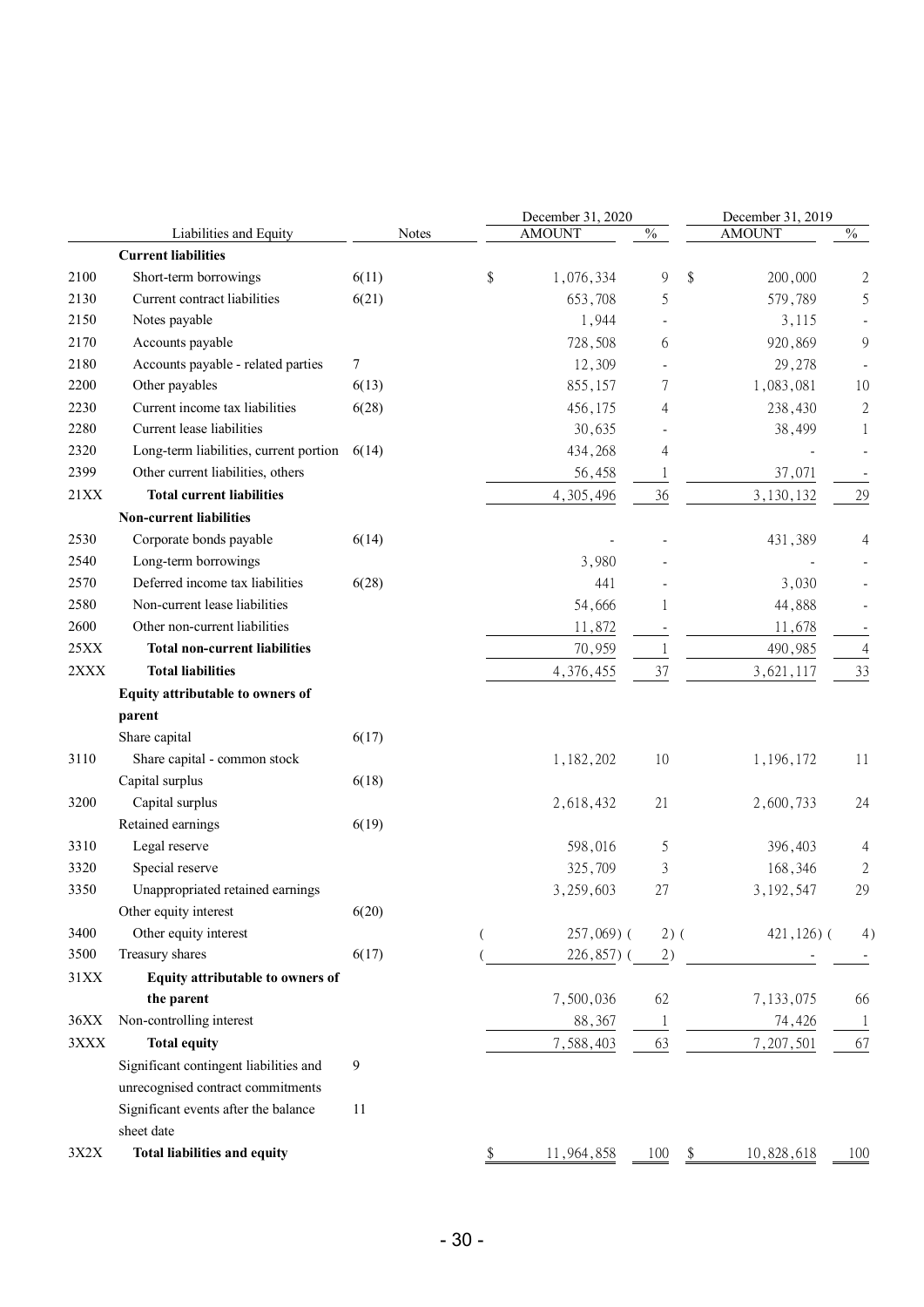|      |                                     |                  |               |                 |                |                   | Years ended December 31 |                  |
|------|-------------------------------------|------------------|---------------|-----------------|----------------|-------------------|-------------------------|------------------|
|      |                                     |                  |               | 2020            |                |                   | 2019                    |                  |
|      | Items                               | <b>Notes</b>     |               | <b>AMOUNT</b>   | $\frac{0}{0}$  |                   | <b>AMOUNT</b>           | $\frac{0}{0}$    |
| 4000 | Sales revenue                       | 6(21)            | \$            | 8,223,851       | 100            | \$                | 9,566,132               | 100              |
| 5000 | Operating costs                     | 6(4)(15)(26)(27) |               | $4,634,123$ ) ( | 56)            |                   | $5,550,645$ )           | 58)              |
| 5900 | Net operating margin                |                  |               | 3,589,728       | 44             |                   | 4,015,487               | 42               |
|      | Operating expenses                  | 6(15)(26)(27)    |               |                 |                |                   |                         |                  |
| 6100 | Selling expenses                    |                  |               | $504,761$ ) (   |                | $6)$ (            | $606, 357$ ) (          | 7)               |
| 6200 | General and administrative          |                  |               |                 |                |                   |                         |                  |
|      | expenses                            |                  |               | $591,352$ )(    |                | $7)$ (            | $693,796$ ) (           | 7)               |
| 6300 | Research and development            |                  |               |                 |                |                   |                         |                  |
|      | expenses                            |                  |               | $497,208$ ) (   |                | $6)$ (            | $510,846$ ) (           | 5)               |
| 6450 | Expected credit impairment loss     |                  |               | 21,398          | $\blacksquare$ |                   | 2,171)                  |                  |
| 6000 | Total operating expenses            |                  |               | $1, 571, 923$ ) | 19)            |                   | $1,813,170$ )           | 19)              |
| 6900 | Operating profit                    |                  |               | 2,017,805       | 25             |                   | 2, 202, 317             | 23               |
|      | Non-operating income and            |                  |               |                 |                |                   |                         |                  |
|      | expenses                            |                  |               |                 |                |                   |                         |                  |
| 7100 | Interest income                     | 6(22)            |               | 74,914          |                |                   | 59,772                  |                  |
| 7010 | Other income                        | 6(23)            |               | 118,223         |                |                   | 162,002                 | $\overline{2}$   |
| 7020 | Other gains and losses              | 6(24)            |               | 852             |                |                   | 13,886)                 |                  |
| 7050 | Finance costs                       | 6(25)            |               | 13,573)         |                |                   | 4,974)                  |                  |
| 7000 | Total non-operating income          |                  |               |                 |                |                   |                         |                  |
|      | and expenses                        |                  |               | 180,416         | $\overline{2}$ |                   | 202,914                 | $\overline{2}$   |
| 7900 | Profit before income tax            |                  |               | 2,198,221       | 27             |                   | 2,405,231               | 25               |
| 7950 | Income tax expense                  | 6(28)            |               | 345,483)        | 4)             |                   | 367,265                 | 4)               |
| 8200 | Profit for the year                 |                  | \$            | ,852,738        | 23             | $\frac{1}{2}$     | 2,037,966               | 21               |
|      | Other comprehensive income          |                  |               |                 |                |                   |                         |                  |
|      | Other comprehensive income          |                  |               |                 |                |                   |                         |                  |
|      | (loss) that will be reclassified to |                  |               |                 |                |                   |                         |                  |
|      | profit or loss                      |                  |               |                 |                |                   |                         |                  |
| 8361 | Financial statements translation    | 6(20)            |               |                 |                |                   |                         |                  |
|      | differences of foreign operations   |                  | \$            | 81,004          |                | $($ \$            | $157,509$ ) (           | 1)               |
| 8300 | <b>Total other comprehensive</b>    |                  |               |                 |                |                   |                         |                  |
|      | income (loss) for the year          |                  |               | 81,004          |                | $($ \$            | $157,509$ )             | $\left  \right $ |
| 8500 | Total comprehensive income for      |                  |               |                 |                |                   |                         |                  |
|      | the year                            |                  |               | 1,933,742       | 24             | \$                | 1,880,457               | 20               |
|      | Profit attributable to:             |                  |               |                 |                |                   |                         |                  |
| 8610 | Owners of the parent                |                  | \$            | 1,838,792       | 23             | \$                | 2,016,129               | 21               |
| 8620 | Non-controlling interest            |                  |               | 13,946          |                |                   | 21,837                  |                  |
|      |                                     |                  | \$            | 1,852,738       | $23\,$         | $\frac{1}{2}$     | 2,037,966               | 21               |
|      | Comprehensive income attributable   |                  |               |                 |                |                   |                         |                  |
|      | to:                                 |                  |               |                 |                |                   |                         |                  |
| 8710 | Owners of the parent                |                  | \$            | 1,919,801       | 24             | \$                | 1,858,766               | 20               |
| 8720 | Non-controlling interest            |                  |               | 13,941          |                |                   | 21,691                  |                  |
|      |                                     |                  | \$            | 1,933,742       | 24             | $\boldsymbol{\$}$ | 1,880,457               | 20               |
|      |                                     |                  |               |                 |                |                   |                         |                  |
|      | Basic earnings per share (In        | 6(29)            |               |                 |                |                   |                         |                  |
|      | dollars)                            |                  |               |                 |                |                   |                         |                  |
| 9750 | Basic earnings per share            |                  | $\frac{1}{2}$ |                 | 15.69          | $\frac{1}{2}$     |                         | 17.02            |
| 9850 | Diluted earnings per share          |                  | \$            |                 | 15.37          | $\frac{1}{2}$     |                         | 16.63            |
|      |                                     |                  |               |                 |                |                   |                         |                  |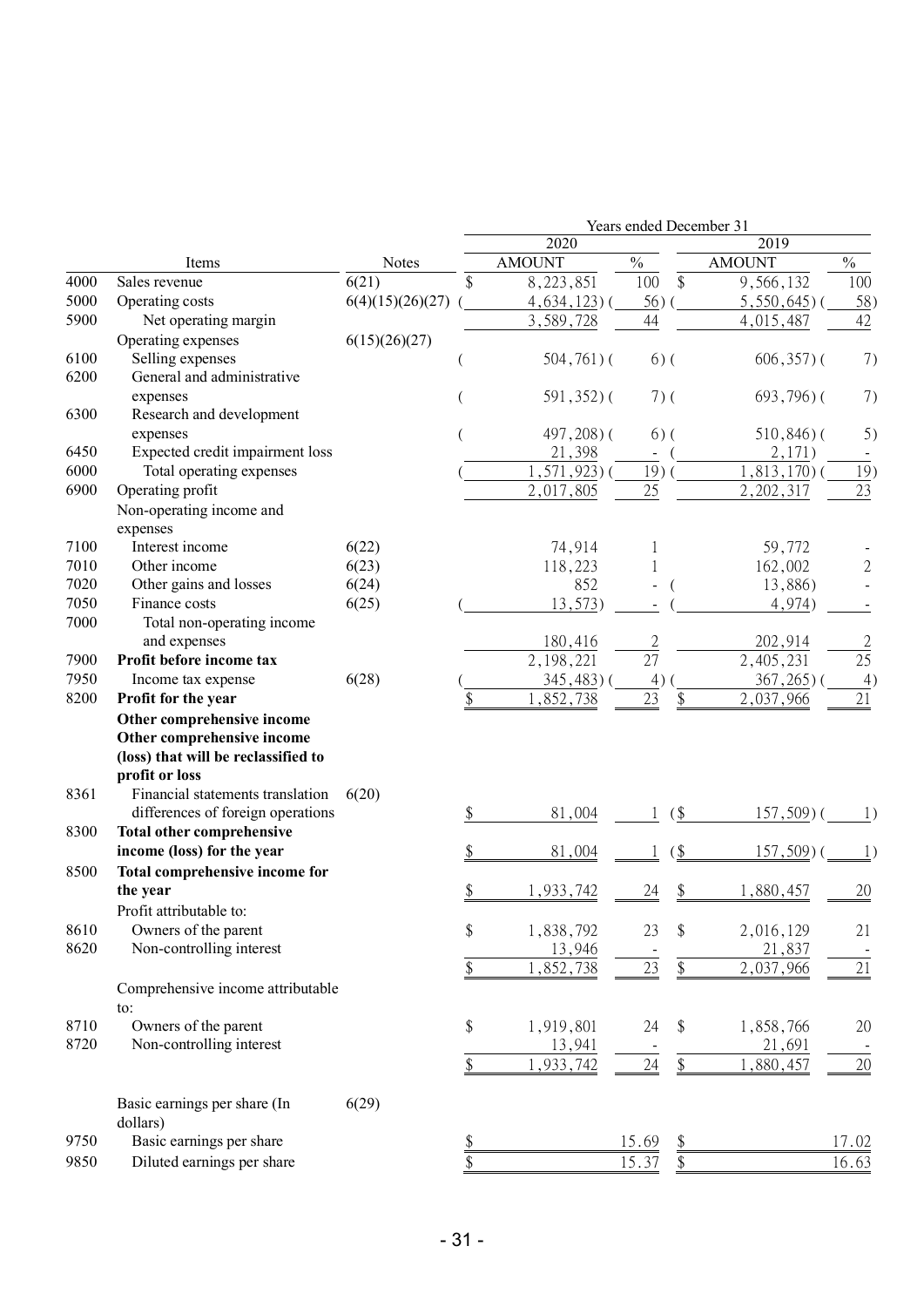| For the year ended December 31, 2019                       |               |             |        |                          |           |           |             |                          |        |                          |        |             |                  |                          |
|------------------------------------------------------------|---------------|-------------|--------|--------------------------|-----------|-----------|-------------|--------------------------|--------|--------------------------|--------|-------------|------------------|--------------------------|
| Balance at January 1, 2019                                 |               | \$1,022,321 | 3,755  | \$2,256,871              | \$216,913 | \$120,366 | \$2,276,431 | (\$156,770)<br>(১)       |        | 4,425<br>(5)             |        | \$5,723,886 | \$45,156         | \$5,769,042              |
| Profit for the year                                        |               |             |        |                          |           |           | 2,016,129   |                          |        |                          |        | 2,016,129   | 21,837           | 2,037,966                |
| Other comprehensive loss for the                           |               |             |        |                          |           |           |             |                          |        |                          |        |             |                  |                          |
| year                                                       |               |             |        |                          |           |           |             | 157,363                  |        |                          |        | 157,363     | 146              | $157,509$ )              |
| Total comprehensive income (loss)                          | 6(20)         |             |        |                          |           |           | 2,016,129   | 157,363                  |        |                          |        | 1,858,766   | 21,691           | 1,880,457                |
| Appropriations of 2018 earnings                            |               |             |        |                          |           |           |             |                          |        |                          |        |             |                  |                          |
| Legal reserve                                              |               |             |        | $\sim$                   | 179,490   |           | 179,490)    | $\sim$                   |        |                          |        |             |                  |                          |
| Special reserve                                            |               |             | $\sim$ | $\overline{\phantom{a}}$ | $\sim$    | 47,980    | 47,980)     | $\sim$                   | $\sim$ |                          |        |             |                  |                          |
| Stock dividends                                            |               | 153,911     | $\sim$ |                          | $\sim$    |           | 153,911)    | $\overline{\phantom{a}}$ |        | $\overline{\phantom{a}}$ |        |             |                  |                          |
| Cash dividends                                             |               |             |        |                          |           | $\sim$    | 718,253)    | $\overline{\phantom{a}}$ |        | $\overline{\phantom{a}}$ | $\sim$ | 718,253     | $\sim$           | 718,253)                 |
| Exercise of employee stock purchase                        |               |             |        |                          |           |           |             |                          |        |                          |        |             |                  |                          |
| plans                                                      |               | 5,890       | 420    | 31,180                   |           |           |             |                          |        |                          |        | 36,650      |                  | 36,650                   |
| Conversion of convertible bonds into $6(14)(17)$<br>shares |               | 5,180       | 3,335  | 64,207                   |           |           |             |                          |        |                          |        | 66,052      |                  | 66,052                   |
| Share-based payments                                       | 6(16)(17)(20) | 8,870       | $\sim$ | 248,475                  |           |           |             |                          | $\sim$ | 90,992)                  | $\sim$ | 166,353     | $\sim$           | 166,353                  |
| Adjustment not proportionately to<br>shareholding ratio    |               |             |        |                          |           | $\sim$    | 379)        | . .                      |        |                          | $\sim$ | 379         | 379              |                          |
| Increase in non-controlling interests                      |               |             |        |                          |           |           |             |                          |        |                          |        |             | 7,200            | 7,200                    |
| Balance at December 31, 2019                               |               | \$1,196,172 |        | \$2,600,733              | \$396,403 | \$168,346 | \$3,192,547 | \$314,133                | 11,576 | 95,417<br>(S)            |        | \$7,133,075 | $\sqrt{$74,426}$ | $\overline{\$7,207,501}$ |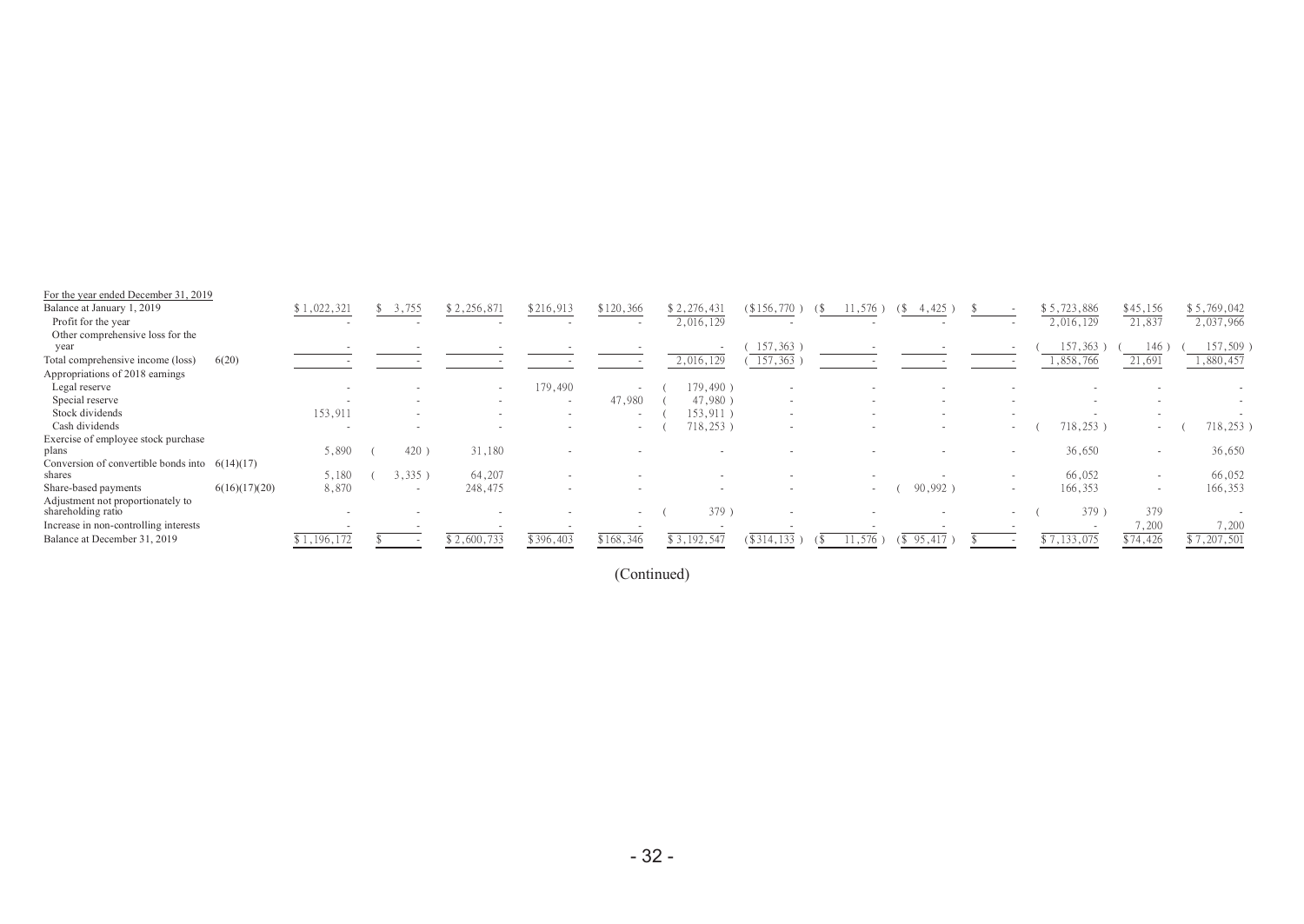| For the year ended December 31, 2020                                 |           |             |                          |             |           |           |             |                          |        |                          |                          |             |          |               |
|----------------------------------------------------------------------|-----------|-------------|--------------------------|-------------|-----------|-----------|-------------|--------------------------|--------|--------------------------|--------------------------|-------------|----------|---------------|
| Balance at January 1, 2020                                           |           | \$1,196,172 |                          | \$2,600,733 | \$396,403 | \$168,346 | \$3,192,54  | (\$314,133)              |        | (\$                      |                          | \$7,133,075 | \$74,426 | \$7,207,501   |
| Profit for the year                                                  |           |             |                          |             |           |           | 1,838,792   | $\overline{\phantom{a}}$ |        | $\sim$                   |                          | ,838,792    | 13,946   | 1,852,738     |
| Other comprehensive income (loss)<br>for the year                    |           |             |                          |             |           |           |             | 81,009                   |        |                          |                          | 81,009      |          | 81,004        |
| Total comprehensive income                                           | 6(20)     |             |                          |             |           |           | 1,838,792   | 81,009                   |        |                          |                          | 1,919,801   | 13,941   | 1,933,742     |
| Appropriations of 2019 earnings                                      |           |             |                          |             |           |           |             |                          |        |                          |                          |             |          |               |
| Legal reserve                                                        |           |             |                          | $\sim$      | 201,613   |           | $201,613$ ) |                          |        |                          |                          |             |          |               |
| Special reserve                                                      |           |             |                          | $\sim$      |           | 157,363   | 157,363)    |                          |        |                          |                          |             |          |               |
| Cash dividends                                                       |           |             |                          |             | $\sim$    |           | 0.040, 622) | $\overline{\phantom{a}}$ |        | $\overline{a}$           | $\sim$                   | 1,040,622   | $\sim$   | $1,040,622$ ) |
| Exercise of employee stock purchase                                  |           |             |                          |             |           |           |             |                          |        |                          |                          |             |          |               |
| plans                                                                |           | 6,250       | $\overline{\phantom{a}}$ | 29,856      |           |           |             |                          |        |                          |                          | 36,106      |          | 36,106        |
| Share-based payments                                                 | 6(16)(20) |             | $\overline{\phantom{a}}$ | 33,743      |           |           |             |                          | $\sim$ | 83,048                   | $\overline{\phantom{0}}$ | 116,791     | $\sim$   | 116,791       |
| Proceeds from capital reduction of<br>restricted stocks to employees | 6(17)     | 220         |                          |             |           |           |             |                          |        |                          |                          | 220         |          | 220           |
| Purchase of treasury shares                                          | 6(17)     |             |                          |             |           |           |             |                          |        | $\overline{\phantom{a}}$ | 664,895                  | 664,895)    | $\sim$   | 664,895)      |
| Retirement of treasury shares                                        | 6(17)     | 20,000      |                          | 45,900      |           |           | 372,138)    |                          |        |                          | 438,038                  |             |          |               |
| Balance at December 31, 2020                                         |           | \$1,182,202 |                          | \$2,618,432 | \$598,016 | \$325,709 | \$3,259,603 | $4$ \$233,.<br>124       |        |                          | $(\$226, 857$            | \$7,500,036 | \$88,367 | \$7,588,403   |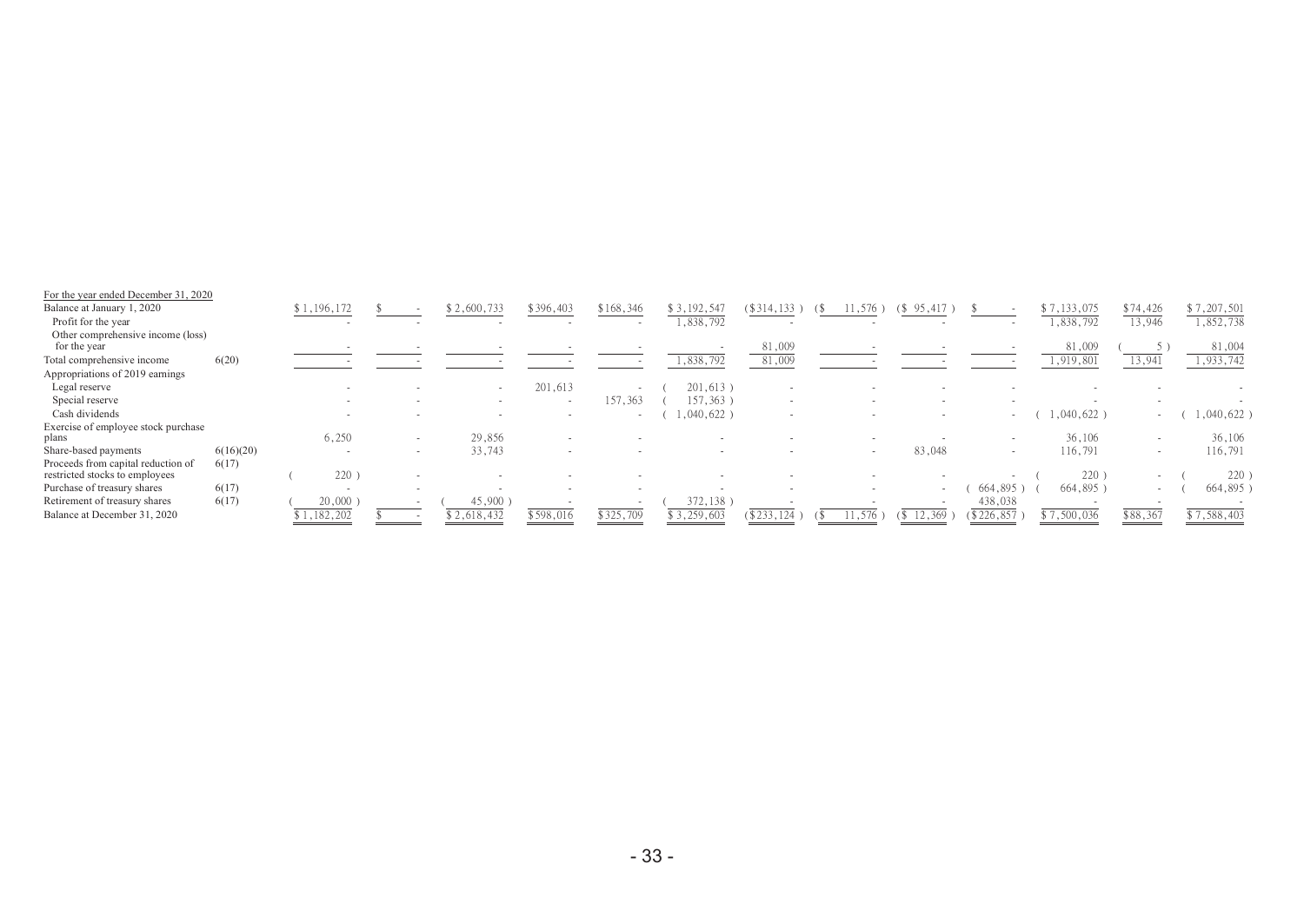| CASH FLOWS FROM OPERATING ACTIVITIES               |             |    |               |            |           |
|----------------------------------------------------|-------------|----|---------------|------------|-----------|
| Profit before tax                                  |             | \$ | 2, 198, 221   | \$         | 2,405,231 |
| Adjustments                                        |             |    |               |            |           |
| Adjustments to reconcile profit (loss)             |             |    |               |            |           |
| Expected credit impairment (gain) loss             | 12(2)       | (  | 21,398)       |            | 2,171     |
| Net gain on financial assets at fair value through | 6(12)(24)   |    |               |            |           |
| profit or loss                                     |             | (  | $509$ ) (     |            | 125)      |
| Loss on disposal of property, plant and            | 6(24)       |    |               |            |           |
| equipment                                          |             |    | 222           |            | 3,657     |
| Depreciation                                       | 6(7)(8)(26) |    | 320, 315      |            | 255,118   |
| Amortisation                                       | 6(9)(26)    |    | 16,908        |            | 14,223    |
| Interest income                                    | 6(22)       |    | $74,914$ ) (  |            | 59,772)   |
| Dividend income                                    | 6(23)       |    | $149$ ) (     |            | 242)      |
| Interest expense                                   | 6(25)       |    | 13,573        |            | 4,974     |
| Compensation cost arising from employee stock      | 6(16)(27)   |    |               |            |           |
| options                                            |             |    | 116,791       |            | 157,483   |
| Profit from lease modification                     | 6(8)(24)    | (  | 42)           |            |           |
| Changes in operating assets and liabilities        |             |    |               |            |           |
| Changes in operating assets                        |             |    |               |            |           |
| Notes receivable                                   |             |    | 9,829)        |            | 19,076    |
| Accounts receivable                                |             |    | 3,107         | $\sqrt{2}$ | 78,833)   |
| Accounts receivable - related parties              |             |    | 995) (        |            | 1,610)    |
| Other receivables                                  |             |    | 38,452)       |            | 19,586    |
| Inventories                                        |             |    | 435,079       |            | 203,496   |
| Prepayments                                        |             |    | 98,312        | $\left($   | 47,234)   |
| Other current assets                               |             |    | 5,968)        |            | 13,657    |
| Changes in operating liabilities                   |             |    |               |            |           |
| Contract liabilities - current                     |             |    | 73,919        | $\left($   | 649,852)  |
| Notes payable                                      |             |    | $1,171)$ (    |            | 250,086)  |
| Accounts payable                                   |             |    | $192,361$ ) ( |            | 417,504)  |
| Accounts payable - related parties                 |             |    | $16,969$ )    |            | 29,278    |
| Other payables                                     |             |    | 147,374)      |            | 213,683   |
| Other current liabilities                          |             |    | 19,387        |            | 23,792)   |
| Cash inflow generated from operations              |             |    | 2,785,703     |            | 1,812,583 |
| Interest received                                  |             |    | 74,914        |            | 59,968    |
| Dividends received                                 |             |    | 149           |            | 242       |
| Interest paid                                      |             |    | 9,557)        |            | 441)      |
| Income tax paid                                    |             |    | 154,443)      |            | 406,850)  |
| Net cash flows from operating activities           |             |    | 2,696,766     |            | 1,465,502 |
|                                                    |             |    |               |            |           |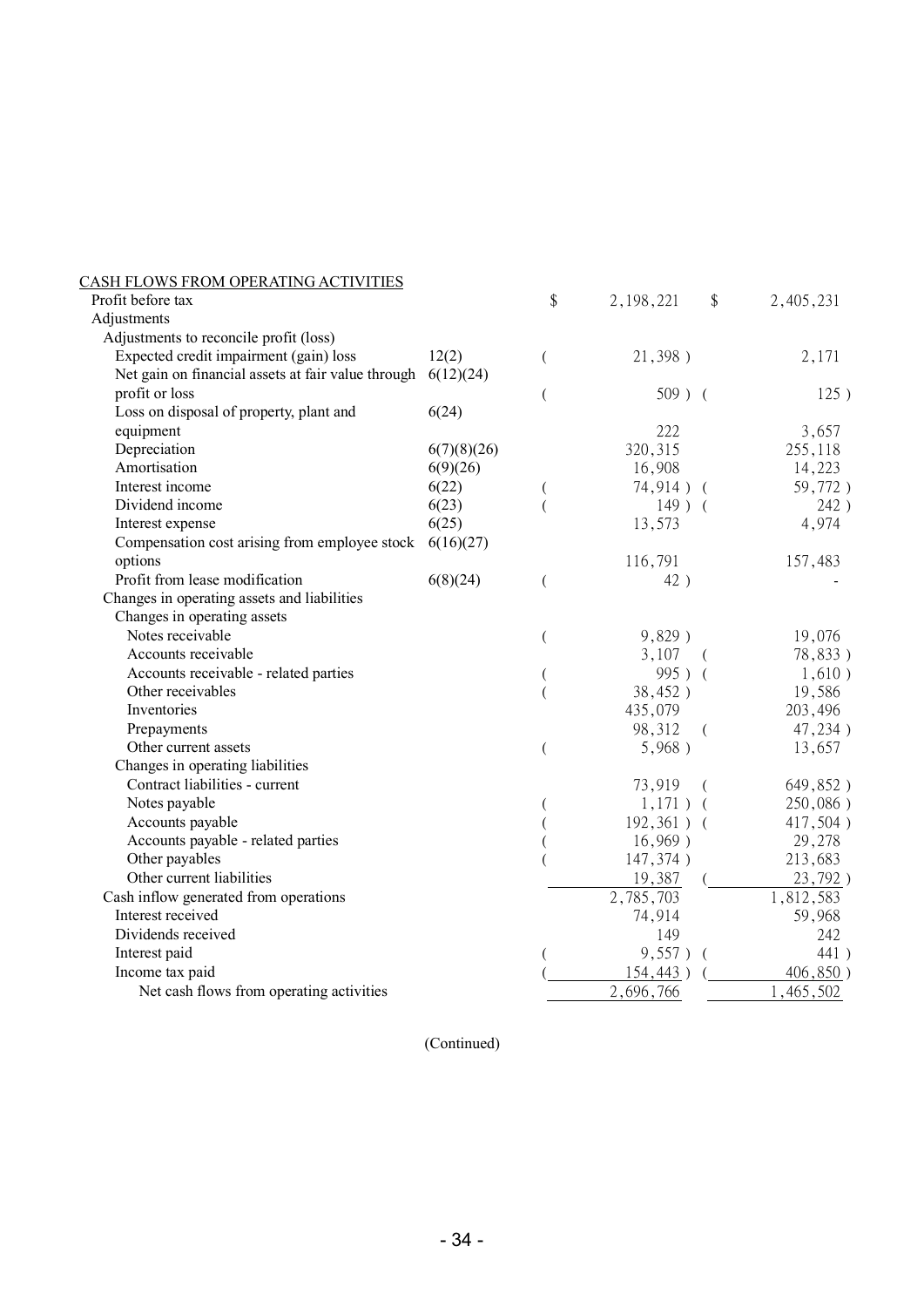| CASH FLOWS FROM INVESTING ACTIVITIES                  |       |        |                 |                |               |
|-------------------------------------------------------|-------|--------|-----------------|----------------|---------------|
| Acquisition of property, plant and equipment          | 6(31) | $($ \$ | $119,394$ ) (\$ |                | 273,429)      |
| Proceeds from disposal of property, plant and         |       |        |                 |                |               |
| equipment                                             |       |        | 416             |                | 3,446         |
| Increase in refundable deposits                       | 6(10) |        | $5,389$ )       | $\overline{ }$ | 7,211)        |
| Acquisition of intangible assets                      | 6(9)  |        | $7,948$ ) (     |                | 15,563)       |
| Net cash flows from business combination              | 6(30) |        |                 |                | 498           |
| (Increase) decrease in other non-current assets       |       |        | 15,004)         |                | 5,779         |
| Acquisition of financial assets at fair value through |       |        |                 |                |               |
| profit or loss                                        |       |        | 134,893)        |                |               |
| Decrease in financial assets at amortised cost        |       |        | 37,687          |                | 214,950       |
| Increase in investments accounted for under the       |       |        |                 |                |               |
| equity method                                         |       |        | 1,900)          |                |               |
| Increase in prepayments for purchase of equipment     |       |        | 697,554)        |                | $1,352,021$ ) |
| Net cash flows used in investing activities           |       |        | 943,979)        |                | 1,423,551)    |
| CASH FLOWS FROM FINANCING ACTIVITIES                  |       |        |                 |                |               |
| Proceeds from short-term borrowings                   |       |        | 3,987,970       |                | 650,000       |
| Repayments of short-term borrowings                   |       |        | $3,115,909$ ) ( |                | 462,000)      |
| Proceeds from long-term borrowings                    |       |        | 3,980           |                |               |
| Increase (decrease) in guarantee deposits             |       |        | 194             |                | 4)            |
| Employee stock options                                |       |        | 36,106          |                | 36,650        |
| Lease liabilities paid                                | 6(8)  |        | 39,104)         |                | 39,158)       |
| Cash dividends paid                                   |       |        | $1,040,622$ ) ( |                | 718,253)      |
| Proceeds from issuance of restricted stock            | 6(16) |        |                 |                | 8,870         |
| Acquisition of treasury shares                        | 6(17) |        | 664,895)        |                |               |
| Unvested redeemed stocks from restricted stocks to    | 6(17) |        |                 |                |               |
| employees                                             |       |        | 220)            |                |               |
| Net cash flows used in financing activities           |       |        | 832,500)        |                | 523,895)      |
| Exchange rate effect                                  |       |        | 87,880          |                | 87,407)       |
| Net increase (decrease) in cash and cash equivalents  |       |        | 1,008,167       |                | 569,351)      |
| Cash and cash equivalents at beginning of year        | 6(1)  |        | 3,848,194       |                | 4, 417, 545   |
| Cash and cash equivalents at end of year              | 6(1)  | \$     | 4,856,361       | \$             | 3,848,194     |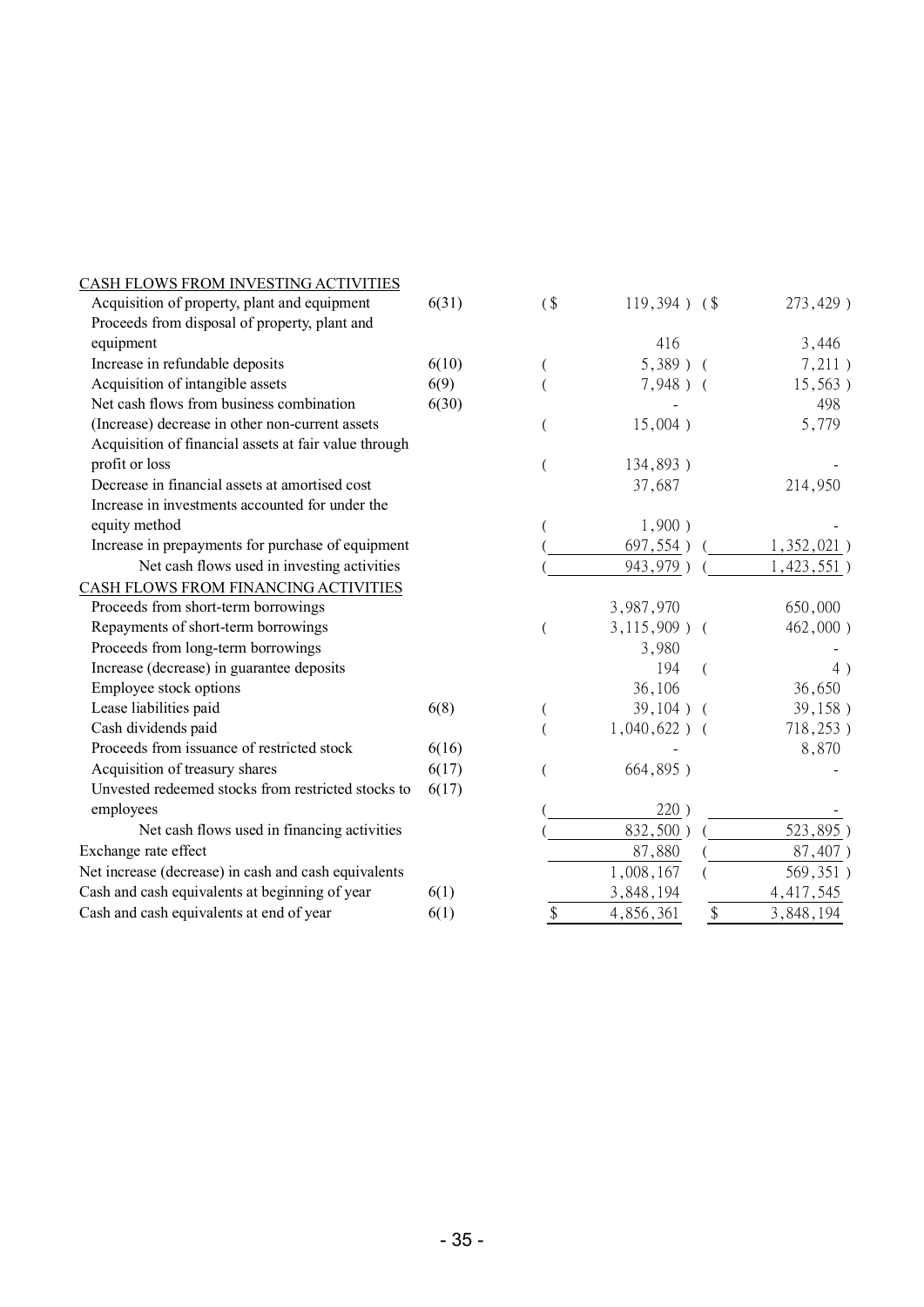

|                                                                                                                                                                                            |                 | Unit: NT\$      |
|--------------------------------------------------------------------------------------------------------------------------------------------------------------------------------------------|-----------------|-----------------|
| Item                                                                                                                                                                                       | Amount          |                 |
| <b>Unappropriated Retained Earnings of Previous</b><br>Years                                                                                                                               |                 | 1,792,949,305   |
| <b>Adjustment to Retained Earnings</b>                                                                                                                                                     |                 |                 |
| Adjusted Unappropriated Earnings of Previous<br>Years                                                                                                                                      |                 | 1,792,949,305   |
| Net Income of 2020                                                                                                                                                                         | 1,838,791,414   |                 |
| Disposal (Retirement) of Treasury Shares<br>Debited to Retained Earnings                                                                                                                   | (372, 138, 117) |                 |
| Plus: Inclusion of the net income for the current<br>period plus items other than the net income for<br>the current period into the amount of<br>unappropriated retained earnings for 2020 | 1,466,653,297   | 1,466,653,297   |
| Less: 10% Legal Reserve                                                                                                                                                                    |                 | (146, 665, 330) |
| Plus: Reversal of Appropriated Retained<br>Earnings                                                                                                                                        |                 | 81,009,231      |
| Earnings Available for Distribution                                                                                                                                                        |                 | 3,193,946,503   |
| Distribution Item:                                                                                                                                                                         |                 |                 |
| Cash Dividends to Common Shareholders<br>(NT\$8.88 per share)                                                                                                                              | (1,040,755,261) | (1,040,755,261) |
| <b>Unappropriated Retained Earnings</b>                                                                                                                                                    |                 | 2,153,191,242   |





Chairman: Yung-Hsiang Lin CEO: Yung-Hsiang Lin Accounting Manager: Chen-Chen Fu

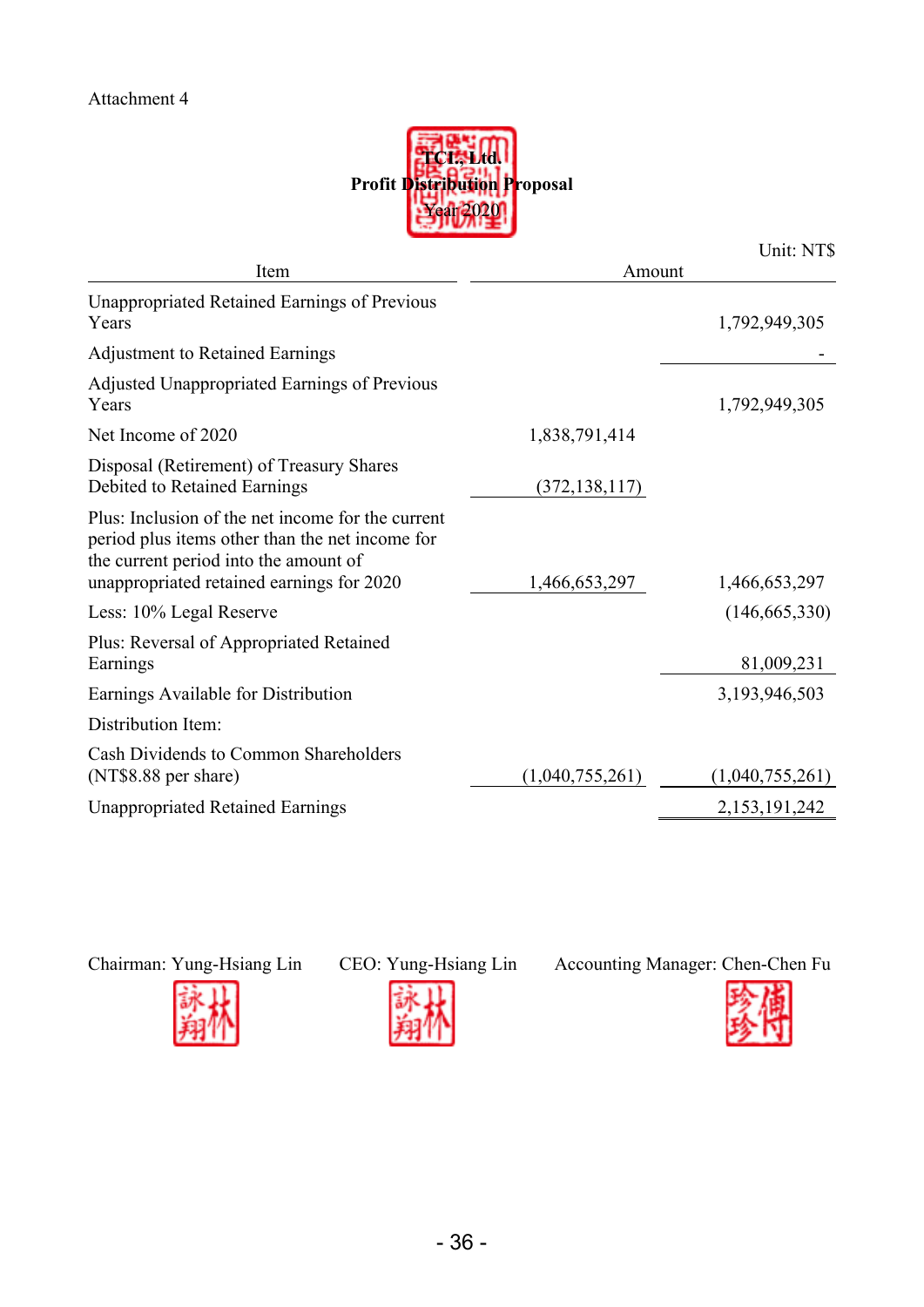## **TCI Co., Ltd. ("The Company") Table for Comparison of Amendments to the Articles of**

## **Incorporation with the Current Version**

| Amended Article                                   | Present Article                                   | Legal Sources of<br>the Amendment<br>(or Explanation) |
|---------------------------------------------------|---------------------------------------------------|-------------------------------------------------------|
| Article 2                                         | Article 2                                         | The amendment is                                      |
| The scope of business of the Company shall be     | The scope of business of the Company shall be     | applied to conform                                    |
| as follows:                                       | as follows:                                       | to the needs of                                       |
|                                                   |                                                   | company operations.                                   |
|                                                   |                                                   |                                                       |
| 25. A101011 Seedling                              | 25. ZZ99999 All business items that are not       |                                                       |
| 26. A101020 Food Crops                            | prohibited or restricted by law,                  |                                                       |
| 27. A101030 Special Crops                         | except those that are subject to                  |                                                       |
| 28. A101040 Edible Fungus and Algae               | special approval                                  |                                                       |
| 29. A102050 Crops Cultivation                     |                                                   |                                                       |
| 30. A102060 Grain Commerce                        |                                                   |                                                       |
| 31.A201010 Deforestation                          |                                                   |                                                       |
| 32. A301030 Aquaculture                           |                                                   |                                                       |
| 33. C201010 Prepared Animal Feeds                 |                                                   |                                                       |
| Manufacturing                                     |                                                   |                                                       |
| 34. C201020 Pet Food Processing                   |                                                   |                                                       |
| 35. C801110 Fertilizer Manufacturing              |                                                   |                                                       |
| 36. F101050 Wholesale of Aquatic Products         |                                                   |                                                       |
| 37. F101990 Wholesale of Other Agricultural,      |                                                   |                                                       |
| Husbandry and Aquatic Products                    |                                                   |                                                       |
| 38. F103010 Wholesale of Animal Feeds             |                                                   |                                                       |
| 39. F106060 Wholesale of Pet Food and             |                                                   |                                                       |
| <b>Appliances</b>                                 |                                                   |                                                       |
| 40. F107050 Wholesale of Manure                   |                                                   |                                                       |
| 41. F201010 Retail Sale of Agricultural           |                                                   |                                                       |
| Products                                          |                                                   |                                                       |
| 42. F201030 Retail Sale of Aquatic Products       |                                                   |                                                       |
| 43. F201990 Retail Sale of Other Agricultural,    |                                                   |                                                       |
| Husbandry and Aquatic Products                    |                                                   |                                                       |
| 44. F202010 Retail Sale of Animal Feeds           |                                                   |                                                       |
| 45. F206050 Retail of Pet Food and                |                                                   |                                                       |
| Appliances                                        |                                                   |                                                       |
| 46. F207050 Retail Sale of Manure                 |                                                   |                                                       |
| 47. J101020 Pathogen Controlling Services         |                                                   |                                                       |
| 48. ZZ99999 All business items that arnot         |                                                   |                                                       |
| prohibited or restricted by                       |                                                   |                                                       |
| law, except those that are subject                |                                                   |                                                       |
| to special approval                               |                                                   |                                                       |
| Article 6                                         | Article 6                                         | The amendment is                                      |
| The total capital stock shall be in the amount of | The total capital stock shall be in the amount of | apllied to conform to                                 |
| NT\$3,000,000,000 and is divided into             | NT\$3,000,000,000 and is divided into             | legal regulations.                                    |
| 300,000,000 shares at par value of NT\$10.00 per  | 300,000,000 shares at parvalue of NT\$10.00 per   |                                                       |
| share. The Board of Directors is authorized to    | share. The Board of Directors is authorized to    |                                                       |
| issue those undistributed share in installments.  | issue those undistributed share in installments.  |                                                       |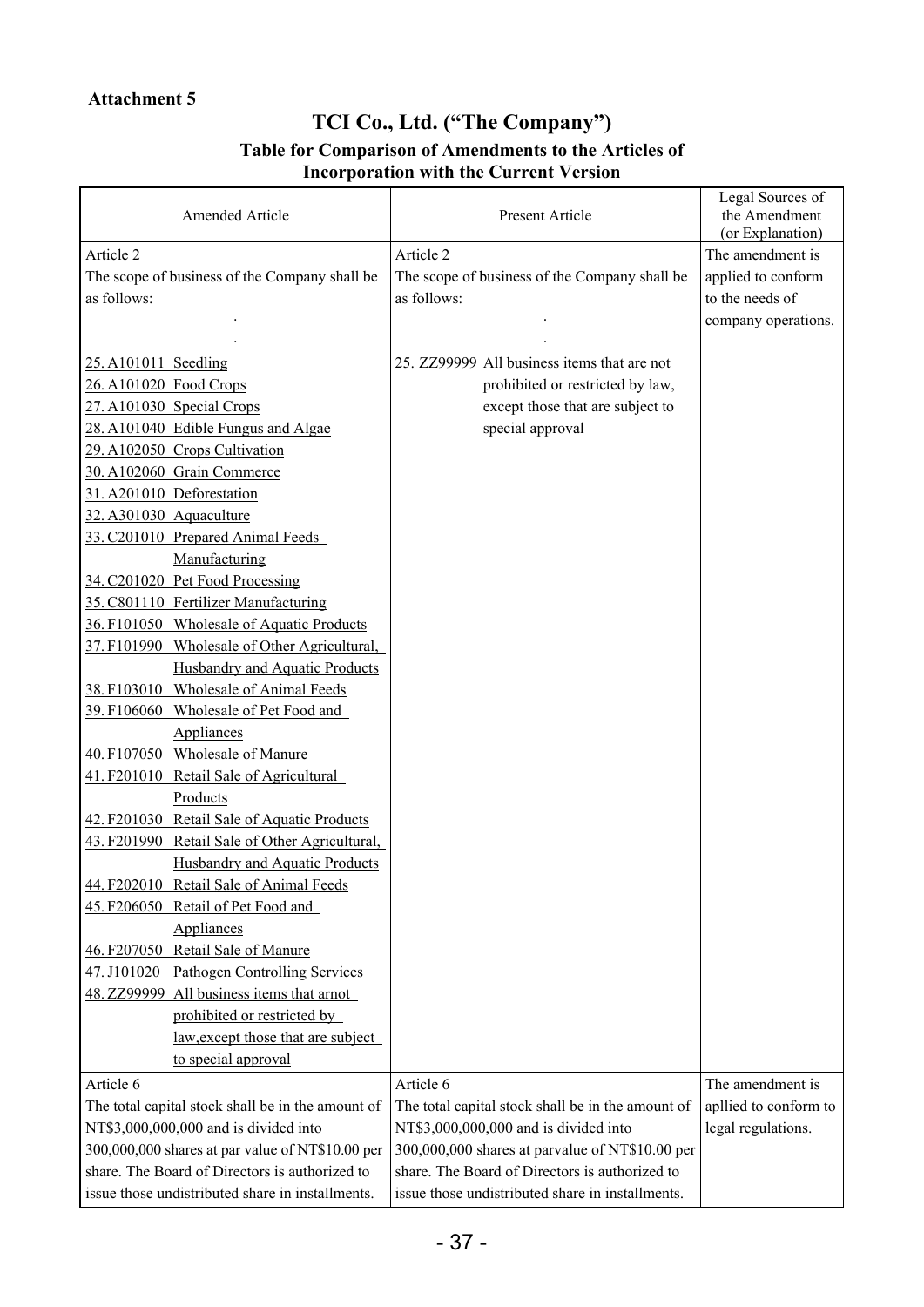| Amended Article                                                                                                                                                                                                                                                                                                                                                                                                                                                                                                                                                                                                                                                                                                                                                                                                                                                                                                                                                                                                                                                                                                                                                                                                                                                                                                                                                                                                                               | Present Article                                                                                                                                                                                                                                                                                                                                                                                                                                                                                                                                                                                                                                                                                                                                               | Legal Sources of<br>the Amendment<br>(or Explanation)           |
|-----------------------------------------------------------------------------------------------------------------------------------------------------------------------------------------------------------------------------------------------------------------------------------------------------------------------------------------------------------------------------------------------------------------------------------------------------------------------------------------------------------------------------------------------------------------------------------------------------------------------------------------------------------------------------------------------------------------------------------------------------------------------------------------------------------------------------------------------------------------------------------------------------------------------------------------------------------------------------------------------------------------------------------------------------------------------------------------------------------------------------------------------------------------------------------------------------------------------------------------------------------------------------------------------------------------------------------------------------------------------------------------------------------------------------------------------|---------------------------------------------------------------------------------------------------------------------------------------------------------------------------------------------------------------------------------------------------------------------------------------------------------------------------------------------------------------------------------------------------------------------------------------------------------------------------------------------------------------------------------------------------------------------------------------------------------------------------------------------------------------------------------------------------------------------------------------------------------------|-----------------------------------------------------------------|
| Within the total registered capital, in the<br>amount of NT\$100,000,000, divided<br>into10,000,000 shares at par value of NT\$10.00<br>per share, is reserved to be used in issuing<br>employee stock options and restricted stock-<br>awards, and the reserved capital may be issued<br>in installments according to the resolution of<br>Board of Directors.                                                                                                                                                                                                                                                                                                                                                                                                                                                                                                                                                                                                                                                                                                                                                                                                                                                                                                                                                                                                                                                                               | Within the total registered capital, in the<br>amount of NT\$100,000,000, divided<br>into10,000,000 shares at par value of<br>NT\$10.00 per share, is reserved to be used in<br>issuing employee stock options and restricted<br>stock awards, and the reserved capital may be<br>issued in installments according to the<br>resolution of Board of Directors.                                                                                                                                                                                                                                                                                                                                                                                                |                                                                 |
| Article 6-4<br>When the company issues new stocks,<br>employees who have taken up shares and<br>restricted stock awards may include employees<br>of affiliated companies who meet certain<br>conditions.                                                                                                                                                                                                                                                                                                                                                                                                                                                                                                                                                                                                                                                                                                                                                                                                                                                                                                                                                                                                                                                                                                                                                                                                                                      |                                                                                                                                                                                                                                                                                                                                                                                                                                                                                                                                                                                                                                                                                                                                                               |                                                                 |
| Article 18-1<br>When allocating the earnings for each fiscal<br>year if there is earnings after the annual final<br>accounts, the Company shall first offset its<br>losses in previous years and set aside relevant<br>taxes a legal capital reserve at 10% of the<br>earnings left over, until the accumulated legal<br>capital reserve has equaled the total capital of<br>the Company; If there is still balance of<br>earning, together with the undistributed<br>earnings (including adjusted undistributed<br>earnings) to calculate earnings distributable and<br>the Board of Directors shall prepare Earnings<br>Distribution Proposal for resolution of<br>Shareholders' Meetingand distribute it after the<br>Resolution of Shareholders' Meeting.<br>In accordance with Article 240 of the Company<br>Act, the Company may authorize the<br>distributable dividends and bonuses, or legal<br>reserve and capital reserve, as stipulated in<br>Article 241 of the Company Act, in whole or in<br>part may be paid in cash after a resolution has<br>been adopted by a majority vote at a meeting of<br>the board of directors attended by two-thirds of<br>the total number of directors; and in addition,<br>thereto a report of such distribution shall be<br>submitted to the shareholders' meeting. The<br>provisions of the preceding paragraph that shall<br>be resolved by the shareholders' meeting are not<br>applicable. | Article 18-1<br>When allocating the earnings for each fiscal<br>year if there is earnings after the annual final<br>accounts, the Company shall first offset its<br>losses in previous years and set aside relevant<br>taxes a legal capital reserve at 10% of the<br>earnings left over, until the accumulated legal<br>capital reserve has equaled the total capital of<br>the Company; If there is still balance of earning,<br>together with the undistributed earnings<br>(including adjusted undistributed earnings) to<br>calculate earnings distributable and the Board<br>of Directors shall prepare Earnings Distribution<br>Proposal for resolution of Shareholders'<br>Meetingand distribute it after the Resolution of<br>Shareholders' Meeting. | The amendment is<br>apllied to conform to<br>legal regulations. |
| <b>Article 20</b><br>These Articles of Incorporation were                                                                                                                                                                                                                                                                                                                                                                                                                                                                                                                                                                                                                                                                                                                                                                                                                                                                                                                                                                                                                                                                                                                                                                                                                                                                                                                                                                                     | <b>Article 20</b><br>These Articles of Incorporation were                                                                                                                                                                                                                                                                                                                                                                                                                                                                                                                                                                                                                                                                                                     | This amendment is<br>applied to add the                         |
| constituted on August 8, 1980 and<br>The first amendment on August 16, 1981;                                                                                                                                                                                                                                                                                                                                                                                                                                                                                                                                                                                                                                                                                                                                                                                                                                                                                                                                                                                                                                                                                                                                                                                                                                                                                                                                                                  | constituted on August 8, 1980 and<br>The first amendment on August 16, 1981;                                                                                                                                                                                                                                                                                                                                                                                                                                                                                                                                                                                                                                                                                  | date of new<br>amendments.                                      |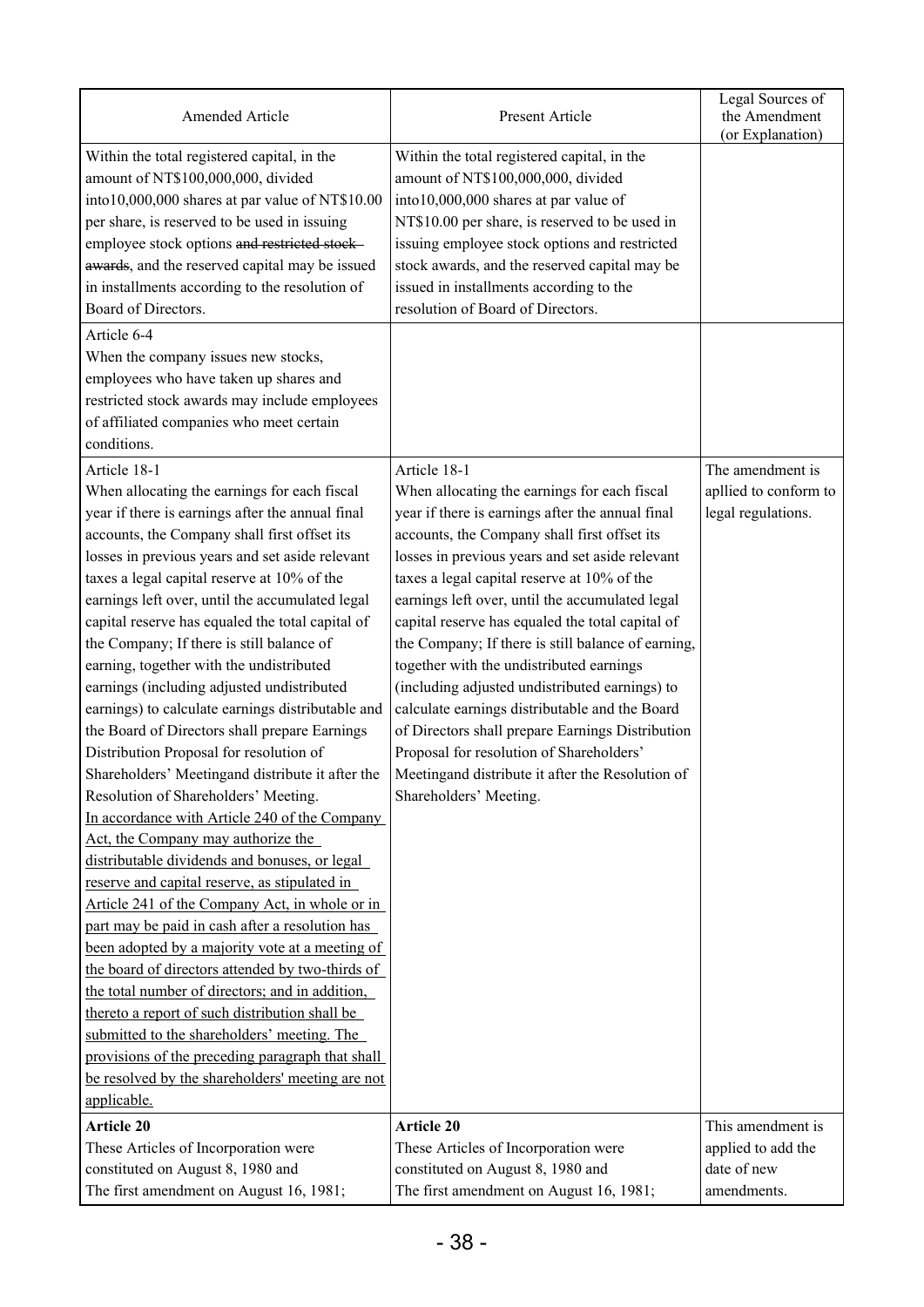|                                              |                                              | Legal Sources of |
|----------------------------------------------|----------------------------------------------|------------------|
| Amended Article                              | Present Article                              | the Amendment    |
|                                              |                                              | (or Explanation) |
| The second amendment on April 20, 1983;      | The second amendment on April 20, 1983;      |                  |
| The third amendment on April 24, 1989;       | The third amendment on April 24, 1989;       |                  |
| The fourth amendment on October 6, 1989;     | The fourth amendment on October 6, 1989;     |                  |
| The fifth amendment on March 13, 1990;       | The fifth amendment on March 13, 1990;       |                  |
| The sixth amendment on May 1, 1991;          | The sixth amendment on May 1, 1991;          |                  |
| The seventh amendment on May 10, 1993;       | The seventh amendment on May 10, 1993;       |                  |
| The eighth amendment on November 21, 1993;   | The eighth amendment on November 21, 1993;   |                  |
| The ninth amendment on May 27, 1997;         | The ninth amendment on May 27, 1997;         |                  |
| The tenth amendment on November 6, 1997;     | The tenth amendment on November 6, 1997;     |                  |
| The eleventh amendment on June 14, 2001;     | The eleventh amendment on June 14, 2001;     |                  |
| The twelfth amendment on November 1, 2002;   | The twelfth amendment on November 1, 2002;   |                  |
| The thirteenth amendment on March 19, 2004;  | The thirteenth amendment on March 19, 2004;  |                  |
| The fourteenth amendment on April 13, 2005;  | The fourteenth amendment on April 13, 2005;  |                  |
| The fifteenth amendment on July 25, 2006;    | The fifteenth amendment on July 25, 2006;    |                  |
| The sixteenth amendment on May 10, 2010;     | The sixteenth amendment on May 10, 2010;     |                  |
| The seventeenth amendment on May 14, 2010;   | The seventeenth amendment on May 14, 2010;   |                  |
| The eighteenth amendment on June 17, 2011;   | The eighteenth amendment on June 17, 2011;   |                  |
| The nineteenth amendment on March 16, 2012;  | The nineteenth amendment on March 16, 2012;  |                  |
| The twentieth amendment on June 29, 2012;    | The twentieth amendment on June 29, 2012;    |                  |
| The twenty-first amendment on May 30, 2014;  | The twenty-first amendment on May 30, 2014;  |                  |
| The twenty-second amendment on October 6,    | The twenty-second amendment on October 6,    |                  |
| 2014;                                        | 2014;                                        |                  |
| The twenty-third amendment on May 29, 2015;  | The twenty-third amendment on May 29, 2015;  |                  |
| The twenty-fourth amendment on June 6, 2016; | The twenty-fourth amendment on June 6, 2016; |                  |
| The twenty-fifth amendment on May 19, 2017;  | The twenty-fifth amendment on May 19, 2017;  |                  |
| The twenty-sixth amendment on May 18, 2018;  | The twenty-sixth amendment on May 18, 2018;  |                  |
| The twenty-seventh amendment on June 18,     | The twenty-seventh amendment on June 18,     |                  |
| 2020;                                        | 2020.                                        |                  |
| The twenty-eighth amendment on June 29,      |                                              |                  |
| 2021.                                        |                                              |                  |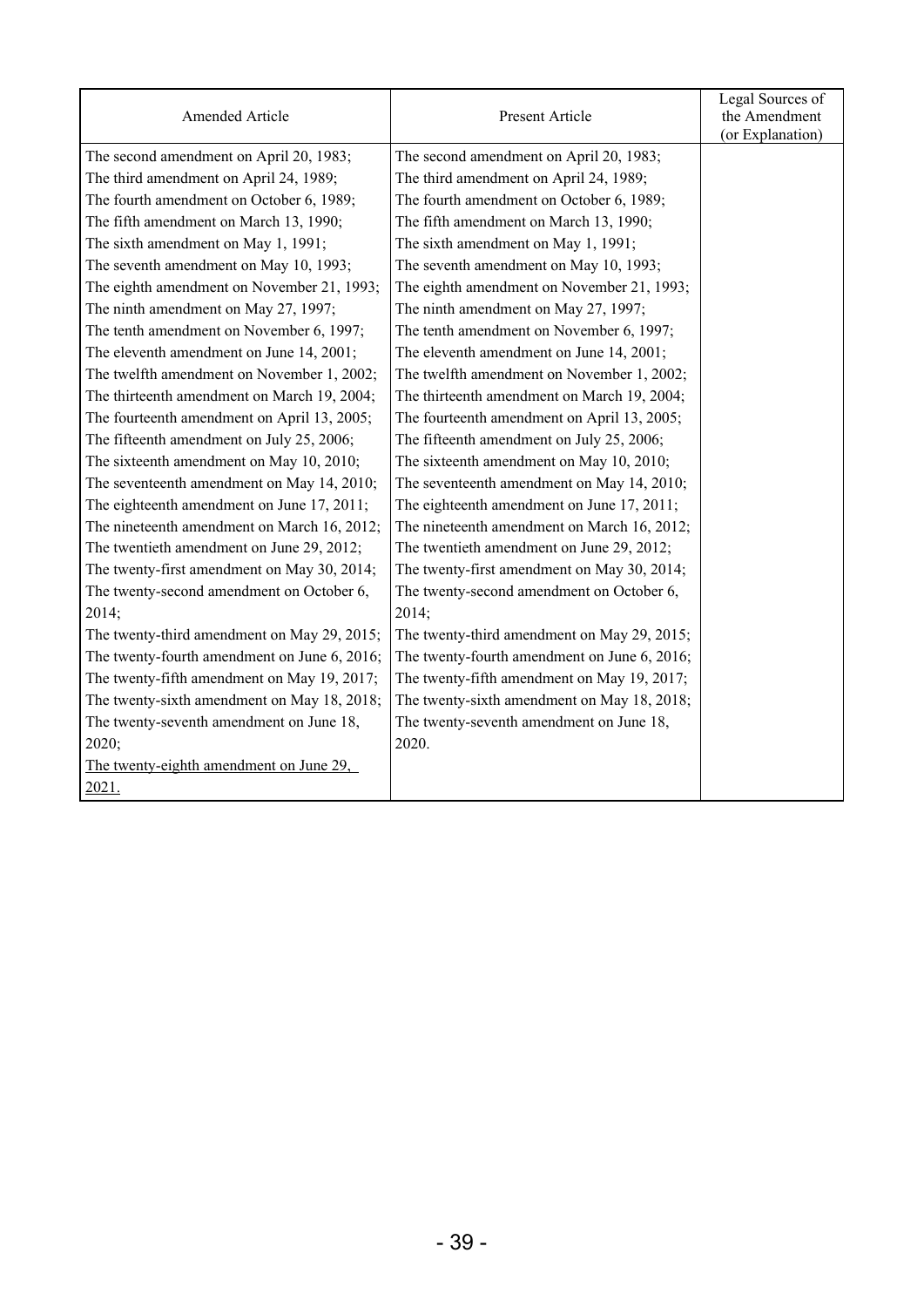## **TCI Co., Ltd. ("The Company")**

## **Table for Comparison of Amendments to the Operational Procedures for Acquisition or Disposal of Assets**

| Amended Article                                                                    | Present Article                                  | Legal Sources of<br>the Amendment<br>(or Explanation) |
|------------------------------------------------------------------------------------|--------------------------------------------------|-------------------------------------------------------|
| <b>Article 4</b>                                                                   | <b>Article 4</b>                                 | The amendment is                                      |
| Limits of Amounts on the acquisition of real                                       | Limits of Amounts on the acquisition of real     | applied to conform                                    |
| estate and securities by the Company (or each                                      | estate and securities by the Company (or each    | to the needs of                                       |
| subsidiary of the Company) for non-operating                                       | subsidiary of the Company) for non-operating     | company operations.                                   |
| purpose:                                                                           | purpose:                                         |                                                       |
| 1. The total amount of the investment in real                                      | 1. The total amount of the investment in real    |                                                       |
| property by the Company for non-operating                                          | property by the Company for non-operating        |                                                       |
| purpose should not exceed 50% of the                                               | purpose should not exceed 50% of the             |                                                       |
| Company's net worth (based on the latest                                           | Company's net worth (based on the latest         |                                                       |
| Financial Statements).                                                             | Financial Statements).                           |                                                       |
| 2. The total amount of the investment in                                           | 2. The total amount of the investment in         |                                                       |
| securities should not exceed the net value of                                      | securities should not exceed 100% of the         |                                                       |
| the company's latest financial statements                                          | Company's net worth. The total amount of         |                                                       |
| audited, attested and verified by public                                           | the investment in short-term securities should   |                                                       |
| certified accountants. 100% of the Company's                                       | not exceed 20% of the Company's net worth.       |                                                       |
| net worth. The total amount of the investment                                      | 3. The amount of the investment in each          |                                                       |
| in short term securities should not exceed-                                        | respective security should not exceed 10% of     |                                                       |
| 20% of the Company's net worth.                                                    | the Company's net worth. The amount of the       |                                                       |
| 3. The amount of the investment in each                                            | investment in each respective short-term         |                                                       |
| respective security should not exceed the net                                      | security should not exceed 5% of the             |                                                       |
| value of the company's latest financial                                            | Company's net worth.                             |                                                       |
| statements audited, attested and verified by                                       | 4. The limits of amounts on the investment in    |                                                       |
| public certified accountants. 10% of the-                                          | each respective security shall not apply         |                                                       |
| Company's net worth. The amount of the-                                            | where the investment is a strategic              |                                                       |
| investment in each respective short term-<br>security should not exceed 5% of the- | investment.                                      |                                                       |
| Company's net worth.                                                               |                                                  |                                                       |
| 4. The limits of amounts on the investment in                                      |                                                  |                                                       |
| each respective security shall not apply                                           |                                                  |                                                       |
| where the investment is a strategic                                                |                                                  |                                                       |
| investment.                                                                        |                                                  |                                                       |
| Article 6                                                                          | Article 6                                        | The amendment is                                      |
| Operating Procedures for Acquisition or                                            | Operating Procedures for Acquisition or          | applied to conform                                    |
| Disposal of Securities                                                             | Disposal of Securities                           | to Article 28-3 of                                    |
| 1. Appraisal Procedures and Operating Procedures                                   | 1. Appraisal Procedures and Operating Procedures | Securities and                                        |
| The Company's buying and selling of long-                                          | The Company's buying and selling of long         | Exchange Act.                                         |
| and short term-securities should be made in                                        | and short-term securities should be made in      |                                                       |
| accordance with the Procedures for                                                 | accordance with the Procedures for               |                                                       |
| Investment Cycle, the regulations established                                      | Investment Cycle, the regulations established    |                                                       |
| by the Company.                                                                    | by the Company.                                  |                                                       |
| 2. The determination procedures for the                                            | 2. The determination procedures for the          |                                                       |
| transaction terms and the degree of authority                                      | transaction terms and the degree of authority    |                                                       |
| delegated are as follows;                                                          | delegated are as follows;                        |                                                       |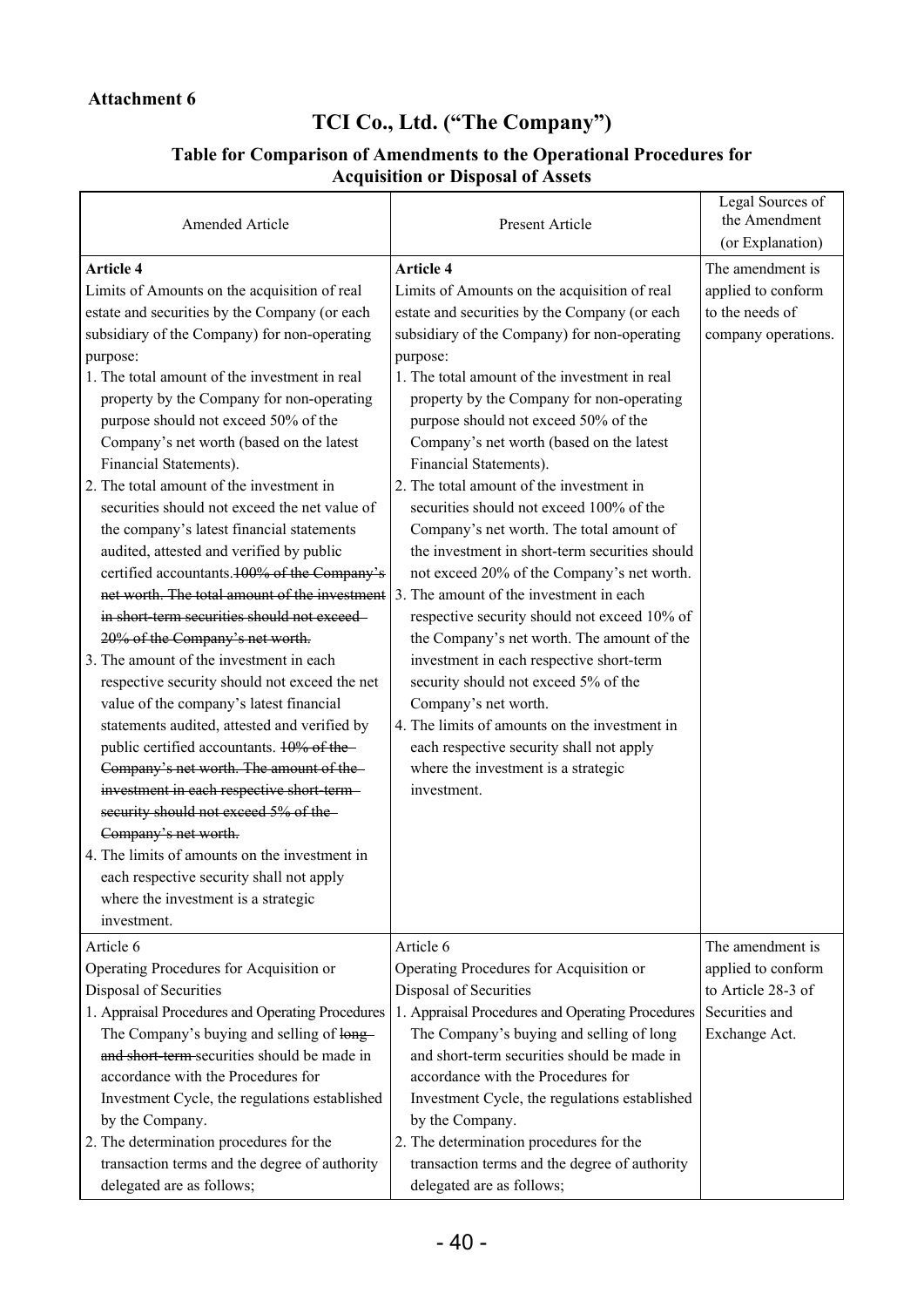| Amended Article                                | Present Article                                | Legal Sources of<br>the Amendment<br>(or Explanation) |
|------------------------------------------------|------------------------------------------------|-------------------------------------------------------|
| (1) The trading of securities on a centralized | (1) The trading of securities on a centralized |                                                       |
| exchange market or an over-the-counter         | exchange market or an over-the-counter         |                                                       |
| market shall be determined by the              | market shall be determined by the              |                                                       |
| individual organization responsible for        | individual organization responsible for        |                                                       |
| the acquisition or disposal market in          | the acquisition or disposal market in          |                                                       |
| accordance with the value of securities. If    | accordance with the value of securities. If    |                                                       |
| the transaction price is less than NT\$300     | the transaction price is less than NT\$60      |                                                       |
| million, the chairman of the Company           | million (NT\$60 million included), the         |                                                       |
| will be delegated by the Board of              | chairman of the Company will be                |                                                       |
| Directors to make final decisions. The         | delegated by the Board of Directors to         |                                                       |
| decisions shall be subsequently submitted      | make final decisions. The decisions shall      |                                                       |
| to and ratified by the Board of Directors.     | be subsequently submitted to and ratified      |                                                       |
| If the transaction price is equal to or        | by the Board of Directors. If the              |                                                       |
| greater than NT\$300 million, the proposal     | transaction price is higher than NT\$30        |                                                       |
| shall be approved by the chairman first,       | million, the proposal shall be approved by     |                                                       |
| and then be subsequently submitted to the      | the chairman first, and then be subsequently   |                                                       |
| Board of Directors to make final               | submitted to the Board of Directors to         |                                                       |
| decisions. The acquisition or disposal of      | make final decisions. The acquisition or       |                                                       |
| derivatives shall be subject to Article 8 in   | disposal of derivatives shall be subject to    |                                                       |
| this Operational Procedures for                | Article 8 in this Operational Procedures       |                                                       |
| Acquisition or Disposal of Assets.             | for Acquisition or Disposal of Assets.         |                                                       |
| (2) To examine the trading of securities       | (2) To examine the trading of securities       |                                                       |
| which are not on a centralized market or       | which are not on a centralized market or       |                                                       |
| an over-the-count market (the original         | an over-the-count market (the original         |                                                       |
| subscription of a registered stock which       | subscription of a registered stock which       |                                                       |
| includes subscription of stocks to             | includes subscription of stocks to             |                                                       |
| incorporate a company and subscription         | incorporate a company and subscription         |                                                       |
| of new capitalization shares of a start-up     | of new capitalization shares of a start-up     |                                                       |
| company by cash exlcuded), the                 | company by cash exlcuded), the                 |                                                       |
| Company shall, prior to the date of            | Company shall, prior to the date of            |                                                       |
| occurrence of the event, obtain financial      | occurrence of the event, obtain financial      |                                                       |
| statements of the issuing company for the      | statements of the issuing company for the      |                                                       |
| most recent period, certified or reviewed      | most recent period, certified or reviewed      |                                                       |
| by a certified public accountant, for          | by a certified public accountant, for          |                                                       |
| reference in appraising the transaction        | reference in appraising the transaction        |                                                       |
| price. The net asset value of each share,      | price. The net asset value of each share,      |                                                       |
| the earning power, and the future              | the earning power, and the future              |                                                       |
| potential shall be taken as considerations.    | potential shall be taken as considerations.    |                                                       |
| If the transaction price is less than          | If the transaction price is less than NT\$60   |                                                       |
| NT\$300 million, the chairman of the           | million (NT\$60 million included), the         |                                                       |
| Company will be delegated by the Board         | chairman of the Company will be                |                                                       |
| of Directors to make final decisions. The      | delegated by the Board of Directors to         |                                                       |
| decisions shall be subsequently submitted      | make final decisions. The decisions shall      |                                                       |
| to and ratified by the Board of Directors.     | be subsequently submitted to and ratified      |                                                       |
| If the transaction price is higher than        | by the Board of Directors. If the              |                                                       |
| equal to or greater than NT\$300 million,      | transaction price is higher than NT\$60        |                                                       |
| the proposal shall be approved by the          | million, the proposal shall be approved by     |                                                       |
| chairman first, and then be subsequently       | the chairman first, and then be                |                                                       |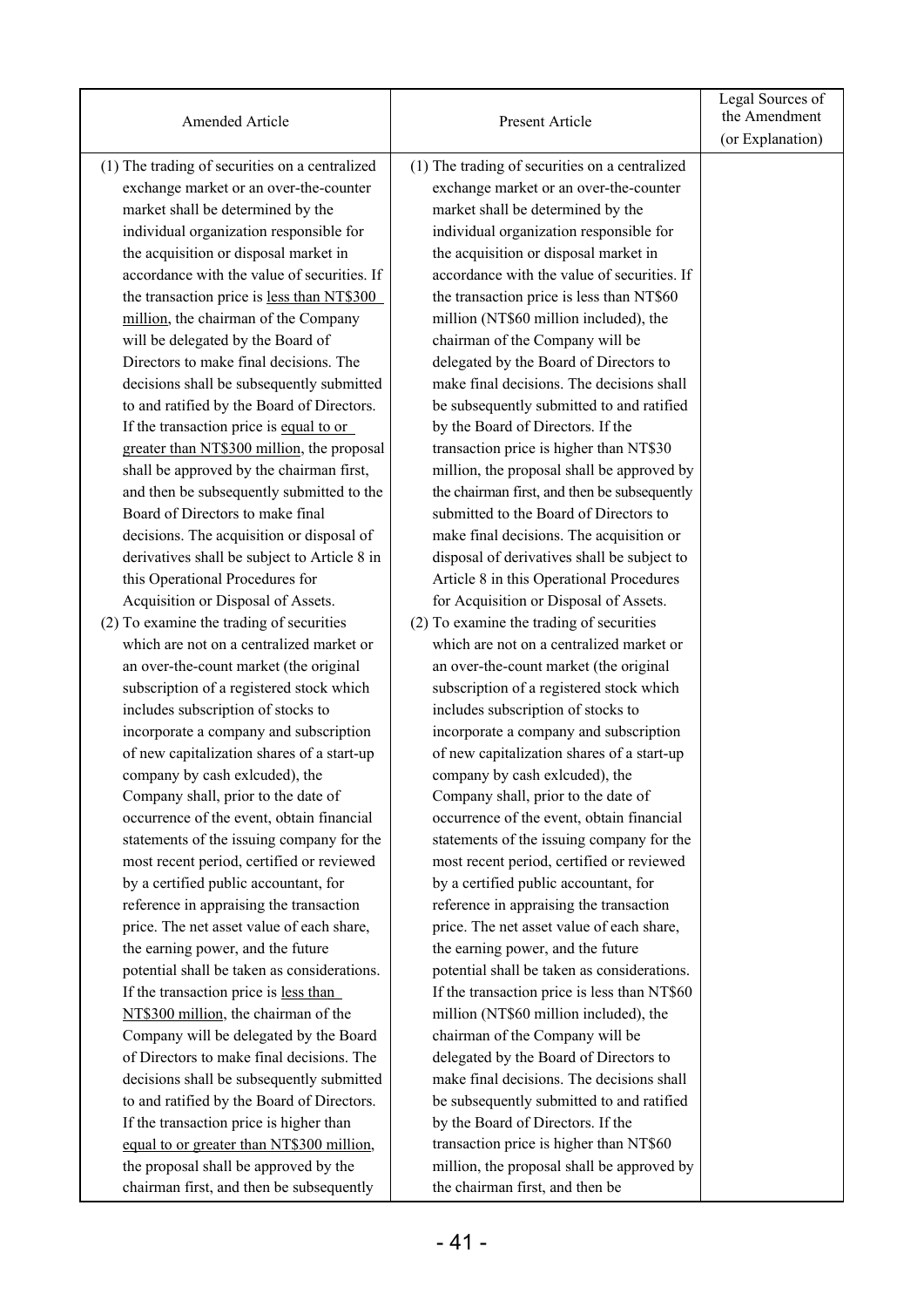| Amended Article                               | Present Article                                                                   | Legal Sources of<br>the Amendment |
|-----------------------------------------------|-----------------------------------------------------------------------------------|-----------------------------------|
|                                               |                                                                                   | (or Explanation)                  |
| submitted to the Board of Directors to        | subsequently submitted to the Board of                                            |                                   |
| make final decisions.                         | Directors to make final decisions.                                                |                                   |
| (4) About appraisal procedures for long-      | (4) About appraisal procedures for long-                                          |                                   |
| term/short-term investments, the              | term/short-term investments, the                                                  |                                   |
| responsible departments shall prepare the     | responsible departments shall prepare the                                         |                                   |
| reason(s) for acquisition or disposal, the    | reason(s) for acquisition or disposal, the                                        |                                   |
| counterpart of the transaction, the           | counterpart of the transaction, the                                               |                                   |
| transaction price, the payment terms, and     | transaction price, the payment terms, and                                         |                                   |
| the appraisal reports for approval first,     | the appraisal reports for approval first,                                         |                                   |
| and then the responsible departments are      | and then the responsible departments are                                          |                                   |
| permitted tprepare the relevant trading       | permitted tprepare the relevant trading                                           |                                   |
| contracts.                                    | contracts.                                                                        |                                   |
| 3. Responsible departments                    | 3. Responsible departments                                                        |                                   |
| The Company's investment in-long and-         | The Company's investment in long and                                              |                                   |
| short term securities should be approved by   | short-term securities should be approved by                                       |                                   |
| the persons with the decision-making          | the persons with the decision-making                                              |                                   |
| authority defined in the preceding paragraph, | authority defined in the preceding paragraph,                                     |                                   |
| and the departments responsible therefor      | and the departments responsible therefor                                          |                                   |
| should be Financial Department or other       | should be Financial Department or other                                           |                                   |
| related department.                           | related department.                                                               |                                   |
| Article 9                                     | Article 9                                                                         | The amendment is                  |
| 2. Other Items to Note                        | 2. Other Items to Note                                                            | applied to conform                |
| (1) Convening the meeting of the Board of     | (1) Convening the meeting of the Board of                                         | to Securities and                 |
| Directors and the date of                     | Directors and the date of shareholders'                                           | Exchange Act.                     |
| shareholders' meetings                        | meetings                                                                          |                                   |
| A company participating in a merger,<br>i.    | A company participating in a merger,<br>i.                                        |                                   |
| demerger, or acquisition shall convene        | demerger, or acquisition shall convene                                            |                                   |
| a board of directors meeting and              | a board of directors meeting and                                                  |                                   |
| shareholders' meeting on the day of           | shareholders' meeting on the day of                                               |                                   |
| the transaction to resolve matters            | the transaction to resolve matters                                                |                                   |
| relevant to the merger, demerger, or          | relevant to the merger, demerger, or                                              |                                   |
| acquisition, unless another act               | acquisition, unless another act                                                   |                                   |
| provides otherwise or the FSC is              | provides otherwise or the FSC is                                                  |                                   |
| notified in advance of extraordinary          | notified in advance of extraordinary                                              |                                   |
| circumstances and grants consent.             | circumstances and grants consent.                                                 |                                   |
| ii. A company participating in a transfer     | ii. A company participating in a transfer                                         |                                   |
| of shares shall call a board of directors     | of shares shall call a board of directors                                         |                                   |
| meeting on the day of the transaction,        | meeting on the day of the transaction,                                            |                                   |
| unless another act provides otherwise         | unless another act provides otherwise                                             |                                   |
| or the FSC is notified in advance of          | or the FSC is notified in advance of                                              |                                   |
| extraordinary circumstances and               | extraordinary circumstances and                                                   |                                   |
| grants consent.                               | grants consent.                                                                   |                                   |
|                                               | iii.                                                                              |                                   |
| iv. When participating in a merger,           | iv. When participating in a merger,                                               |                                   |
| demerger, acquisition, or transfer of         | demerger, acquisition, or transfer of                                             |                                   |
| another company's shares, a company           | another company's shares, a company                                               |                                   |
| that is listed on an exchange or has its      |                                                                                   |                                   |
| shares traded on an OTC market shall,         | that is listed on an exchange or has its<br>shares traded on an OTC market shall, |                                   |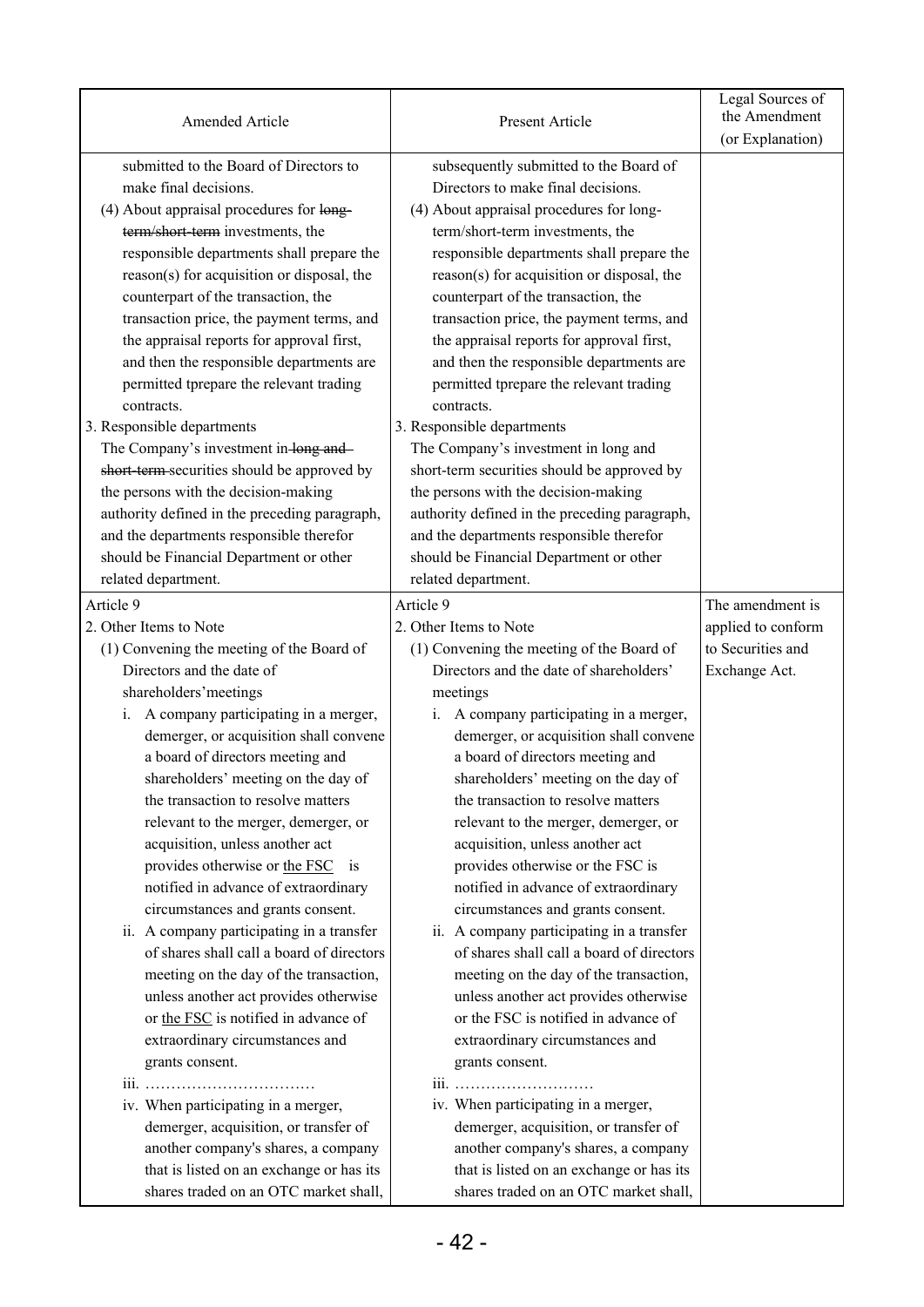| Amended Article                                | Present Article                                | Legal Sources of<br>the Amendment<br>(or Explanation) |
|------------------------------------------------|------------------------------------------------|-------------------------------------------------------|
| within 2 days counting inclusively             | within 2 days counting inclusively             |                                                       |
| from the date of passage of a                  | from the date of passage of a                  |                                                       |
| resolution by the board of directors,          | resolution by the board of directors,          |                                                       |
| report (in the prescribed format and           | report (in the prescribed format and           |                                                       |
| via the Internet-based information             | via the Internet-based information             |                                                       |
| system) the information set out in             | system) the information set out in             |                                                       |
| subitem A and B of the preceding               | subitem A and B of the preceding item          |                                                       |
| item to the FSC for recordation.               | to the FSC for recordation.                    |                                                       |
| <b>Article 15</b>                              | <b>Article 15</b>                              | This amendment is                                     |
| Implementation and Amendments to Procedures    | Implementation and Amendments to Procedures    | applied to add the                                    |
|                                                |                                                | date of new                                           |
| 2.5                                            |                                                | amendment.                                            |
| 3. Full articles promulgated on June 17, 2011. | 3. Full articles promulgated on June 17, 2011. |                                                       |
| 1st amendment conducted on June 29, 2012.      | 1st amendment conducted on June 29, 2012.      |                                                       |
| 2nd amendment conducted on May 20, 2013.       | 2nd amendment conducted on May 20, 2013.       |                                                       |
| 3rd amendment conducted on May 30, 2014.       | 3rd amendment conducted on May 30, 2014.       |                                                       |
| 4th amendment conducted on May 29, 2015.       | 4th amendment conducted on May 29, 2015.       |                                                       |
| 5th amendment conducted on May 19, 2017.       | 5th amendment conducted on May 19, 2017.       |                                                       |
| 6th amendment conducted on May 18, 2018.       | 6th amendment conducted on May 18, 2018.       |                                                       |
| 7th amendment conducted on May 16, 2019.       | 7th amendment conducted on May 16, 2019.       |                                                       |
| 8th amendment conducted on June 18, 2020.      | 8th amendment conducted on June 18, 2020.      |                                                       |
| 9th amendment conducted on June 29, 2021.      |                                                |                                                       |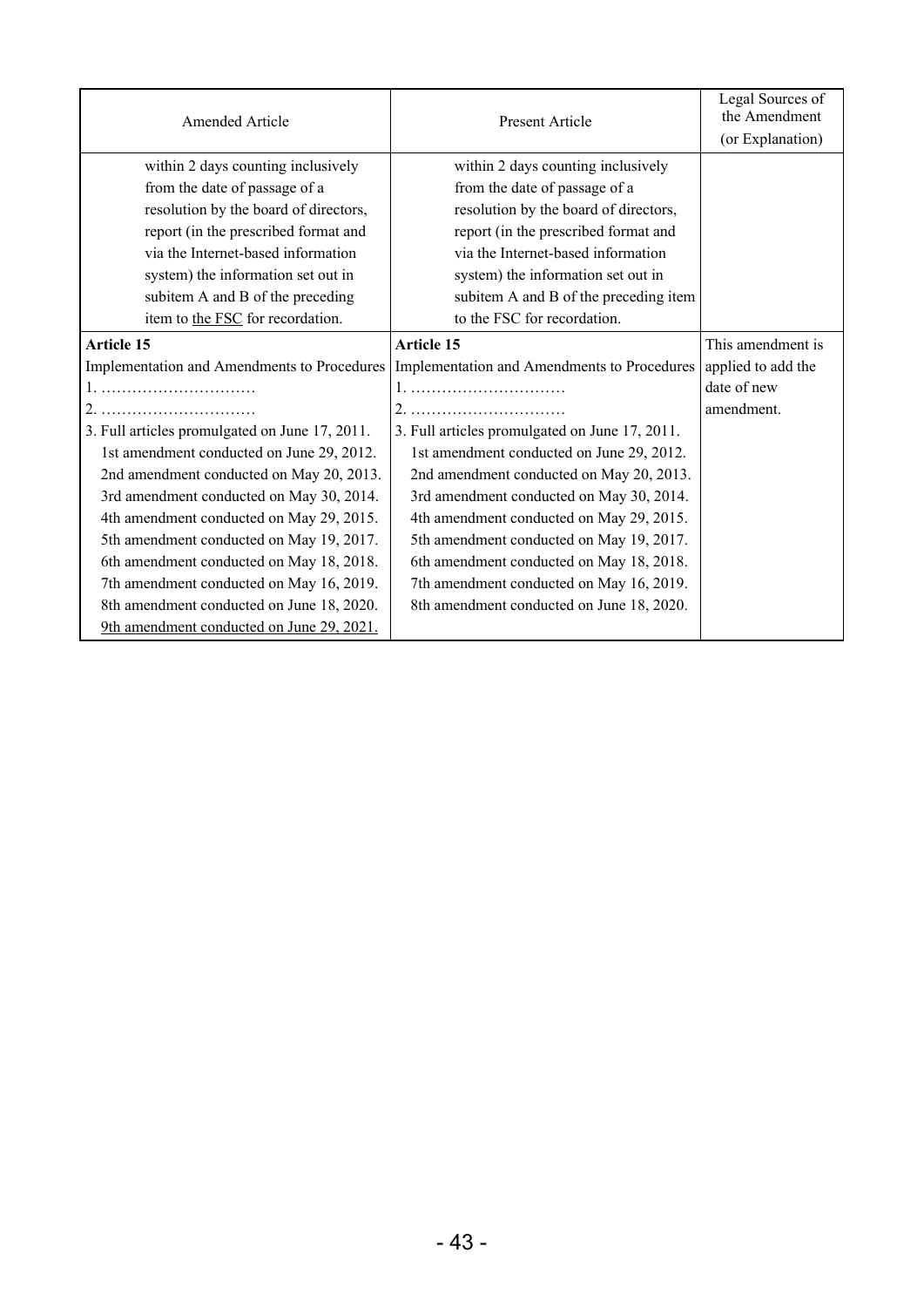## **TCI Co., Ltd. Articles of Incorporation**

**Chapter 1 General Provisions Article 1** The Company shall be incorporated as a company limited by shares, under the Company Law of the Republic of China, and its name shall be 大江生醫股份有 限公司 in the Chinese language, and TCI Co., Ltd. in the English language. **Article 2** The scope of business of the Company shall be as follows: 1. C104010 Sugar Confectionery and Bakery Product Manufacturing 2. C110010 Beverage Manufacturing 3. C199990 Other Food Manufacturing Not Elsewhere Classified 4. C307010 Apparel, Clothing Accessories and Other Textile Product Manufacturing 5. C802100 Cosmetics Manufacturing 6. CH01040 Toys Manufacturing 7. CN01010 Furniture and Fixtures Manufacturing 8. F102040 Wholesale of Nonalcoholic Beverages 9. F102170 Wholesale of Food and Grocery 10. F108040 Wholesale of Cosmetics 11. F203010 Retail sale of Food and Grocery 12. F208040 Retail Sale of Cosmetics 13. F401010 International Trade 14. F113010 Wholesale of Machinery 15. F213080 Retail Sale of Machinery and Equipment 16. F113990 Wholesale of Other Machinery and Equipment 17. F213990 Retail Sale of Other Machinery and Equipment 18. CE01990 Other Photographic and Optical Instruments Manufacturing 19. F113030 Wholesale of Precision Instruments 20. F213040 Retail Sale of Precision 21. CE01010 Precision Instruments Manufacturing 22. CF01011 Medical Materials and Equipment Manufacturing 23. F108031 Wholesale of Drugs, Medical Goods 24. F208031 Retail sale of Medical Equipments 25. ZZ99999 All business items that are not prohibited or restricted by law, except those that are subject to special approval Article 2-1 For the needs in business operation, the Company may provide endorsement and guarantee under TCI's Guideline Governing Loaning of Funds and Making of Endorsements/Guarantees.

**Article 2-2** The total amount of the Company's reinvestment shall not be subject to the restriction of not more than forty percent of the Company's paid-up capital as provided in Article 13 of the Company Act.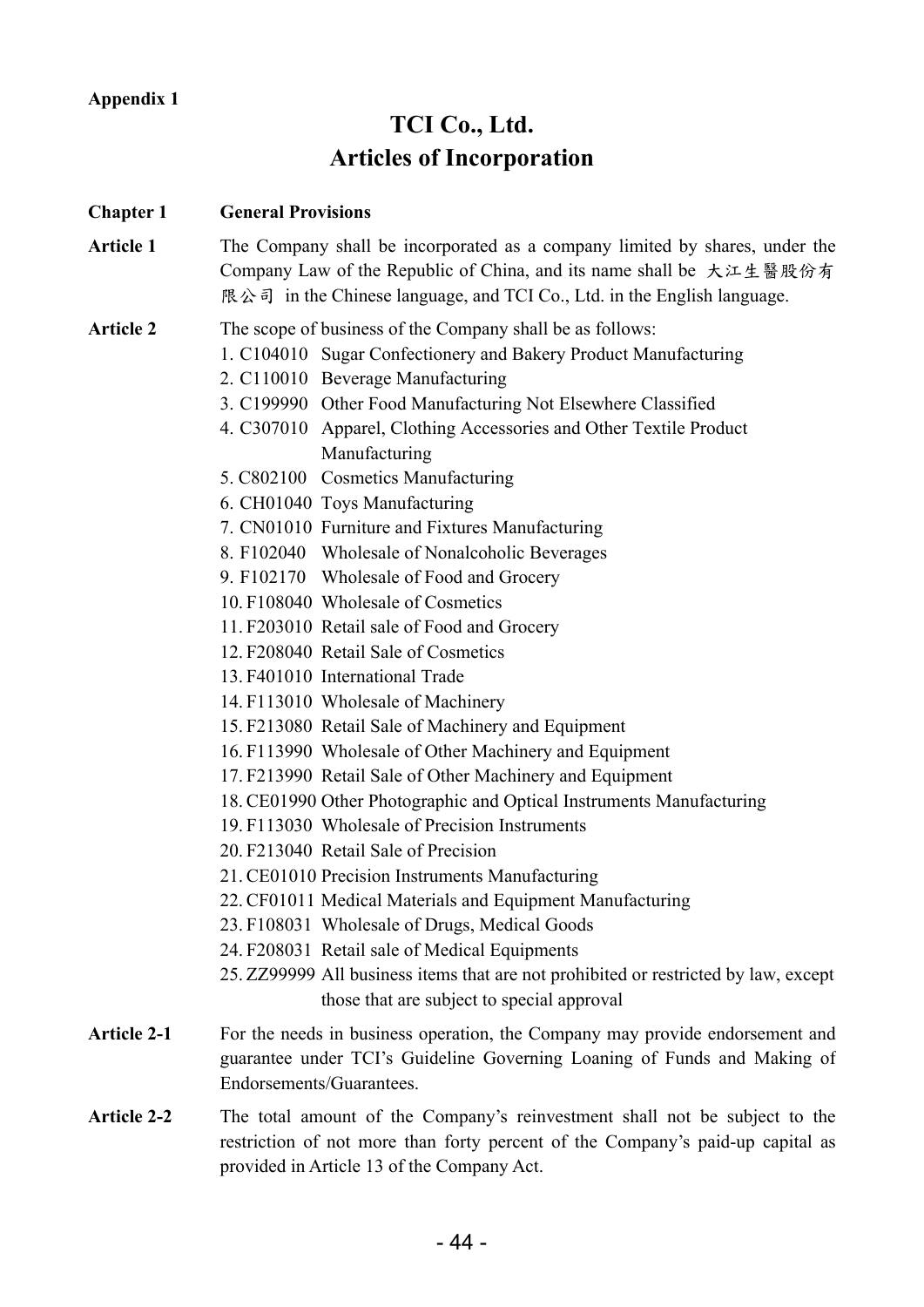- **Article 3** The Company shall have its head office in Taipei City, Taiwan, Republic of China, and shall be free, upon approval of Board Meeting to set up branch, representative office and / or factory within and without the territory of the Republic of China, wherever and whenever the Company deems necessary.
- **Article 4** All public announcement of the Company shall be made in accordance with provisions in Article 28 under the Company Act of the Republic of China.

### **Chapter 2 Capital Stock**

- **Article 5** Deleted.
- Article 6 The total capital stock shall be in the amount of NT\$2,000,000,000 and is divided into 200,000,000 shares at par value of NT\$10.00 per share. The Board of Directors is authorized to issue those undistributed share in installments. Within the total registered capital, in the amount of NT\$100,000,000, divided into 10,000,000 shares at par value of NT\$10.00 per share, is reserved to be used in issuing employee stock options and restricted stock awards, and the reserved capital may be issued in installments according to the resolution of Board of Directors.
- Article 6-1 In case the Company plans to issue employee stock options at price lower than market price of the net worth per share shown in the latest CPA audited or reviewed financial statements, according to Article 56-1 of the Regulation Governing the Offering and Issuance of Securities by Securities Issuer, the Company shall obtain consent of two-thirds voting rights represented at a shareholders' meeting attended by shareholders representing a majority of the total issued shares, and may be registered and issued in installments within one year from the day of such shareholders' meeting resolution.
- **Article 6-2** If allowed under the applicable laws the Company may repurchase the issued shares of the Company, the Board of Directors is authorized to handle it in accordance with "Guidelines Governing Share Repurchase". According to Article 10-1 of "Regulations Governing Share Repurchase by Exchange-Listed and OTC-Listed Companies" and Article 13 of "Regulations Governing Share Repurchase by Exchange-Listed and OTC-Listed Companies", there shall have consent of two-thirds of voting rights represented at a shareholders' meeting attended by shareholders representing a majority of the total issued shares. The shares shall be transferred to employee at the price lower than the average repurchased price.
- **Article 6-3** The Company may issue new share of restricted stock awards pursuant to paragraph 8, Article 267 of Company Act and according to Article 60-2 of the Regulations Governing the Offering and Issuance of Securities by Securities Issuers, the issuance shall obtain consent of more than half of voting rights represented at a shareholders' meeting attended by shareholders representing more than 2/3 of the total issued shares; in case the total shares of the attending shareholders is less than the above specified, it may be agreed by more than 2/3 of voting rights of attending shareholder of a shareholders' meeting attended by shareholders representing a majority of the total issued shares and shall be filed to execute such issuance within one year after the date of the said shareholder resolution.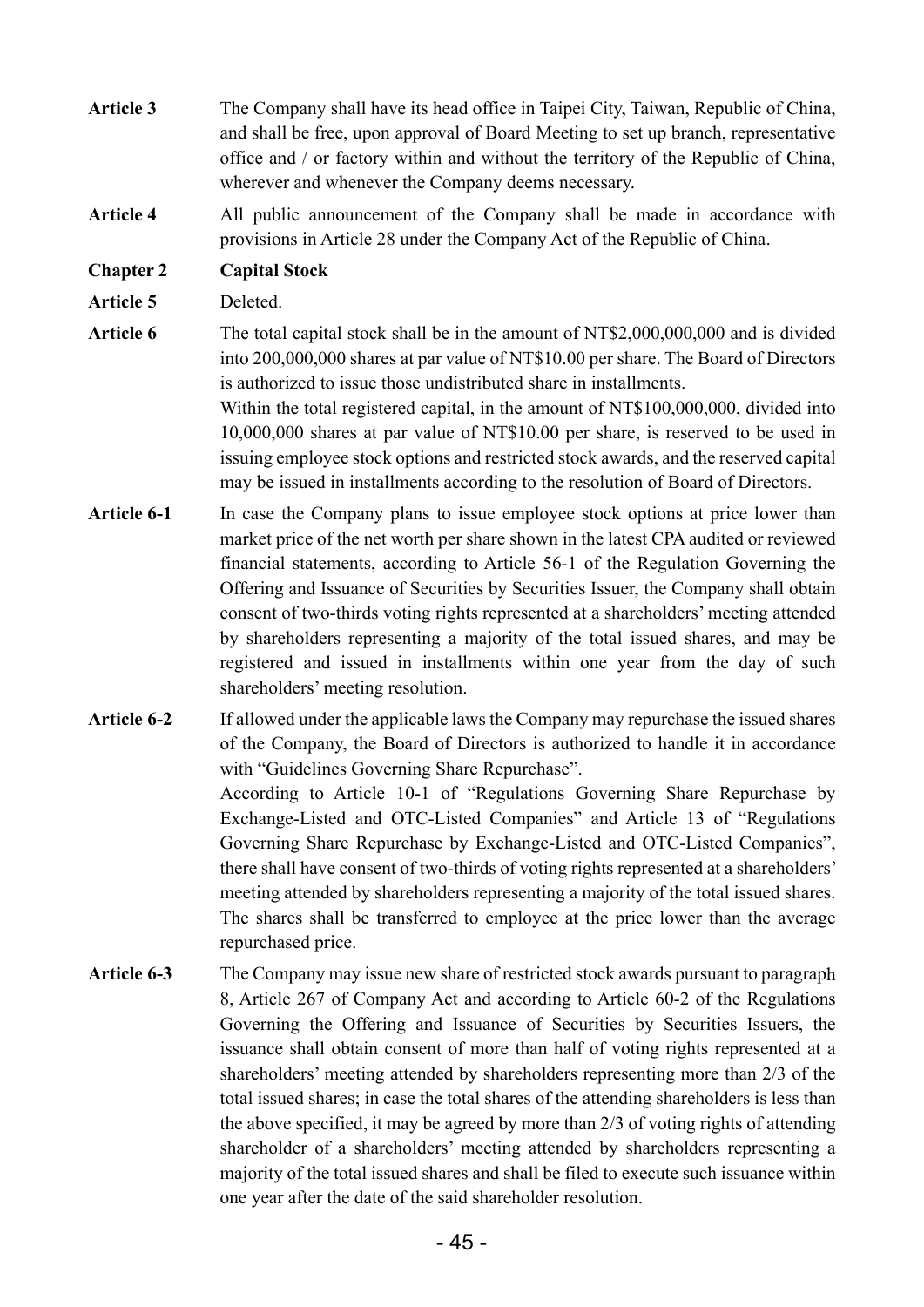- Article 7 The Company may be exempted from printing physical stocks. When the company prints its share certificate, it shall comply with the provisions of the Company Act of the Republic of China and other relevant laws and regulations.
- **Article 8** Except otherwise provided under applicable laws or regulations, any the record of Shareholders Register shall cease within 60 days before convening of an annual shareholders' meeting, or within 30 days before convening a special shareholders' meeting or within 5 days before the reference day of the Company deciding distribution of share interests, dividend or other benefit.
- **Article 8-1** Except as otherwise provided by applicable laws or regulations, the handling of shareholders services shall comply with the Regulations Governing the Administration of Shareholders Services of Public Company.

#### **Chapter 3 Shareholders' Meeting**

- **Article 9** Shareholders' meetings of the Company are of two types, namely: (1) annual shareholders' meetings and (2) special shareholders' meetings. Annual meetings shall be convened, by the Board of Directors, within six (6) months after the close of each fiscal year. Special meetings shall be convened in accordance with the relevant laws, rules and regulations of the Republic of China.
- **Article 9-1** Except as otherwise provided by Company Act, the shareholders' meetings shall be presided over by the Chairman of the Board of Directors of the Company. In his absence, either the Vice Chairman of the Board of Directors or one of the Directors shall preside in accordance with Article 208 of the Company Act of the Republic of China.
- **Article 9-2** Written notices shall be sent to all shareholders at their latest places of residence as registered with the Company for the convening of shareholders' meetings, at least thirty (30) days in advance, in case of regular meetings; and at least fifteen (15) days in advance, in case of special meetings. The purpose(s) for convening any such meeting shall be clearly stated in the written notices sent out to the shareholders. Notices shall be written in Chinese, and English when necessary.
- **Article 9-3** Resolution of Shareholders' Meeting shall be reduced into minutes signed or affixed with seal by Chairman of the meeting and shall be distributed to every shareholder within 20 days after the meeting. The distribution of minutes may be made in public announcement. Minutes shall be made in Chinese and, English translation may be provided when it is necessary.
- **Article 10** Shareholders, unable to attend shareholders' meeting, may provide Shareholder Proxy Form printed by the Company, stating the scope of authorization, signed or affixed with seal and delegated person to attend. The rules for delegating an agent to attend shareholders' meetings other than complying with the regulations under Article 177 of Company Law, shall be pursuant to the Regulations Governing the Use of Proxies for Attendance at Shareholder Meetings of Public Companies.
- **Article 11** Each share of stock shall be entitled to one vote, but this shall not apply in the situation of no voting right under Article 179 of Company Law.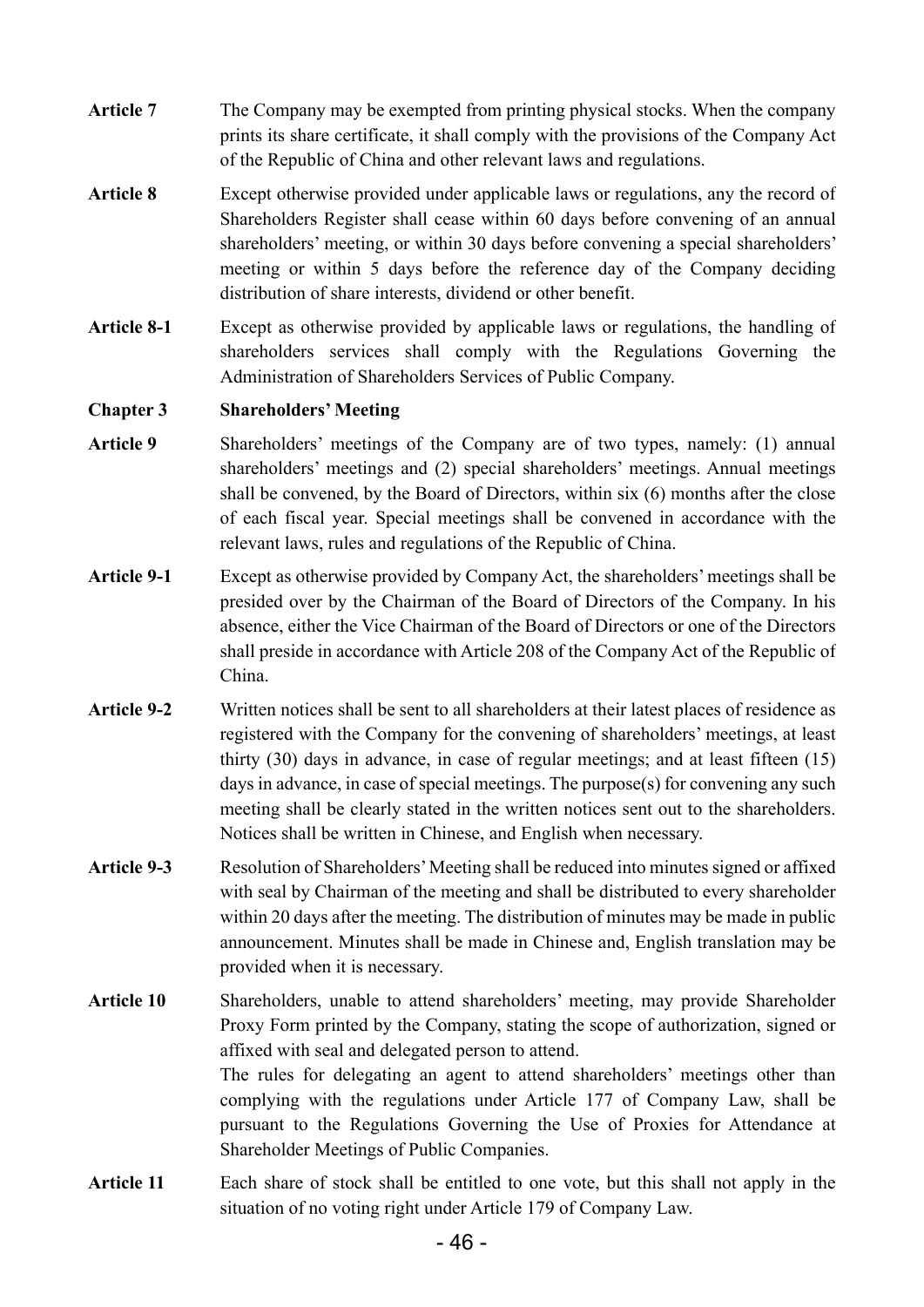According to regulatory requirements, shareholders may also vote via an electronic voting system, and those doing so shall be deemed as attending the shareholders' meeting in person; electronic voting shall be conducted in accordance with the relevant laws and regulations.

- **Article 12** Except as otherwise provided by Company Act, Resolution of Shareholders' Meeting shall have attendance of shareholders representing more than half of total issued shares and shall have consent of more than half of voting rights of attending shareholders.
- **Article 12-1** After the Company going into public, any revocation of public issuing, shall firstly be approved by the Board of Directors, and then be approved by the shareholders' meeting.

#### **Chapter 4 Directors and Audit Committee**

**Article 13** The Company shall have five to nine directors with tenure of 3 years. The directors shall be elected from competent shareholders. The directors may be re-elected. When tenure of a director is expired but without new one elected, the tenure shall be extended to the time a new director is elected.

> Election of directors of the Company shall follow the provision under Article 192- 1 of Company Act, in candidate nomination system and provision under Article 26- 3 of Securities Exchange Act. Independent Directors and Non-Independent Directors shall be elected together; provided, however, the number of Independent Directors and Non-Independent Directors elected shall be calculated separately.

> Pursuant to paragraph 3, Article 27 of Corporate Governance Best Practice Principles for TWSE/TPEx Listed Companies the Company has installed a Nomination Committee. The Nomination Committee reviews a Suggested Candidates of Independent and Non-Independent Directors List for approval of the Board of Directors to be the List of Candidates for election of shareholders' meeting.

> The combined shareholding ratio of all directors shall follow the requirements of securities competent agency.

- **Article 13-1** The number of independent director among the directors mentioned above shall not be less than two and shall not be less than one-fifth of entire board member. The professional qualification, shareholding, restriction on side line work, manner of nomination and election manner and other items to be complied shall following related provisions of securities competent agency.
- **Article 13-2** In compliance with Article 14-4 of the Securities and Exchange Act, the Company shall establish an Audit Committee, which shall consist of all independent directors. The Audit Committee or the members of Audit Committee shall be responsible for those responsibilities of Supervisors specified under the Company Act, the Securities and Exchange Act and other relevant regulations. The number, tenure, duties and meeting regulations of Audit Committee shall be established separately per Audit Committee Organization Charter.

The Board of Directors of the Company may set up other functional committees and the organization and its charter shall be established by the Board of Directors.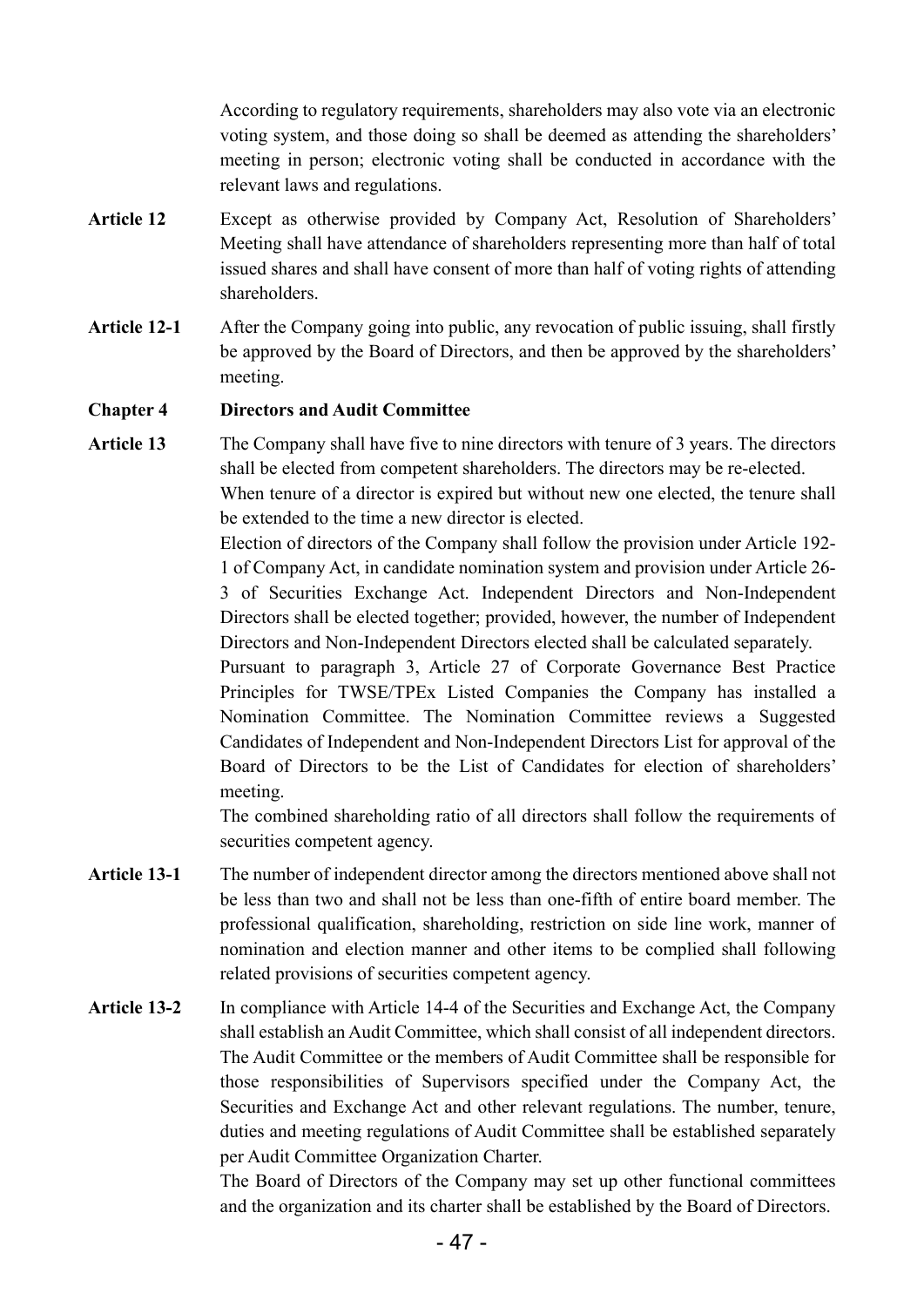**Article 15** The Board of Directors shall be organized with directors and one Chairman shall be elected by and among directors in a board meeting attended by more the twothird of directors and with consent of more than one-two of attending directors (Vice Chairman shall be elected in the aforementioned method if such election shall be deemed necessary). Chairman of the Board shall be representing the Company externally and internally and shall be the Chairman of Shareholders' Meeting and Board Meeting.

> The Board Meeting shall be convened by Chairman of the Board. In the event Chairman of the Board is unable to attend, the Board Meeting shall beconvened by Vice Chairman or one of the directors on behalf pursuant to Article 208 of Company Act. The first Board meeting of every term of the newly elected Board of Directors shall be convened by the Director who has received the largest number of votes after such new election. The Board of Directors shall be convened by the Chairman of the Board of Directors, upon written notice mailed to all the other Directors, at least seven days, unless in case of urgent circumstances, prior to the date of the meeting, specifying the date and place of the meeting and its agenda. With the consent of the directors, the board meeting notice may be made electronically.

> A director having individual interest in the item discussed in a board meeting, the director shall explain material content of the individual interest.

> Directors shall attend each board meeting in person; in case a director is unable to attend in person, it shall be handled pursuant to Article 205 of Company Act.

> Minutes of Board Meeting shall be affixed with signature or seal of Chairman of the meeting and shall be distributed to each director within 20 days after the meeting.

- Article 15 In case of the Chairman's personal leave or other causes preventing him/her from performing its duty, the deputy shall be arranged pursuant to Article 208 of Company Act.
- Article 15-1 In the case that vacancies on the Board of Directors exceed, for any reason, one third of the total number of the Directors, then the Board of Directors shall convene a shareholders' meeting to elect new Directors to fill such vacancies in accordance with applicable laws, rules and regulations. In such case, the new Directors shall serve the remaining term of the predecessors.
- **Article 15-2** The Company shall pay the salary to each director no matter the Company's status of profit or loss. The Board of Directors is authorized to determine the salary for the Chairman, Vice Chairman and Directors, taking into account the extent and value of the services provided for the management of the Company and the standards of the industry.
- **Article 15-3** The Company may subscribe to Directors and Officers Liability Insurance to cover the liability of compensation within the scope of business performed by the directors within their tenure.

**Chapter 5 Management of the Company** 

Article 16 The Company may appoint managers, and the appointment, removal and remuneration shall be handled in accordance with Article 29 of Company Act.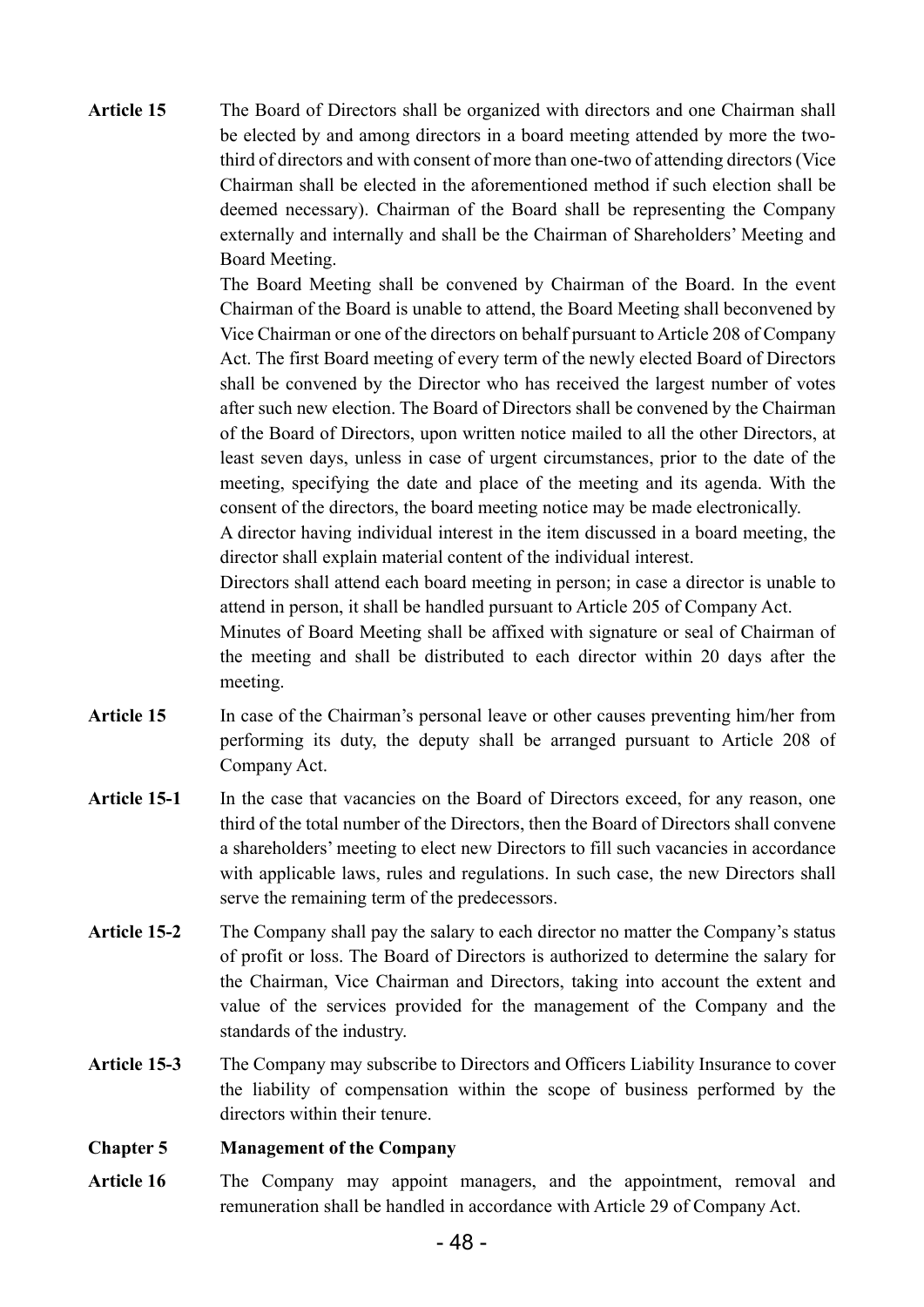### **Chapter 6 Financial Reports**

- **Article 17** The Company shall compile and prepare at the end of each fiscal year and 30 days before convening of an annual shareholders' meeting by the Board of Directors: (1) Business Report, (2) Financial Statements and (3) Proposal Concerning Appropriation of Earnings or Covering of Losses and submit to Shareholders' Meeting as required under law and request for recognition.
- **Article 18** If there is any profit for a specific fiscal year (profits are defined as the income before income tax excluding employees' compensation and remuneration to Directors), the Company shall allocate no less than 5% (and no more than 15%) of the profit as employees' compensation and shall allocate at a maximum of 3% of the profit as remuneration to Directors, provided that the Company's accumulated losses (including the amount for re-allocating unappropriated retained earnings of previous years) shall have been covered in advance.

Employee's compensation may be distributed in the form of shares or in cash, and employees qualified to receive such compensation may include employees from affiliates companies who meet certain qualification. The Board of Directors is authorized to determine the qualification of such employees. The remuneration to Directors shall be paid in cash.

Before the execution of the procedures mentioned in the preceding two paragraphs, the Company has to obtain the special resolution of the Board of Directors and submit it to the upcoming shareholder's meeting.

- **Article 18-1** When allocating the earnings for each fiscal year if there is earnings after the annual final accounts, the Company shall first offset its losses in previous years and set aside relevant taxes a legal capital reserve at 10% of the earnings left over, until the accumulated legal capital reserve has equaled the total capital of the Company; If there is still balance of earning, together with the undistributed earnings (including adjusted undistributed earnings) to calculate earnings distributable and the Board of Directors shall prepare Earnings Distribution Proposal for resolution of Shareholders' Meeting and distribute it after the Resolution of Shareholders' Meeting.
- Article 18-2 The industry the Company is engaged is at its growth stage and the competition is keener day by day. In order to maintain sustainable operation, growth of operation, capital needs and long term financial planning as well as taking consideration of shareholders interest, 30% to 80% distributable earning each year will be provided for distribution as shareholders dividend. Dividend for shareholders of the Company may be in stock dividend or in cash or combination of them. Cash dividend for shareholders shall basically be no less than 10% of total dividend for shareholders; however, when the Company has higher earnings or capital funds are sufficient, cash dividend ratio for shareholders may be increased. It depends on the earning of the year.

#### **Chapter 7 Supplementary Provisions**

Article 19 All matters not specifically provided for herein shall be dealt with in accordance with the regulations of the Company Act.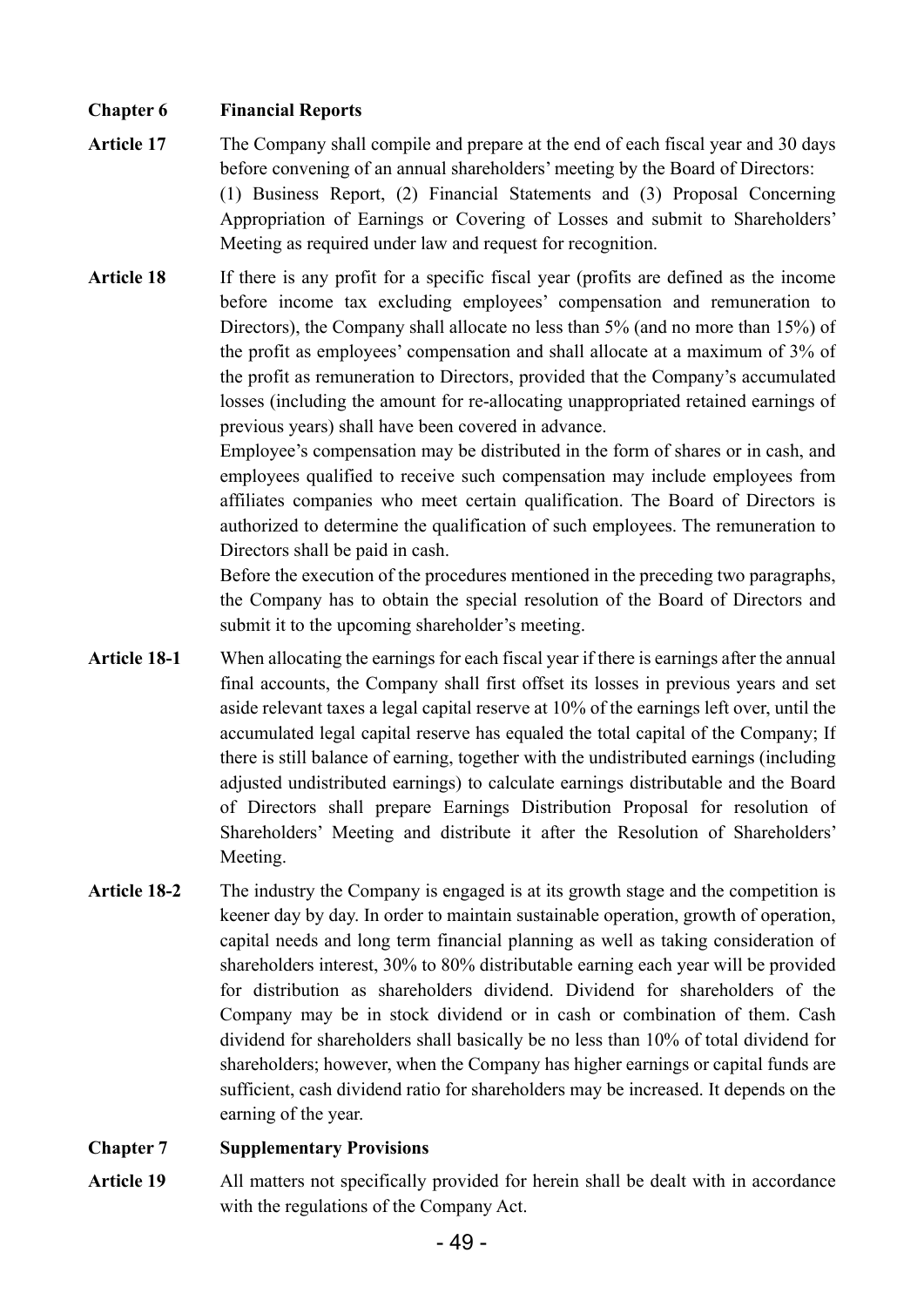| <b>Article 20</b> | These Articles of Incorporation were constituted on August 8, 1980 and |
|-------------------|------------------------------------------------------------------------|
|                   | The first amendment on August 16, 1981;                                |
|                   | The second amendment on April 20, 1983;                                |
|                   | The third amendment on April 24, 1989;                                 |
|                   | The fourth amendment on October 6, 1989;                               |
|                   | The fifth amendment on March 13, 1990;                                 |
|                   | The sixth amendment on May 1, 1991;                                    |
|                   | The seventh amendment on May 10, 1993;                                 |
|                   | The eighth amendment on November 21, 1993;                             |
|                   | The ninth amendment on May 27, 1997;                                   |
|                   | The tenth amendment on November 6, 1997;                               |
|                   | The eleventh amendment on June 14, 2001;                               |
|                   | The twelfth amendment on November 1, 2002;                             |
|                   | The thirteenth amendment on March 19, 2004;                            |
|                   | The fourteenth amendment on April 13, 2005;                            |
|                   | The fifteenth amendment on July 25, 2006;                              |
|                   | The sixteenth amendment on May 10, 2010;                               |
|                   | The seventeenth amendment on May 14, 2010;                             |
|                   | The eighteenth amendment on June 17, 2011;                             |
|                   | The nineteenth amendment on March 16, 2012;                            |
|                   | The twentieth amendment on June 29, 2012;                              |
|                   | The twenty-first amendment on May 30, 2014;                            |
|                   | The twenty-second amendment on October 6, 2014;                        |
|                   | The twenty-third amendment on May 29, 2015;                            |
|                   | The twenty-fourth amendment on June 6, 2016;                           |
|                   | The twenty-fifth amendment on May 19, 2017;                            |
|                   | The twenty-sixth amendment on May 18, 2018.                            |
|                   | The twenty-seventh amendment on June 18, 2020.                         |
|                   |                                                                        |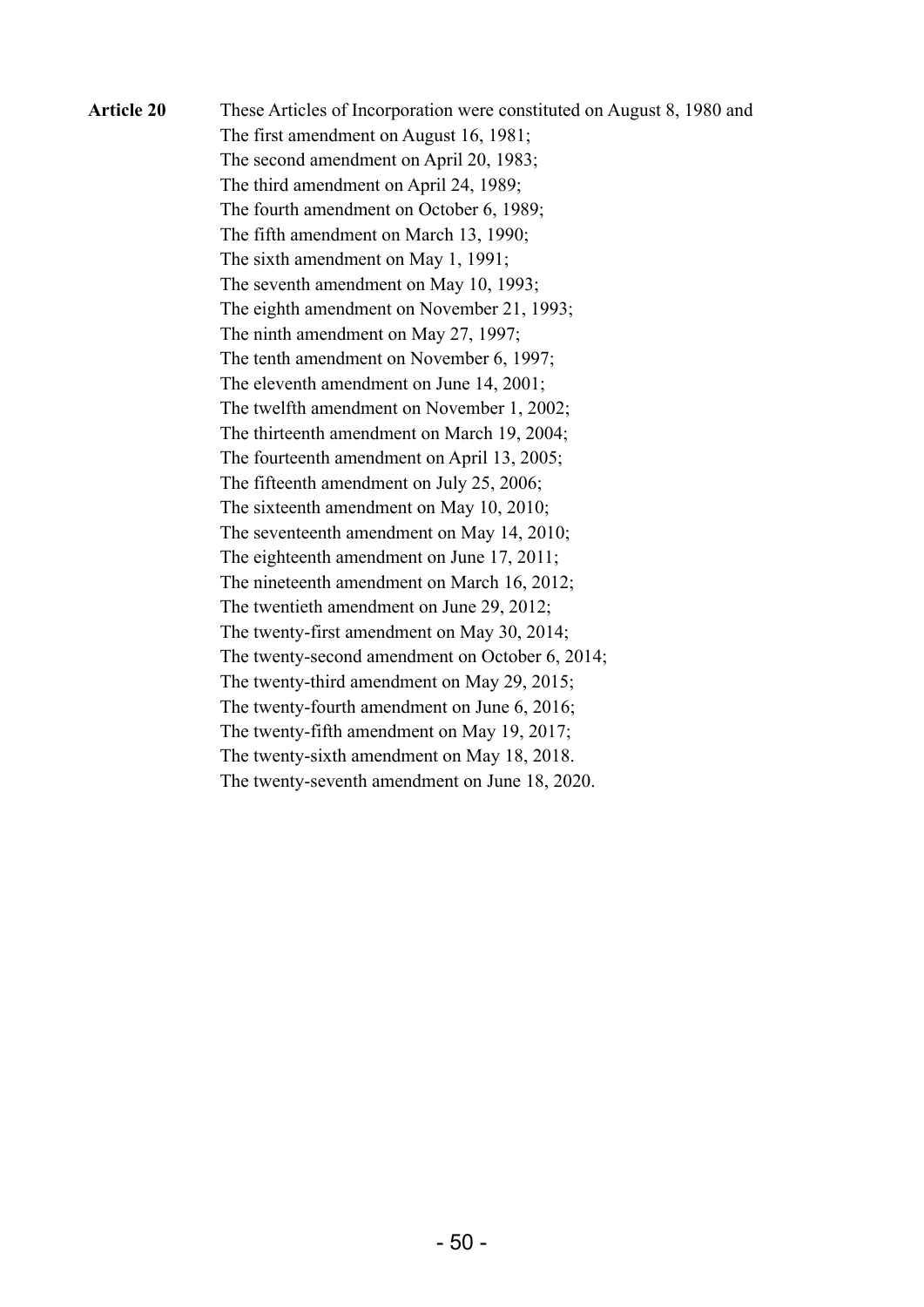#### **Appendix 2**

## **TCI Co., Ltd. ("The Company") Rules of Procedure for Shareholders' Meetings**

#### **Article 1** Legal Basis

To establish a strong governance system and sound supervisory capabilities for the Company's shareholders' meetings, and to strengthen management capabilities, these Rules are adopted pursuant to Article 5 of the Corporate Governance Best Practice Principles for TWSE/TPEx Listed Companies.

- **Article 2** The rules of procedures for the Company's shareholders' meetings, except as otherwise provided by law, regulation, or the articles of incorporation, shall be as provided in these Rules.
- **Article 3** Convening Shareholders' Meetings, Shareholders' Meeting Notices, and Shareholders' Proposals
	- 1. Unless otherwise provided by law or regulation, the Company's shareholders' meetings shall be convened by the Board of Directors.
	- 2. The Company shall prepare electronic versions of the shareholders' meeting notice and proxy forms, and the origins of and explanatory materials relating to all proposals, including proposals for ratification, matters for deliberation, or the election or dismissal of directors, and upload them to the Market Observation Post System (MOPS) before 30 days before the date of a regular shareholders' meeting or before15 days before the date of a special shareholders' meeting. The Company shall prepare electronic versions of the shareholders' meeting agenda and supplemental meeting materials and upload them to the MOPS before 21 days before the date of the regular shareholders' meeting or before 15 days before the date of the special shareholders' meeting. In addition, before 15 days before the date of the shareholders' meeting, the Company shall also have prepared the shareholders' meeting agenda and supplemental meeting materials and made them available for review by shareholders at any time. The meeting agenda and supplemental materials shall also be displayed at the Company and the professional shareholder services agent designated thereby as well as being distributed on-site at the meeting place.
	- 3. The reasons for convening a shareholders' meeting shall be specified in the meeting notice and public announcement. With the consent of the addressee, the meeting notice may be given in electronic form.
	- 4. Election or dismissal of directors or supervisors, amendments to the articles of incorporation, the dissolution, merger, or demerger of the corporation, or any matter under Article 185, paragraph 1 of the Company Act, Articles 26-1 and 43-6 of the Securities and Exchange Act, or Articles 56-1 and 60-1 of the Regulations Governing the Offering and Issuance of Securities by Securities Issuers shall be set out in the notice of the reasons for convening the shareholders' meeting. None of the above matters may be raised by an extraordinary motion.
	- 5. A shareholder holding 1 percent or more of the total number of issued shares may submit to the Company a written proposal for discussion at a regular shareholders' meeting. Such proposals, however, are limited to one item only, and no proposal containing more than one item will be included in the meeting agenda. In addition,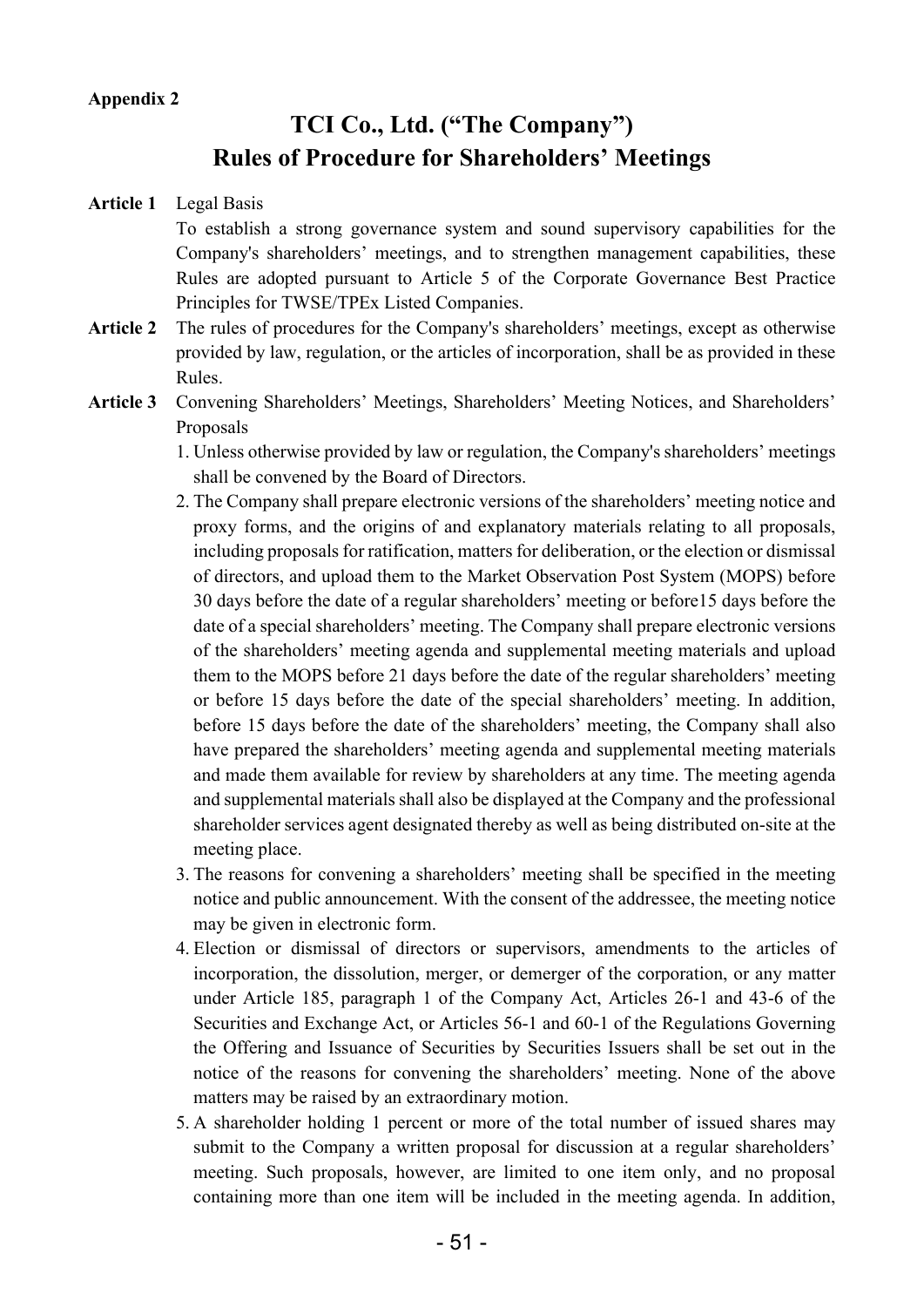when the circumstances of any subparagraph of Article 172-1, paragraph 4 of the Company Act apply to a proposal put forward by a shareholder, the Board of Directors may exclude it from the agenda.

- 6. Prior to the book closure date before a regular shareholders' meeting is held, the Company shall publicly announce that it will receive shareholder proposals, and the location and time period for their submission; the period for submission of shareholder proposals may not be less than 10 days.
- 7. Shareholder-submitted proposals are limited to 300 words, and no proposal containing more than 300 words will be included in the meeting agenda. The shareholder making the proposal shall be present in person or by proxy at the regular shareholders' meeting and take part in discussion of the proposal.
- 8. Prior to the date for issuance of notice of a shareholders' meeting, the Company shall inform the shareholders who submitted proposals of the proposal screening results and shall list in the meeting notice the proposals that conform to the provisions of this article. At the shareholders' meeting the Board of Directors shall explain the reasons for exclusion of any shareholder proposals not included in the agenda.
- **Article 4** Proxy for Annual Shareholders' Meeting(s)
	- 1. For each shareholders' meeting, a shareholder may appoint a proxy to attend the meeting by providing the proxy form issued by the Company and stating the scope of the proxy's authorization.
	- 2. A shareholder may issue only one proxy form and appoint only one proxy for any given shareholders' meeting, and shall deliver the proxy form to the Company 5 days before the date of the shareholders' meeting. When duplicate proxy forms are delivered, the one received earliest shall prevail unless a declaration is made to cancel the previous proxy appointment.
	- 3. After a proxy form has been delivered to the Company, if the shareholder intends to attend the meeting in person or to exercise voting rights by correspondence or electronically, a written notice of proxy cancellation shall be submitted to the Company before 2 business days before the meeting date. If the cancellation notice is submitted after that time, votes cast at the meeting by the proxy shall prevail.
- **Article 5** Meeting Time and Meeting Place The venue for a shareholders' meeting shall be the premises of the Company, or a place easily accessible to shareholders and suitable for a shareholders' meeting. The meeting may begin no earlier than 9 a.m. and no later than 3 p.m. Full consideration shall be given to the opinions of the independent directors with respect to the place and time of the meeting.
- **Article 6** Preparation of Documents (e.g., the attendance book)
	- 1. This Company shall specify in its shareholders' meeting notices the time during which shareholder attendance registrations will be accepted, the place to register for attendance, and other matters for attention.
	- 2. The time during which shareholder attendance registrations will be accepted, as stated in the preceding paragraph, shall be at least 30 minutes prior to the time the meeting commences. The place at which attendance registrations are accepted shall be clearly marked and a sufficient number of suitable personnel assigned to handle the registrations.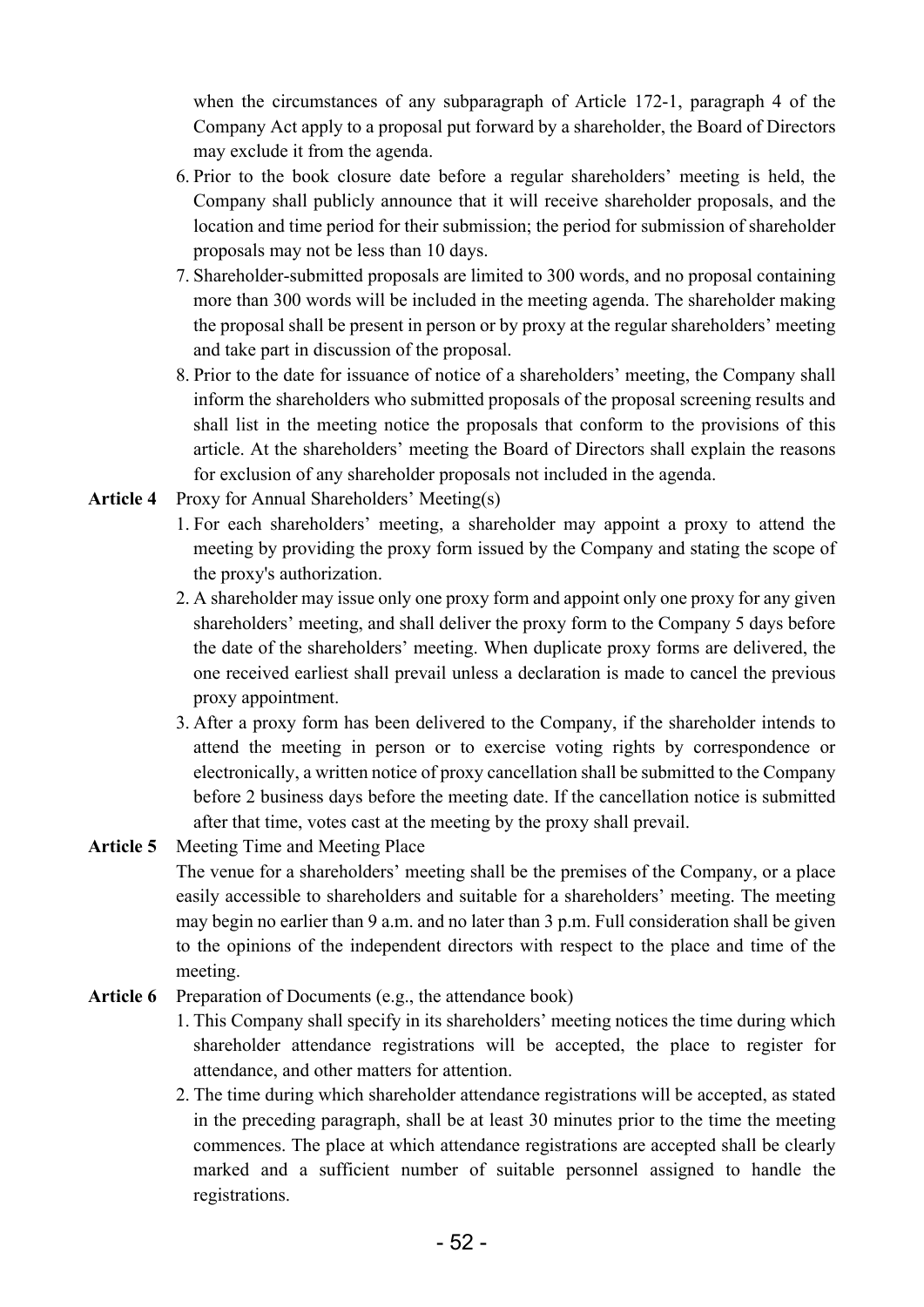- 3. Shareholders and their proxies (collectively, "shareholders") shall attend shareholders' meetings based on attendance cards, sign-in cards, or other certificates of attendance. The Company may not arbitrarily add requirements for other documents beyond those showing eligibility to attend presented by shareholders. Solicitors soliciting proxy forms shall also bring identification documents for verification.
- 4. The Company shall furnish the attending shareholders and their proxies (collectively, "shareholders") with an attendance book to sign, or attending shareholders may hand in a sign-in card in lieu of signing in.
- 5. The Company shall furnish attending shareholders with the meeting agenda book, annual report, attendance card, speaker's slips, voting slips, and other meeting materials. Where there is an election of directors, pre-printed ballots shall also be furnished.
- 6. When the government or a juristic person is a shareholder, it may be represented by more than one representative at a shareholders' meeting. When a juristic person is appointed to attend as proxy, it may designate only one person to represent it in the meeting.
- **Article 7** The Chair and Non-voting Participants
	- 1. If a shareholders' meeting is convened by the Board of Directors, the meeting shall be chaired by the chairperson of the board. When the chairperson of the board is on leave or for any reason unable to exercise the powers of the chairperson, the vice chairperson shall act in place of the chairperson; if there is no vice chairperson or the vice chairperson also is on leave or for any reason unable to exercise the powers of the vice chairperson, the chairperson shall appoint one of the directors to act as chair, or, if there are no directors, one of the directors shall be appointed to act as chair. Where the chairperson does not make such a designation, the directors shall select from among themselves one person to serve as chair.
	- 2. When a managing director or a director serves as chair, as referred to in the preceding paragraph, the managing director or director shall be one who has held that position for six months or more and who understands the financial and business conditions of the company. The same shall be true for a representative of a juristic person director that serves as chair.
	- 3. It is advisable that shareholders' meetings convened by the Board of Directors be chaired by the chairperson of the board in person and attended by a majority of the directors and at least one member of each functional committee on behalf of the committee. The attendance shall be recorded in the meeting minutes.
	- 4. If a shareholders' meeting is convened by a party with power to convene but other than the Board of Directors, the convening party shall chair the meeting. When there are two or more such convening parties, they shall mutually select a chair from among themselves.
	- 5. The Company may appoint its attorneys, certified public accountants, or related persons retained by it to attend a shareholders' meeting in a non-voting capacity.
- **Article 8** Documentation of a Shareholders' Meeting (Audio or Video)
	- 1. The Company, beginning from the time it accepts shareholder attendance registrations, shall make an uninterrupted audio and video recording of the registration procedure, the proceedings of the shareholders' meeting, and the voting and vote counting procedures.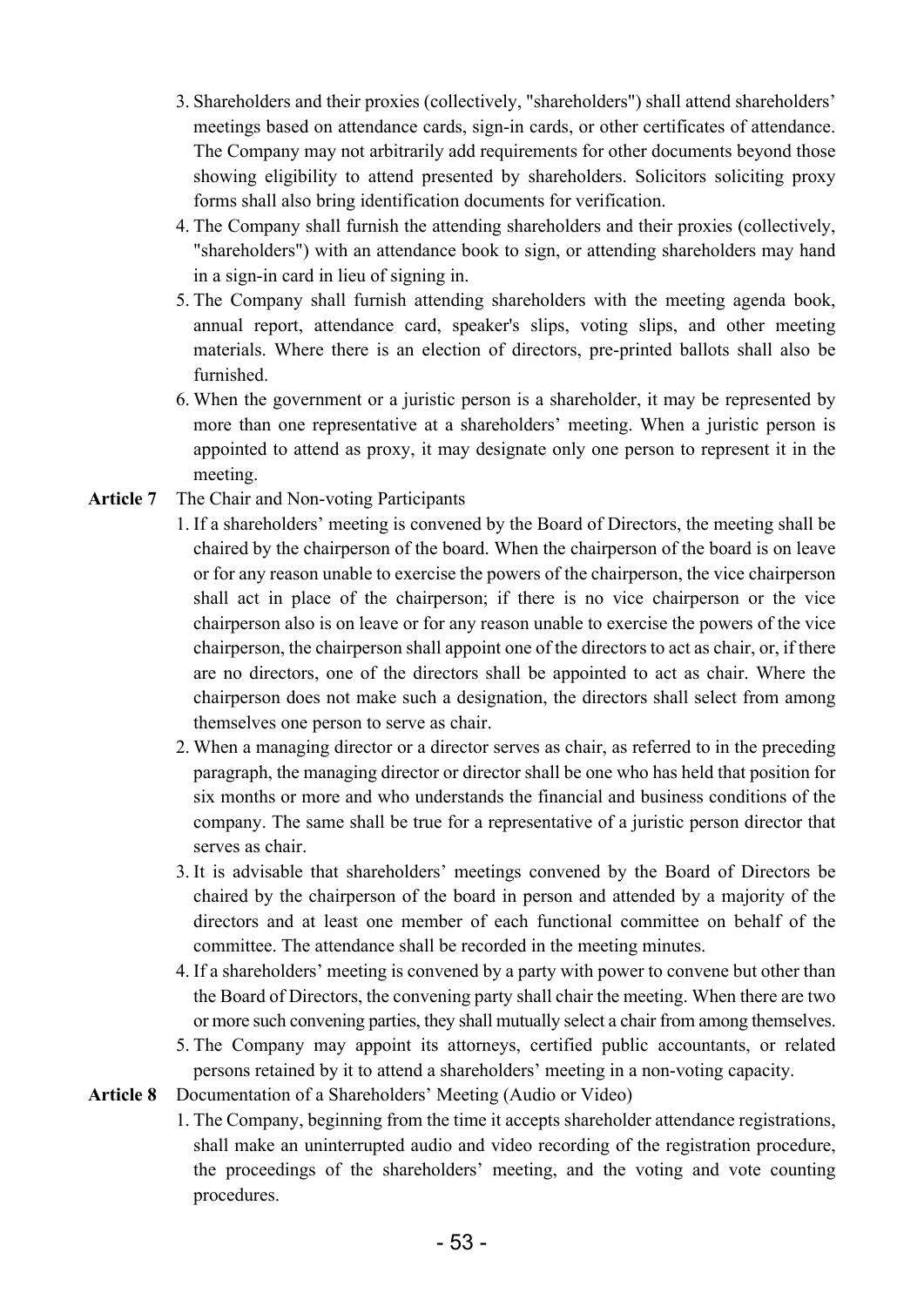- 2. The recorded materials of the preceding paragraph shall be retained for at least 1 year. If, however, a shareholder files a lawsuit pursuant to Article 189 of the Company Act, the recording shall be retained until the conclusion of the litigation.
- **Article 9** The Calulation of the Numbers of Shares & Meeting Processing
	- 1. Attendance at shareholders' meetings shall be calculated based on numbers of shares. The number of shares in attendance shall be calculated according to the shares indicated by the attendance book and sign-in cards handed in plus the number of shares whose voting rights are exercised by correspondence or electronically.
	- 2. The chair shall call the meeting to order at the appointed meeting time. However, when the attending shareholders do not represent a majority of the total number of issued shares, the chair may announce a postponement, provided that no more than two such postponements, for a combined total of no more than 1 hour, may be made. If the quorum is not met after two postponements and the attending shareholders still represent less than one third of the total number of issued shares, the chair shall declare the meeting adjourned.
	- 3. If the quorum is not met after two postponements as referred to in the preceding paragraph, but the attending shareholders represent one third or more of the total number of issued shares, a tentative resolution may be adopted pursuant to Article 175, paragraph 1 of the Company Act; all shareholders shall be notified of the tentative resolution and another shareholders' meeting shall be convened within 1 month.
	- 4. When, prior to conclusion of the meeting, the attending shareholders represent a majority of the total number of issued shares, the chair may resubmit the tentative resolution for a vote by the shareholders' meeting pursuant to Article 174 of the Company Act.

#### **Article 10** Discussion of Proposals

- 1. If a shareholders' meeting is convened by the Board of Directors, the meeting agenda shall be set by the Board of Directors. The meeting shall proceed in the order set by the agenda, which may not be changed without a resolution of the shareholders' meeting.
- 2. The provisions of the preceding paragraph apply mutatis mutandis to a shareholders' meeting convened by a party with the power to convene that is not the Board of Directors.
- 3. The chair may not declare the meeting adjourned prior to completion of deliberation on the meeting agenda of the preceding two paragraphs (including extraordinary motions), except by a resolution of the shareholders' meeting. If the chair declares the meeting adjourned in violation of the rules of procedure, the other members of the Board of Directors shall promptly assist the attending shareholders in electing a new chair in accordance with statutory procedures, by agreement of a majority of the votes represented by the attending shareholders, and then continue the meeting.
- 4. The chair shall allow ample opportunity during the meeting for explanation and discussion of proposals and of amendments or extraordinary motions put forward by the shareholders; when the chair is of the opinion that a proposal has been discussed sufficiently to put it to a vote, the chair may announce the discussion closed and cal for a vote.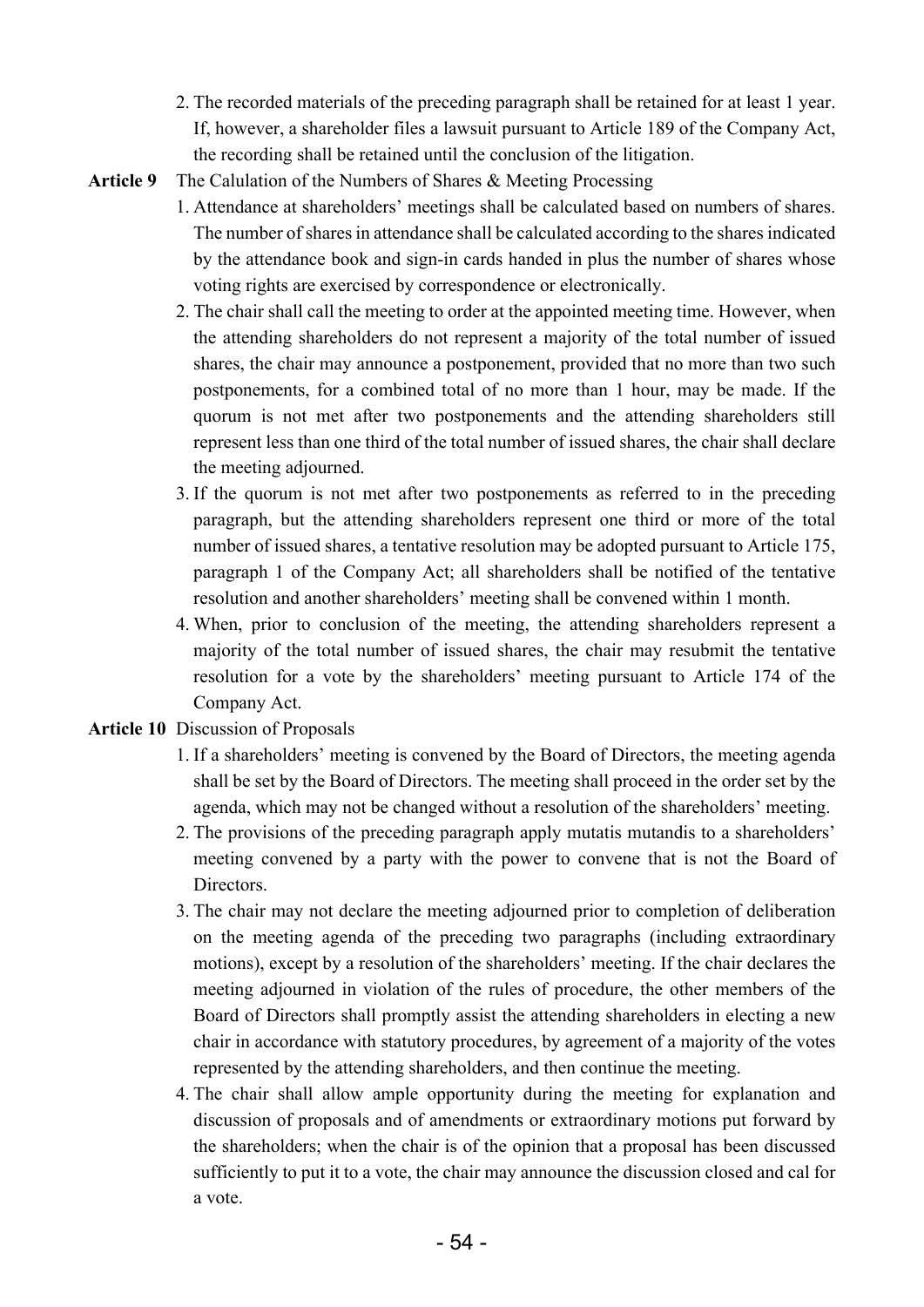### **Article 11** Shareholder Speech

- 1. Before speaking, an attending shareholder must specify on a speaker's slip the subject of the speech, his/her shareholder account number (or attendance card number), and account name. The order in which shareholders speak will be set by the chair.
- 2. A shareholder in attendance who has submitted a speaker's slip but does not actually speak shall be deemed to have not spoken. When the content of the speech does not correspond to the subject given on the speaker's slip, the spoken content shall prevail.
- 3. Except with the consent of the chair, a shareholder may not speak more than twice on the same proposal, and a single speech may not exceed 5 minutes. If the shareholder's speech violates the rules or exceeds the scope of the agenda item, the chair may terminate the speech.
- 4. When an attending shareholder is speaking, other shareholders may not speak or interrupt unless they have sought and obtained the consent of the chair and the shareholder that has the floor; the chair shall stop any violation.
- 5. When a juristic person shareholder appoints two or more representatives to attend a shareholders' meeting, only one of the representatives so appointed may speak on the same proposal.
- 6. After an attending shareholder has spoken, the chair may respond in person or direct relevant personnel to respond.
- **Article 12** Calculation of Voting Shares and Recusal System
	- 1. Voting at a shareholders' meeting shall be calculated based the number of shares.
	- 2. With respect to resolutions of shareholders' meetings, the number of shares held by a shareholder with no voting rights shall not be calculated as part of the total number of issued shares.
	- 3. When a shareholder is an interested party in relation to an agenda item, and there is the likelihood that such a relationship would prejudice the interests of the Company, that shareholder may not vote on that item, and may not exercise voting rights as proxy for any other shareholders.
	- 4. The number of shares for which voting rights may not be exercised under the preceding paragraph shall not be calculated as part of the voting rights represented by attending shareholders.
	- 5. With the exception of a trust enterprise or a shareholder services agent approved by the competent securities authority, when one person is concurrently appointed as proxy by two or more shareholders, the voting rights represented by that proxy may not exceed 3 percent of the voting rights represented by the total number of issued shares. If that percentage is exceeded, the voting rights in excess of that percentage shall not be included in the calculation.Votes on Agen Items, Inspection and Counting of Ballots.
- **Article 13** Votes on Agen Items, Inspection and Counting of Ballots
	- 1. A shareholder shall be entitled to one vote for each share held, except when the shares are restricted shares or are deemed non-voting shares under Article 179, paragraph 2 of the Company Act.
	- 2. When the Company holds a shareholders' meeting, it may allow the shareholders to exercise voting rights by correspondence or electronic means (in accordance with the proviso of Article 177-1 of the Company Act regarding companies that shall adopt electronic voting: When the Company holds a shareholder meeting, it shall adopt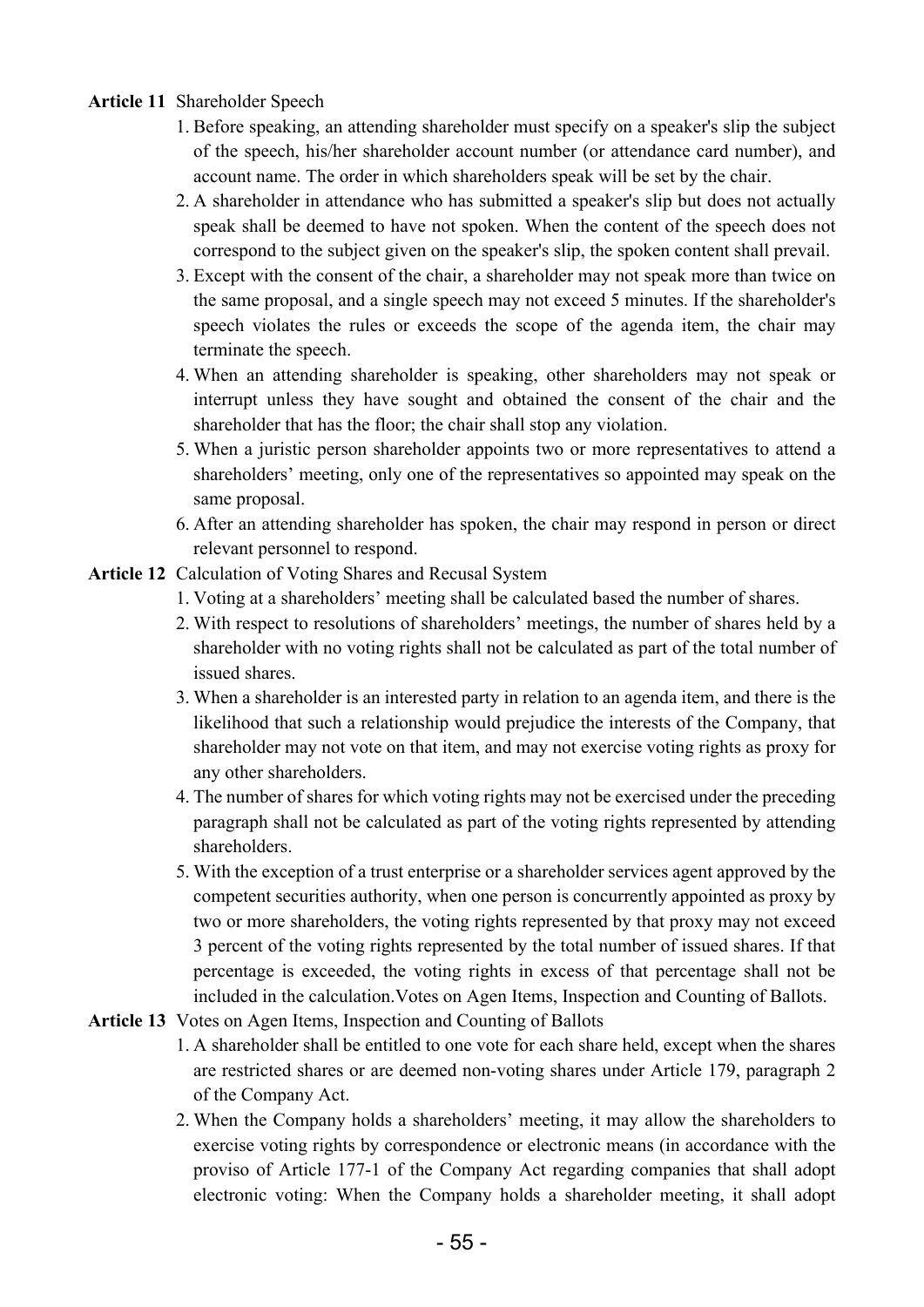exercise of voting rights by electronic means and may adopt exercise of voting rights by correspondence). When voting rights are exercised by correspondence or electronic means, the method of exercise shall be specified in the shareholders' meeting notice.

- 3. A shareholder intending to exercise voting rights by correspondence or electronic means under the preceding paragraph shall deliver a written declaration of intent to the Company before 2 days before the date of the shareholders' meeting. When duplicate declarations of intent are delivered, the one received earliest shall prevail, except when a declaration is made to cancel the earlier declaration of intent.
- 4. After a shareholder has exercised voting rights by correspondence or electronic means, in the event the shareholder intends to attend the shareholders' meeting in person, a written declaration of intent to retract the voting rights already exercised under the preceding paragraph shall be made known to the Company, by the same means by which the voting rights were exercised, before 2 business days before the date of the shareholders' meeting. If the notice of retraction is submitted after that time, the voting rights already exercised by correspondence or electronic means shall prevail. When a shareholder has exercised voting rights both by correspondence or electronic means and by appointing a proxy to attend a shareholders' meeting, the voting rights exercised by the proxy in the meeting shall prevail.
- 5. Except as otherwise provided in the Company Act and in the Company's articles of incorporation, the passage of a proposal shall require an affirmative vote of a majority of the voting rights represented by the attending shareholders. At the time of a vote, for each proposal, the chair or a person designated by the chair shall first announce the total number of voting rights represented by the attending shareholders, followed by a poll of the shareholders. After the conclusion of the meeting, on the same day it is held, the results for each proposal, based on the numbers of votes for and against and the number of abstentions, shall be entered into the MOPS.
- 6. In the resolution, if the chair of the meeting inquires and receives no objection, the motion is deemed passed, with equivalent force as a resolution by vote. If there is any shareholder objecting to an agenda item, it shall be put to vote by a poll in compliance with the provisiosn mentioned in the preceding paragraph. If a shareholder attending a shareholders' meeting intends to propose an amendment or an alternative to a proposal not included in the meeting agenda, the proposal shall be seconded first and the proposer and seconder(s) shall collectively hold shares representing at leat 1 percent of the total voting rights of issues shares of the Company.
- 7. When there is an amendment or an alternative to a proposal, the chair shall present the amended or alternative proposal together with the original proposal and decide the order in which they will be put to a vote. When any one among them is passed, the other proposals will then be deemed rejected, and no further voting shall be required.
- 8. Vote monitoring and counting personnel for the voting on a proposal shall be appointed by the chair, provided that all monitoring personnel shall be shareholders of the Company.
- 9. Vote counting for shareholders' meeting proposals or elections shall be conducted in public at the place of the shareholders' meeting. Immediately after vote counting has been completed, the results of the voting, including the statistical tallies of the numbers of votes, shall be announced on-site at the meeting, and a record made of the vote.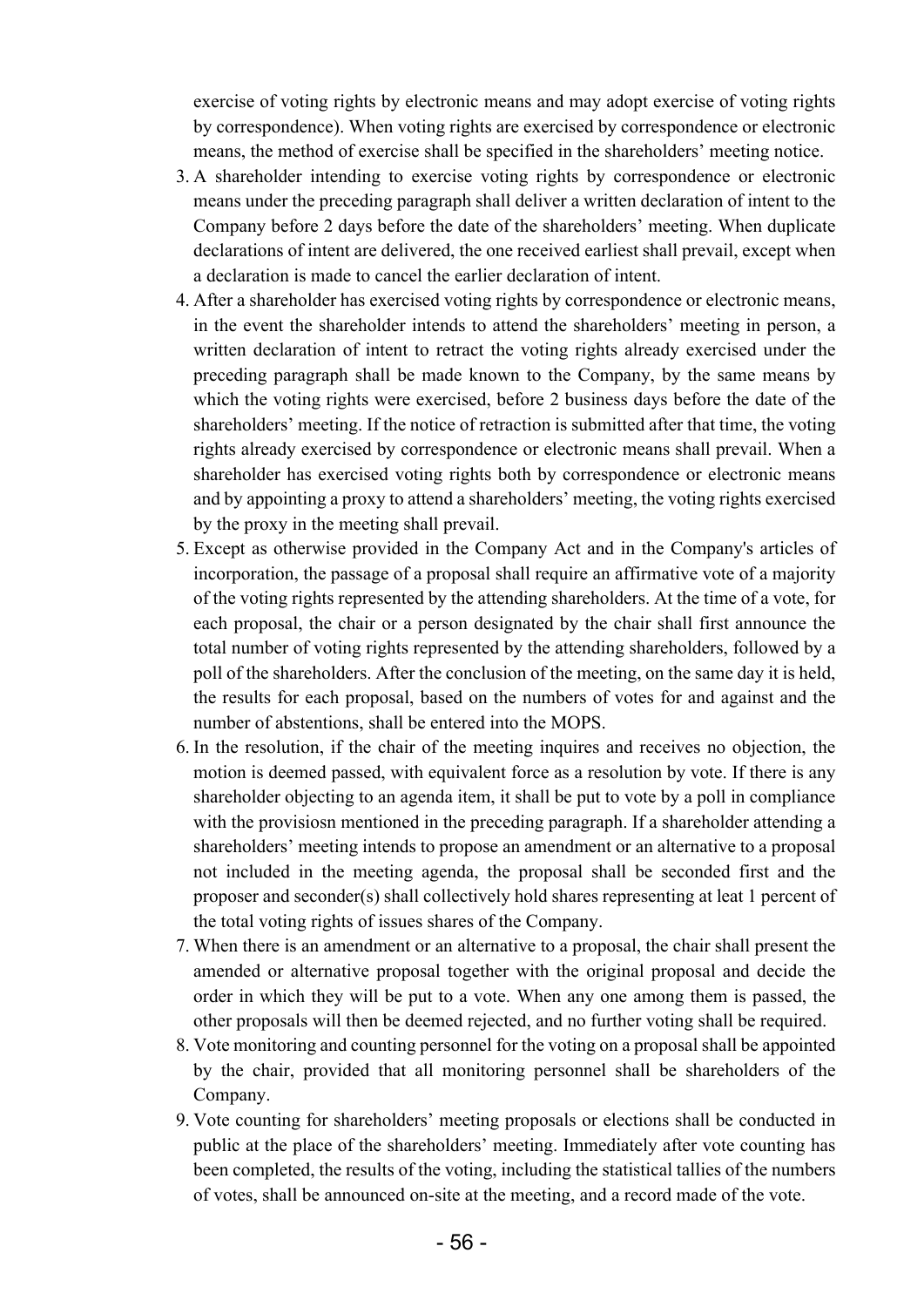## **Article 14** Election of Directors

- 1. The election of directors at a shareholders' meeting shall be held in accordance with the Rules for the Election of Directors adopted by the Company, and the voting results shall be announced on-site immediately, including the names of those elected as directors and supervisors and the numbers of votes with which they were elected.
- 2. The ballots for the election referred to in the preceding paragraph shall be sealed with the signatures of the monitoring personnel and kept in proper custody for at least 1 year. If, however, a shareholder files a lawsuit pursuant to Article 189 of the Company Act, the ballots shall be retained until the conclusion of the litigation.

### **Article 15** Article 15 Resolutions

- 1. Matters relating to the resolutions of a shareholders' meeting shall be recorded in the Minutes for Shareholders' Meeting. The Minutes for Shareholders' Meeting shall be signed or sealed by the chair of the meeting and a copy distributed to each shareholder within 20 days after the conclusion of the meeting. The Minutes for Shareholders' Meeting may be produced and distributed in electronic form.
- 2. The Company may distribute the Minutes for Shareholders' Meeting of the preceding paragraph by means of a public announcement made through the MOPS.
- 3. The Minutes for Shareholders' Meeting shall accurately record the year, month, day, and place of the meeting, the chair's full name, the methods by which resolutions were adopted, and a summary of the deliberations and their results, and shall be retained for the duration of the existence of the Company.
- 4. The methods by which resolutions were adopted shall be a poll of the shareholders case by case. The Minutes for Shareholders' Meeting shall accurately record the statistical tallies of the numbers of votes, the percentage of the numbers of votes, and the voting means the exercised by the shareholders (on-site voting, correspondence, or electronic means).

### **Article 16** Public Disclosure

- 1. On the day of a shareholders' meeting, the Company shall compile in the prescribed format a statistical statement of the number of shares obtained by solicitors through solicitation and the number of shares represented by proxies, and shall make an express disclosure of the same at the place of the shareholders' meeting.
- 2. If matters put to a resolution at a shareholders' meeting constitute material information under applicable laws or regulations or under Taiwan Stock Exchange Corporation (or GreTai Securities Market) regulations, the Company shall upload the content of such resolution to the MOPS within the prescribed time period.
- **Article 17** Maintaining Order at the Meeting Place
	- 1. Staff handling administrative affairs of a shareholders' meeting shall wear identification cards or arm bands.
	- 2. The chair may direct the proctors or security personnel to help maintain order at the meeting place. When proctors or security personnel help maintain order at the meeting place, they shall wear an identification card or armband bearing the word "Proctor."
	- 3. At the place of a shareholders' meeting, if a shareholder attempts to speak through any device other than the public address equipment set up by the Company, the chair may prevent the shareholder from so doing.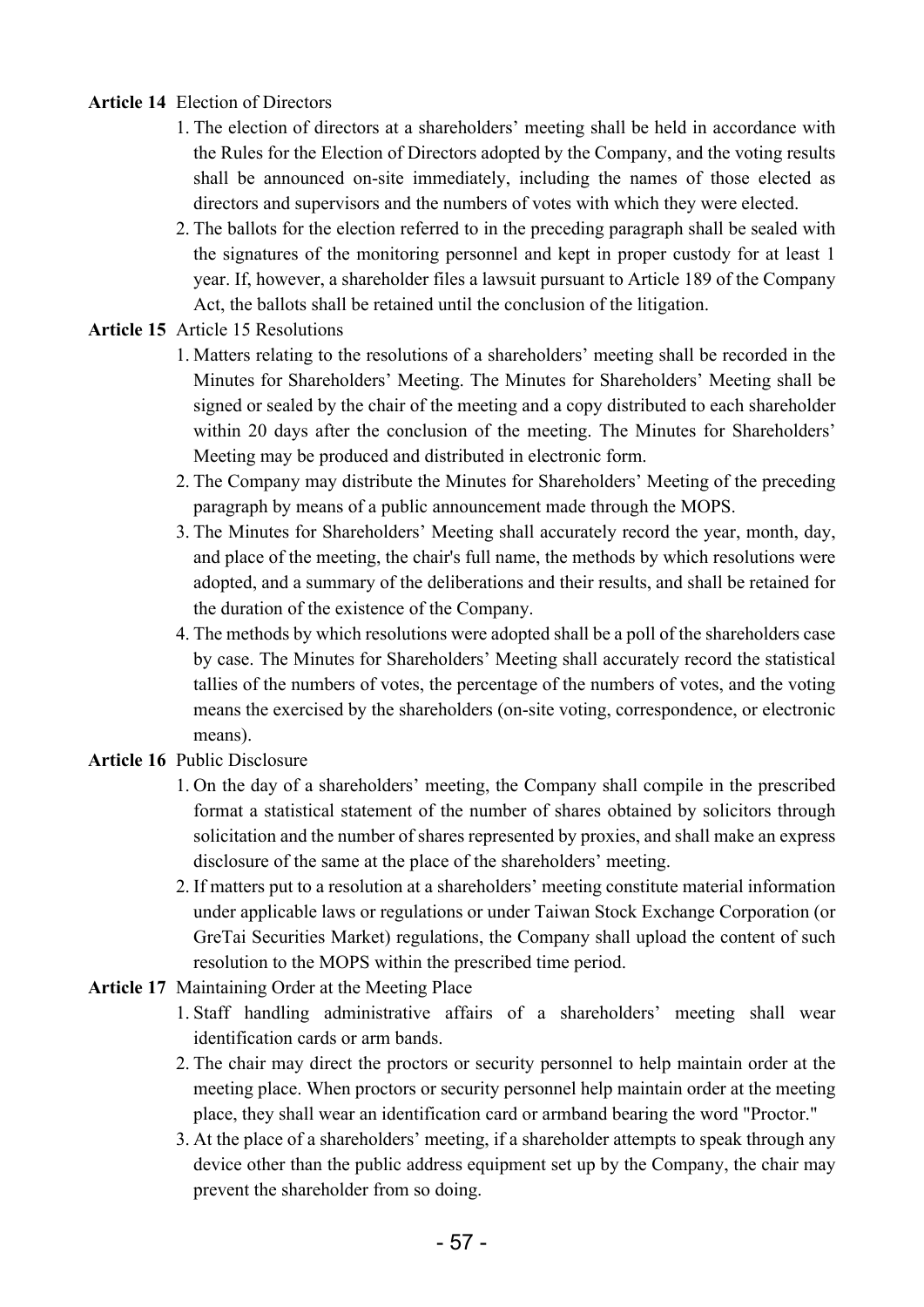- 4. When a shareholder violates the Rules of Procedure for Shareholders' Meetings and defies the chair's correction, obstructing the proceedings and refusing to heed calls to stop, the chair may direct the proctors or security personnel to escort the shareholder from the meeting.
- **Article 18** Recess and Resumption of a Shareholders' Meeting
	- 1. When a meeting is in progress, the chair may announce a break based on time considerations. If a force majeure event occurs, the chair may rule the meeting temporarily suspended and announce a time when, in view of the circumstances, the meeting will be resumed.
	- 2. If the meeting venue is no longer available for continued use and not all of the items (including extraordinary motions) on the meeting agenda have been addressed, the shareholders' meeting may adopt a resolution to resume the meeting at another venue.
	- 3. A resolution may be adopted at a shareholders' meeting to defer or resume the meeting within 5 days in accordance with Article 182 of the Company Act.
- **Article 19** Supplementary Provisions
	- 1. Any matters not set forth herein shall be governed by the applicable laws and regulations.
	- 2. These Rules, and any amendments hereto, shall be implemented after approval from the Board of Directors first and adoption by shareholders' meetings.

Full articles promulgated on June 17, 2011. 1st amendment conducted on March 16, 2012. 2nd amendment conducted on May 30, 2014. 3rd amendment conducted on May 29, 2015. 4th amendment conducted on May 16, 2019.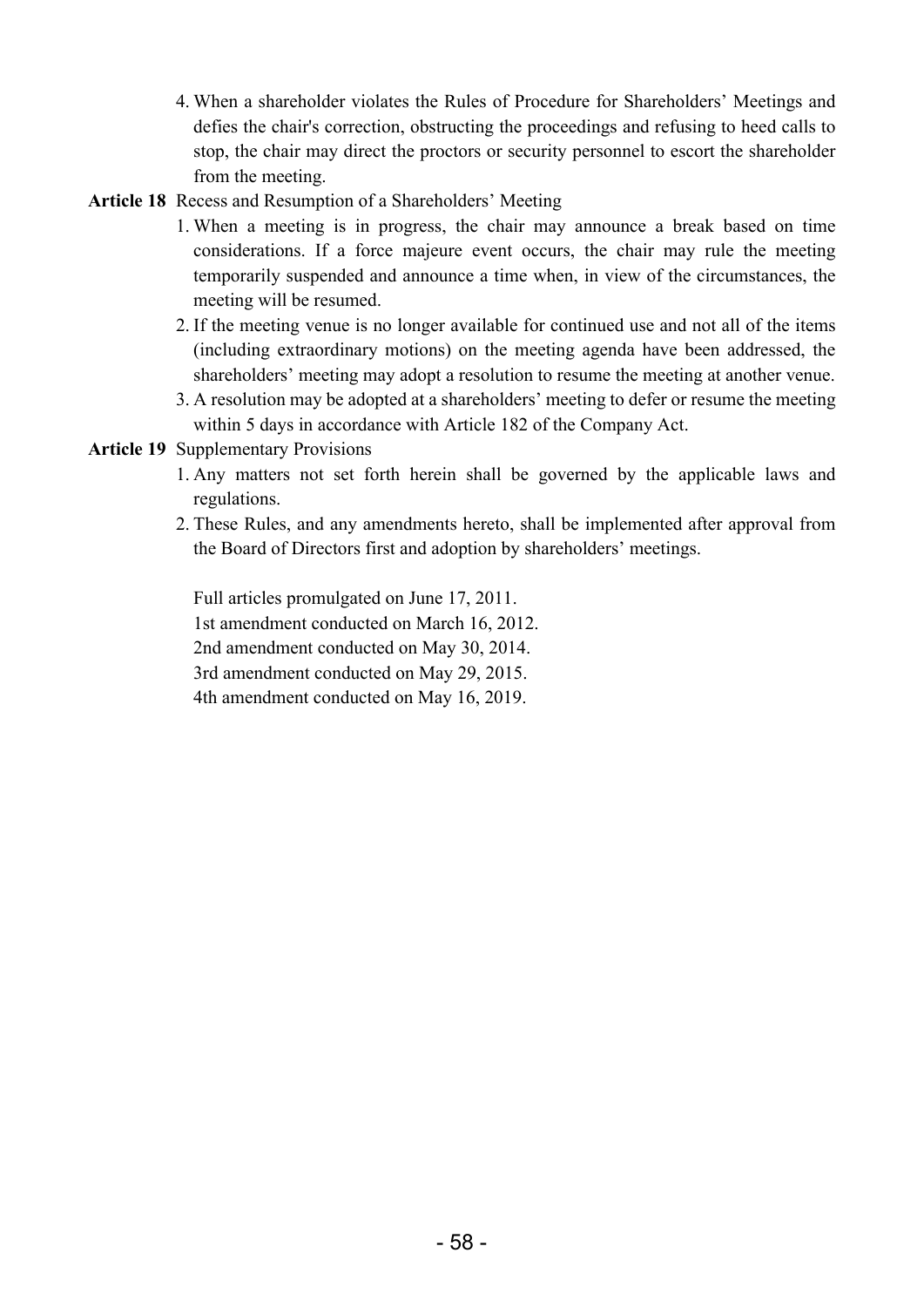# **TCI Co., Ltd. (The "Company") Operational Procedures for Acquisition or Disposal of Assets**

- Article 1 The Procedures are adopted in accordance with the provisions of Article 36-1 of the Securities and Exchange Act and the Regulations Governing the Acquisition and Disposal of Assets by Public Companies established by the Financial Supervisory Commission, Executive Yuan, R.O.C. (Taiwan).
- Article 2 The term "assets" as used in these Procedures includes the following:
	- 1. Investments in stocks, government bonds, corporate bonds, financial bonds, securities representing an interest in a fund, depositary receipts, call (put) warrants, beneficial interest securities, and asset-backed securities.
	- 2. Real property (including land, houses and buildings, investment property, rights to use land, and construction enterprise inventory) and equipment.
	- 3. Memberships.
	- 4. Patents, copyrights, trademarks, franchise rights, and other intangible assets.
	- 5. Right-of-use assets.
	- 6. Claims of financial institutions (including receivables, bills purchased and discounted, loans, and overdue receivables).
	- 7. Derivatives.
	- 8. Assets acquired or disposed of in connection with mergers, demergers, acquisitions, or transfer of shares in accordance with law.
	- 9. Other major assets.
- Article 3 Terms used in these Procedures are defined as follows:
	- 1. Derivatives: Forward contracts, option contracts, futures contracts, leveraged margin contracts, exchange contracts derived from prices, commodity prices, exchange rates, price or rate indexes, credit ratings or credit indexes, or other variables, the combination of above-mentioned contracts, or combination contracts or structured products that contain embedded derivatives, etc. The so-called forward contracts do not include insurance contracts, performance contracts, after-sales service contracts, long-term lease contracts, and long-term purchase (sales) contracts.
	- 2. Assets acquired or disposed of through mergers, demergers, acquisitions, or transfer of shares in accordance with law: Refers to assets acquired or disposed of through mergers, demergers, or acquisitions conducted under the Business Mergers and Acquisitions Act, Financial Holding Company Act, Financial Institution Merger Act and other acts, or to transfer of shares from another company through issuance of new shares of its own as the consideration therefor (hereinafter "transfer of shares") under Article 156-3 of the Company Act.
	- 3. Related party or subsidiary: As defined in the Regulations Governing the Preparation of Financial Reports by Securities Issuers.
	- 4. Professional appraiser: Refers to a real property appraiser or another person duly authorized by law to engage in the value appraisal of real property or equipment.
	- 5. Date of occurrence: Refers to the date of contract signing, date of payment, date of consignment trade, date of transfer, dates of boards of directors resolutions, or other dates that can confirm the counterpart and monetary amount of the transaction, whichever date is earlier; provided, for investment for which approval of the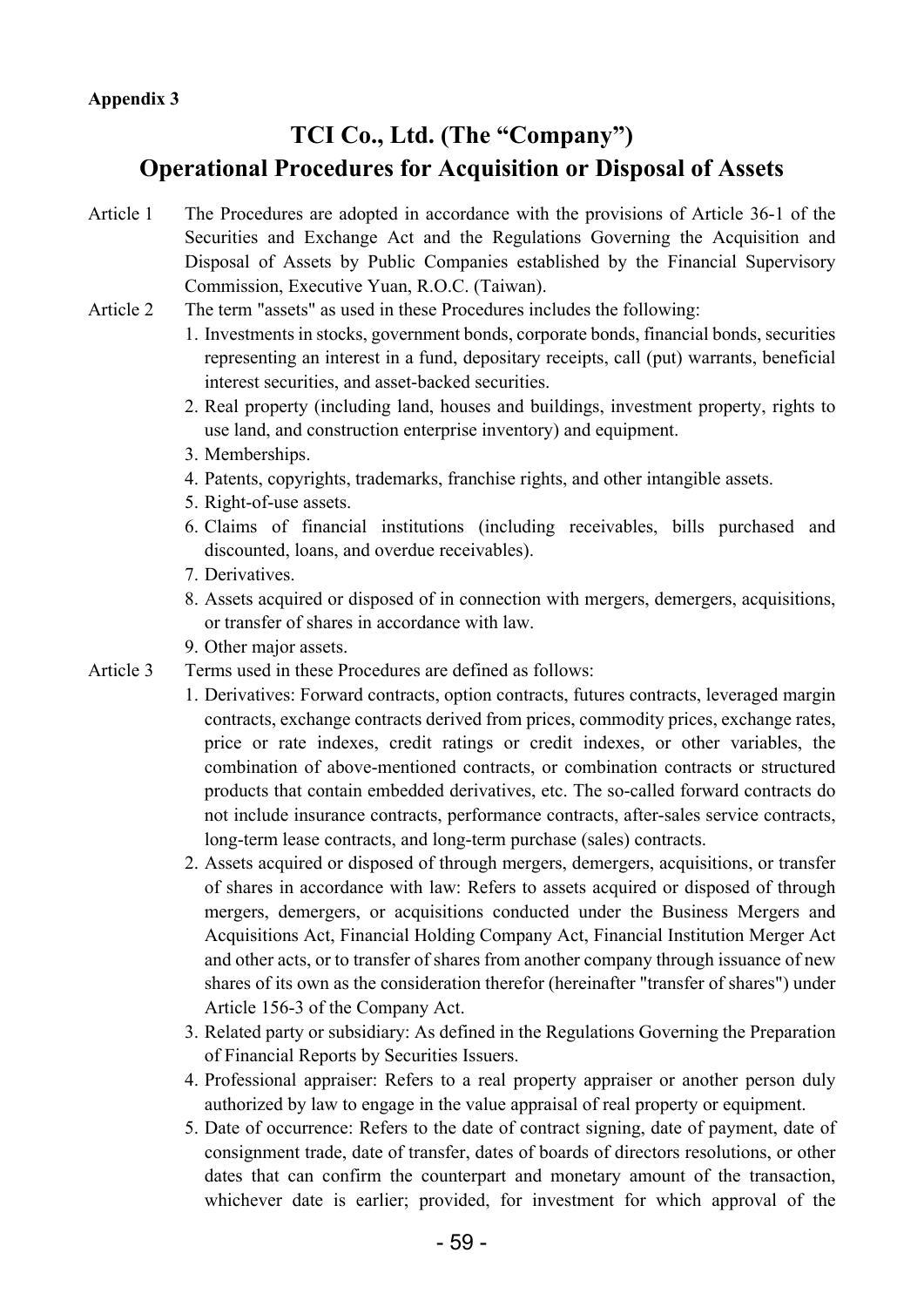competent authority is required, the earlier of the above date or the date of receipt of approval by the competent authority shall apply.

- 6. Mainland China area investment: Refers to investments in the mainland China area approved by the Ministry of Economic Affairs Investment Commission or conducted in accordance with the provisions of the Regulations Governing Permission for Investment or Technical Cooperation in the Mainland Area.
- 7. "Within the preceding year" refers to the year preceding the date of occurrence of the current acquisition or disposal of assets. Items duly announced in accordance with these Procedures need not be counted toward the transaction amount.
- 8. "Latest Financial Statements" used herein should mean the financial statements of the Company audited or examined by certified public accountants which have been published in accordance with applicable regulation before the subject acquisition or disposal of assets.
- Article 4 Limits of Amounts on the acquisition of real estate and securities by the Company (or each subsidiary of the Company) for non-operating purpose:
	- 1. The total amount of the investment in real property by the Company for non-operating purpose should not exceed 50% of the Company's net worth (based on the latest Financial Statements).
	- 2. The total amount of the investment in securities should not exceed 100% of the Company's net worth. The total amount of the investment in short-term securities should not exceed 20% of the Company's net worth.
	- 3. The amount of the investment in each respective security should not exceed 10% of the Company's net worth. The amount of the investment in each respective short-term security should not exceed 5% of the Company's net worth.
	- 4. The limits of amounts on the investment in each respective security shall not apply where the investment is a strategic investment.
- Article 5 Appraisal Procedures and Operating Procedures for acquisition or disposal of real property, equipment, or other fixed assets
	- 1. Appraisal Procedures and Operating Procedures

The Company's acquisition or disposal of real property or other fixed assets should be made in accordance with the Procedures for Fixed Asset Cycle, the regulations established by the Company.

- 2. The determination procedures for the transaction terms and the degree of authority delegated are as follows:
	- (1) The Company's acquisition or disposal of assets shall be subject to the Regulation for Authority of Delegation and be evaluated with several conditions including publicly announced current value, evaluated value, the actual transaction price of nearby real property, the final transaction terms, and the transaction price to make an evaluation report. If the transaction price is less than NT\$60 million (NT\$60 million included), the chairman of the Company will be delegated by the Board of Directors to make final decisions. The decisions shall be subsequently submitted to and ratified by the Board of Directors. If the transaction price is higher than NT\$30 million, the proposal shall be approved by the chairman first, and then be subsequently submitted to the Board of Directors to make final decisions.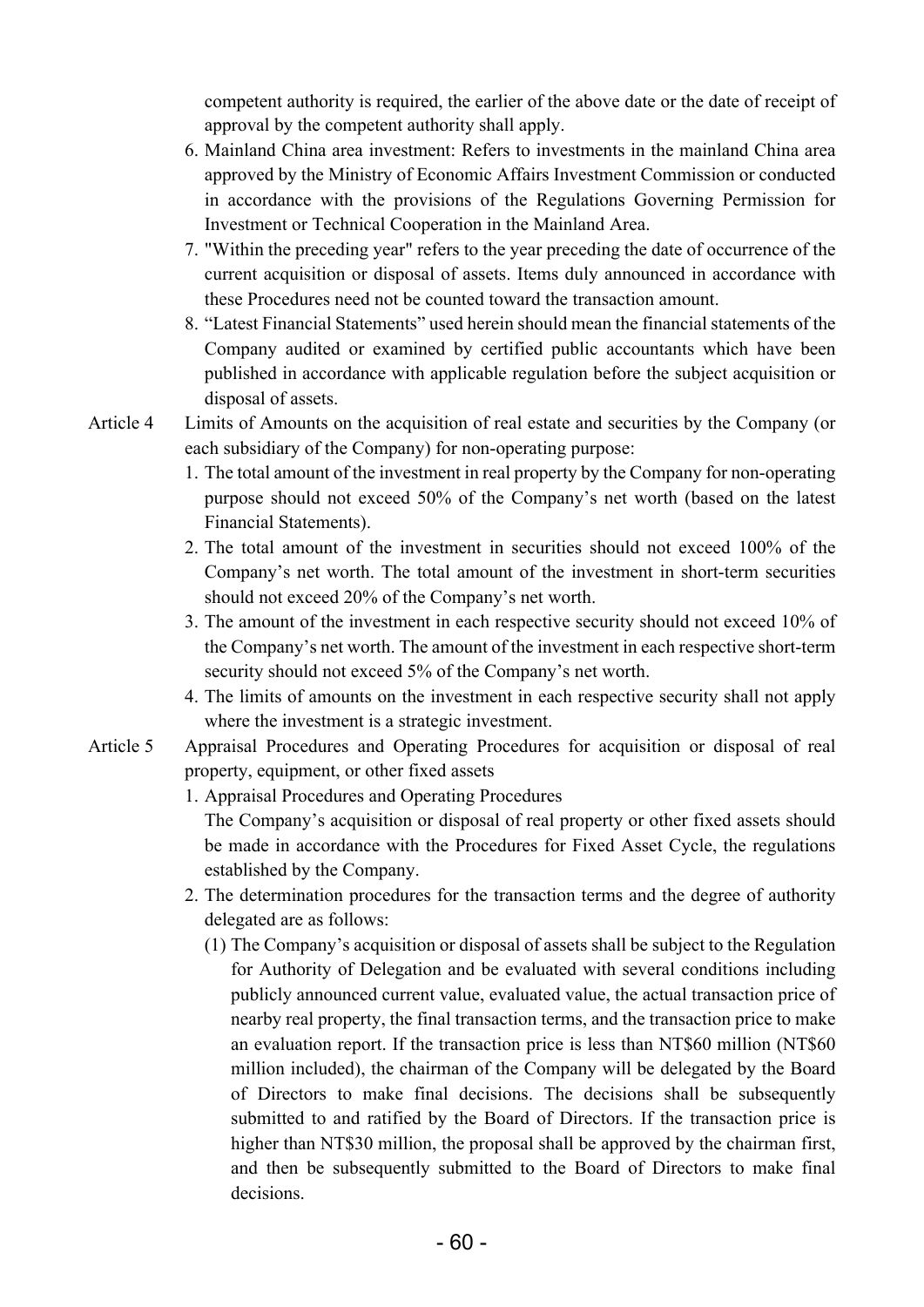- (2) The Company's acquisition or disposal of other fixed assets shall be subject to the Regulation for Authority of Delegation and be evaluated via one kind of the following procedures: price inquiry, price competition, price negotiation, or tendering procedures. If the transaction price is less than NT\$60 million (NT\$60 million included), the chairman of the Company will be delegated by the Board of Directors to make final decisions. The decisions shall be subsequently submitted to and ratified by the Board of Directors. If the transaction price is higher than NT\$60 million, the proposal shall be approved by the chairman first, and then be subsequently submitted to the Board of Directors to make final decisions.
- (3) About appraisal procedures for acquiring/disposing of real property or other fixed assets, the responsible departments shall prepare the reason(s) for acquisition or disposal, the counterpart of the transaction, the transaction price, the payment terms, and the appraisal reports for approval first, and then the responsible departments are permitted to prepare the relevant trading contracts.
- (4) With respect to the Company's acquisition or disposal of assets that is subject to the approval of the Board of Directors under the Company's procedures or other laws or regulations, if a director expresses dissent and it is contained in the minutes or a written statement, the company shall submit the director's dissenting opinion to the Audit Committee. The position of independent director has been created in accordance with the provisions of the Securities and Exchange Act. When a transaction involving the acquisition or disposal of assets is submitted for discussion by the Board of Directors pursuant to the Securities and Exchange Act, the Board of Directors shall take into full consideration for each independent director's opinions. If an independent director objects to or expresses reservations about any matter, it shall be recorded in the minutes of the Board of Directors meeting. Where an audit committee has been established in accordance with the provisions of the Securities and Exchange Act, any transaction involving major assets or derivatives shall be approved by more than half of all audit committee members and submitted to the Board of Directors for a resolution. If approval of more than half of all audit committee members as required in the preceding paragraph is not obtained, the procedures may be implemented if approved by more than two-thirds of all directors, and the resolution of the Audit Committee shall be recorded in the minutes of the Board of Directors meeting. The terms "all audit committee members" and "all directors" in the preceding paragraph shall be counted as the actual number of persons currently holding those positions.
- 3. Responsible departments

The Company's acquisition or disposal of real property or other fixed assets should be approved by the persons with the decision-making authority defined in the preceding paragraph, and the departments which are supposed to use the property and the responsible units the should be responsible for the execution.

- 4. Appraisal reports for real property and equipment
	- (1) In acquiring or disposing of real property, equipment, or its right-of-use assets, where the transaction amount reaches 20% of the Company's paid-in capital or NT\$300 million or more, the Company, except for transacting with a domestic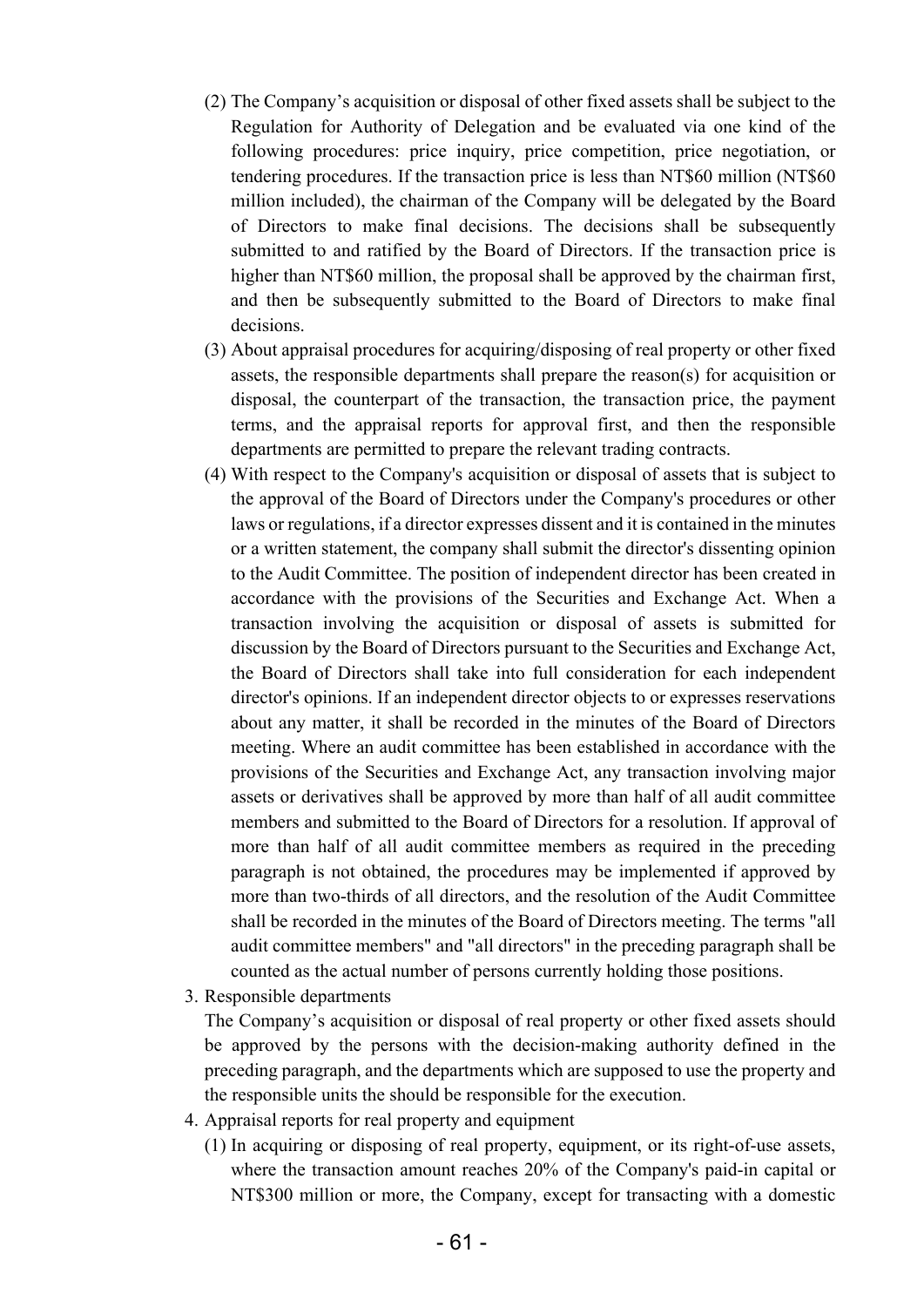government agency, engaging others to build on Company's own land, engaging others to build on rented land, or acquiring or disposing of equipment for business use, shall obtain an appraisal report prior to the date of occurrence of the event from a professional appraiser (please refer to the attachment in the Regulations Governing the Acquisition and Disposal of Assets by Public Companies to know the information should be published in appraisal reports) and shall further comply with the following provisions:

- i. Where due to special circumstances it is necessary to give a limited price, specified price, or special price as a reference basis for the transaction price, the transaction shall be submitted for approval in advance by the Board of Directors, and the same procedure shall be followed for any future changes to the terms and conditions of the transaction.
- ii. Where the transaction amount is NT\$1 billion or more, appraisals from two or more professional appraisers shall be obtained.
- iii. Where any one of the following circumstances applies with respect to the professional appraiser's appraisal results, unless the appraisal results for the assets to be acquired are higher than the transaction amount, or the appraisal results for the assets to be disposed of are lower than the transaction amount, a certified public accountant shall be engaged to perform the appraisal in accordance with the provisions of Statement of Auditing Standards No. 20 published by the ARDF and render a specific opinion regarding the reason for the discrepancy and the appropriateness of the transaction price:
	- A. The discrepancy between the appraisal result and the transaction amount is 20 percent or more of the transaction amount.
	- B. The discrepancy between the appraisal results of two or more professional appraisers is 10 percent or more of the transaction amount.
- iv. No more than three months may elapse between the date of the appraisal report issued by a professional appraiser and the contract execution date; provided however, that where the publicly announced current value of the real property for the same period is used and not more than six months have elapsed, an opinion may still be issued by the original professional appraiser.
- (2) Where the Company acquires or disposes assets through the court auction procedures, the evidentiary documentation issued by the court may be used to substitute appraisal report or CPA opinion.
- Article 6 Operating Procedures for Acquisition or Disposal of Securities

1. Appraisal Procedures and Operating Procedures

The Company's buying and selling of long and short-term securities should be made in accordance with the Procedures for Investment Cycle, the regulations established by the Company.

- 2. The determination procedures for the transaction terms and the degree of authority delegated are as follows:
	- (1) The trading of securities on a centralized exchange market or an over-the-counter market shall be determined by the individual organization responsible for the acquisition or disposal market in accordance with the value of securities. If the transaction price is less than NT\$60 million (NT\$60 million included), the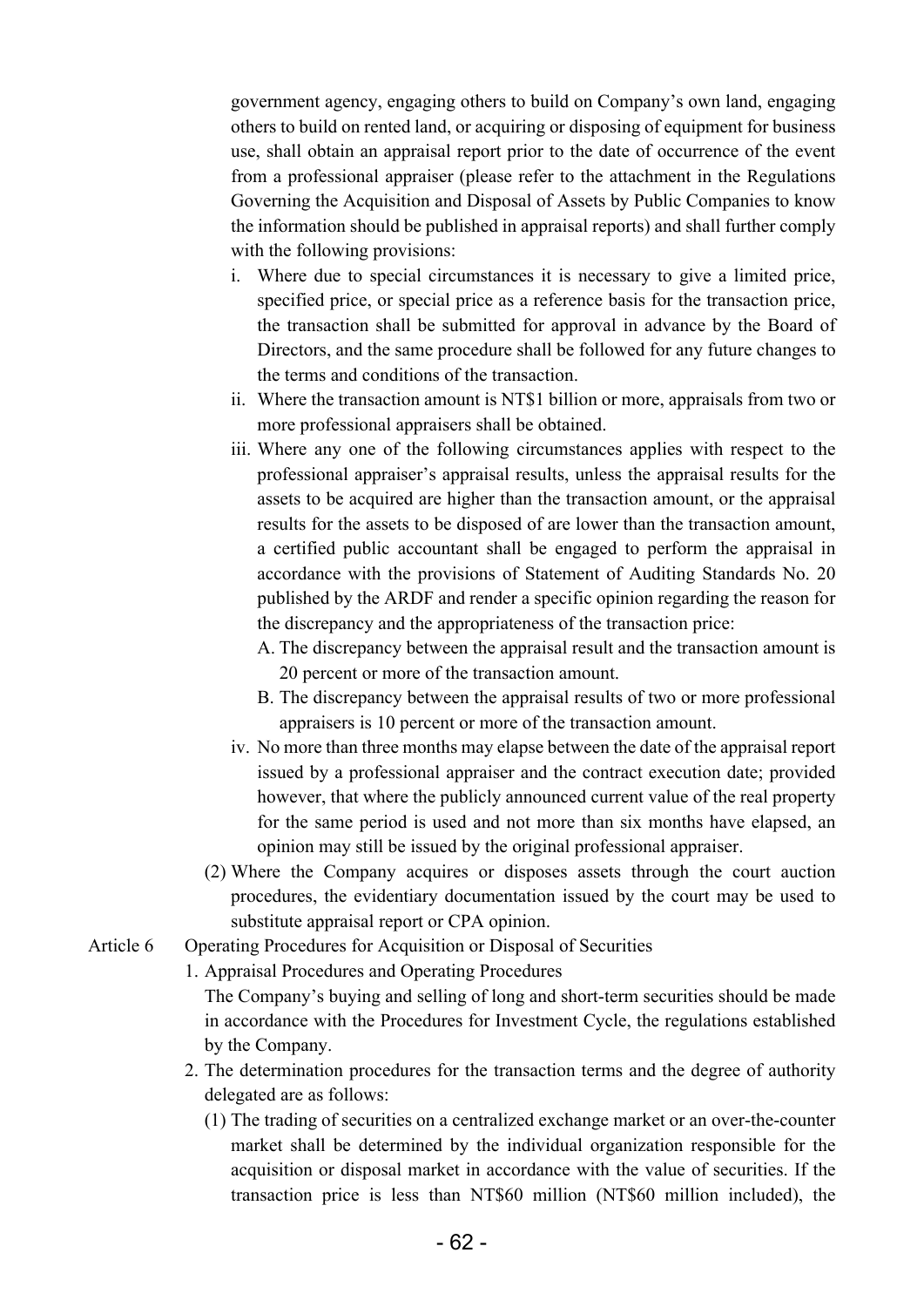chairman of the Company will be delegated by the Board of Directors to make final decisions. The decisions shall be subsequently submitted to and ratified by the Board of Directors. If the transaction price is higher than NT\$30 million, the proposal shall be approved by the chairman first, and then be subsequently submitted to the Board of Directors to make final decisions. The acquisition or disposal of derivatives shall be subject to Article 8 in this Operational Procedures for Acquisition or Disposal of Assets.

- (2) To examine the trading of securities that are not on a centralized market or an over-the-count market (the original subscription of a registered stock which includes subscription of stocks to incorporate a company and subscription of new capitalization shares of a start-up company by cash excluded), the Company shall, prior to the date of occurrence of the event, obtain financial statements of the issuing company for the most recent period, certified or reviewed by a certified public accountant, for reference in appraising the transaction price. The net asset value of each share, the earning power, and the future potential shall be taken as considerations. If the transaction price is less than NT\$60 million (NT\$60 million included), the chairman of the Company will be delegated by the Board of Directors to make final decisions. The decisions shall be subsequently submitted to and ratified by the Board of Directors. If the transaction price is higher than NT\$60 million, the proposal shall be approved by the chairman first, and then be subsequently submitted to the Board of Directors to make final decisions.
- (3) The Company shall not abandon future capital increases in TCI Firstek Corp., BioFunction, Shanghai BioTech Group, TCI Gene Inc., and TCI HK LIMITED (hereinafter "TCI HK"). TCI Firstek Corp. shall not abandon future capital increases in BioTrade, Shanghai BioTech Group. BioTrade, Shanghai BioTech Group shall not abandon future capital increases in BioScience, Shanghai BioTech Group and BioCosme, Shanghai BioTech Group. TCI HK shall not abandon future capital increases in Genext HK LIMITED. If The Company intends to abandon capital increases or dispose the companies mentioned in preceding sentences, the Company has to obtain the special resolution of the Board of Directors first.
- (4) About appraisal procedures for long-term/short-term investments, the responsible departments shall prepare the reason(s) for acquisition or disposal, the counterpart of the transaction, the transaction price, the payment terms, and the appraisal reports for approval first, and then the responsible departments are permitted to prepare the relevant trading contracts.
- (5) With respect to the Company's acquisition or disposal of assets that is subject to the approval of the Board of Directors under the Company's procedures or other laws or regulations, if a director expresses dissent and it is contained in the minutes or a written statement, the company shall submit the director's dissenting opinion to the Audit Committee. The position of independent director has been created in accordance with the provisions of the Securities and Exchange Act. When a transaction involving the acquisition or disposal of assets is submitted for discussion by the Board of Directors pursuant to the Securities and Exchange Act, the Board of Directors shall take into full consideration for each independent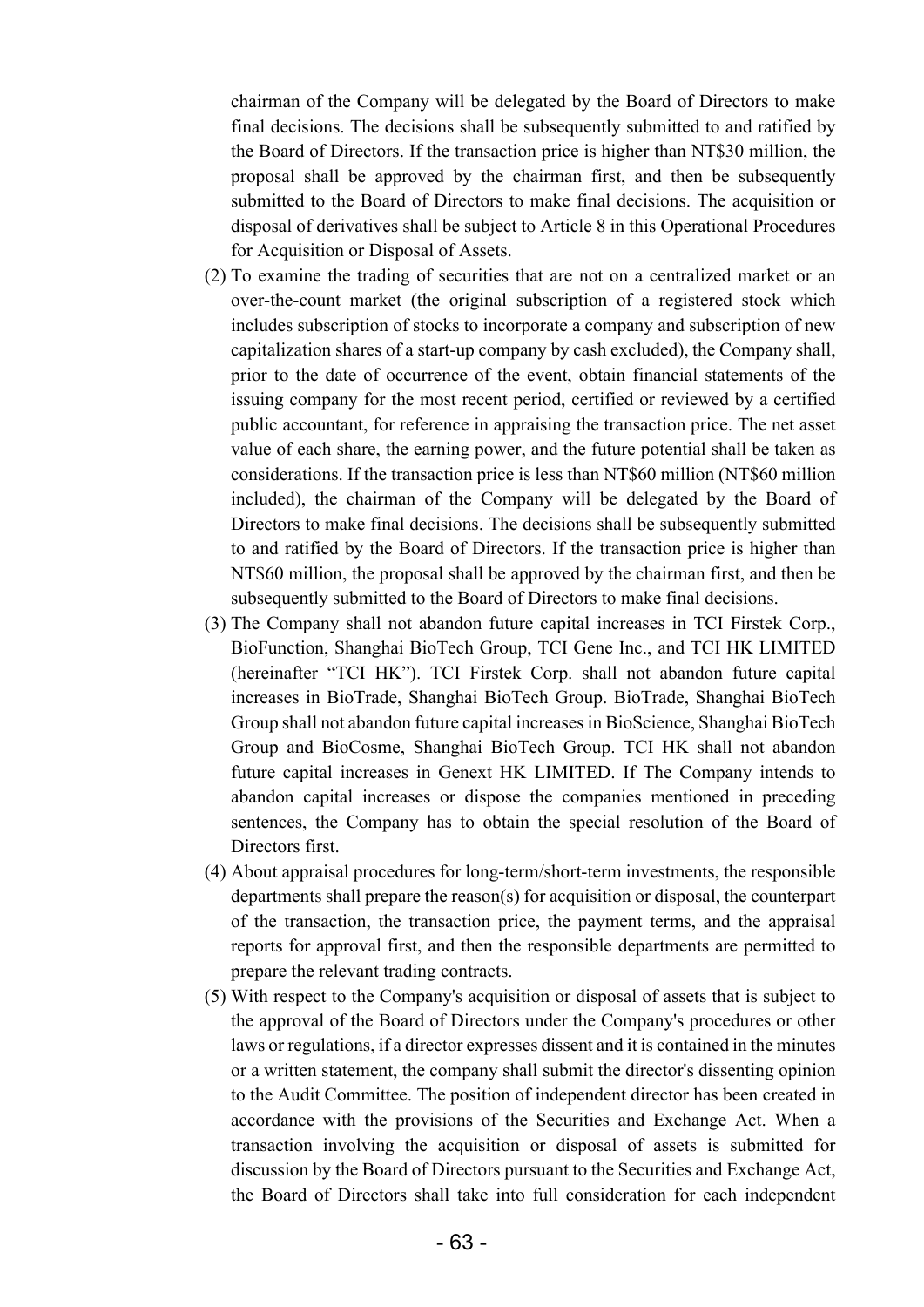director's opinions. If an independent director objects to or expresses reservations about any matter, it shall be recorded in the minutes of the Board of Directors meeting. Where an audit committee has been established in accordance with the provisions of the Securities and Exchange Act, any transaction involving major assets or derivatives shall be approved by more than half of all audit committee members and submitted to the Board of Directors for a resolution, and shall be subject to mutatis mutandis application of subparagraph 4 of paragraph 2, of Article 5.

3. Responsible departments

The Company's investment in long and short-term securities should be approved by the persons with the decision-making authority defined in the preceding paragraph, and the departments responsible therefor should be Financial Department or other related departments

4. Evidence from Expert

The Company acquiring or disposing of securities shall, prior to the date of occurrence of the event, obtain financial statements of the issuing company for the most recent period, certified or reviewed by a certified public accountant, for reference in appraising the transaction price, and if the dollar amount of the transaction is 20 percent of the company's paid-in capital or NT\$300 million or more, the company shall additionally engage a certified public accountant prior to the date of occurrence of the event to provide an opinion regarding the reasonableness of the transaction price. If the CPA needs to use the report of an expert as evidence, the CPA shall do so in accordance with the provisions of Statement of Auditing Standards No. 20 published by the ARDF. This requirement does not apply, however, to publicly quoted prices of securities that have an active market, or where otherwise provided by regulations of the Financial Supervisory Commission (FSC). If the securities meet any of the following requirements, Article 10 of the Regulations Governing the Acquisition and Disposal of Assets by Public Companies shall not apply, and the Company shall engage a CPA to render a specific opinion:

- (1) Securities acquired through cash contribution in incorporation by promotion or by public offering.
- (2) Securities issued by an issuing company carrying out a cash capital increase in accordance with relevant laws and regulations, with the Company as a sponsor of the issue.
- (3) Securities listed and traded on the Taiwan Stock Exchange (TWSE) or on the GreTai Securities Market (GTSM) and emerging stocks.
- (4) Government bonds or bonds in repurchase or reverse purchase agreements.
- (5) Domestic funds or overseas funds.
- (6) TWSE or GTSM listed securities acquired or disposed of in accordance with the TWSE or GTSM rules governing the purchase of listed securities by reverse auction or rules governing the auction of listed securities.
- (7) Securities acquired through the Company's sponsorship of a cash capital increase by a public company when the securities acquired are not privately placed.
- (8) Subscription to fund shares before the establishment of a fund in accordance with Article 11, paragraph 1 of the Securities Investment Trust and Consulting Act and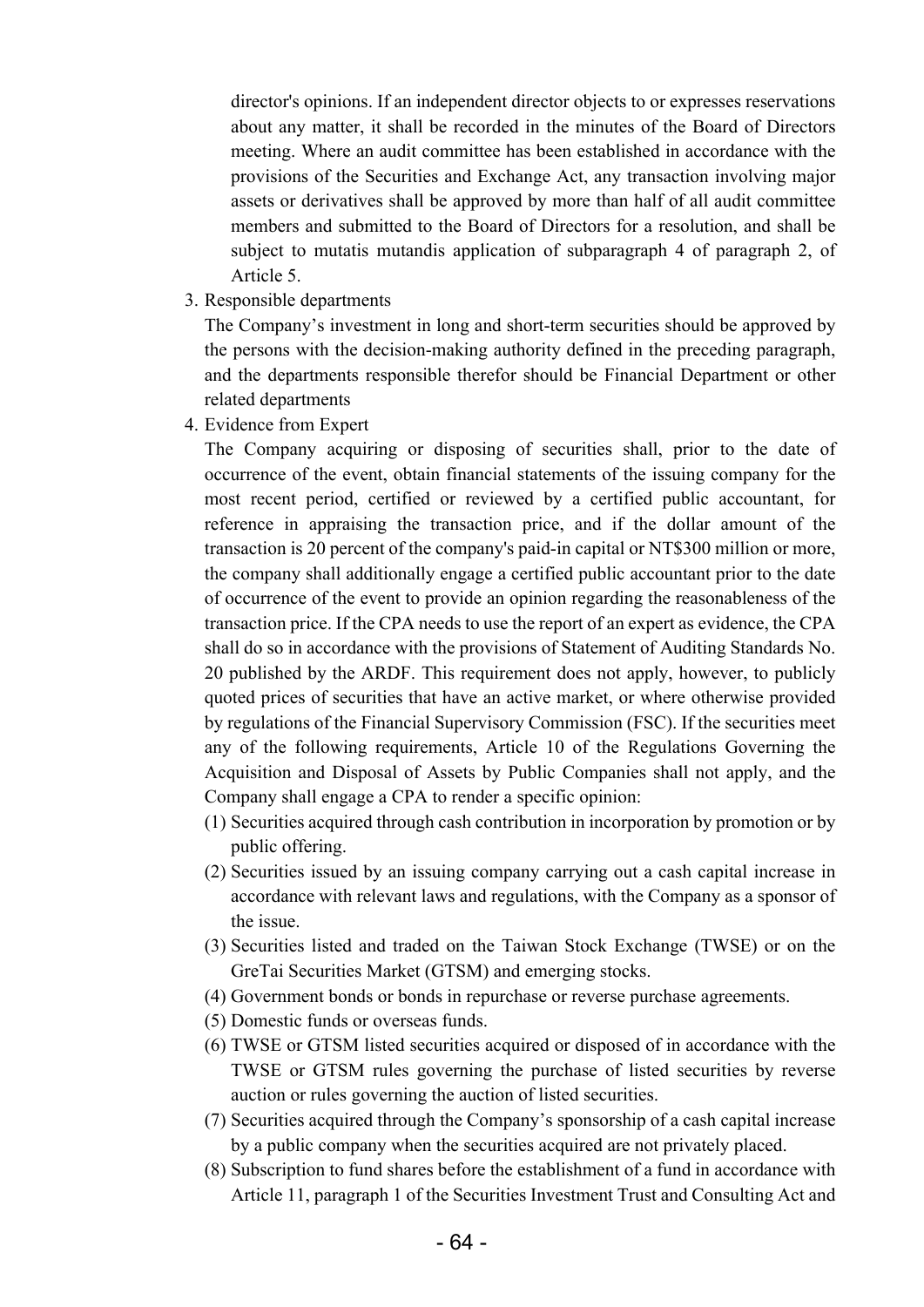the Financial Supervisory Commission's 1 November 2004 Order No. Financial-Supervisory-Securities-IV-0930009249. The amount of the transaction reaches 20 percent or more of the Company's paidin capital, or NT\$300 million or more.

- (9) Subscription or redemption of domestic private placement funds, provided that the trust agreement for the fund specifies an investment strategy in which, aside from securities margin transactions and open positions held in securities-related products, the investment scope of the remaining portion is the same as that of a publicly offered fund.
- 5. Where the Company acquires or disposes of assets through court auction procedures, the evidentiary documentation issued by the court may be substituted for the appraisal report or CPA opinion.
- Article 6-1 Where the Company obtains or disposes of intangible assets or its right-of-use assets or membership transactions amounting to 20 percent or more of the Company's paid-in capital or NT \$ 300 million or more, except in transactions with a domestic government agency, the company shall engage a certified public accountant prior to the date of occurrence of the event to render an opinion on the reasonableness of the transaction price; the CPA shall comply with the provisions of Statement of Auditing Standards No. 20 published by the ROC Accounting Research and Development Foundation (ARDF).
- Article 6-2 The calculation of the transaction amounts referred to in Article 5, Article 6, and Article 6-1 shall be done in accordance with subparagraph 5 of paragraph 1, of Article 10 herein, and "within the preceding year" as used herein refers to the year preceding the date of occurrence of the current transaction. Items for which an appraisal report from a professional appraiser or a CPA's opinion has been obtained need not be counted toward the transaction amount.
- Article 7 Operating Procedures for Related Party Transactions
	- 1. When the Company engages in any acquisition or disposal of assets from or to a related party, in addition to ensuring that the necessary resolutions are adopted and the reasonableness of the transaction terms is appraised in compliance with the provisions of Article 5, Article 6, Article 6-1, and Article 6-2, if the transaction amount reaches 10 percent or more of the Company's total assets, the company shall also obtain an appraisal report from a professional appraiser or a CPA's opinion in compliance with the provisions of Article 5, Article 6, Article 6-1, and Article 6-2. When judging whether a trading counterparty is a related party, in addition to legal formalities, the substance of the relationship shall also be considered.
		- 2. The appraisal procedures and operating procedures:
			- (1) When the Company intends to acquire or dispose of real property or its right-of use assets from or to a related party, or when it intends to acquire or dispose of assets other than real property or its right-of-use assets from or to a related party and the transaction amount reaches 20 percent or more of paid-in capital, 10 percent or more of the company's total assets, or NT\$300 million or more, except in trading of government bonds or bonds under repurchase and resale agreements, or subscription or redemption of money market funds issued by domestic securities investment trust enterprises, the company may not proceed to enter into a transaction contract or make a payment until the following matters have been approved by the Board of Directors and recognized by the supervisors: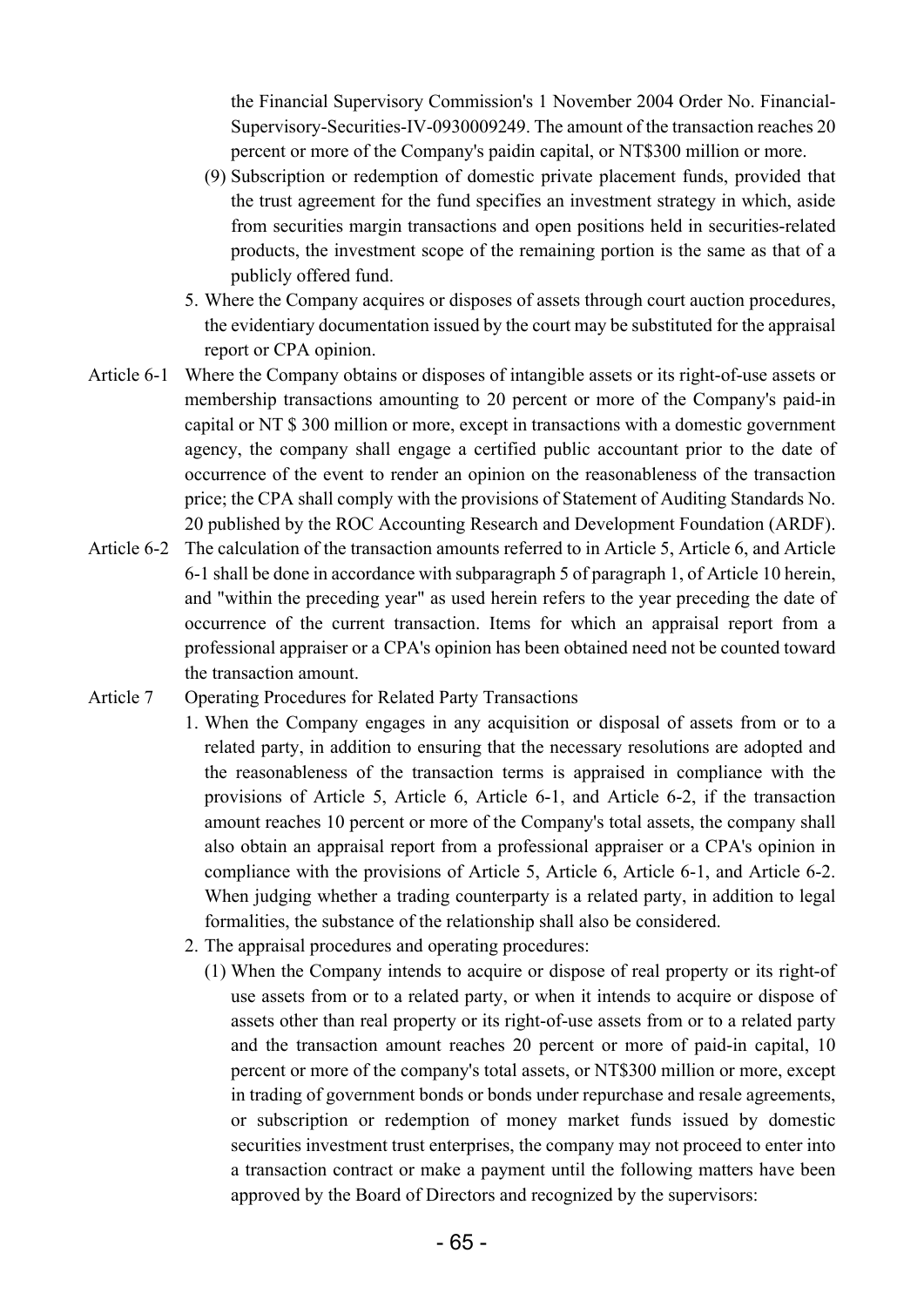- i. The purpose, necessity and anticipated benefit of the acquisition or disposal of assets.
- ii. The reason for choosing the related party as a trading counterparty.
- iii. With respect to the acquisition of real property from a related party, information regarding appraisal of the reasonableness of the preliminary transaction terms in accordance with subparagraph 1-4 of paragraph 3, of this Article.
- iv. The date and price at which the related party originally acquired the real property, the original trading counterparty, and that trading counterparty's relationship to the company and the related party.
- v. Monthly cash flow forecasts for the year commencing from the anticipated month of signing of the contract, and evaluation of the necessity of the transaction, and reasonableness of the funds utilization.
- vi. An appraisal report from a professional appraiser or a CPA's opinion obtained in compliance with the preceding article.
- vii. Restrictive covenants and other important stipulations associated with the transaction.
- (2) The calculation of the transaction price referred to in paragraph 1 of this Article shall be made in accordance with subparagraph 5 of paragraph 1, of Article 10 herein, and "within the preceding year" refers to the year preceding the date of occurrence of the current transaction. Items which have been approved in accordance with these Procedures by the Board of Directors and recognized by the supervisors need not be counted toward the transaction amount.
- (3) Where the following transactions are carried out between the Company and its parent company, subsidiaries, or its subsidiaries of which the Company directly or indirectly holds 100% of the issued shares or total capital, the Company's Board of Directors may pursuant to subparagraph 2 of paragraph 2, of Article 5 herein delegate the chairman of the Company to decide such matters when the transaction is within a certain amount and have the decisions subsequently submitted to and ratified by the next board of directors meeting:
	- i. acquiring or disposing of equipment for business or its tight-of-use assets;
	- ii. acquiring or disposing of the right-of-use assets of real property.
- (4) Where the position of independent director has been created in accordance with the provisions of the Securities and Exchange Act, when a transaction involving the acquisition or disposal of assets is submitted for discussion by the Board of Directors pursuant to paragraph 1 herein, the Board of Directors shall take into full consideration for each independent director's opinions. If an independent director objects to or expresses reservations about any matter, it shall be recorded in the minutes of the Board of Directors meeting.
- (5) Where an audit committee has been established, the matters for which paragraph 1 requires recognition by the supervisors shall first be approved by more than half of all audit committee members and then submitted to the Board of Directors for a resolution and shall be subject to mutatis mutandis application of subparagraph 4 of paragraph 2, of Article 5 herein.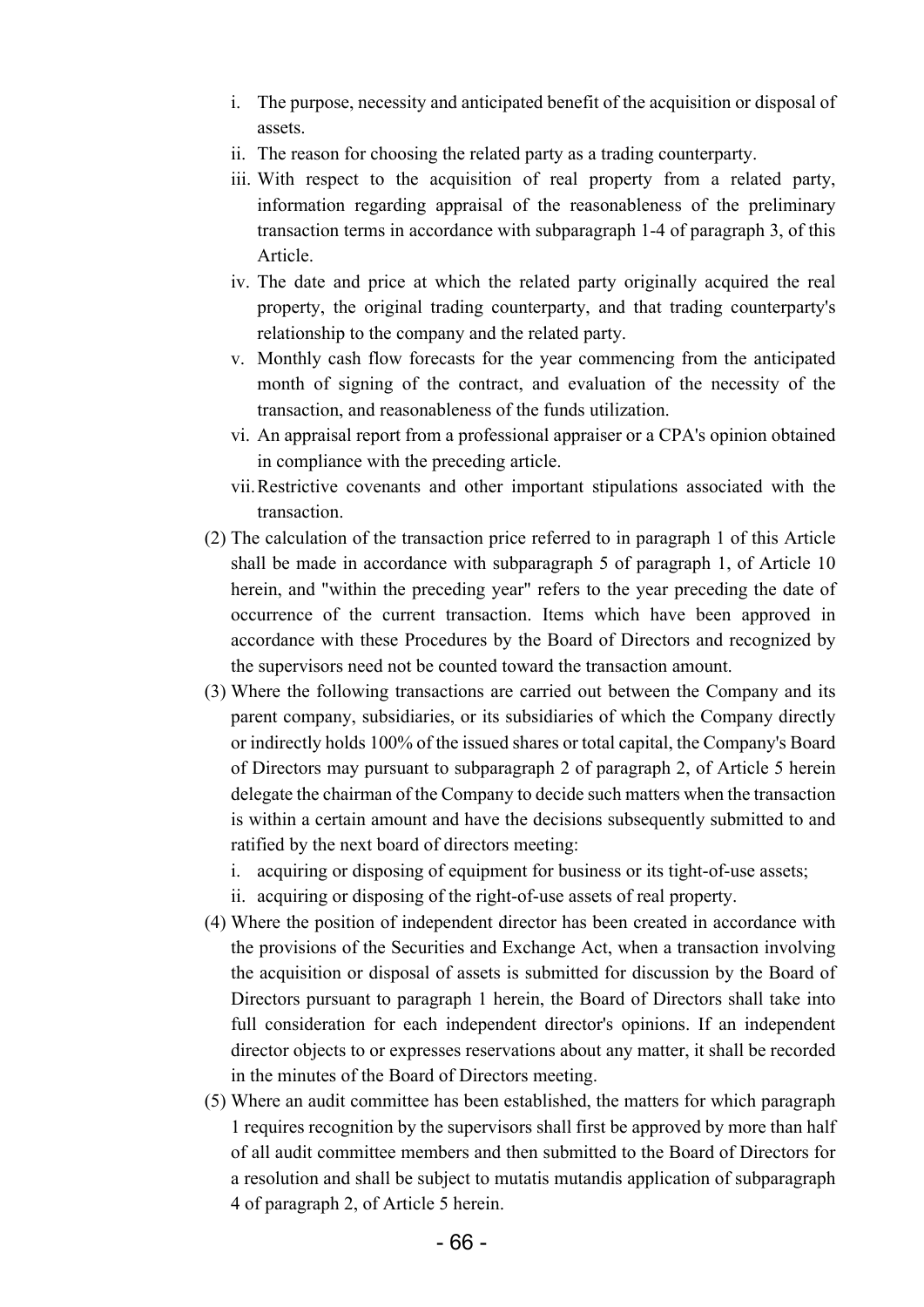- (6) For the calculation of 10 percent of total assets under these Procedures, the total assets stated in the most recent parent company only financial report or individual financial report prepared under the Regulations Governing the Preparation of Financial Reports by Securities Issuers shall be used.
- To evaluate the reasonableness of the transaction costs:
- (1) The Company that acquires real property from a related party shall evaluate the reasonableness of the transaction costs by the following means:
	- i. Based upon the related party's transaction price plus necessary interest on funding and the costs to be duly borne by the buyer. "Necessary interest on funding" is imputed as the weighted average interest rate on borrowing in the year the Company purchases the property; provided, it may not be higher than the maximum non-financial industry lending rate announced by the Ministry of Finance.
	- ii. Total loan value appraisal from a financial institution where the related party has previously created a mortgage on the property as security for a loan; provided, the actual cumulative amount loaned by the financial institution shall have been 70 percent or more of the financial institution's appraised loan value of the property and the period of the loan shall have been 1 year or more. However, this shall not apply where the financial institution is a related party of one of the trading counterparties.
- (2) Where land and structures thereupon are combined as a single property purchased in one transaction, the transaction costs for the land and the structures may be separately appraised in accordance with either of the means listed in the preceding paragraph.
- (3) The Company that acquires real property from a related party and appraises the cost of the real property in accordance with subparagraph 1 and subparagraph 2 of paragraph 3, of this Article shall also engage a CPA to check the appraisal and render a specific opinion.
- (4) When the results of the Company's appraisal conducted in accordance with subparagraph 1 and subparagraph 2 of paragraph 3, of this Article are uniformly lower than the transaction price, the matter shall be handled in compliance with Article 17. However, where the following circumstances exist, objective evidence has been submitted and specific opinions on reasonableness have been obtained from a professional real property appraiser and a CPA have been obtained, this restriction shall not apply:
	- i. Where the related party acquired undeveloped land or leased land for development, it may submit proof of compliance with one of the following conditions:
		- A. Where undeveloped land is appraised in accordance with the means in subparagraph 1-3 of paragraph 3, of this Article, and structures according to the related party's construction cost plus reasonable construction profit are valued in excess of the actual transaction price. The "Reasonable construction profit" shall be deemed the average gross operating profit margin of the related party's construction division over the most recent 3 years or the gross profit margin for the construction industry for the most recent period as announced by the Ministry of Finance, whichever is lower.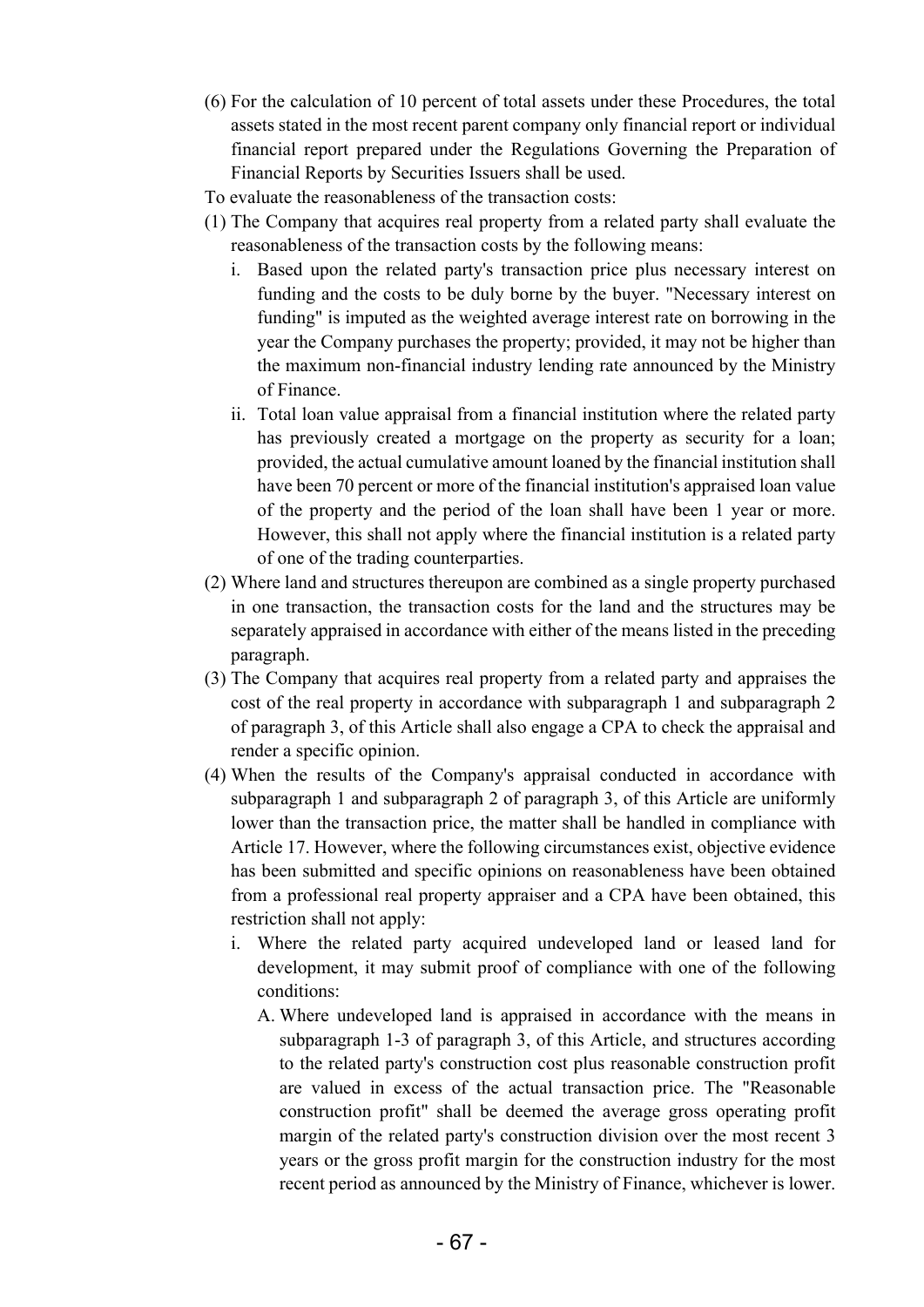- B. Completed transactions by unrelated parties within the preceding year involving other floors of the same property or neighboring or closely valued parcels of land, where the land area and transaction terms are similar after calculation of reasonable price discrepancies in floor or area land prices in accordance with standard property market practices.
- ii. Where a public company acquiring real property or leasing right-of-use assets of real property from a related party provides evidence that the terms of the transaction are similar to the terms of transactions completed for the acquisition of neighboring or closely valued parcels of land of similar size by unrelated parties within the preceding year. Completed transactions for neighboring or closely valued parcels of land in the preceding sentences in principle refers to parcels on the same or an adjacent block and within a distance of no more than 500 meters or parcels close in publicly announced current value; transaction for similarly sized parcels in principle refers to transactions completed by unrelated parties for parcels with a land area of no less than 50 percent of the property in the planned transaction; within the preceding year refers to the year preceding the date of occurrence of the acquisition of the real property.
- (5) Where the Company acquires real property from a related party and the results of appraisals conducted in accordance with subparagraph 1-4 of paragraph 3, of this Article are uniformly lower than the transaction price, the following steps shall be taken:
	- i. A special reserve shall be set aside in accordance with Article 41, paragraph 1 of the Securities and Exchange Act against the difference between the real property transaction price and the appraised cost, and may not be distributed or used for capital increase or issuance of bonus shares. Where a public company uses the equity method to account for its investment in the Company, then the special reserve called for under Article 41, paragraph 1 of the Securities and Exchange Act shall be set aside pro rata in a proportion consistent with the share of public company's equity stake in the Company.
	- ii. The Audit Committee shall comply with Article 218 of the Company Act.
	- iii. Actions taken pursuant to item 1 and item 2 of subparagraph 5 of paragraph 3, of this Article shall be reported to a shareholders' meeting, and the details of the transaction shall be disclosed in the annual report and any investment prospectus.

The Company and a public company which uses the equity method to account for its investment in the Company that has set aside a special reserve under the preceding paragraph may not utilize the special reserve until it has recognized a loss on decline in market value of the assets it purchased or leased at a premium, or they have been disposed of, or the lease has been terminated, or adequate compensation has been made, or the status quo ante has been restored, or there is other evidence confirming that there was nothing unreasonable about the transaction, and the FSC has given its consent.

(6) Where the Company acquires real property from a related party and one of the following circumstances exists, the acquisition shall be conducted in accordance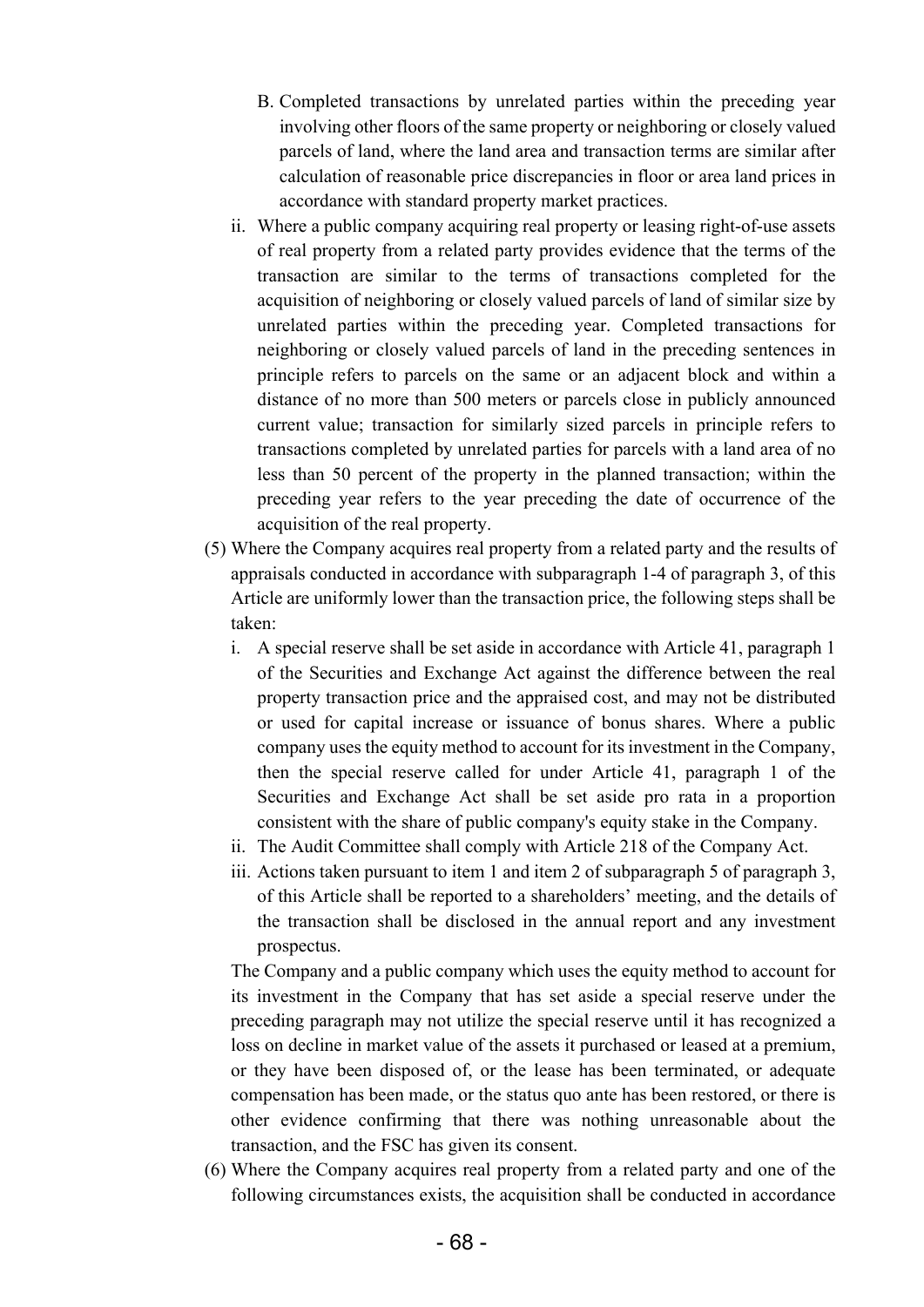with paragraph 2 of this Article and subparagraph 1-3 of paragraph 3, of this Article do not apply:

- i. The related party acquired the real property or its right-of-use assets through inheritance or as a gift.
- ii. More than 5 years will have elapsed from the time the related party signed the contract to obtain the real property or its right-of-use assets to the signing date for the current transaction.
- iii. The real property is acquired through signing of a joint development contract with the related party, or through engaging a related party to build real property, either on the company's own land or on rented land.
- iv. A public company acquires from its parent company or subsidiaries the rightof-use assets of real property for business.
- Article 8 Operating Procedures for Acquisition or Disposal of Derivatives
	- 1. Trading Principles and Strategies
		- (1) Categories of transaction

The term "derivatives" as used herein which include forward contracts, options contracts, and compound contracts combining the above products refer to the derivatives duly authorized by law to be engaged in an investment the Company involved. If the Company intends to invest other derivatives, those derivatives are required to be carefully evaluated and are subject to the approval of the Board of Directors before the investments.

(2) Operating and hedging strategies

Financial derivatives are mainly used for hedging foreign currency risks involved in terms of the Company's operation to limit the Company's net exposure after internal netting of income against expense, and asset against liability in terms of timing, amount and currency type. Credit risks are hedged by restricting the counterparties that the Company deals with to those who have banking relationship with the Company. Transactions involving financial derivatives need to be assured as for hedging purpose or non-hedging purpose in order to be the basis of accounting procedures.

- (3) Purposes of transaction
	- i. Transactions for hedging purpose

Financial derivatives are mainly used for hedging exchange rate risks or interest rate risks involved in terms of the Company's own business, assets, or liabilities. The relevant transactions of the above financial derivatives are subject to this category.

- ii. Transactions for non-hedging purpose Financial derivatives are not used for the above hedging purposes. The purpose of transactions is earning profits from price differences.
- (4) Segregation of duties

Personnel engaged in derivatives trading may not serve concurrently in other operations such as confirmation and settlement.

- i. Personnel responsible for transaction
	- A. The personnel are in charge of the preparation of trading strategies for all transactions of financial derivatives.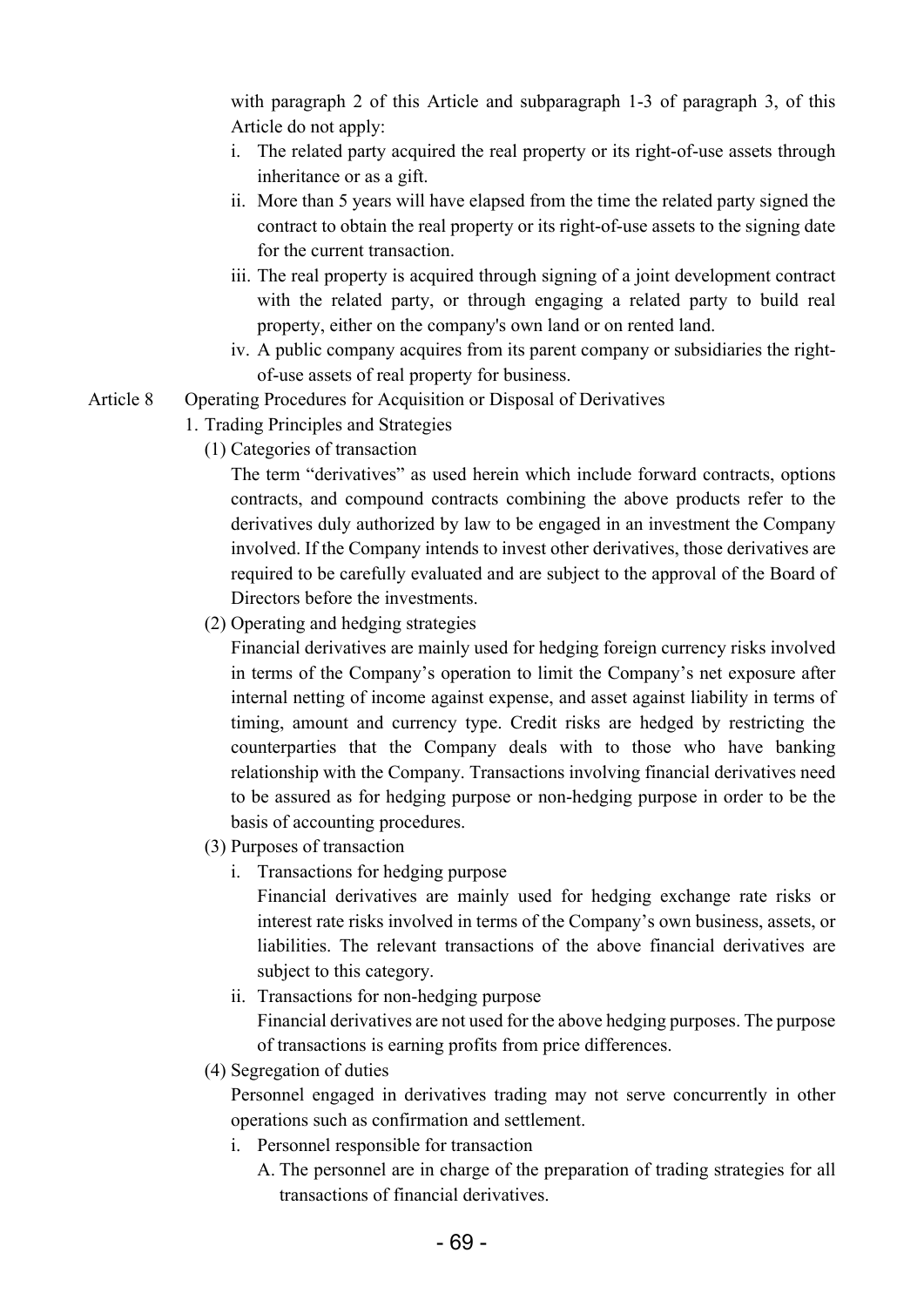- B. The personnel are in charge of establishing position, collecting relevant market information, understanding relevant rules and regulations to determine trends and risk and prepare the operational strategies as the resource for making transactions.
- ii. Personnel responsible for settlement
	- A. The personnel are in charge of the settlement of transactions for financial derivatives. The personnel shall also be in charge of monitoring cash flows periodically to ensure that the transactions will be settled as scheduled.
	- B. The personnel are in charge of the execution of the appraisal procedures for financial derivatives.
- iii. Personnel responsible for confirmation
	- A. The personnel are in charge of evaluating whether the transactions of derivatives are consistent with established operational strategies and authorization.
	- B. The personnel are in charge of accounting management and evaluations on transactions. The personnel shall record the overall profit or loss with respect to the transactions and the relevant information in the financial statements correctly and accurately and publicly disclose the information in compliance with the relevant regulations and laws announced by the Securities and Futures Bureau under the Financial Supervisory Commision, R.O.C. (Taiwan). Periodically the personnel shall evaluate whether derivatives trading performance is consistent with established operational strategy and whether the risk undertaken is within the Company's permitted scope of tolerance.
- (5) Performance evaluation

The responsible personnel shall record the detailed information (including the amounts, the exchange rates, the banks, and the maturity date) in the transaction statements to control the overall status of profit/loss made by the transactions. The responsible personnel shall provide the exchange rate profit/loss per month, per quarter, per 6 months, and per year.

- (6) Limits and levels of authorization
	- i. Derivative transactions shall be subject to approval by the Chairman. The Chairman may, according to the total amount of each derivative contract, authorize the designated senior executives to conduct the transaction, but the authorize amount for the total amount of each contract shall not exceed US\$2 million.
	- ii. Limits and levels of authorization for non-hedging purpose Financial derivatives are not used for the above hedging purposes. The relevant transactions shall be submitted to the Board of Directors for approval first before the execution.
	- iii. The limits and levels of authorization for non-hedging purpose is same as the limits and levels of authorization for hedging purpose.
- (7) Total amounts of derivatives contracts and the maximum loss limit
	- i. The quota on the transactions for hedging purpose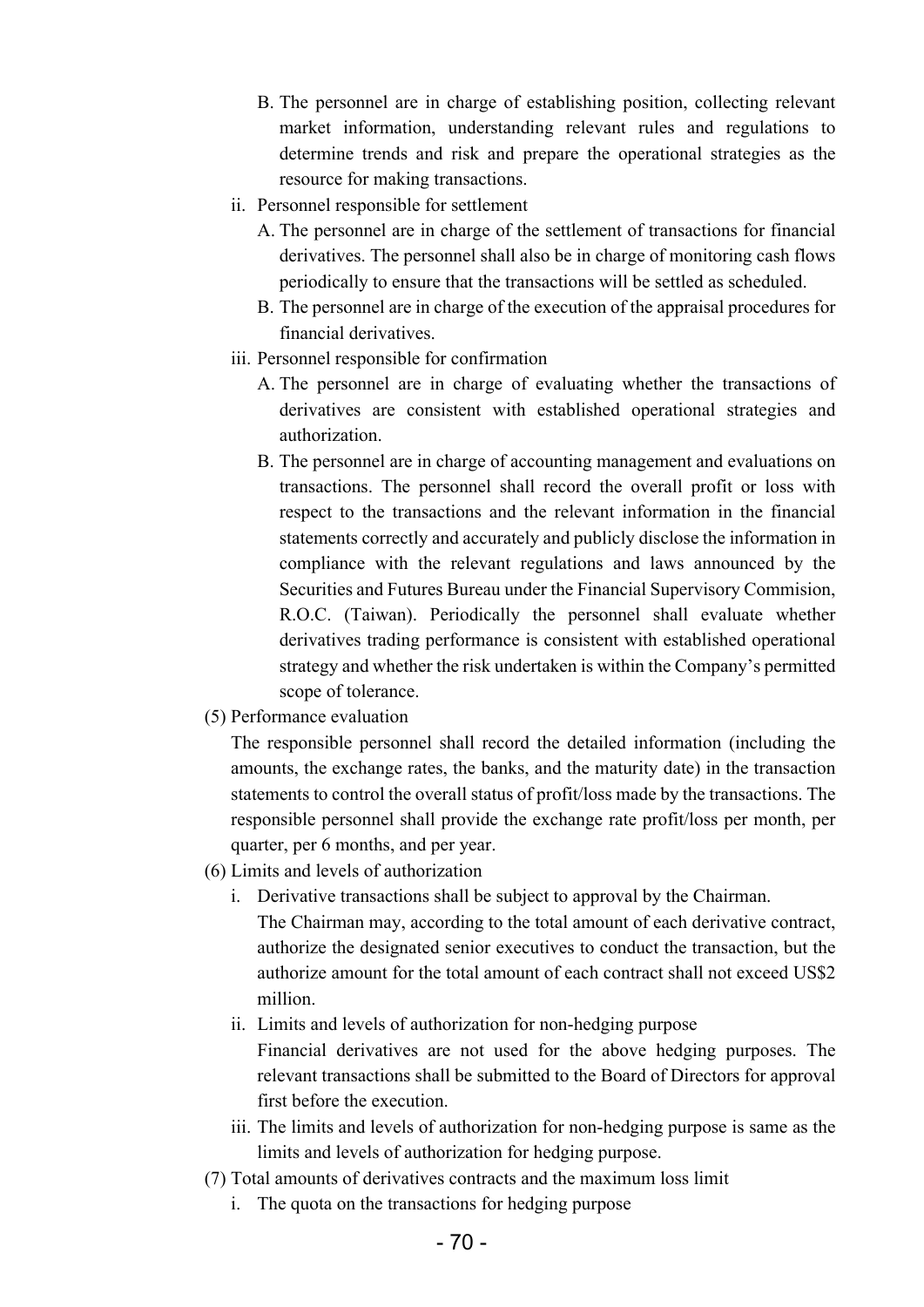The cumulative balance of the total outstanding amount of all the Company's derivative contracts, at any point in time, shall not exceed 50% of the company's net value at the time.

ii. The maximum loss limit

For derivative transactions, the maximum loss limits are as follows:

- (1) Each transaction: 15% of the contract amount.
- (2) All transactions: 15% of the total contract amount is taken as the upper limit.
- 2. Measures of Risk Management
	- (1) Credit Risk Management

Owing to the vulnerability of operating financial derivatives caused by the changes of market factors, the credit risk management shall be in compliance with the following principles:

- i. Transaction counterparties: The transaction counterparties shall be confined to renowned foreign/domestic financial institutions. The responsible personnel shall monitor each counterparty's credit status to prevent the transactions from being concentrated on one specific counterparty.
- ii. Transaction items: The transaction items shall be confined to the items provided by renowned foreign/domestic financial institutions.
- (2) Market Risk Management.
	- i. The operation shall be confined to public foreign exchange transactions provided by banks.
	- ii. The responsible personnel shall properly evaluate possible losses or possibilities of having a loss and prepare appropriate measures.
- (3) Liquidity Risk Management

In consideration of liquidity, the derivative commodities transacted by the Company shall be selected from among those with high liquidity, and the responsible personnel shall monitor the market size and the liquidity of each derivative commodity. The financial institution entrusted to conduct the transaction must be able to get hold of the relevant information and is able to conduct transactions on any market at any time.

(4) Cash Flow Risk Management

In consideration of stable working capital, the Company shall basically conduct derivatives transactions by using self-owned fund and take into account the capital calls forecast for the next three months when deciding the amount to be applied to conduct derivatives transactions.

- (5) Operational Risk Management
	- i. The transactions shall be conducted within the relevant authorized amount in full compliance with the procedure for operation and put under internal control.
	- ii. The personnel conducting derivatives must not act concurrently as the personnel responsible for making the relevant verification and delivery and vice versa.
	- iii. The personnel responsible for weighing, monitoring and controlling the risks and the personnel provided in item 2 of this subparagraph must be serving in different departments of the Company and they must report to a high-ranking managerial officer who is authorized by the Board of Directors.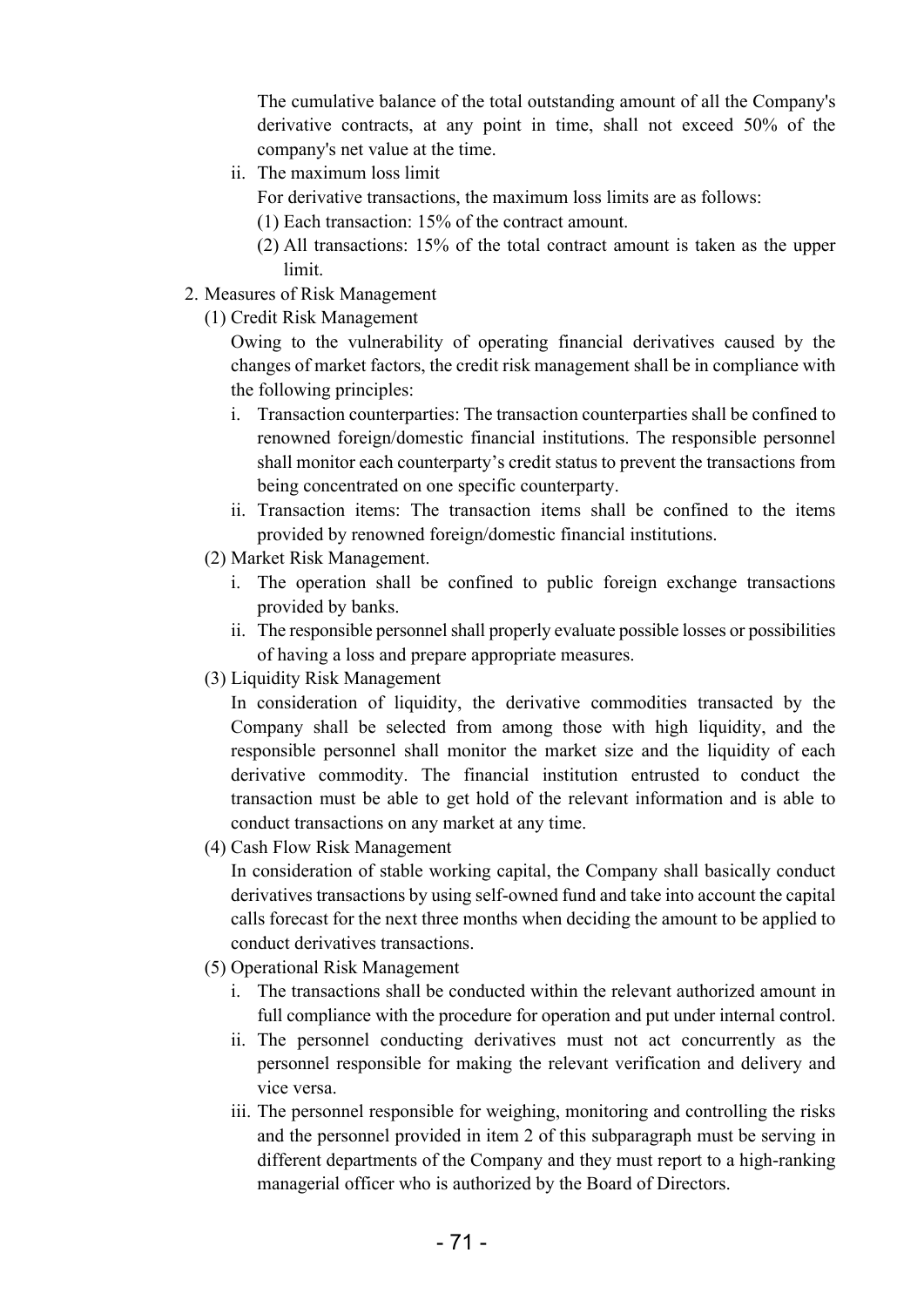- iv. The positions taken by derivatives transaction shall be evaluated at least once a week except hedging transactions which have been conducted to meet business needs and which shall be evaluated twice a month. The evaluation report shall be submitted to the relevant high-ranking managerial officer authorized to do so by the Board of Directors.
- (6) Legal Risk Management
	- i. The responsible personnel shall ensure each transaction counterparty has acquired the authorization and the legality of operating financial derivatives.
	- ii. Documents to be entered into by and between the Company and financial institutions must be examined in advance by the legal compliance personnel.
- 3. Internal Audit Systems
	- (1) The internal audit personnel shall periodically make a determination of the suitability of internal controls on derivatives and conduct a monthly audit of how faithfully derivatives trading by the trading department adhere to these Operational Procedures. The internal audit personnel shall also analyze the transaction cycles and prepare a report accordingly. If any material violation is discovered, all members of the Audit Committee shall be notified by written notification.
	- (2) The internal audit personnel shall submit the audit report in conjunction with the annual internal audit performance report to the Securities and Futures Bureau. The performance of corrective action in response to the irregularities shall also be submitted and declared to the Securities and Futures Burea no later than last day of May of the ensuing year.
- 4. Methods for Periodical Evaluation
	- (1) The Financial Department shall ask the financial institutions who have banking relationship with the Company to provide the evaluation reports and the itemized information of each financial commodity which has not become due.
	- (2) The positions taken by derivatives transactions shall be evaluated at least once a week except for hedging transactions which have been conducted to meet business needs and which shall be evaluated twice a month. The evaluation report shall be submitted to the relevant high-ranking managerial officer authorized by the Board of Directors.
	- (3) The Board of Directors shall authorize high-ranking managerial officers to supervise and manage the acceptability limits on risks at any time. The officers shall evaluate whether the recent measures of risk management are appropriate and whether the operation is in compliance with the relevant laws and regulations by the competent authority and these Operational Procedures. The officers shall report to the Board of Directors upon finding of any irregularity in the status of transactions and the profit and loss status and take proper measures in response.
	- (4) The Financial Department shall report to the Board of Directors about the performance of the operation of trading financial derivatives in the previous quarter per quarter. This information is for the Board of Directors who shall evaluate that the performance is in compliance with the existing management/ hedging strategies and whether the risk is undertaken is within the company's permitted scope of tolerance.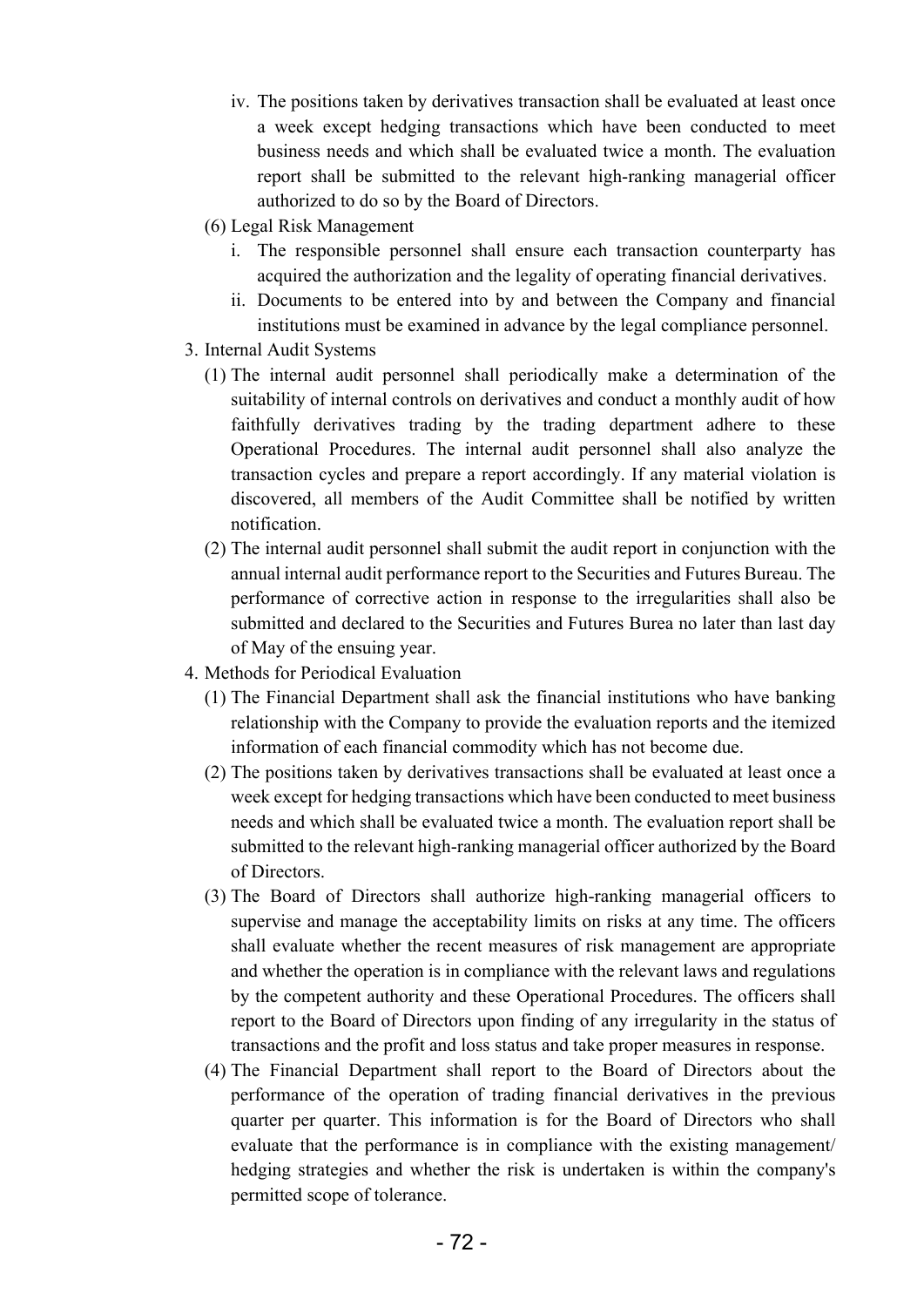- (5) The responsible personnel shall provide the exchange profit/loss in accordance with market prices per month, per quarter, per 6 months, and per year and record the above information in the financial statements.
- 5. Principles for Monitoring Derivatives Trading by the Board of Directors
	- (1) The Board of Directors shall designate senior management personnel to pay continuous attention to monitoring and controlling derivatives trading risk. The principles for monitoring derivatives trading are shown as follows:
		- i. Periodically evaluate the risk management measures currently employed are appropriate and are faithfully conducted in accordance with these Regulations and the procedures for engaging in derivatives trading formulated by the company.
		- ii. When irregular circumstances are found in the course of supervising trading and profit-loss circumstances, appropriate measures shall be adopted and a report immediately made to the Board of Directors; where the Company has independent directors, an independent director shall be present at the meeting and express an opinion.
	- (2) Periodically evaluate whether derivatives trading performance is consistent with established operational and hedging strategies and whether the risk undertaken is within the company's permitted scope of tolerance.
- 6. The Company shall report to the soonest meeting of the board of directors after it authorizes the relevant personnel to handle derivates trading in accordance with its Procedures for Engaging in Derivatives Trading.
- 7. The Company engaging in derivatives trading shall establish the Log Book for Derivatives in which details of the types and amounts of derivatives trading engaged in, Board of Directors approval dates, and the matters required to be carefully evaluated under subparagraph 2 of paragraph 4, item 1 of subparagraph 1 of paragraph 5, and subparagraph 2 of paragraph 5, of this Article shall be recorded in detail in the Log Book for Derivatives.

#### Article 9 Operating Procedures for Mergers, Split off, Acquisitions, and Transfer of Shares

- 1. Appraisal Procedures and Operating Procedures
	- (1) The Company that conducts a merger, demerger, acquisition, or transfer of shares shall engage a CPA, attorney, or securities underwriter to discuss the proposed schedule and establish the Task Force which shall take the responsibility for execution in compliance with the provisions of relevant regulations and laws. Prior to convening the Board of Directors to resolve on the matter, the Company shall engage a CPA, attorney, or securities underwriter to give an opinion on the reasonableness of the share exchange ratio, acquisition price, or distribution of cash or other property to shareholders, and submit it to the board of directors for deliberation and passage. However, the requirement of obtaining an aforesaid opinion on reasonableness issued by an expert may be exempted in the case of a merger by the Company of a subsidiary in which it directly or indirectly holds 100 percent of the issued shares or authorized capital, and in the case of a merger between subsidiaries in which the Company directly or indirectly holds 100 percent of the respective subsidiaries' issued shares or authorized capital.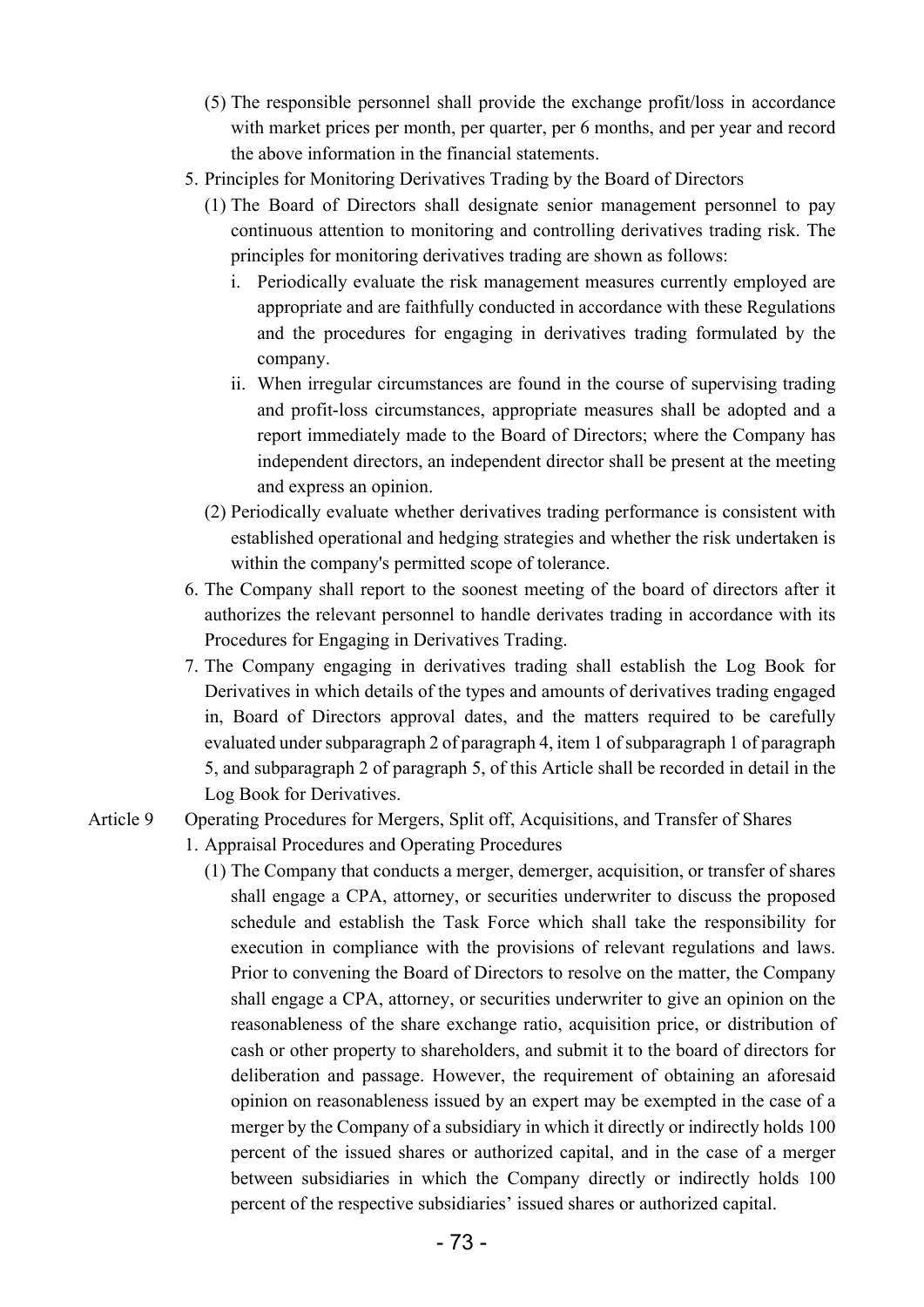- (2) The Company shall prepare a public report to shareholders detailing important contractual content and matters relevant to the merger, demerger, acquisition, or transfer of shares prior to the shareholders' meeting and include it along with the expert opinion referred to in subparagraph 1 of paragraph 1, of this Article when sending shareholders notification of the shareholders' meeting for reference in deciding whether to approve the merger, demerger, or acquisition. Provided, wherea provision of another act exempts a company from convening a shareholders' meeting to approve the merger, demerger, or acquisition, this restriction shall not apply. Additionally, where the shareholders' meeting of any one of the companies participating in a merger, demerger, or acquisition fails to convene or pass a resolution due to lack of a quorum, insufficient votes, or other legal restriction, or the proposal is rejected by the shareholders' meeting, the companies participating in the merger, demerger or acquisition shall immediately publicly explain the reason, the follow-up measures, and the preliminary date of the next shareholders' meeting.
- 2. Other Items to Note
	- (1) Convening the meeting of the Board of Directors and the date of shareholders' meetings
		- i. A company participating in a merger, demerger, or acquisition shall convene a board of directors meeting and shareholders' meeting on the day of the transaction to resolve matters relevant to the merger, demerger, or acquisition, unless another act provides otherwise or the FSC is notified in advance of extraordinary circumstances and grants consent.
		- ii. A company participating in a transfer of shares shall call a board of directors meeting on the day of the transaction unless another act provides otherwise or the FSC is notified in advance of extraordinary circumstances and grants consent.
		- iii. When participating in a merger, demerger, acquisition, or transfer of another company's shares, the Company that is listed on an exchange or has its shares traded on an OTC market shall prepare a full written record of the following information and retain it for 5 years for reference:
			- A. Basic identification data for personnel: Including the occupational titles, names, and national ID numbers (or passport numbers in the case of foreign nationals) of all persons involved in the planning or implementation of any merger, demerger, acquisition, or transfer of another company's shares prior to the disclosure of the information.
			- B. Dates of material events: Including the signing of any letter of intent or memorandum of understanding, the hiring of a financial or legal advisor, the execution of a contract, and the convening of a Board of Directors meeting.
			- C. Important documents and minutes: Including merger, demerger, acquisition, and share transfer plans, any letter of intent or memorandum of understanding, material contracts, and minutes of Board of Directors meetings.
		- iv. When participating in a merger, demerger, acquisition, or transfer of another company's shares, a company that is listed on an exchange or has its shares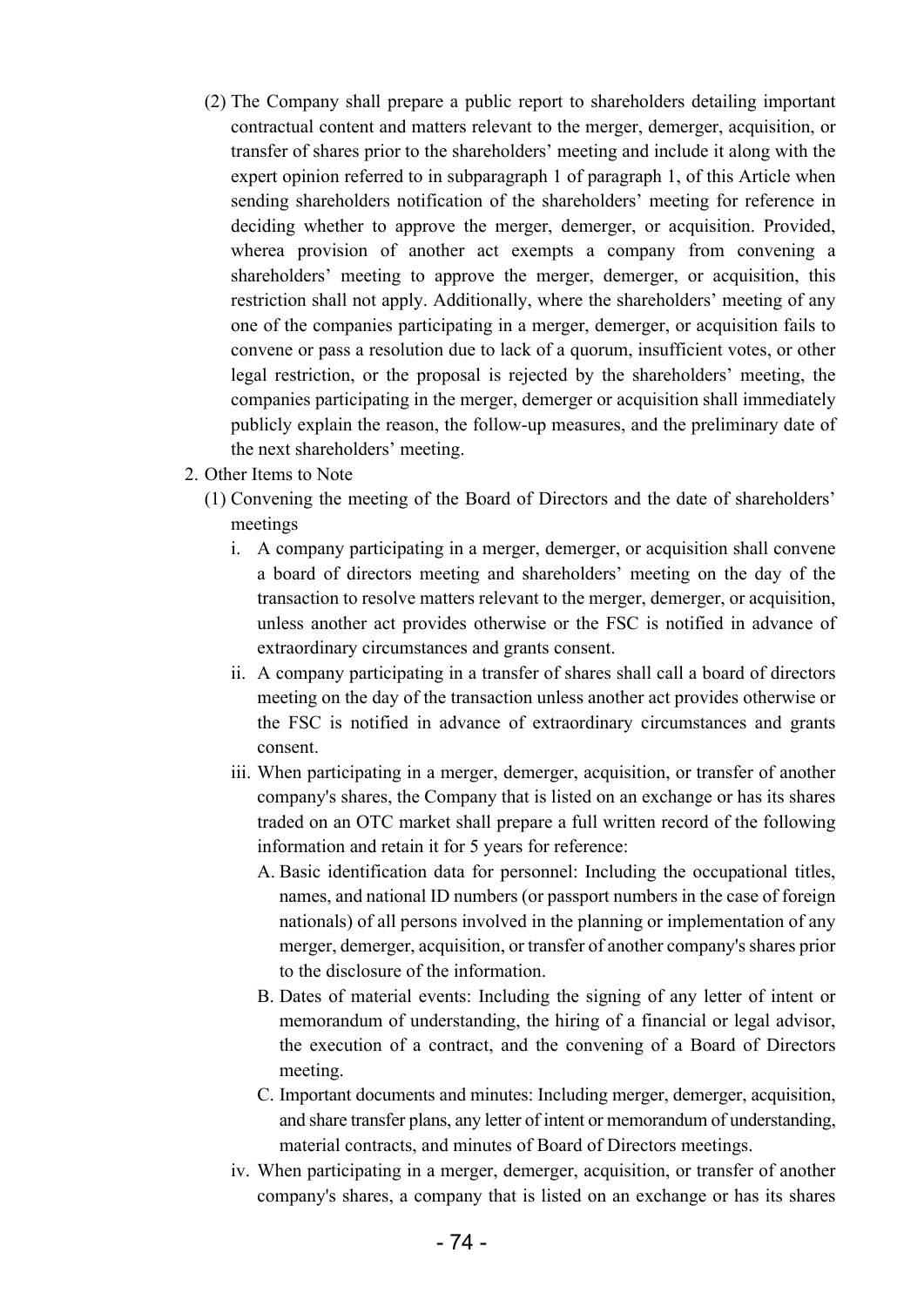traded on an OTC market shall, within 2 days counting inclusively from the date of passage of a resolution by the board of directors, report (in the prescribed format and via the Internet-based information system) the information set out in subitem A and B of the preceding item to the FSC for recordation.

- v. Where any of the companies participating in a merger, demerger, acquisition, or transfer of another company's shares is neither listed on an exchange nor has its shares traded on an OTC market, the company(s) so listed or traded shall sign an agreement with such company whereby the latter is required to abide by the provisions of the preceding two subparagraphs.
- (2) Confidentiality Agreements

Every person participating in or privy to the plan for merger, demerger, acquisition, or transfer of shares shall issue a written undertaking of confidentiality and may not disclose the content of the plan prior to public disclosure of the information and may not trade, in their own name or under the name of another person, in any stock or other equity security of any company related to the plan for merger, demerger, acquisition, or transfer of shares.

- (3) Principles for determing or changing share exchange ratio and acquisition price
	- i. Prior to convening the Board of Directors (both companies involved in a merger, demerger, acquisition, or transfer of shares) to resolve on the matter, the involved companies shall engage a CPA, attorney, or securities underwriter to give an opinion on the reasonableness of the share exchange ratio, acquisition price, or distribution of cash or other property to shareholders, and submit it to the shareholders' meetings.
	- ii. The share exchange ratio or acquisition price shall not be arbitrarily altered unless under the below-listed circumstances, and shall stipulate the circumstances permitting alteration in the contract for the merger, demerger, acquisition, or transfer of shares:
		- (1) Cash capital increase, issuance of convertible corporate bonds, or the issuance of bonus shares, issuance of corporate bonds with warrants, preferred shares with warrants, stock warrants, or other equity-based securities.
		- (2) An action, such as disposal of major assets, that affects the company's financial operations.
		- (3) An event, such as a major disaster or major change in technology, that affects shareholder equity or share price.
		- (4) An adjustment where any of the companies participating in the merger, demerger, acquisition, or transfer of shares from another company, buys back treasury stock.
		- (5) An increase or decrease in the number of entities or companies participating in the merger, demerger, acquisition, or transfer of shares.
		- (6) Other terms/conditions that the contract stipulates may be altered and that have been publicly disclosed.
- (4) Necessary content shall be recorded in the contracts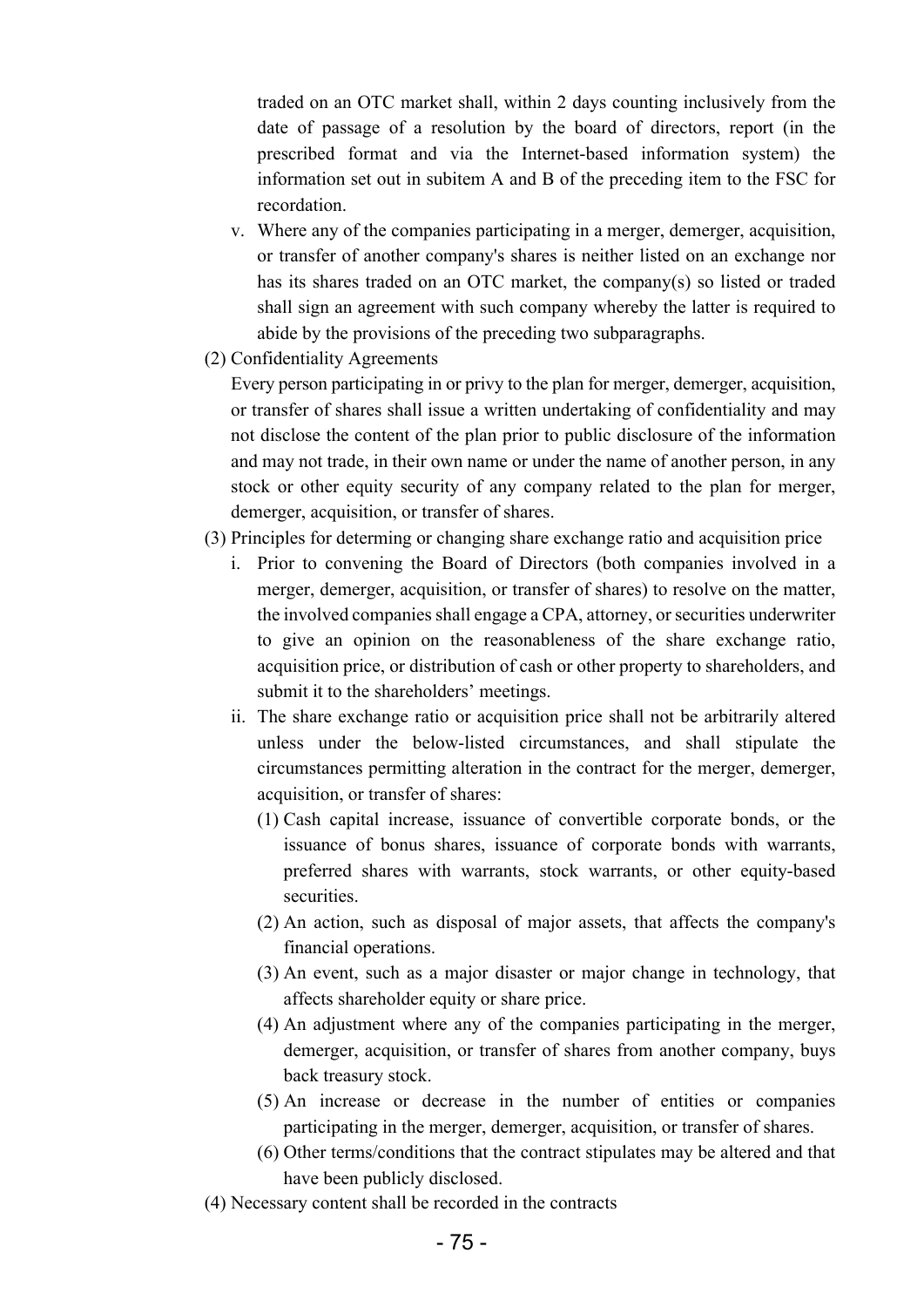The contract for participation by the Company in a merger, demerger, acquisition, or of shares shall record the rights and obligations of the companies participating in the merger, demerger, acquisition, or transfer of shares, and shall also record the following:

- i. Handling of breach of contract.
- ii. Principles for the handling of equity-type securities previously issued or treasury stock previously bought back by any company that is extinguished in a merger or that is demerged.
- iii. The amount of treasury stock participating companies are permitted under law to buy back after the record date of calculation of the share exchange ratio, and the principles for handling thereof.
- iv. The manner of handling changes in the number of participating entities or companies.
- v. Preliminary progress schedule for plan execution, and anticipated completion date.
- vi. Scheduled date for convening the legally mandated shareholders' meeting if the plan exceeds the deadline without completion, and relevant procedures.
- (5) The number of participating companies is altered
	- After public disclosure of the information, if any company participating in the merger, demerger, acquisition, or share transfer intends further to carry out a merger, demerger, acquisition, or share transfer with another company, all of the participating companies shall carry out anew the procedures or legal actions that had originally been completed toward the merger, demerger, acquisition, or share transfer; except that where the number of participating companies is decreased and a participating company's shareholders' meeting has adopted a resolution authorizing the board of directors to alter the limits of authority, such participating company may be exempted from calling another shareholders' meeting to resolve on the matter anew.
- (6) Where any of the companies participating in a merger, demerger, acquisition, or transfer of shares is not a public company, the Company shall sign an agreement with the non -public company whereby the latter is required to abide by the provisions of subparagraph 1, 2, and 5 of paragraph 2, of this Article.
- Article 10 Disclosure Procedures for Public Disclosure of Information
	- 1. The items and standards required to be publicly announced:
		- (1) Acquisition or disposal of real property or its right-of-use assets from or to a related party, or acquisition or disposal of assets other than real property from or to a related party where the transaction amount reaches 20 percent or more of paidin capital, 10 percent or more of the company's total assets, or NT\$300 million or more; provided, this shall not apply to trading of domestic government bonds or bonds under repurchase and resale agreements, or subscription or redemption of money market funds issued by domestic securities investment trust enterprises.
		- (2) Merger, demerger, acquisition, or transfer of shares.
		- (3) Losses from derivatives trading reaching the limits on aggregate losses or losses on individual contracts set out in the procedures adopted by the company.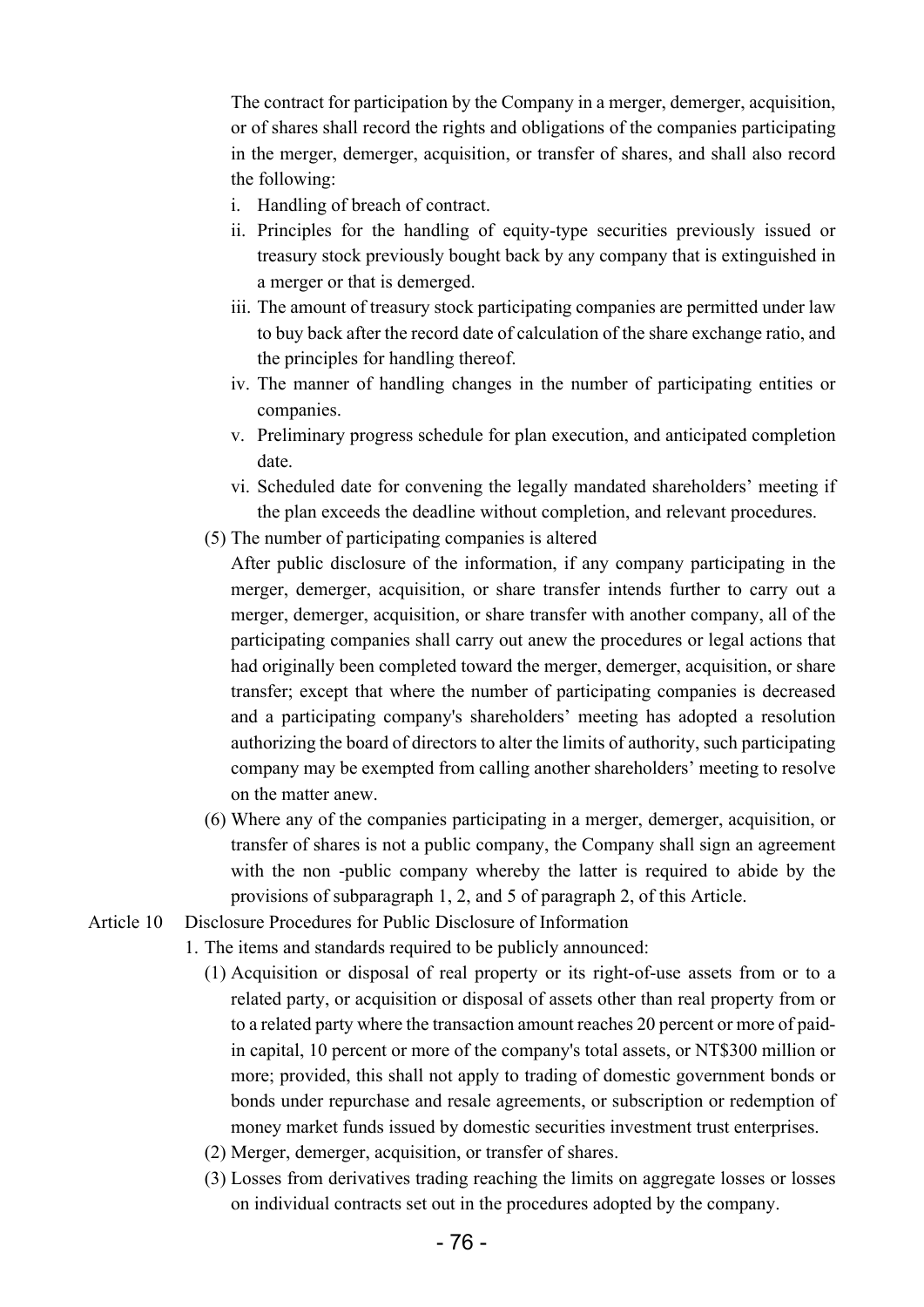- (4) Where the type of asset acquired or disposed is equipment for business use, the trading counterparty is not a related party, and the transaction amount meets any of the following criteria:
	- i. For a public company whose paid-in capital is less than NT\$10 billion, the transaction amount reaches NT\$500 million or more.
	- ii. For a public company whose paid-in capital is NT\$10 billion or more, the transaction amount reaches NT\$1 billion or more.
	- iii. Acquisition or disposal by a public company in the construction business of real property or its right-of-use assets for construction use, where the trading counterparty is not a related party, and the transaction amount reaches NT\$500million; or disposal of self-built real property on completed projects by a public company in the construction business with a paid-in capital of NT\$10 billion or more than NT\$10 billion, where the trading counterparty is not a related party and the transaction amount reaches NT\$ 1 billion.
	- iv. Where land is acquired under an arrangement on engaging others to build on the company's own land, engaging others to build on rented land, joint construction and allocation of housing units, joint construction and allocation of ownership percentages, or joint construction and separate sale, and the amount the company expects to invest in the transaction reaches NT\$500 million.
	- v. Where an asset transaction other than any of those referred to in the preceding four subparagraphs, a disposal of receivables by a financial institution, or an investment in the mainland China area reaches 20 percent or more of paid-in capital or NT\$300 million; provided, this shall not apply to the following circumstances:
		- A. Trading of domestic government bonds.
		- B. Securities trading by investment professionals on foreign or domestic securities exchanges or over-the-counter markets, or subscription by investment professionals of ordinary corporate bonds or of general bank debentures without equity characteristics (excluding subordinated debts) that are offered and issued in the domestic primary market, or any declaration or repurchase of securities investiment trust or futures trust, or subscription by a securities firm of securities as necessitated by its undertaking business or as an advisory recommending securities firm for an emerging stock company, in accordance with the rules of the Taipei Exchange.
		- C. Trading of bonds under repurchase/resale agreements, or subscription or redemption of money market funds issued by domestic securities investment trust enterprises.
- (5) The amount of transactions above shall be calculated as follows:
	- i. The amount of any individual transaction.
	- ii. The cumulative transaction amount of acquisitions and disposals of the same type of underlying asset with the same trading counterparty within the preceding year.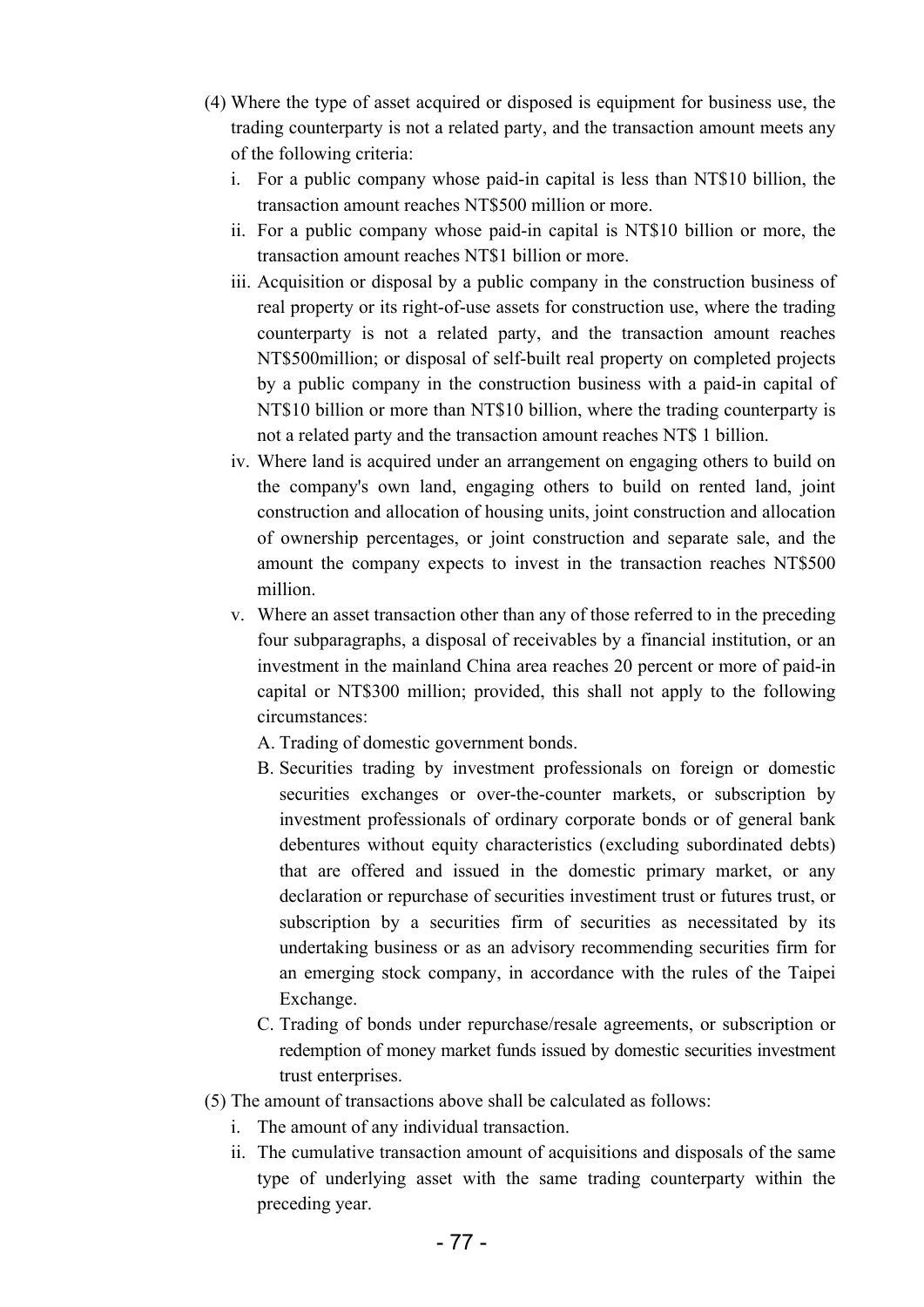- iii. The cumulative transaction amount of acquisitions and disposals (cumulative acquisitions and disposals, respectively) of real property or its right-of-user assets within the same development project within the preceding year.
- iv. The cumulative transaction amount of acquisitions and disposals (cumulative acquisitions and disposals, respectively) of the same security within the preceding year.
- v. Within the preceding year" refers to the year preceding the date of occurrence of the current transaction. Items duly announced in accordance with these Procedures need not be counted toward the transaction amount
- 2. The time limits on public announcements and reports:

The Company acquiring or disposing of assets shall publicly announce and report the relevant information where the assets comply with one of the conditions listed in paragraph 1 of this Article and the transaction amount reaches the standard of public announcement within 2 days counting inclusively from the date of occurrence of the event.

- 3. The procedures for public announcement and report of relevant information:
	- (1) The Company acquiring or disposing of assets shall publicly announce and report the relevant information on the website designated by the Securities and Futures Bureau, Financial Supervisory Commission R.O.C. (Taiwan).
	- (2) The Company shall compile monthly reports on the status of derivatives trading engaged in up to the end of the preceding month by itself and any subsidiaries that are not domestic public companies and enter the information in the prescribed format into the information reporting website designated by the FSC by the 10th day of each month.
	- (3) When the Company at the time of public announcement makes an error or omission in an item required by regulations to be publicly announced and so is required to correct it, all the items shall be again publicly announced and reported in their entirety within two days counting inclusively from the date of knowledge of such error or omission.
	- (4) Where any of the following circumstances occurs with respect to a transaction that the Company has already publicly announced and reported in accordance with the preceding article, a public report of relevant information shall be made on the information reporting website designated by the Securities and Futures Bureau within 2 days counting inclusively from the date of occurrence of the event:
		- i. Change, termination, or rescission of a contract signed in regard to the original transaction.
		- ii. The merger, demerger, acquisition, or transfer of shares is not completed by the scheduled date set forth in the contract.
		- iii. Change to the originally publicly announced and reported information.
	- (5) Information required to be publicly announced and reported in accordance with the provisions of this Article on acquisitions and disposals of assets by a subsidiary of the Company that is not itself a public company in Taiwan shall be reported by the Company. The paid-in capital or total assets of the Company shall be the standard for which is subject to subparagraph 5 of paragraph 1, of this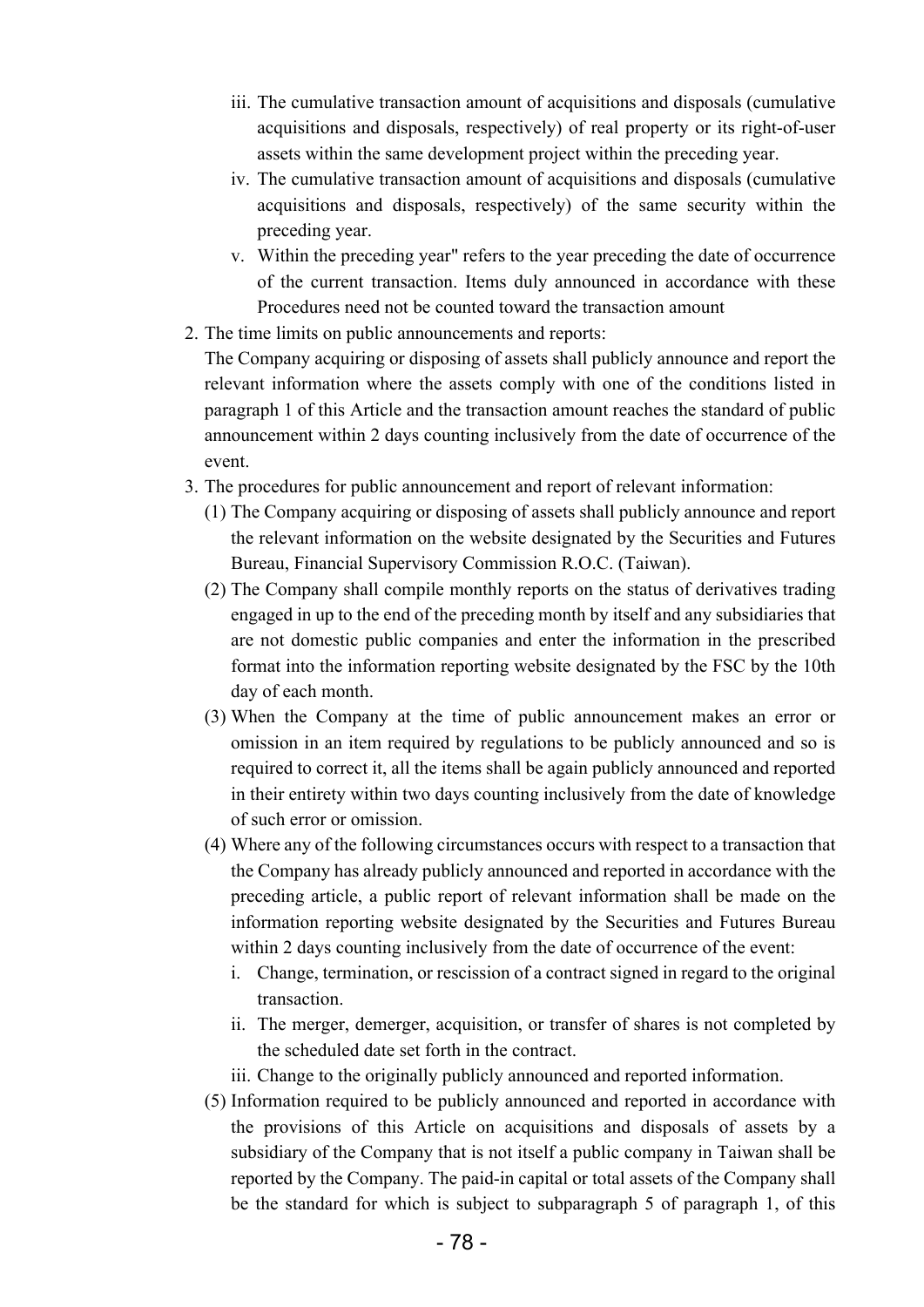Article requiring a public announcement and regulatory filing in the event the type of transaction specified therein reaches 20 percent of paid-in capital or 10 percent of the total assets.

- (6) The Company acquiring or disposing of assets shall keep all relevant contracts, meeting minutes, log books, appraisal reports and CPA, attorney, and securities underwriter opinions at the Company's headquarters, where they shall be retained for 5 years except where another act provides otherwise.
- Article 11 The acquisition or disposal of assets by the Company's subsudiaries should be subject to the provisions as follows:
	- 1. The Company's subsidiaries shall duly enact the Operational Procedures for Acquisition or Disposal of Assets in accordance with the Regulations Governing the Acquisition and Disposal of Assets by Public Companies which shall come into effect after being approved by the Board of Directors of the subsidiaries and being reported to a shareholders' meeting. The amendment of the Operational Procedures for Acquisition or Disposal of Assets shall be subject to mutatis mutandis application of the preceding regulations.
	- 2. The Company's subsidiaries shall acquire and dispose of assets in accordance with the Procedures.
	- 3. If the acquisition or disposal of assets by the Company's subsidiary reaches the reporting standard specified in Chapter 3 of the Regulations Governing the Acquisition and Disposal of Assets by Public Companies and such subsidiary is not a domestic public company, this Company should publish and report for such subsidiary.
	- 4. Where a subsidiary is required to make a public announcement and declaration, the 20% of paid-in capital or 10% of total assets used in the public announcement and declaration shall refer to the Company's paid-in capital or total assets.
- Article 12 Punishment

Any employee violates the Regulations Governing the Acquisition and Disposal of Assets by Public Companies or these Operational Procedures shall be punished properly in Hanbook in accordance with the severity of the circumstances.

## Article 13 Other Items to Note

- 1. The Company acquiring or disposing of assets reaching the standard required to place a public announcement and report to the competent authority where the transaction amount reaches 20 percent of the company's paid-in capital or NT\$300 million or more and its trading counterparties are actual related parties, it shall disclose in the notes section of financial statements the contests of the public announcement, and report to the shareholders' meeting.
- 2. If the opinions from the appraisal institutions or the certified public accountants contain false and concealed items, the company which shall place a public announcement in accordance with the provisions of the Securities and Exchange Act, the appraisal institutions and the certified public accountants will assume the legal liability.
- Article 14 Any matters not set forth herein shall be governed by the applicable laws and regulations.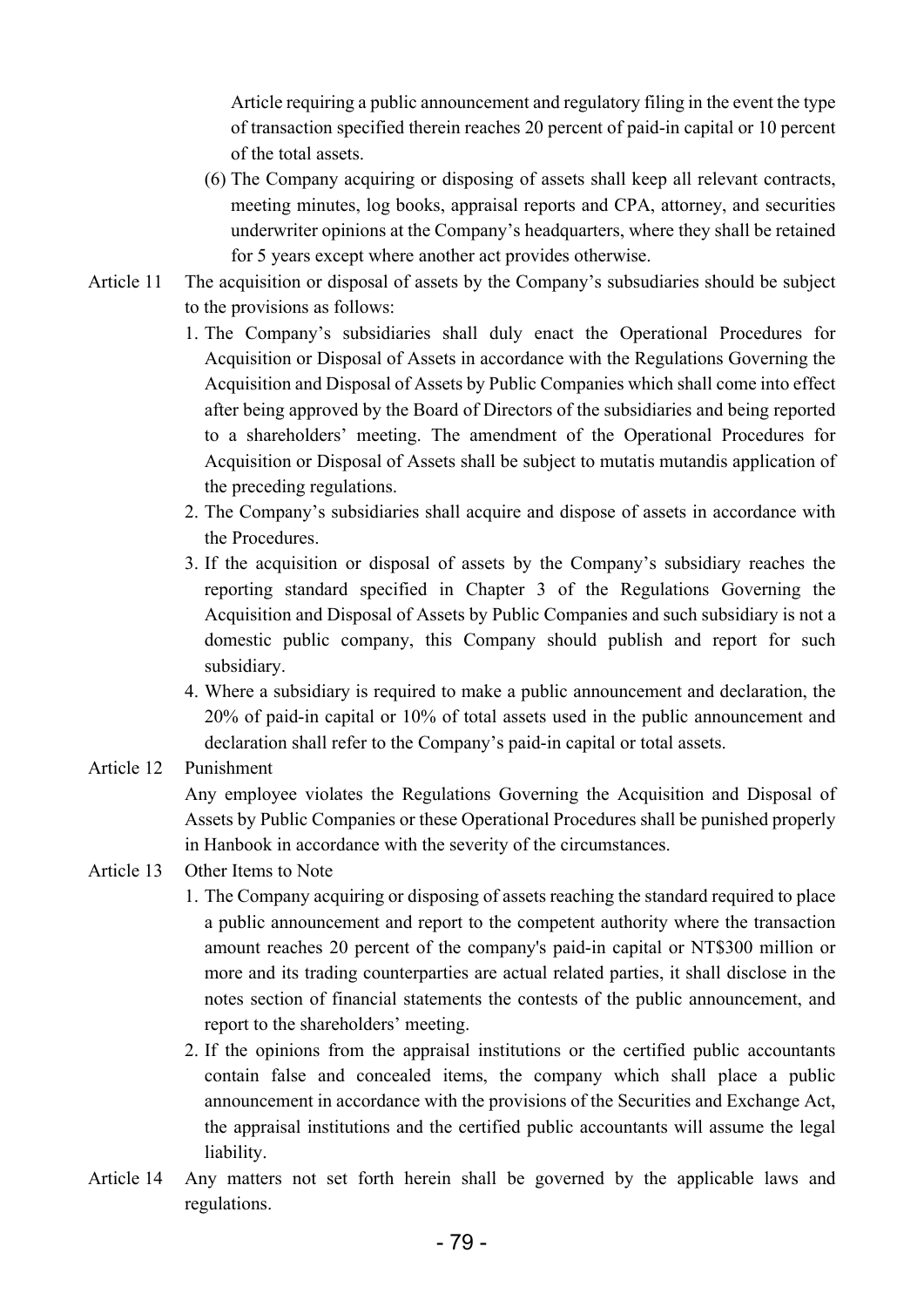### Article 15 Implementation and Amendments to Procedures

- 1. The Operational Procedures for Acquisition or Disposal of Assets shall be approved by more than half of all audit committee members and submitted to the Board of Directors for a resolution. If approval of more than half of all audit committee members as required in the preceding paragraph is not obtained, the Procedures may be implemented and shall be reported to a shareholders' meeting for an approval if approved by more than two-thirds of all directors. The amendment of the Operational Procedures for Acquisition or Disposal of Assets shall be subject to mutatis mutandis application of the preceding regulations. The resolution of the Audit Committee shall be recorded in the minutes of the Board of Directors meeting. If a director expresses dissent and it is contained in the minutes or a written statement, the company shall submit the director's dissenting opinion to the Audit Committee.
- 2. When the Procedures are submitted for discussion by the Board of Directors, the Board of Directors shall take into full consideration for each independent director's opinions. If an independent director objects to or expresses reservations about any matter, it shall be recorded in the minutes of the Board of Directors meeting.
- 3. Full articles promulgated on June 17, 2011.

1st amendment conducted on June 29, 2012. 2nd amendment conducted on May 20, 2013. 3rd amendment conducted on May 30, 2014.

4th amendment conducted on May 29, 2015.

5th amendment conducted on May 19, 2017.

6th amendment conducted on May 18, 2018.

7th amendment conducted on May 16, 2019.